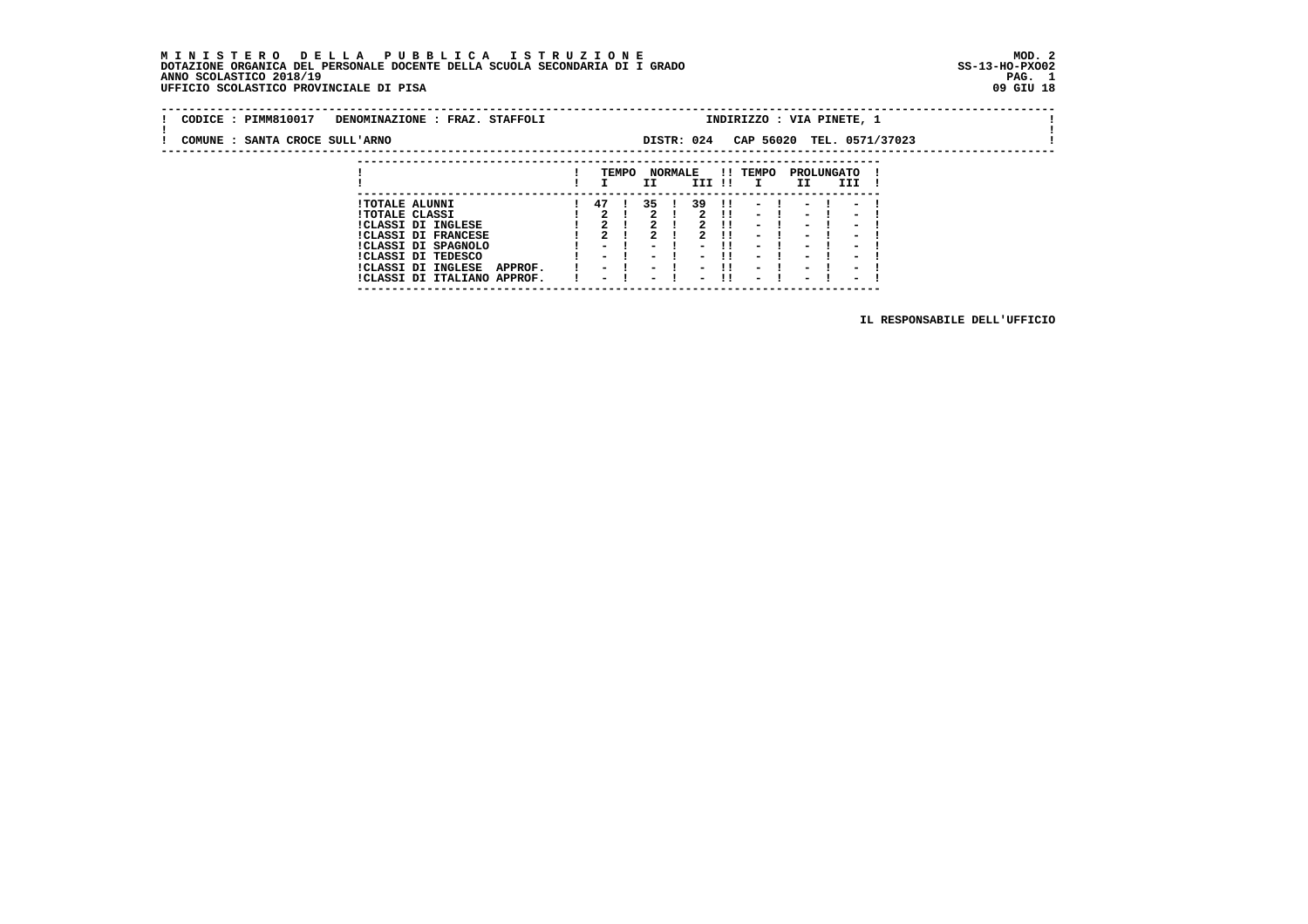# **M I N I S T E R O D E L L A P U B B L I C A I S T R U Z I O N E MOD. 2**DOTAZIONE ORGANICA DEL PERSONALE DOCENTE DELLA SCUOLA SECONDARIA DI I GRADO **SCOLA SS-13-HO-PXOO2**<br>PAG ANNO SCOLASTICO 2018/19<br>UFFICIO SCOLASTICO PROVINCIALE DI PISA

| CODICE : PIMM810028<br>COMUNE : SANTA CROCE SULL'ARNO                | DENOMINAZIONE : "C.BANTI"                                                                                                                                                                                                               | INDIRIZZO : VIA CARLO PISACANE 15<br>DISTR: 024 CAP 56029 TEL. 0571/30069                                                                                                                                                                                                                                                                                                                                                                                                                                                                                                                                                                                 |
|----------------------------------------------------------------------|-----------------------------------------------------------------------------------------------------------------------------------------------------------------------------------------------------------------------------------------|-----------------------------------------------------------------------------------------------------------------------------------------------------------------------------------------------------------------------------------------------------------------------------------------------------------------------------------------------------------------------------------------------------------------------------------------------------------------------------------------------------------------------------------------------------------------------------------------------------------------------------------------------------------|
|                                                                      | :CLASSI DI INGLESE APPROF. !                                                                                                                                                                                                            | ! TEMPO NORMALE !! TEMPO PROLUNGATO !<br>$\blacksquare$<br>1 TOTALE ALUNNI<br>1 TOTALE ALUNNI<br>1 1 87   87   101    -   -   -   -  <br>1 107 ALE CLASSI DI INGLESE<br>1 4   5   5    -   -   -   -  <br>1 101    -   -   -   -   -   -  <br>1 5   5    -   -   -   -   -   -   -  <br>1 102    -   -<br>$-1 - 1 - 1$                                                                                                                                                                                                                                                                                                                                    |
|                                                                      | !CLASSI DI ITALIANO APPROF. !                                                                                                                                                                                                           | $-1 - -11$<br>$-1$                                                                                                                                                                                                                                                                                                                                                                                                                                                                                                                                                                                                                                        |
|                                                                      | CONCORSO !(*)!INT. !EST. !!!I III !I III III !                                                                                                                                                                                          | IDOCIORARIO IORARIO IRES.I TEMPO NOR. I TEMPO PROL.I SITITUTI ASSOCIATI                                                                                                                                                                                                                                                                                                                                                                                                                                                                                                                                                                                   |
|                                                                      | ------------------------------------<br>$-1 - 1$<br>$1! - 12$<br>$\frac{1}{6}$<br>$\mathbf{I}$<br>$-1$<br>- 1<br>$-!3!3$<br>$-1$<br>$-1$<br>$-1$<br>$-1$<br>$-14$<br>$-1$<br>$-1$<br>$-12$<br>$-1$<br>$-1$<br>$\mathbf{I}$ $\mathbf{I}$ | $\mathbf{I}$<br>$\mathbf{I}$<br>$  1 -$<br>- - ICOMPLETA CON<br>$  1 -$<br>- - !PIMM81501A " E.FERMI"<br>$\mathbf{I}$<br>$\mathbf{I}$ and $\mathbf{I}$<br>$\mathbf{I}$<br>$  \vdots$ $  \vdots$ $\vdots$ $\vdots$ $\vdots$ $\vdots$ $\vdots$ $\vdots$ $\vdots$ $\vdots$ $\vdots$ $\vdots$ $\vdots$ $\vdots$ $\vdots$ $\vdots$ $\vdots$ $\vdots$ $\vdots$ $\vdots$ $\vdots$ $\vdots$ $\vdots$ $\vdots$ $\vdots$ $\vdots$ $\vdots$ $\vdots$ $\vdots$ $\vdots$ $\vdots$ $\vdots$ $\vdots$ $\vdots$<br>- - ! - - - !ALLA PIMM829029 FAUGLIA<br>- 1 4 - - 1 - - - IALLA PIMM816016 MARTIN LUTHER KING<br>2 ! 2 - - 1 - - - IALLA PIMM816016 MARTIN LUTHER KING |
|                                                                      |                                                                                                                                                                                                                                         | SOSTEGNO !DOC! TOTALE ALUNNI ! POSTI ! POSTI ! CONTR. E COMPOSIZIONE POSTI ESTERNI                                                                                                                                                                                                                                                                                                                                                                                                                                                                                                                                                                        |
| $!$ MIN.DELL'UDITO $!$ -! - !<br>$!$ MIN.DELLA VISTA $!$ - $!$ - $!$ | $!(*)!$ I II III ! INT. ! EST. !<br>! MIN.PSICOFISICI ! 3! 1 ! 2 ! 5 !<br>$\frac{1}{2}$ and $\frac{1}{2}$ . The $\frac{1}{2}$                                                                                                           |                                                                                                                                                                                                                                                                                                                                                                                                                                                                                                                                                                                                                                                           |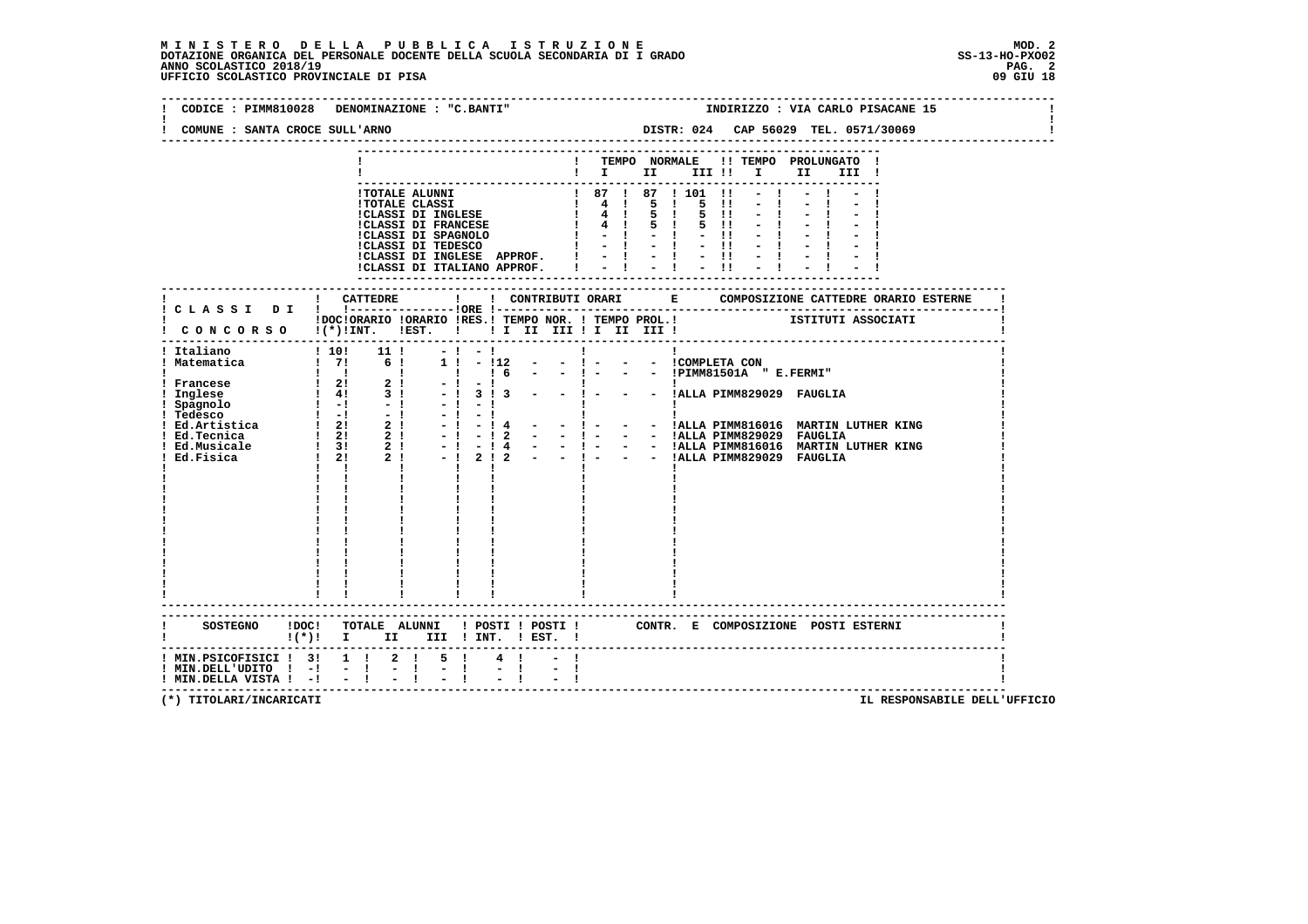# **M I N I S T E R O D E L L A P U B B L I C A I S T R U Z I O N E MOD. 2**DOTAZIONE ORGANICA DEL PERSONALE DOCENTE DELLA SCUOLA SECONDARIA DI I GRADO **SCOLA SS-13-HO-PXOO2**<br>PAG ANNO SCOLASTICO 2018/19<br>UFFICIO SCOLASTICO PROVINCIALE DI PISA

| CODICE : PIMM811013 DENOMINAZIONE : G.LEOPARDI                                                                |                                                                                                                                                                                                                                 |              |  |                                         |  |  |                                                   |      |       | INDIRIZZO : VIA DEL CAPANNONE 19 |
|---------------------------------------------------------------------------------------------------------------|---------------------------------------------------------------------------------------------------------------------------------------------------------------------------------------------------------------------------------|--------------|--|-----------------------------------------|--|--|---------------------------------------------------|------|-------|----------------------------------|
| COMUNE : VECCHIANO                                                                                            |                                                                                                                                                                                                                                 |              |  |                                         |  |  |                                                   |      |       |                                  |
|                                                                                                               |                                                                                                                                                                                                                                 |              |  | $\mathbf{I}$ $\mathbf{I}$ $\mathbf{II}$ |  |  | ! TEMPO NORMALE !! TEMPO PROLUNGATO !<br>III !! I | II – | III ! |                                  |
|                                                                                                               |                                                                                                                                                                                                                                 |              |  |                                         |  |  |                                                   |      |       |                                  |
|                                                                                                               |                                                                                                                                                                                                                                 |              |  |                                         |  |  |                                                   |      |       |                                  |
|                                                                                                               |                                                                                                                                                                                                                                 |              |  |                                         |  |  |                                                   |      |       |                                  |
|                                                                                                               |                                                                                                                                                                                                                                 |              |  |                                         |  |  |                                                   |      |       |                                  |
|                                                                                                               |                                                                                                                                                                                                                                 |              |  |                                         |  |  |                                                   |      |       |                                  |
|                                                                                                               |                                                                                                                                                                                                                                 |              |  |                                         |  |  |                                                   |      |       |                                  |
|                                                                                                               | 1707ALE ALUNNI   57   70   143   143   143   144   1707ALE ALUNNI   57   70   143   143   143   144   1707ALE CLASSI DI INGLESE   3   3   2   1 2   2   2   2   2   1<br>  1CLASSI DI INGLESE   3   3   2   1 2   2   2   2   2 |              |  |                                         |  |  |                                                   |      |       |                                  |
|                                                                                                               | <b>CATTEDRE</b>                                                                                                                                                                                                                 | $\mathbf{I}$ |  |                                         |  |  |                                                   |      |       |                                  |
|                                                                                                               |                                                                                                                                                                                                                                 |              |  |                                         |  |  |                                                   |      |       |                                  |
| CONCORSO !(*)!INT. !EST. !!!I III !I III III !                                                                | IDOCIORARIO IORARIO IRES.I TEMPO NOR. I TEMPO PROL.I SITITUTI ASSOCIATI                                                                                                                                                         |              |  |                                         |  |  |                                                   |      |       |                                  |
|                                                                                                               | ---------------------------------                                                                                                                                                                                               |              |  |                                         |  |  |                                                   |      |       |                                  |
| ! Italiano                                                                                                    | ! 8! 9! -! 1! 3 - - ! - - - IALLA PIMM83501G "E.FERMI"                                                                                                                                                                          |              |  |                                         |  |  |                                                   |      |       |                                  |
|                                                                                                               |                                                                                                                                                                                                                                 |              |  |                                         |  |  |                                                   |      |       |                                  |
|                                                                                                               |                                                                                                                                                                                                                                 |              |  |                                         |  |  |                                                   |      |       |                                  |
|                                                                                                               |                                                                                                                                                                                                                                 |              |  |                                         |  |  |                                                   |      |       |                                  |
|                                                                                                               |                                                                                                                                                                                                                                 |              |  |                                         |  |  |                                                   |      |       |                                  |
|                                                                                                               |                                                                                                                                                                                                                                 |              |  |                                         |  |  |                                                   |      |       |                                  |
|                                                                                                               |                                                                                                                                                                                                                                 |              |  |                                         |  |  |                                                   |      |       |                                  |
|                                                                                                               |                                                                                                                                                                                                                                 |              |  |                                         |  |  |                                                   |      |       |                                  |
|                                                                                                               |                                                                                                                                                                                                                                 |              |  |                                         |  |  |                                                   |      |       |                                  |
|                                                                                                               |                                                                                                                                                                                                                                 |              |  |                                         |  |  |                                                   |      |       |                                  |
|                                                                                                               |                                                                                                                                                                                                                                 |              |  |                                         |  |  |                                                   |      |       |                                  |
|                                                                                                               |                                                                                                                                                                                                                                 |              |  |                                         |  |  |                                                   |      |       |                                  |
|                                                                                                               |                                                                                                                                                                                                                                 |              |  |                                         |  |  |                                                   |      |       |                                  |
|                                                                                                               |                                                                                                                                                                                                                                 |              |  |                                         |  |  |                                                   |      |       |                                  |
|                                                                                                               |                                                                                                                                                                                                                                 |              |  |                                         |  |  |                                                   |      |       |                                  |
|                                                                                                               |                                                                                                                                                                                                                                 |              |  |                                         |  |  |                                                   |      |       |                                  |
|                                                                                                               |                                                                                                                                                                                                                                 |              |  |                                         |  |  |                                                   |      |       |                                  |
|                                                                                                               |                                                                                                                                                                                                                                 |              |  |                                         |  |  |                                                   |      |       |                                  |
|                                                                                                               |                                                                                                                                                                                                                                 |              |  |                                         |  |  |                                                   |      |       |                                  |
|                                                                                                               |                                                                                                                                                                                                                                 |              |  |                                         |  |  |                                                   |      |       |                                  |
|                                                                                                               | SOSTEGNO !DOC! TOTALE ALUNNI ! POSTI ! POSTI ! CONTR. E COMPOSIZIONE POSTI ESTERNI                                                                                                                                              |              |  |                                         |  |  |                                                   |      |       |                                  |
| $!(*)!$ I II III ! INT. ! EST. !                                                                              |                                                                                                                                                                                                                                 |              |  |                                         |  |  |                                                   |      |       |                                  |
| ! MIN.PSICOFISICI ! 3! 4 ! - ! 6 !<br>! MIN.DELL'UDITO ! -! - ! - ! - !<br>! MIN.DELLA VISTA ! -! - ! - ! - ! |                                                                                                                                                                                                                                 |              |  |                                         |  |  |                                                   |      |       |                                  |
|                                                                                                               |                                                                                                                                                                                                                                 |              |  |                                         |  |  |                                                   |      |       |                                  |
| $!$ MIN.DELLA VISTA $!$ - $!$ - $!$                                                                           |                                                                                                                                                                                                                                 |              |  |                                         |  |  |                                                   |      |       |                                  |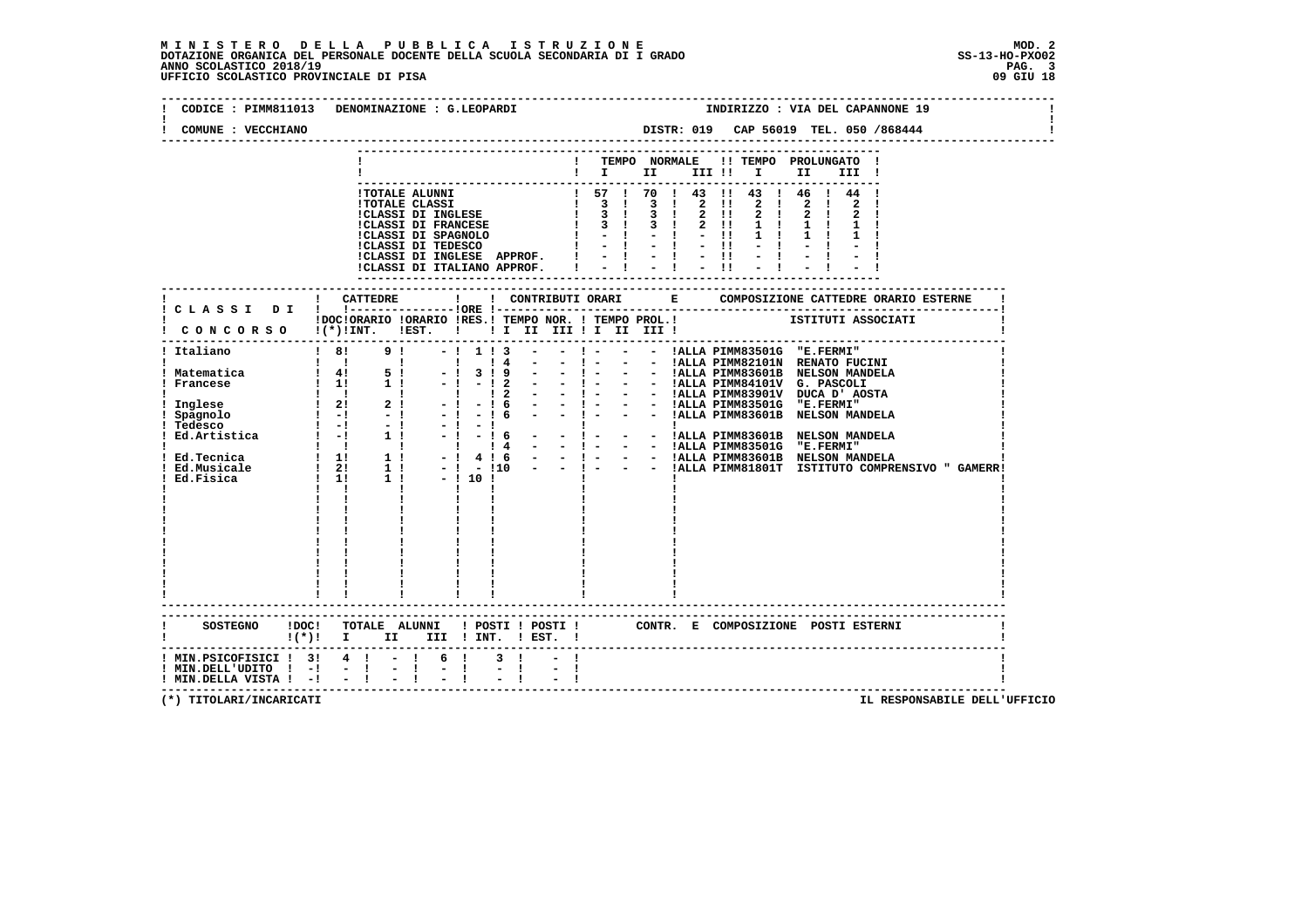#### **M I N I S T E R O D E L L A P U B B L I C A I S T R U Z I O N E MOD. 2 DOTAZIONE ORGANICA DEL PERSONALE DOCENTE DELLA SCUOLA SECONDARIA DI I GRADO ANNO SCOLASTICO 2018/19 PAG. 4 UFFICIO SCOLASTICO PROVINCIALE DI PISA 09 GIU 18**

 **---------------------------------------------------------------------------**

|                | CODICE: PIMM81201V | DENOMINAZIONE : "GIUNTA PISANO" DI CALCI                                                  |                                           |       |                                                                |                |                                                      |                       | INDIRIZZO : VIA BROGIOTTI                                      |                                                                                  |                                                                |                            |  |
|----------------|--------------------|-------------------------------------------------------------------------------------------|-------------------------------------------|-------|----------------------------------------------------------------|----------------|------------------------------------------------------|-----------------------|----------------------------------------------------------------|----------------------------------------------------------------------------------|----------------------------------------------------------------|----------------------------|--|
| COMUNE : CALCI |                    |                                                                                           |                                           |       |                                                                | DISTR: 019     |                                                      |                       |                                                                |                                                                                  |                                                                | CAP 56011 TEL. 050 /938496 |  |
|                |                    |                                                                                           |                                           | TEMPO | II                                                             | <b>NORMALE</b> | III !!                                               |                       | !! TEMPO<br>$\mathbf{I}$                                       | PROLUNGATO<br>II                                                                 | III                                                            |                            |  |
|                |                    | <b>!TOTALE ALUNNI</b><br><b>!TOTALE CLASSI</b>                                            | 67 !                                      |       | 43                                                             |                | 34                                                   | $\blacksquare$<br>-11 | $-1$<br>$\sim$                                                 | 22                                                                               | 24 !                                                           |                            |  |
|                |                    | !CLASSI DI INGLESE<br><b>!CLASSI DI FRANCESE</b><br>!CLASSI DI SPAGNOLO                   | $\overline{\phantom{0}}$                  |       |                                                                |                | $\blacksquare$                                       | - 11<br>-11           | $\sim$<br>$\sim$<br>$\overline{\phantom{0}}$                   | -                                                                                |                                                                |                            |  |
|                |                    | ICLASSI DI TEDESCO<br><b>!CLASSI DI INGLESE</b><br>APPROF.<br>!CLASSI DI ITALIANO APPROF. | $\sim$ $\sim$<br>$\overline{\phantom{0}}$ |       | $\sim$<br>$\overline{\phantom{0}}$<br>$\overline{\phantom{0}}$ |                | $\overline{\phantom{0}}$<br>$\overline{\phantom{0}}$ | -11<br>-11<br>-11     | $\overline{\phantom{0}}$<br>$\overline{\phantom{0}}$<br>$\sim$ | $\overline{\phantom{0}}$<br>$\overline{\phantom{0}}$<br>$\overline{\phantom{a}}$ | $\sim$<br>$\overline{\phantom{0}}$<br>$\overline{\phantom{0}}$ |                            |  |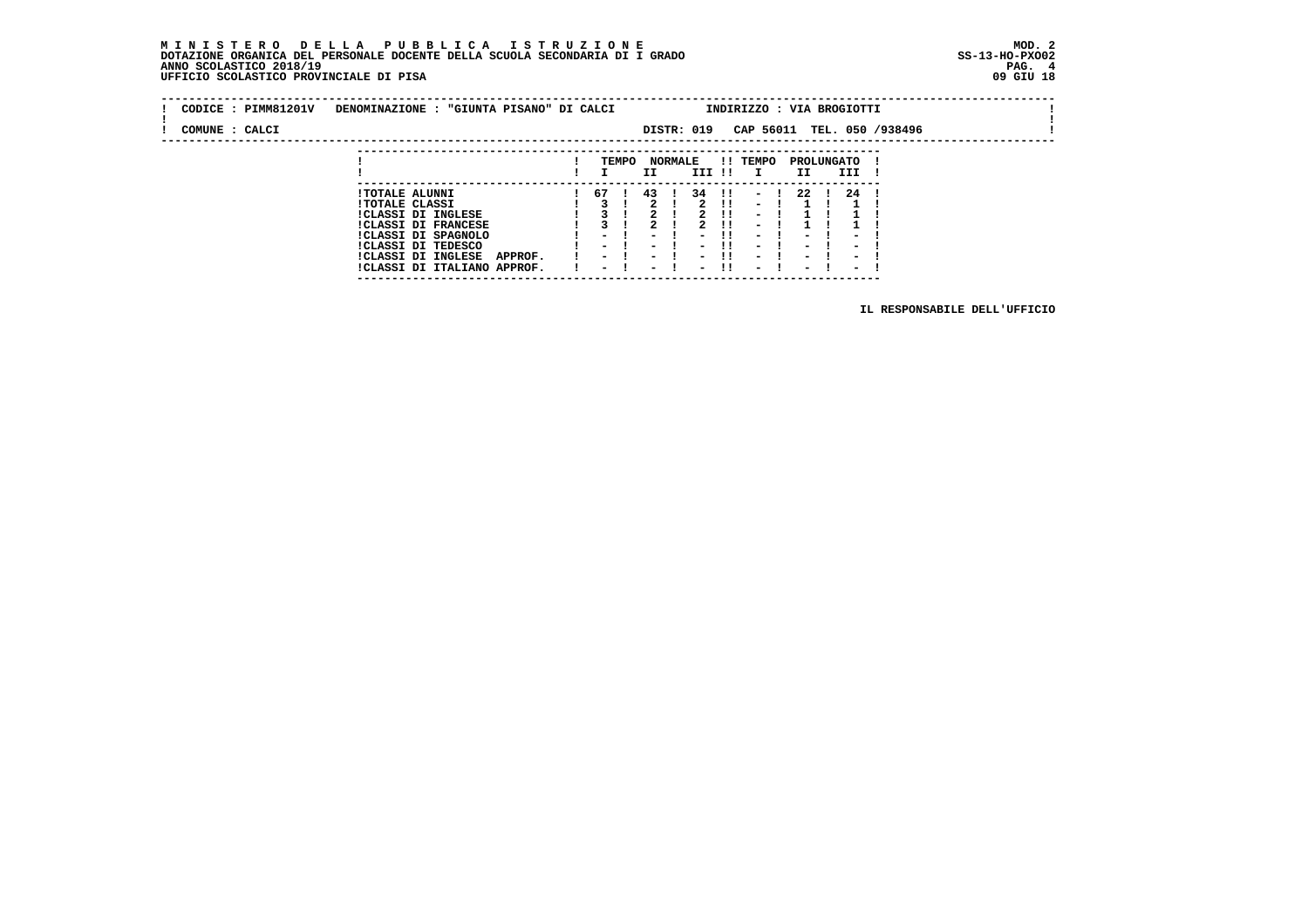# **M I N I S T E R O D E L L A P U B B L I C A I S T R U Z I O N E MOD. 2**DOTAZIONE ORGANICA DEL PERSONALE DOCENTE DELLA SCUOLA SECONDARIA DI I GRADO<br>ANNO SCOLASTICO 2018/19<br>19 QIU 18 PERSONASTICO PROVINCIALE DI PISA

| CODICE : PIMM81202X<br>COMUNE : VICOPISANO | DENOMINAZIONE : "DOMENICO CAVALCA" VICOPISANO INDIRIZZO : VIALE ARMANDO DIAZ, 60                                                                                                                                                                                                                                                                                                                                                                                             |
|--------------------------------------------|------------------------------------------------------------------------------------------------------------------------------------------------------------------------------------------------------------------------------------------------------------------------------------------------------------------------------------------------------------------------------------------------------------------------------------------------------------------------------|
|                                            |                                                                                                                                                                                                                                                                                                                                                                                                                                                                              |
|                                            | ! TEMPO NORMALE !! TEMPO PROLUNGATO !<br>$\begin{tabular}{cccccccccc} & \textbf{1} & \textbf{1} & \textbf{1} & \textbf{1} & \textbf{1} & \textbf{1} & \textbf{1} & \textbf{1} & \textbf{1} & \textbf{1} & \textbf{1} & \textbf{1} & \textbf{1} & \textbf{1} & \textbf{1} & \textbf{1} & \textbf{1} & \textbf{1} & \textbf{1} & \textbf{1} & \textbf{1} & \textbf{1} & \textbf{1} & \textbf{1} & \textbf{1} & \textbf{1} & \textbf{1} & \textbf{1} & \textbf{1} & \textbf{1}$ |
|                                            | ----------------------------                                                                                                                                                                                                                                                                                                                                                                                                                                                 |
|                                            |                                                                                                                                                                                                                                                                                                                                                                                                                                                                              |
|                                            | IDOCIORARIO IORARIO IRES.I TEMPO NOR. I TEMPO PROL.I TETITUTI ASSOCIATI<br>! CONCORSO !(*)!INT. !EST. ! ! I II III II III III !                                                                                                                                                                                                                                                                                                                                              |
| ! Italiano                                 | ! 11! 11 ! - ! 1 ! 6 - - ! - - - !ALLA PIMM84101V G. PASCOLI<br>$-1$<br>$-1$<br>$-1$<br>$\mathbf{I}$ $\mathbf{I}$<br>$\mathbf{I}$                                                                                                                                                                                                                                                                                                                                            |
|                                            | $!(*)!$ I II III ! INT. ! EST. !                                                                                                                                                                                                                                                                                                                                                                                                                                             |
| $!$ MIN.DELLA VISTA $!$ - $!$ - $!$        | ! MIN. PSICOFISICI ! 3! 3 ! 2 ! 2 !<br>$3 \quad 1$<br>! MIN.DELL'UDITO ! -! - ! - ! - !<br>! MIN.DELLA VISTA ! -! - ! - ! - !<br>$-1$                                                                                                                                                                                                                                                                                                                                        |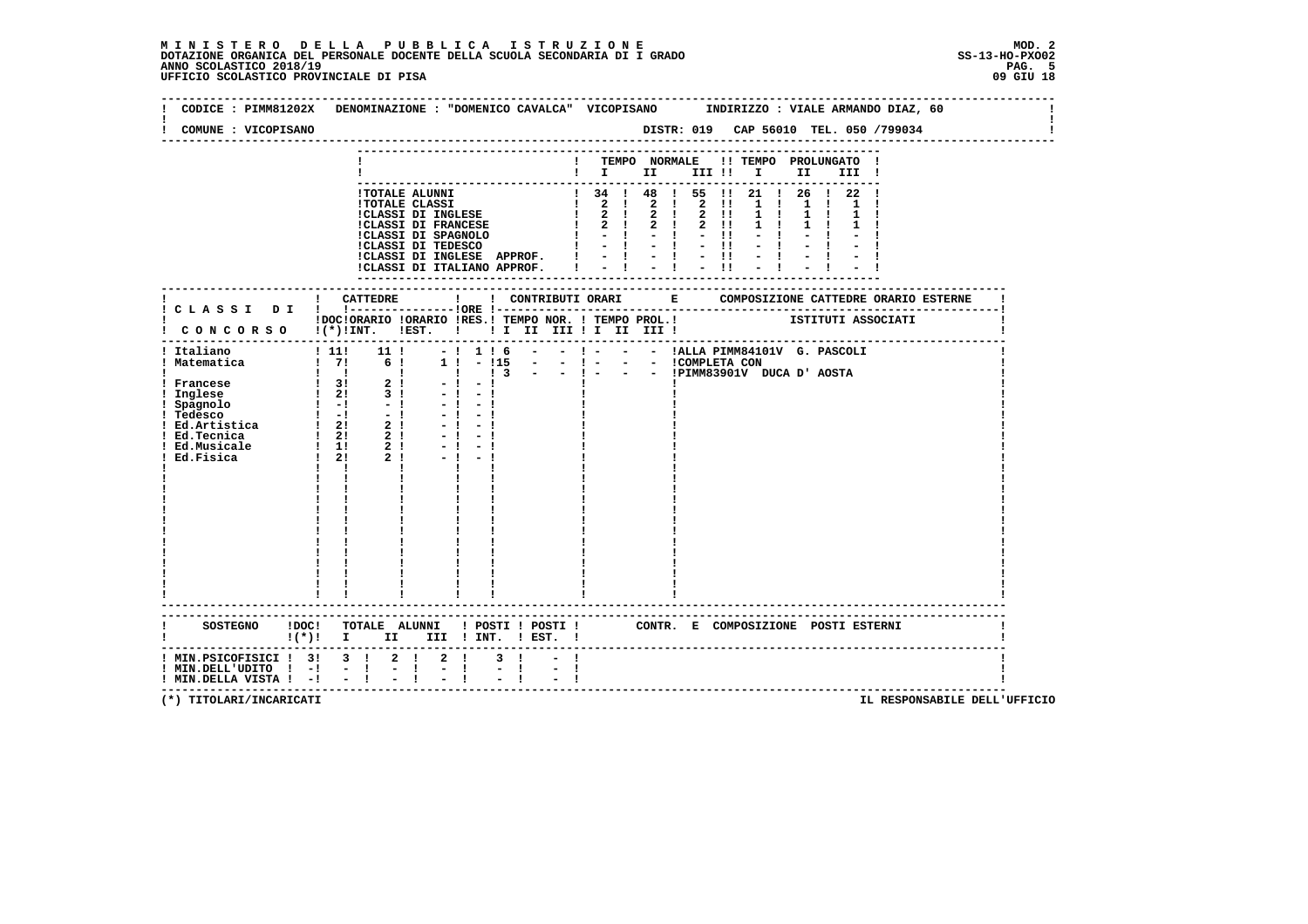# **M I N I S T E R O D E L L A P U B B L I C A I S T R U Z I O N E MOD. 2**DOTAZIONE ORGANICA DEL PERSONALE DOCENTE DELLA SCUOLA SECONDARIA DI I GRADO **SCOLA SS-13-HO-PXOO2**<br>PAG. 6 ANNO SCOLASTICO 2018/19<br>19 GIU 18 UFFICIO SCOLASTICO PROVINCIALE DI PISA

|                                                                                                                                |                                                                                    |             |                                                                                  |  |  |  |       | CODICE: PIMM81301P DENOMINAZIONE: FRA DOMENICO DA PECCIOLI TINDIRIZZO: VIALE GARIBALDI 6 |  |
|--------------------------------------------------------------------------------------------------------------------------------|------------------------------------------------------------------------------------|-------------|----------------------------------------------------------------------------------|--|--|--|-------|------------------------------------------------------------------------------------------|--|
| COMUNE : PECCIOLI                                                                                                              |                                                                                    |             |                                                                                  |  |  |  |       | DISTR: 023 CAP 56037 TEL. 0587/635022<br>---------------------------------               |  |
|                                                                                                                                |                                                                                    |             | ! TEMPO NORMALE !! TEMPO PROLUNGATO !<br>$\mathbf{I}$ is the set of $\mathbf{I}$ |  |  |  | III ! |                                                                                          |  |
|                                                                                                                                |                                                                                    |             |                                                                                  |  |  |  |       |                                                                                          |  |
|                                                                                                                                |                                                                                    |             |                                                                                  |  |  |  |       |                                                                                          |  |
|                                                                                                                                |                                                                                    |             |                                                                                  |  |  |  |       |                                                                                          |  |
|                                                                                                                                |                                                                                    |             |                                                                                  |  |  |  |       |                                                                                          |  |
|                                                                                                                                |                                                                                    |             |                                                                                  |  |  |  |       |                                                                                          |  |
|                                                                                                                                |                                                                                    |             |                                                                                  |  |  |  |       |                                                                                          |  |
| IDOCIORARIO IORARIO IRES.I TEMPO NOR. I TEMPO PROL.I ISTITUTI ASSOCIATI I CONCORSO I(*)IINT. IEST. I II II III II III III IIII |                                                                                    |             |                                                                                  |  |  |  |       |                                                                                          |  |
|                                                                                                                                |                                                                                    |             |                                                                                  |  |  |  |       |                                                                                          |  |
|                                                                                                                                |                                                                                    |             |                                                                                  |  |  |  |       |                                                                                          |  |
|                                                                                                                                |                                                                                    |             |                                                                                  |  |  |  |       |                                                                                          |  |
|                                                                                                                                |                                                                                    |             |                                                                                  |  |  |  |       |                                                                                          |  |
|                                                                                                                                |                                                                                    |             |                                                                                  |  |  |  |       |                                                                                          |  |
|                                                                                                                                |                                                                                    |             |                                                                                  |  |  |  |       |                                                                                          |  |
|                                                                                                                                |                                                                                    |             |                                                                                  |  |  |  |       |                                                                                          |  |
|                                                                                                                                |                                                                                    |             |                                                                                  |  |  |  |       |                                                                                          |  |
|                                                                                                                                |                                                                                    |             |                                                                                  |  |  |  |       |                                                                                          |  |
|                                                                                                                                |                                                                                    |             |                                                                                  |  |  |  |       |                                                                                          |  |
|                                                                                                                                |                                                                                    |             |                                                                                  |  |  |  |       |                                                                                          |  |
|                                                                                                                                |                                                                                    |             |                                                                                  |  |  |  |       |                                                                                          |  |
| $!(*)!$ I II III INT. $!$ EST. $!$                                                                                             | SOSTEGNO !DOC! TOTALE ALUNNI ! POSTI ! POSTI ! CONTR. E COMPOSIZIONE POSTI ESTERNI |             |                                                                                  |  |  |  |       |                                                                                          |  |
| 1 MIN.PSICOFISICI   1  5   -   -  <br>  MIN.DELL'UDITO   -<br>  -   -   -   -   -  <br>$!$ MIN.DELLA VISTA $!$ - $!$ - $!$     |                                                                                    | $1 \quad 1$ |                                                                                  |  |  |  |       |                                                                                          |  |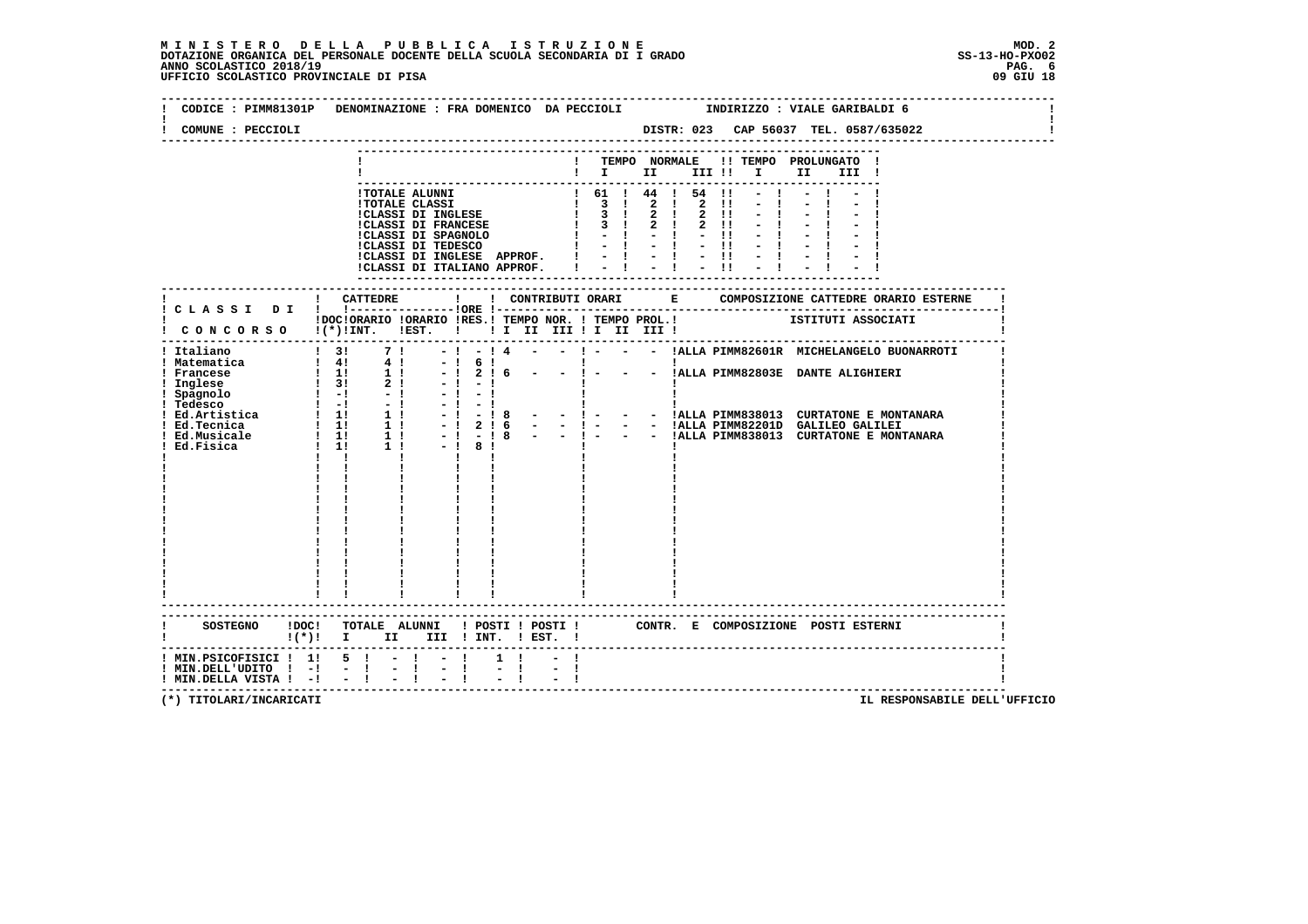#### **M I N I S T E R O D E L L A P U B B L I C A I S T R U Z I O N E MOD. 2 DOTAZIONE ORGANICA DEL PERSONALE DOCENTE DELLA SCUOLA SECONDARIA DI I GRADO ANNO SCOLASTICO 2018/19 UFFICIO SCOLASTICO PROVINCIALE DI PISA 09 GIU 18**

 **---------------------------------------------------------------------------**

| CODICE : PIMM813020 | DENOMINAZIONE : ANDREA PISANO                                                                                    |                                                                                            |       |                                                                                  |                |                                                                                  |                        |                                                                                                      |                                                                                                              |                                                                                                              | INDIRIZZO : VIA S. FRANCESCO 19/A |  |
|---------------------|------------------------------------------------------------------------------------------------------------------|--------------------------------------------------------------------------------------------|-------|----------------------------------------------------------------------------------|----------------|----------------------------------------------------------------------------------|------------------------|------------------------------------------------------------------------------------------------------|--------------------------------------------------------------------------------------------------------------|--------------------------------------------------------------------------------------------------------------|-----------------------------------|--|
| COMUNE : PALAIA     |                                                                                                                  |                                                                                            |       |                                                                                  |                | DISTR: 023                                                                       |                        |                                                                                                      |                                                                                                              |                                                                                                              | CAP 56036 TEL. 0587/622104        |  |
|                     |                                                                                                                  |                                                                                            | TEMPO | II.                                                                              | <b>NORMALE</b> | III !!                                                                           |                        | !! TEMPO<br>$\mathbf{I}$                                                                             | II.                                                                                                          | PROLUNGATO<br>III                                                                                            |                                   |  |
|                     | <b>!TOTALE ALUNNI</b><br><b>!TOTALE CLASSI</b><br><b>!CLASSI DI INGLESE</b><br><b>!CLASSI DI FRANCESE</b>        | 39<br>$\overline{2}$                                                                       |       | 39<br>2<br>$\mathbf{r}$                                                          |                | 37<br>2                                                                          | -11<br>-11<br>.<br>-11 | $\overline{\phantom{0}}$<br>$\sim$ 100 $\mu$<br>$\overline{\phantom{0}}$<br>$\overline{\phantom{0}}$ | $\sim$<br>-<br>$\overline{\phantom{0}}$                                                                      | $\sim$<br>$\sim$<br>$\overline{\phantom{0}}$<br>$\overline{\phantom{0}}$                                     |                                   |  |
|                     | !CLASSI DI SPAGNOLO<br>ICLASSI DI TEDESCO<br><b>!CLASSI DI INGLESE</b><br>APPROF.<br>!CLASSI DI ITALIANO APPROF. | $\overline{\phantom{0}}$<br>$\overline{\phantom{0}}$<br>$\sim$<br>$\overline{\phantom{0}}$ |       | $\overline{\phantom{0}}$<br>$\overline{\phantom{0}}$<br>$\overline{\phantom{0}}$ |                | $\overline{\phantom{0}}$<br>$\overline{\phantom{0}}$<br>$\overline{\phantom{0}}$ | . .<br><br>-11<br>-11  | $\overline{\phantom{0}}$<br>$\overline{\phantom{0}}$<br>$\overline{\phantom{0}}$<br>$\sim$           | $\overline{\phantom{0}}$<br>$\overline{\phantom{0}}$<br>$\overline{\phantom{0}}$<br>$\overline{\phantom{0}}$ | $\overline{\phantom{0}}$<br>$\overline{\phantom{0}}$<br>$\overline{\phantom{0}}$<br>$\overline{\phantom{0}}$ |                                   |  |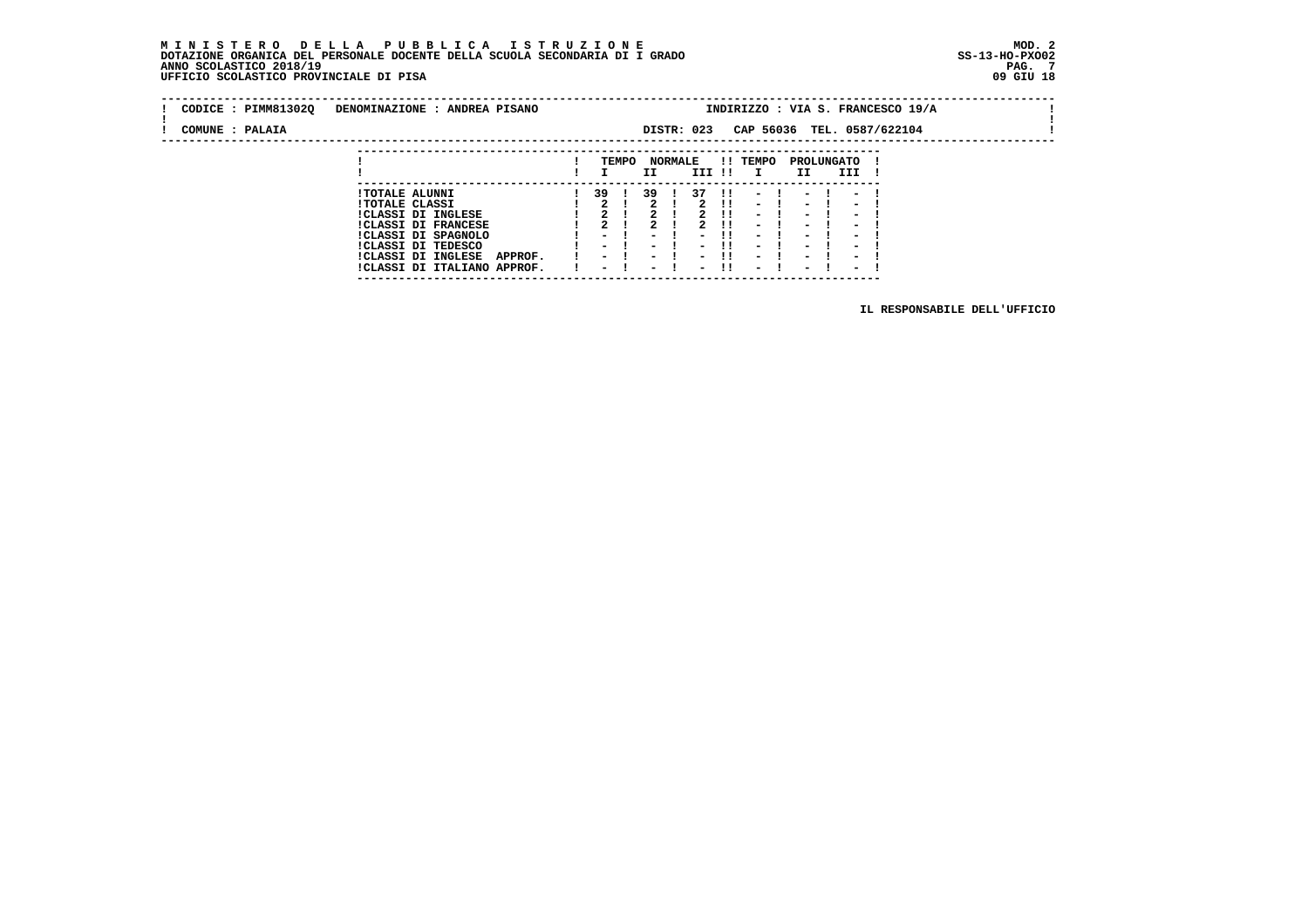| COMUNE : PISA                                                                                                                                                                                                                                                                                                             |                                                                                                                                                                                  |                                                          |                                           |               |                                                                                                  |                                                                                                                                                   |  |  |                                                                         |             |       | DISTR: 019 CAP 56128 TEL. 050 /36632<br>--------------------------------- |  |
|---------------------------------------------------------------------------------------------------------------------------------------------------------------------------------------------------------------------------------------------------------------------------------------------------------------------------|----------------------------------------------------------------------------------------------------------------------------------------------------------------------------------|----------------------------------------------------------|-------------------------------------------|---------------|--------------------------------------------------------------------------------------------------|---------------------------------------------------------------------------------------------------------------------------------------------------|--|--|-------------------------------------------------------------------------|-------------|-------|---------------------------------------------------------------------------|--|
|                                                                                                                                                                                                                                                                                                                           |                                                                                                                                                                                  |                                                          |                                           |               |                                                                                                  | ! TEMPO NORMALE !! TEMPO PROLUNGATO !<br>$\blacksquare$ $\blacksquare$ $\blacksquare$ $\blacksquare$ $\blacksquare$ $\blacksquare$ $\blacksquare$ |  |  |                                                                         | II <b>I</b> | III ! |                                                                           |  |
|                                                                                                                                                                                                                                                                                                                           |                                                                                                                                                                                  |                                                          |                                           |               |                                                                                                  |                                                                                                                                                   |  |  |                                                                         |             |       |                                                                           |  |
|                                                                                                                                                                                                                                                                                                                           |                                                                                                                                                                                  |                                                          |                                           |               |                                                                                                  |                                                                                                                                                   |  |  |                                                                         |             |       |                                                                           |  |
|                                                                                                                                                                                                                                                                                                                           | ------------------------------------                                                                                                                                             |                                                          |                                           |               |                                                                                                  |                                                                                                                                                   |  |  |                                                                         |             |       |                                                                           |  |
| Italiano<br>Spagnolo 1 1!<br>1 Tedesco<br>! Ed.Artistica $\begin{array}{cccccccc} 1 & -1 & -1 & -1 & -1 & -1 & 1 \\ 1 & -1 & -1 & -1 & -1 & 10 \\ 1 & -1 & -1 & -1 & 10 & 1 \\ 1 & -1 & -1 & -1 & 10 & 1 \\ 1 & -1 & -1 & -1 & 10 & 1 \\ 1 & -1 & -1 & -1 & -1 & 1 \\ 1 & -1 & -1 & -1 & -1 & 1 \end{array}$<br>Ed.Fisica | $19!$ 10!<br>$\frac{1}{1}$ $\frac{1}{11}$<br>$\mathbf{I}$ $\mathbf{I}$<br>$\mathbf{I}$<br>$\begin{array}{cccc} 1 & 1 & 1 \\ 1 & 21 & 1 \end{array}$<br>$\mathbf{I}$ $\mathbf{I}$ | $\sim$ 1<br>$\mathbf{I}$<br>$-1$<br>$1! \t1! \t-!10 \t-$ | $-1$ 5 $1$<br>$-1$ 3!<br>$\frac{1}{1}$ 18 | $\frac{1}{2}$ | $1! - 116 - - 1 -$<br>- - ! - - - IPIMM831018 FIBONACCI<br>$1! - 110 - - - 1 -$<br>$1 \t18 - -1$ |                                                                                                                                                   |  |  | - - ICOMPLETA CON<br>- - ICOMPLETA CON<br>- - !PIMM82101N RENATO FUCINI |             |       |                                                                           |  |
| SOSTEGNO !DOC! TOTALE ALUNNI ! POSTI ! POSTI ! CONTR. E COMPOSIZIONE POSTI ESTERNI<br>$!(*)!$ I II III ! INT. ! EST. !                                                                                                                                                                                                    |                                                                                                                                                                                  |                                                          |                                           |               |                                                                                                  |                                                                                                                                                   |  |  |                                                                         |             |       |                                                                           |  |
| ! MIN.PSICOFISICI ! 4! 2 !<br>! MIN.DELL'UDITO ! -!<br>! MIN. DELLA VISTA ! -! - !                                                                                                                                                                                                                                        | $-1$                                                                                                                                                                             | $1 \quad 1 \quad 4 \quad 1$<br>$-1$                      |                                           | $4 \quad 1$   |                                                                                                  |                                                                                                                                                   |  |  |                                                                         |             |       |                                                                           |  |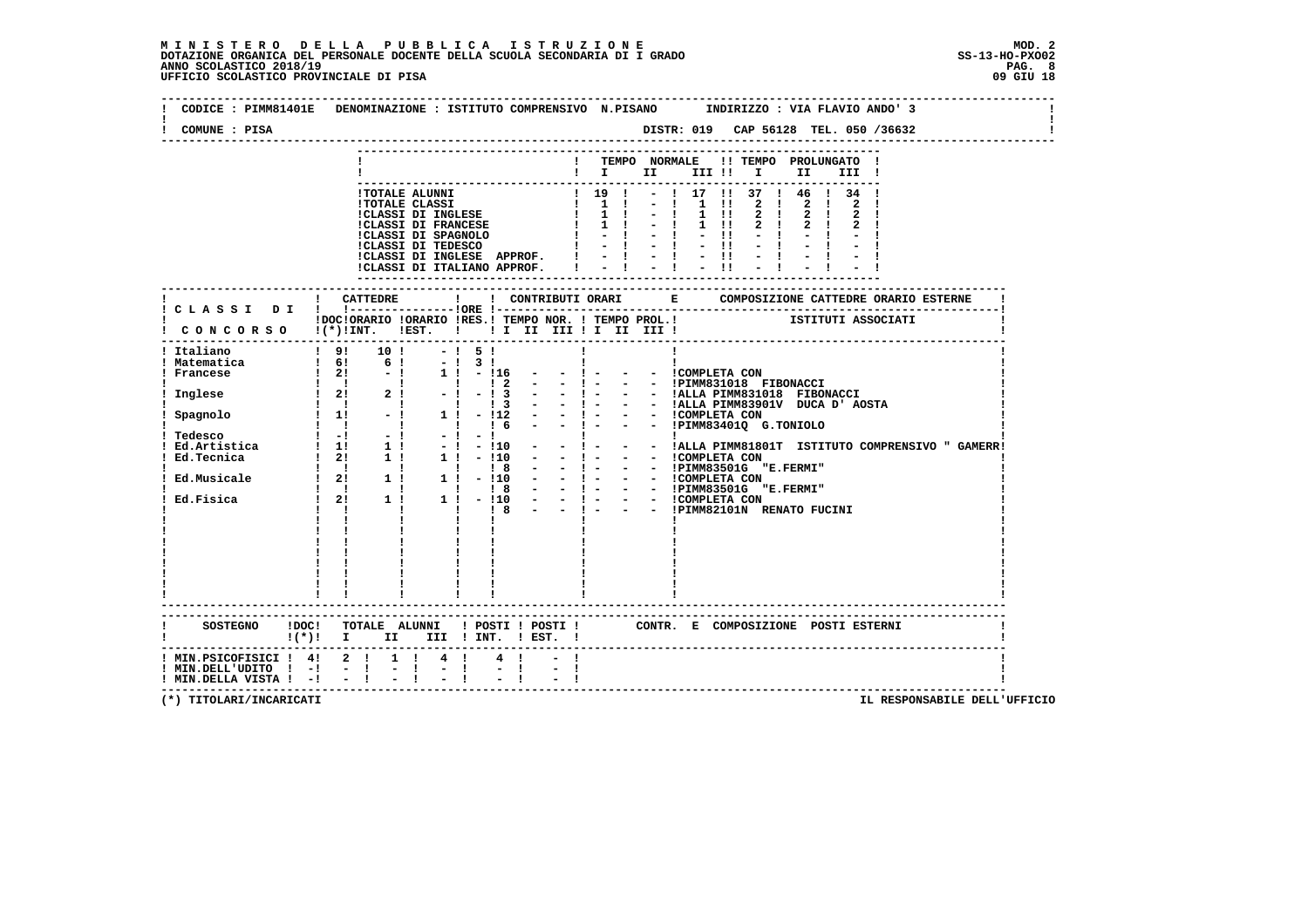#### **M I N I S T E R O D E L L A P U B B L I C A I S T R U Z I O N E MOD. 2 DOTAZIONE ORGANICA DEL PERSONALE DOCENTE DELLA SCUOLA SECONDARIA DI I GRADO ANNO SCOLASTICO 2018/19 UFFICIO SCOLASTICO PROVINCIALE DI PISA 09 GIU 18**

 **---------------------------------------------------------------------------**

| CODICE : PIMM81402G | DENOMINAZIONE : FRAZ.S.PIERO A GRADO                                                                           |               |       |        |                |                          |        | INDIRIZZO : VIA CASTAGNOLO                                                       |                                                                                  |                                                      |                            |  |
|---------------------|----------------------------------------------------------------------------------------------------------------|---------------|-------|--------|----------------|--------------------------|--------|----------------------------------------------------------------------------------|----------------------------------------------------------------------------------|------------------------------------------------------|----------------------------|--|
| COMUNE : PISA       |                                                                                                                |               |       |        |                | DISTR: 019               |        |                                                                                  |                                                                                  |                                                      | CAP 56122 TEL. 050 /960254 |  |
|                     |                                                                                                                |               | TEMPO | II     | <b>NORMALE</b> | III !!                   |        | <b>!! TEMPO</b><br>$\mathbf{I}$                                                  | PROLUNGATO<br>II                                                                 | III                                                  |                            |  |
|                     | <b>!TOTALE ALUNNI</b><br><b>!TOTALE CLASSI</b><br>!CLASSI DI INGLESE                                           | 25 !          |       | 18     |                | 16                       | - 11 - | -24                                                                              | 20                                                                               | 16                                                   |                            |  |
|                     | <b>!CLASSI DI FRANCESE</b><br>!CLASSI DI SPAGNOLO<br>CLASSI DI TEDESCO<br><b>!CLASSI DI INGLESE</b><br>APPROF. | - 1<br>$\sim$ |       | $\sim$ |                |                          | - 11   | $\overline{\phantom{0}}$<br>$\overline{\phantom{0}}$<br>$\overline{\phantom{0}}$ | $\overline{\phantom{0}}$<br>$\overline{\phantom{0}}$<br>$\overline{\phantom{0}}$ | $\overline{\phantom{0}}$<br>$\overline{\phantom{0}}$ |                            |  |
|                     | !CLASSI DI ITALIANO APPROF.                                                                                    |               |       |        |                | $\overline{\phantom{0}}$ |        | $\overline{\phantom{a}}$                                                         | $\sim$                                                                           | $\overline{\phantom{0}}$                             |                            |  |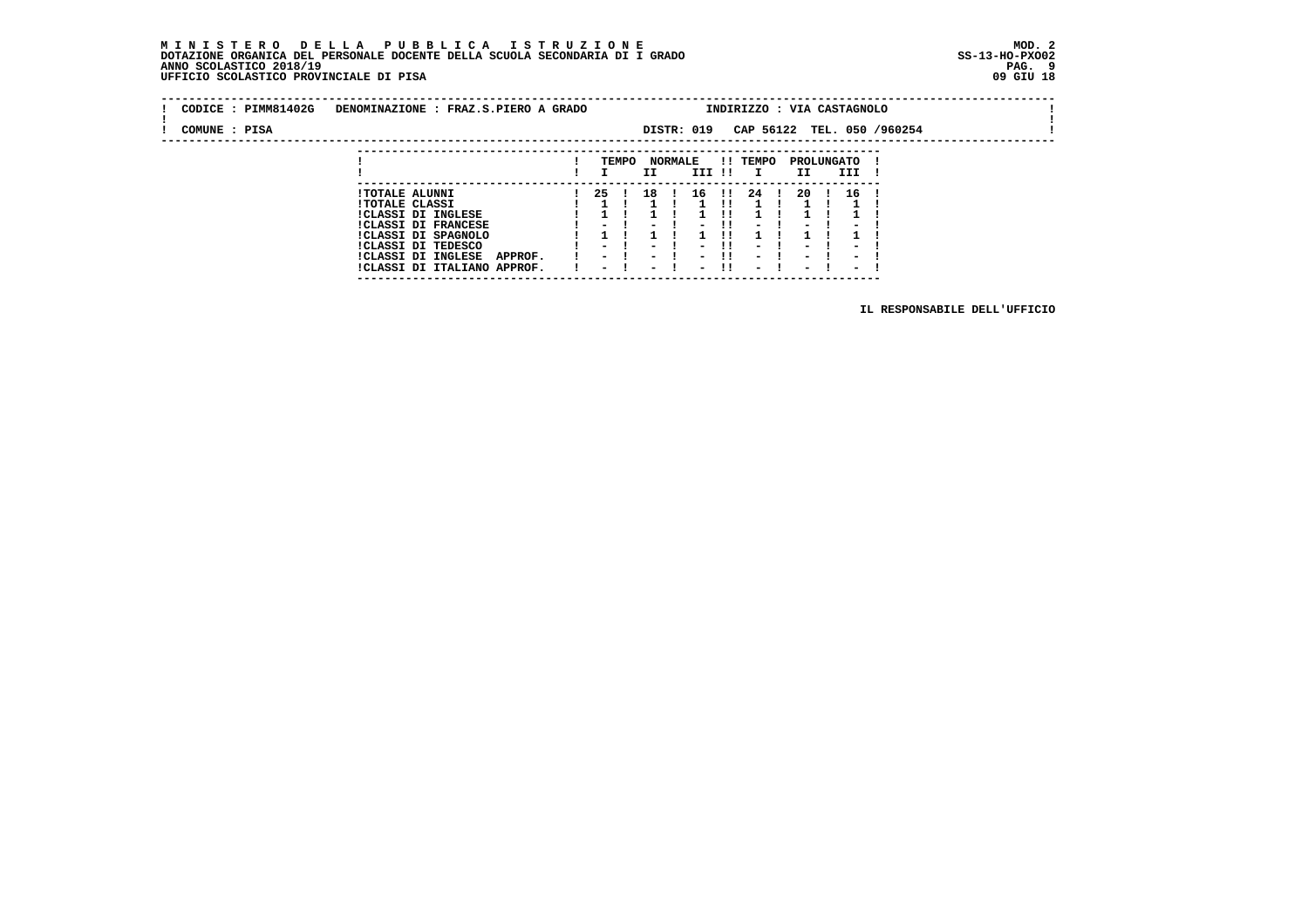# **M I N I S T E R O D E L L A P U B B L I C A I S T R U Z I O N E MOD. 2**DOTAZIONE ORGANICA DEL PERSONALE DOCENTE DELLA SCUOLA SECONDARIA DI I GRADO **SCOLA SS-13-HO-PXOO2**<br>PAG ANNO SCOLASTICO 2018/19<br>UFFICIO SCOLASTICO PROVINCIALE DI PISA

| COMUNE : BIENTINA                               | CODICE : PIMM81501A DENOMINAZIONE : " E.FERMI"                                                                                                                                                                                           |                                                                                                                |                          |  |                                                                                                                                                       |      | INDIRIZZO : VIA L. DA VINCI, 43<br>DISTR: 023 CAP 56031 TEL. 0587/757000 |  |
|-------------------------------------------------|------------------------------------------------------------------------------------------------------------------------------------------------------------------------------------------------------------------------------------------|----------------------------------------------------------------------------------------------------------------|--------------------------|--|-------------------------------------------------------------------------------------------------------------------------------------------------------|------|--------------------------------------------------------------------------|--|
|                                                 |                                                                                                                                                                                                                                          |                                                                                                                |                          |  |                                                                                                                                                       |      |                                                                          |  |
|                                                 |                                                                                                                                                                                                                                          |                                                                                                                |                          |  | $\blacksquare$ $\blacksquare$ $\blacksquare$ $\blacksquare$ $\blacksquare$ $\blacksquare$ $\blacksquare$ $\blacksquare$ $\blacksquare$ $\blacksquare$ |      | ! TEMPO NORMALE !! TEMPO PROLUNGATO !<br>III !                           |  |
|                                                 | ! TOTALE ALUNNI<br>! TOTALE ALUNNI   84   109   91   !<br>!CLASSI DI INGLESE   4   5   4   !<br>!CLASSI DI FRANCESE   3   5   4   !<br>!CLASSI DI FRANCESE   3   5   4   !<br>!CLASSI DI FRANCESE   3   5   4   !<br>!CLASSI DI FRANCESE |                                                                                                                | ------------------------ |  | $-1$                                                                                                                                                  | $-1$ |                                                                          |  |
|                                                 | !CLASSI DI INGLESE APPROF. $! - ! - ! - !$<br>!CLASSI DI ITALIANO APPROF. $! - ! - ! - !!$                                                                                                                                               |                                                                                                                |                          |  |                                                                                                                                                       |      |                                                                          |  |
|                                                 | !DOC!ORARIO !ORARIO !RES.! TEMPO NOR. ! TEMPO PROL.!                                                                                                                                                                                     |                                                                                                                |                          |  |                                                                                                                                                       |      | ISTITUTI ASSOCIATI                                                       |  |
|                                                 | ! CONCORSO !(*)!INT. !EST. !!! II III !I III III !                                                                                                                                                                                       |                                                                                                                |                          |  |                                                                                                                                                       |      |                                                                          |  |
|                                                 | $-1$<br>$-1$<br>$-1$                                                                                                                                                                                                                     | - ! 3 ! 7 - - ! - - - !ALLA PIMM825011 "G.CARDUCCI"<br>$-1 - 16$<br>$-1 - 1$<br>$-1$ 3 1<br>$-!2!$<br>$-1 - 1$ | $  1 -$                  |  | - - !ALLA PIMM810028 "C.BANTI"                                                                                                                        |      |                                                                          |  |
|                                                 |                                                                                                                                                                                                                                          |                                                                                                                |                          |  |                                                                                                                                                       |      | CONTR. E COMPOSIZIONE POSTI_ESTERNI                                      |  |
|                                                 | $!(*)!$ I II III ! INT. ! EST. !                                                                                                                                                                                                         |                                                                                                                |                          |  |                                                                                                                                                       |      |                                                                          |  |
| ! MIN.DELL'UDITO ! -!<br>! MIN.DELLA VISTA ! -! | ! MIN.PSICOFISICI ! 3! 2 ! 8 ! 8 !<br>$-1$<br>$-1$                                                                                                                                                                                       | $4 \quad 1$<br>$\frac{1}{2}$ $\frac{1}{2}$                                                                     |                          |  |                                                                                                                                                       |      |                                                                          |  |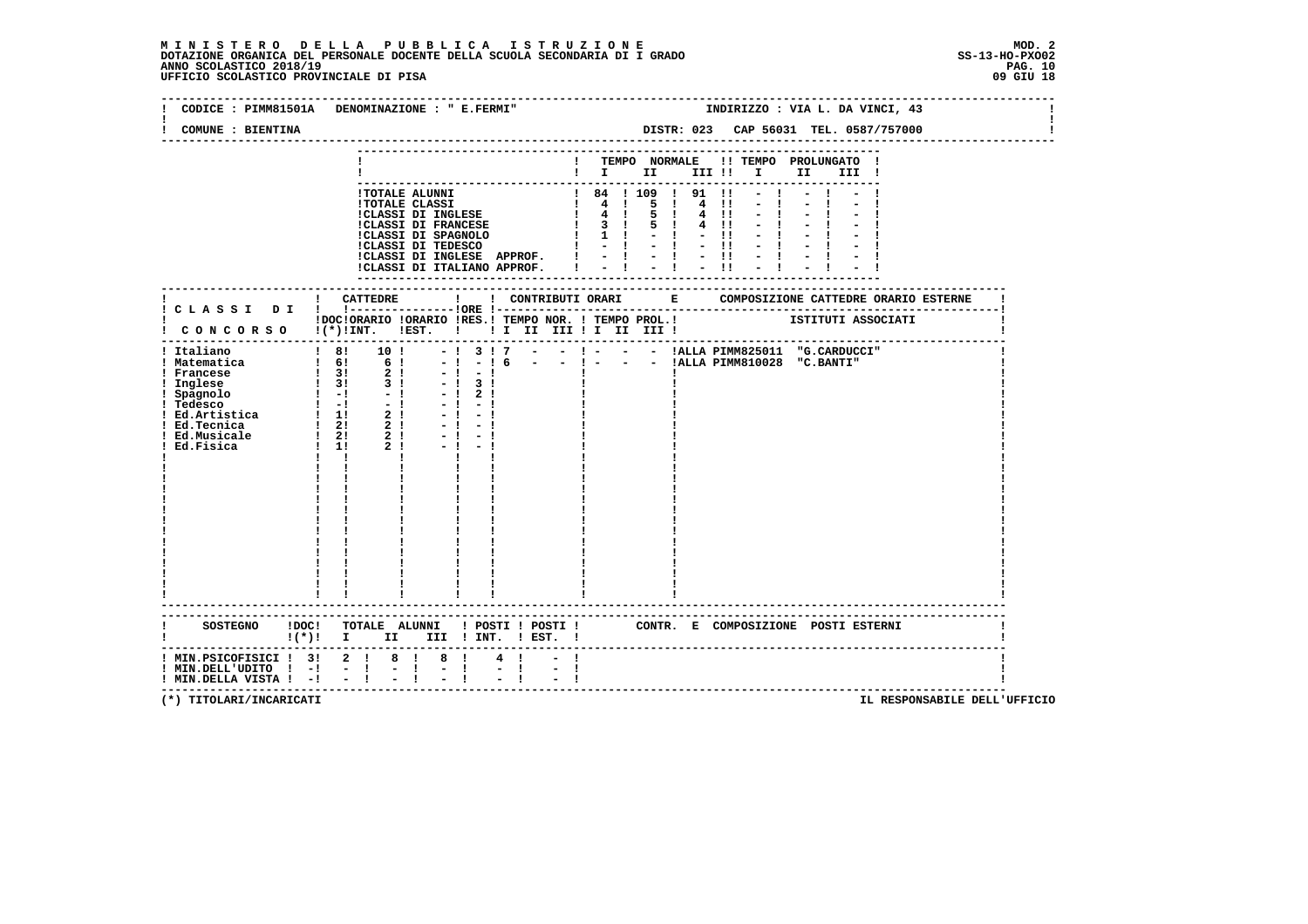#### **M I N I S T E R O D E L L A P U B B L I C A I S T R U Z I O N E MOD. 2 DOTAZIONE ORGANICA DEL PERSONALE DOCENTE DELLA SCUOLA SECONDARIA DI I GRADO ANNO SCOLASTICO 2018/19** UFFICIO SCOLASTICO PROVINCIALE DI PISA

| CODICE : PIMM81502B | DENOMINAZIONE : F. DI BARTOLO                         |      |       |      |                          |              |                          | INDIRIZZO : VIA I.FELICI 32 |                          |                            |  |
|---------------------|-------------------------------------------------------|------|-------|------|--------------------------|--------------|--------------------------|-----------------------------|--------------------------|----------------------------|--|
| COMUNE : BUTI       |                                                       |      |       |      | DISTR: 023               |              |                          |                             |                          | CAP 56032 TEL. 0587/723286 |  |
|                     |                                                       |      |       |      |                          |              |                          |                             |                          |                            |  |
|                     |                                                       |      | TEMPO | II   | <b>NORMALE</b><br>III !! |              | !! TEMPO<br>$\mathbf{I}$ | PROLUNGATO<br>II            | III                      |                            |  |
|                     | <b>!TOTALE ALUNNI</b>                                 | 46 ! |       | 45 ! | 34                       | $\mathbf{H}$ | $\sim$                   | $\sim$                      | $\overline{\phantom{0}}$ |                            |  |
|                     | <b>!TOTALE CLASSI</b>                                 | 2 !  |       | 2    |                          | 2 11         | $-1$                     | $\sim$                      | $\blacksquare$           |                            |  |
|                     | <b>!CLASSI DI INGLESE</b>                             | 2 !  |       |      |                          |              | $\sim$                   | $\blacksquare$              | $\blacksquare$           |                            |  |
|                     | <b>!CLASSI DI FRANCESE</b><br>1.973.997.777.983.9977. |      |       |      |                          | . .          | $\overline{\phantom{0}}$ | $\overline{\phantom{0}}$    | $\overline{\phantom{0}}$ |                            |  |

 **!CLASSI DI FRANCESE ! 2 ! 2 ! 2 !! - ! - ! - ! !CLASSI DI SPAGNOLO ! - ! - ! - !! - ! - ! - ! !CLASSI DI TEDESCO ! - ! - ! - !! - ! - ! - ! !CLASSI DI INGLESE APPROF. ! - ! - ! - !! - ! - ! - ! !CLASSI DI ITALIANO APPROF. ! - ! - ! - !! - ! - ! - ! ---------------------------------------------------------------------------**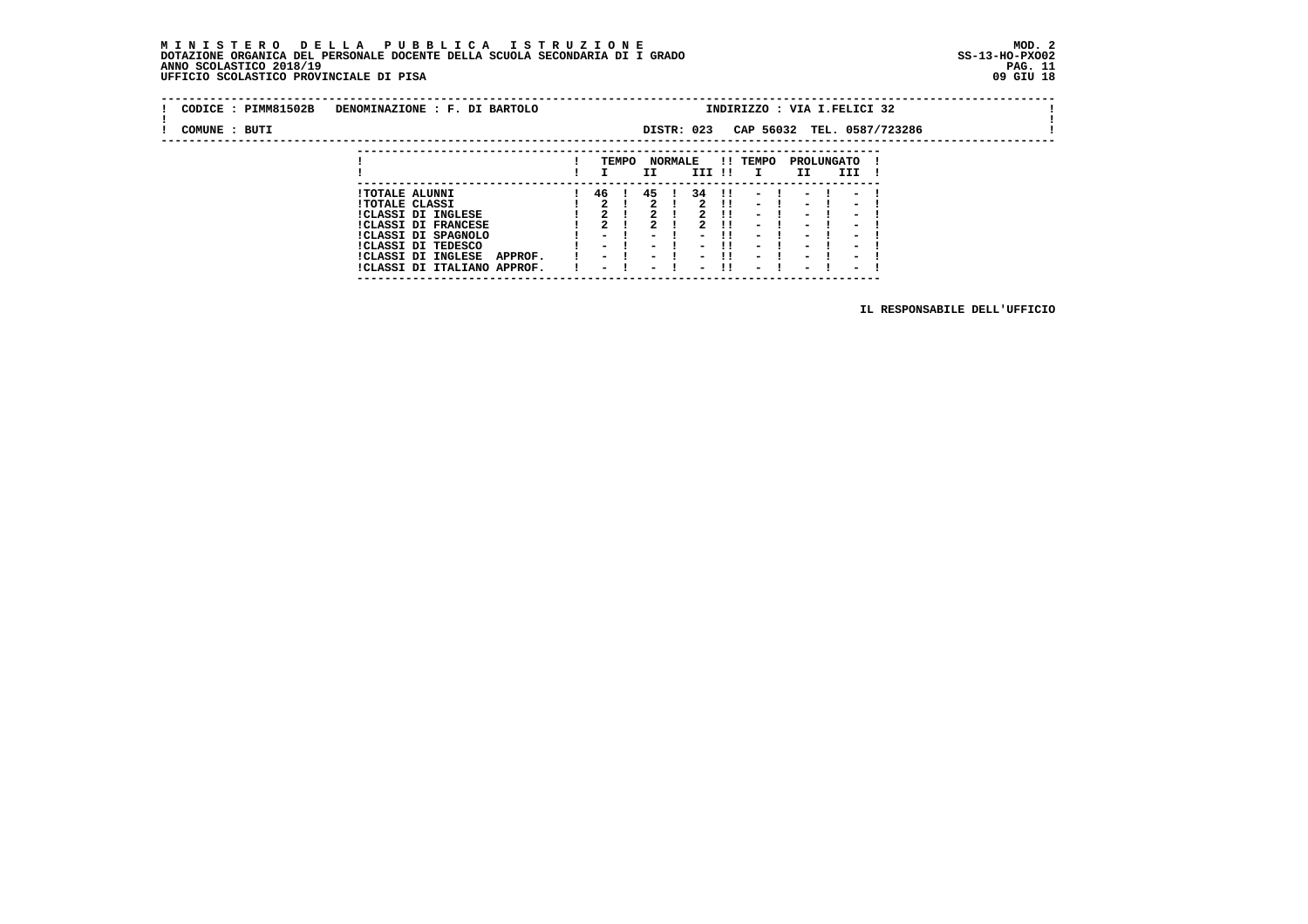# **M I N I S T E R O D E L L A P U B B L I C A I S T R U Z I O N E MOD. 2**DOTAZIONE ORGANICA DEL PERSONALE DOCENTE DELLA SCUOLA SECONDARIA DI I GRADO **SCOLA SS-13-HO-PXOO2**<br>PAG ANNO SCOLASTICO 2018/19<br>UFFICIO SCOLASTICO PROVINCIALE DI PISA

| CODICE : PIMM816016 DENOMINAZIONE : MARTIN LUTHER KING                                                                 |                                           |               |      |             |  |  |  | INDIRIZZO : VIA GAREMI, 3             |      |       |  |  |
|------------------------------------------------------------------------------------------------------------------------|-------------------------------------------|---------------|------|-------------|--|--|--|---------------------------------------|------|-------|--|--|
| COMUNE : CALCINAIA                                                                                                     |                                           |               |      |             |  |  |  |                                       |      |       |  |  |
|                                                                                                                        |                                           |               |      |             |  |  |  | ! TEMPO NORMALE !! TEMPO PROLUNGATO ! | II a | III ! |  |  |
|                                                                                                                        |                                           |               |      |             |  |  |  |                                       |      |       |  |  |
|                                                                                                                        |                                           |               |      |             |  |  |  |                                       |      |       |  |  |
|                                                                                                                        |                                           |               |      |             |  |  |  |                                       |      |       |  |  |
|                                                                                                                        |                                           |               |      |             |  |  |  |                                       |      |       |  |  |
| ! Italiano                                                                                                             | 1 9! 8! 1! - !16 - - ! - - - COMPLETA CON |               |      |             |  |  |  |                                       |      |       |  |  |
|                                                                                                                        |                                           |               |      |             |  |  |  |                                       |      |       |  |  |
|                                                                                                                        |                                           |               |      |             |  |  |  |                                       |      |       |  |  |
|                                                                                                                        |                                           |               |      |             |  |  |  |                                       |      |       |  |  |
|                                                                                                                        |                                           |               |      |             |  |  |  |                                       |      |       |  |  |
|                                                                                                                        | $\mathbf{I}$                              |               |      |             |  |  |  |                                       |      |       |  |  |
|                                                                                                                        |                                           |               |      |             |  |  |  |                                       |      |       |  |  |
|                                                                                                                        |                                           |               |      |             |  |  |  |                                       |      |       |  |  |
|                                                                                                                        |                                           |               |      |             |  |  |  |                                       |      |       |  |  |
| SOSTEGNO !DOC! TOTALE ALUNNI ! POSTI ! POSTI ! CONTR. E COMPOSIZIONE POSTI ESTERNI<br>$!(*)!$ I II III ! INT. ! EST. ! |                                           |               |      |             |  |  |  |                                       |      |       |  |  |
| $!$ MIN.PSICOFISICI $!$ 5! - ! - !<br>! MIN.DELL'UDITO ! -!<br>! MIN.DELLA VISTA ! -! - !                              | $-1$                                      | $\frac{1}{2}$ | $-1$ | $4 \quad 1$ |  |  |  |                                       |      |       |  |  |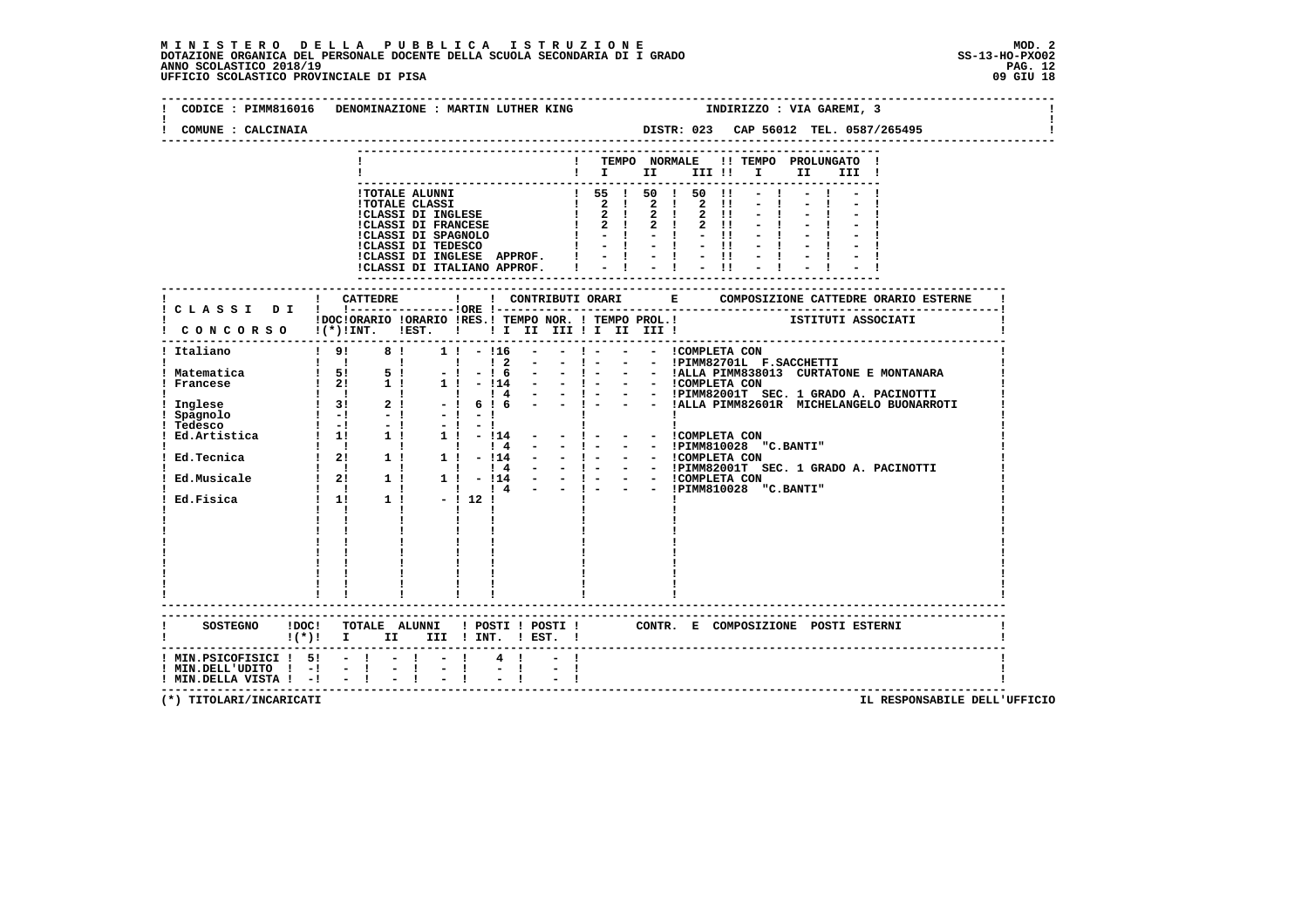#### **M I N I S T E R O D E L L A P U B B L I C A I S T R U Z I O N E MOD. 2 DOTAZIONE ORGANICA DEL PERSONALE DOCENTE DELLA SCUOLA SECONDARIA DI I GRADO ANNO SCOLASTICO 2018/19 UFFICIO SCOLASTICO PROVINCIALE DI PISA 09 GIU 18**

 **---------------------------------------------------------------------------**

| CODICE: PIMM816027 |                       | DENOMINAZIONE : SALVATORE QUASIMODO               |         |                    |       |                          |                |                |            |                                                      | INDIRIZZO : VIA AMENDOLA, 34                         |                   |                                  |                  |  |  |
|--------------------|-----------------------|---------------------------------------------------|---------|--------------------|-------|--------------------------|----------------|----------------|------------|------------------------------------------------------|------------------------------------------------------|-------------------|----------------------------------|------------------|--|--|
| COMUNE : CALCINAIA |                       |                                                   |         |                    |       | DISTR: 023               |                |                |            | CAP 56012                                            |                                                      |                   |                                  | TEL. 0587/265431 |  |  |
|                    |                       |                                                   |         |                    |       |                          |                |                |            |                                                      |                                                      |                   |                                  |                  |  |  |
|                    |                       |                                                   |         |                    | TEMPO | II.                      | <b>NORMALE</b> | III !!         |            | !! TEMPO<br>$\mathbf{I}$                             | II.                                                  | PROLUNGATO<br>III |                                  |                  |  |  |
|                    |                       | <b>!TOTALE ALUNNI</b>                             |         | 70 I               |       | 87                       |                | 75             | - 11       | $\overline{\phantom{a}}$                             |                                                      |                   |                                  |                  |  |  |
|                    | <b>!TOTALE CLASSI</b> | <b>!CLASSI DI INGLESE</b>                         |         |                    |       |                          |                | $\blacksquare$ |            | $\sim$<br>$\overline{\phantom{0}}$                   | $\overline{\phantom{a}}$<br>$\overline{\phantom{0}}$ |                   | $\overline{\phantom{a}}$<br>$\,$ |                  |  |  |
|                    |                       | <b>!CLASSI DI FRANCESE</b><br>!CLASSI DI SPAGNOLO |         | Ξ.                 |       | -                        |                | Ξ.             | -11<br>. . | $\overline{\phantom{0}}$<br>$\overline{\phantom{a}}$ | $\blacksquare$<br>$\overline{\phantom{a}}$           |                   | $\,$<br>$\overline{\phantom{a}}$ |                  |  |  |
|                    |                       | ICLASSI DI TEDESCO                                |         | $\sim$ $\sim$      |       | $\overline{\phantom{0}}$ |                | $\sim$         | -11        | $\overline{\phantom{0}}$                             | $\overline{\phantom{0}}$                             |                   | $\overline{\phantom{0}}$         |                  |  |  |
|                    |                       | !CLASSI DI INGLESE<br>!CLASSI DI ITALIANO APPROF. | APPROF. | $\sim$ $\sim$<br>- |       | $\sim$<br>$\sim$         |                | $\sim$<br>-    | -11        | $\overline{\phantom{0}}$<br>$\blacksquare$           | $\overline{\phantom{0}}$<br>$\overline{\phantom{a}}$ |                   | $\,$<br>-                        |                  |  |  |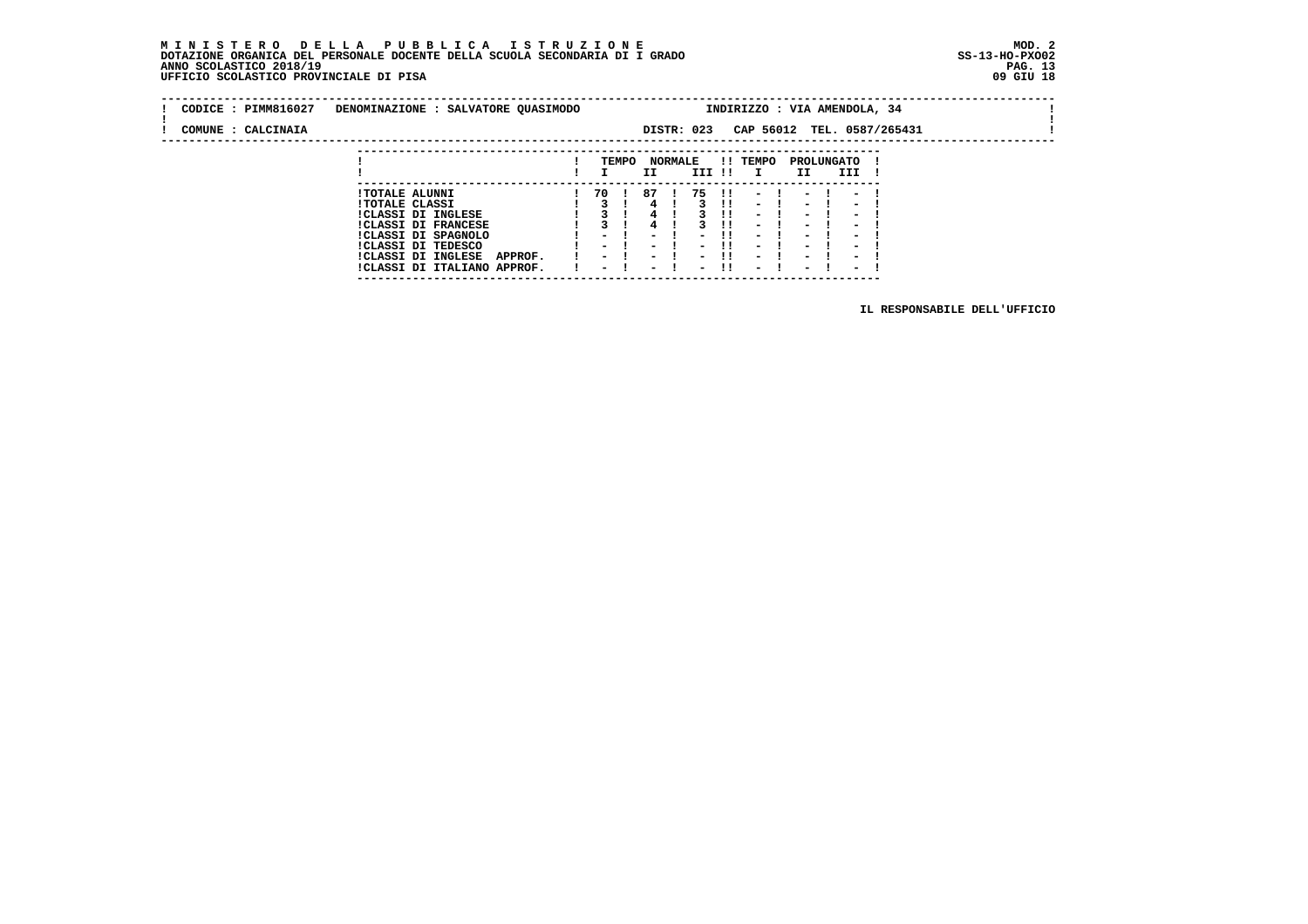# **M I N I S T E R O D E L L A P U B B L I C A I S T R U Z I O N E MOD. 2**DOTAZIONE ORGANICA DEL PERSONALE DOCENTE DELLA SCUOLA SECONDARIA DI I GRADO **SCOLA SS-13-HO-PXOO2**<br>PAG ANNO SCOLASTICO 2018/19<br>19 UFFICIO SCOLASTICO PROVINCIALE DI PISA

|                                | CODICE : PIMM817012 DENOMINAZIONE : SCUOLA SEC. I GR. L. DA VINCI                                                           |                                                 |                                                                                                          |       | INDIRIZZO : PIAZZA MAZZINI 11         |          |  |
|--------------------------------|-----------------------------------------------------------------------------------------------------------------------------|-------------------------------------------------|----------------------------------------------------------------------------------------------------------|-------|---------------------------------------|----------|--|
| COMUNE : CASTELFRANCO DI SOTTO |                                                                                                                             |                                                 |                                                                                                          |       |                                       |          |  |
|                                |                                                                                                                             |                                                 |                                                                                                          |       | ! TEMPO NORMALE !! TEMPO PROLUNGATO ! |          |  |
|                                |                                                                                                                             |                                                 | $\blacksquare$ $\blacksquare$ $\blacksquare$ $\blacksquare$ $\blacksquare$ $\blacksquare$ $\blacksquare$ |       |                                       | II III ! |  |
|                                |                                                                                                                             |                                                 |                                                                                                          |       |                                       |          |  |
|                                | !TOTALE ALUNNI<br><b>!TOTALE CLASSI</b>                                                                                     |                                                 | ! 93 ! 80 ! 95 !!                                                                                        |       |                                       |          |  |
|                                |                                                                                                                             |                                                 | $\begin{array}{cccccccc} 1 & 4 & 1 & 4 & 1 & 4 & 1 \\ 1 & 4 & 1 & 4 & 1 & 4 & 1 \end{array}$             |       |                                       |          |  |
|                                | <b>ICLASSI DI INGLESE<br/>ICLASSI DI FRANCESE</b>                                                                           |                                                 | $1 \quad 4 \quad 1 \quad 4 \quad 1$                                                                      | 4 !!  |                                       |          |  |
|                                |                                                                                                                             |                                                 |                                                                                                          | $-11$ |                                       |          |  |
|                                |                                                                                                                             |                                                 | $1 - 1 - 1 - 11$                                                                                         |       |                                       |          |  |
|                                | ICLASSI DI INGLESE APPROF.<br>ICLASSI DI INGLESE APPROF.<br>I - I - I - II<br>ICLASSI DI ITALIANO APPROF.<br>I - I - I - II |                                                 |                                                                                                          |       |                                       |          |  |
|                                |                                                                                                                             |                                                 |                                                                                                          |       |                                       |          |  |
|                                |                                                                                                                             |                                                 |                                                                                                          |       |                                       |          |  |
|                                |                                                                                                                             |                                                 |                                                                                                          |       |                                       |          |  |
|                                |                                                                                                                             |                                                 |                                                                                                          |       |                                       |          |  |
|                                | ! CONCORSO !(*)!INT. !EST. !!! II III II III III I                                                                          |                                                 |                                                                                                          |       |                                       |          |  |
|                                | $-1 - 1$                                                                                                                    |                                                 |                                                                                                          |       |                                       |          |  |
|                                | $-1 - 1$                                                                                                                    |                                                 |                                                                                                          |       |                                       |          |  |
|                                | $-1 - 1$                                                                                                                    |                                                 |                                                                                                          |       |                                       |          |  |
|                                | $-1$                                                                                                                        |                                                 |                                                                                                          |       |                                       |          |  |
|                                | $-1$<br>$-1$                                                                                                                |                                                 |                                                                                                          |       |                                       |          |  |
|                                | $-1$                                                                                                                        |                                                 |                                                                                                          |       |                                       |          |  |
|                                |                                                                                                                             |                                                 |                                                                                                          |       |                                       |          |  |
|                                | $-1$                                                                                                                        |                                                 |                                                                                                          |       |                                       |          |  |
|                                | $\mathbf{I}$                                                                                                                |                                                 |                                                                                                          |       |                                       |          |  |
|                                |                                                                                                                             |                                                 |                                                                                                          |       |                                       |          |  |
|                                |                                                                                                                             |                                                 |                                                                                                          |       |                                       |          |  |
|                                |                                                                                                                             |                                                 |                                                                                                          |       |                                       |          |  |
|                                |                                                                                                                             |                                                 |                                                                                                          |       |                                       |          |  |
|                                |                                                                                                                             |                                                 |                                                                                                          |       |                                       |          |  |
|                                |                                                                                                                             |                                                 |                                                                                                          |       |                                       |          |  |
|                                |                                                                                                                             |                                                 |                                                                                                          |       |                                       |          |  |
|                                |                                                                                                                             |                                                 |                                                                                                          |       |                                       |          |  |
|                                |                                                                                                                             |                                                 |                                                                                                          |       |                                       |          |  |
|                                |                                                                                                                             |                                                 |                                                                                                          |       |                                       |          |  |
|                                |                                                                                                                             |                                                 |                                                                                                          |       |                                       |          |  |
|                                |                                                                                                                             |                                                 |                                                                                                          |       |                                       |          |  |
|                                | SOSTEGNO !DOC! TOTALE ALUNNI ! POSTI ! POSTI ! CONTR. E COMPOSIZIONE POSTI ESTERNI                                          |                                                 |                                                                                                          |       |                                       |          |  |
|                                | $\frac{1(*)!}{1}$ I II III ! INT. ! EST. !                                                                                  |                                                 |                                                                                                          |       |                                       |          |  |
|                                | ! MIN.PSICOFISICI ! 2! 3 ! 3 ! 3 !                                                                                          | $2 \quad 1$                                     |                                                                                                          |       |                                       |          |  |
| ! MIN.DELL'UDITO ! -!          | $1 \quad 1$<br>$1 \quad 1$<br>$\mathbb{Z} \times \mathbb{R}$                                                                | $\begin{bmatrix} 1 \\ -1 \end{bmatrix}$<br>$-1$ |                                                                                                          |       |                                       |          |  |
| ! MIN.DELLA VISTA ! -!         | $-1$                                                                                                                        |                                                 |                                                                                                          |       |                                       |          |  |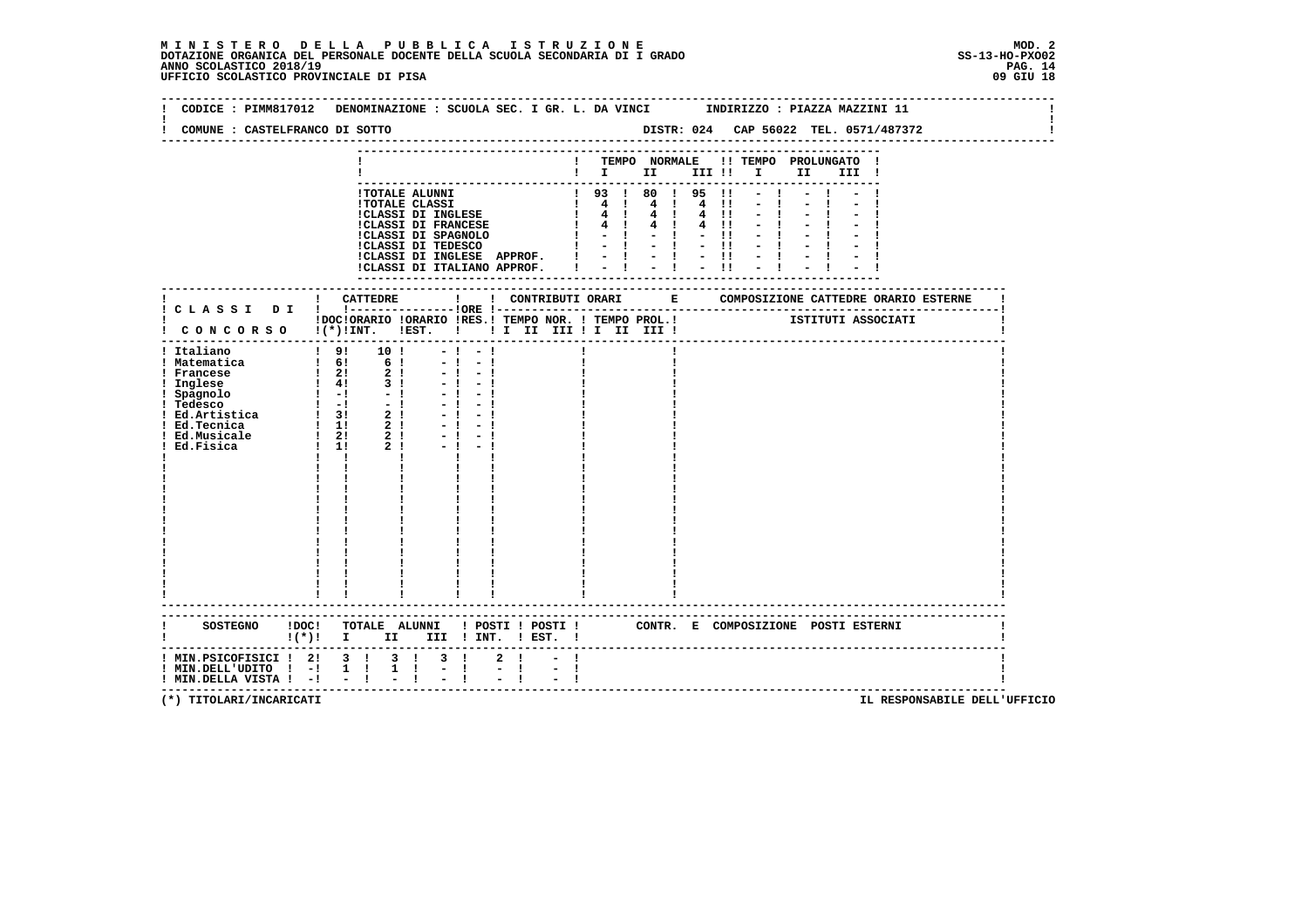#### **M I N I S T E R O D E L L A P U B B L I C A I S T R U Z I O N E MOD. 2DOTAZIONE ORGANICA DEL PERSONALE DOCENTE DELLA SCUOLA SECONDARIA DI I GRADO ANNO SCOLASTICO 2018/19** UFFICIO SCOLASTICO PROVINCIALE DI PISA

| CODICE: PIMM817023             | DENOMINAZIONE : ORENTANO                                                                                  |                   |       |    |                |               |     |                                                  |    |                              |                                                                                |                            | INDIRIZZO : VIA MARTIRI DELLA LIBERTA' |  |
|--------------------------------|-----------------------------------------------------------------------------------------------------------|-------------------|-------|----|----------------|---------------|-----|--------------------------------------------------|----|------------------------------|--------------------------------------------------------------------------------|----------------------------|----------------------------------------|--|
| COMUNE : CASTELFRANCO DI SOTTO |                                                                                                           |                   |       |    |                | DISTR: 024    |     |                                                  |    |                              |                                                                                | CAP 56020 TEL. 0571/487385 |                                        |  |
|                                |                                                                                                           |                   | TEMPO | ΙI | <b>NORMALE</b> | III !!        |     | !! TEMPO<br>$\mathbf{I}$                         | II | PROLUNGATO                   | III                                                                            |                            |                                        |  |
|                                | <b>!TOTALE ALUNNI</b><br><b>!TOTALE CLASSI</b><br><b>!CLASSI DI INGLESE</b><br><b>!CLASSI DI FRANCESE</b> | 47 !<br>$2 \cdot$ |       | 44 | $\mathbf{I}$   | 55 11<br>2 !! | -11 | $-1$<br>$-1$<br>$-1$<br>$\overline{\phantom{0}}$ |    | $-1$<br>$-1$<br>$-1$<br>$ -$ | <b>Contract Contract State</b><br><b>Contract Contract</b><br>$\sim$<br>$\sim$ |                            |                                        |  |

 **---------------------------------------------------------------------------**

 **!CLASSI DI FRANCESE ! 2 ! 2 ! 2 !! - ! - ! - ! !CLASSI DI SPAGNOLO ! - ! - ! - !! - ! - ! - ! !CLASSI DI TEDESCO ! - ! - ! - !! - ! - ! - ! !CLASSI DI INGLESE APPROF. ! - ! - ! - !! - ! - ! - ! !CLASSI DI ITALIANO APPROF. ! - ! - ! - !! - ! - ! - !**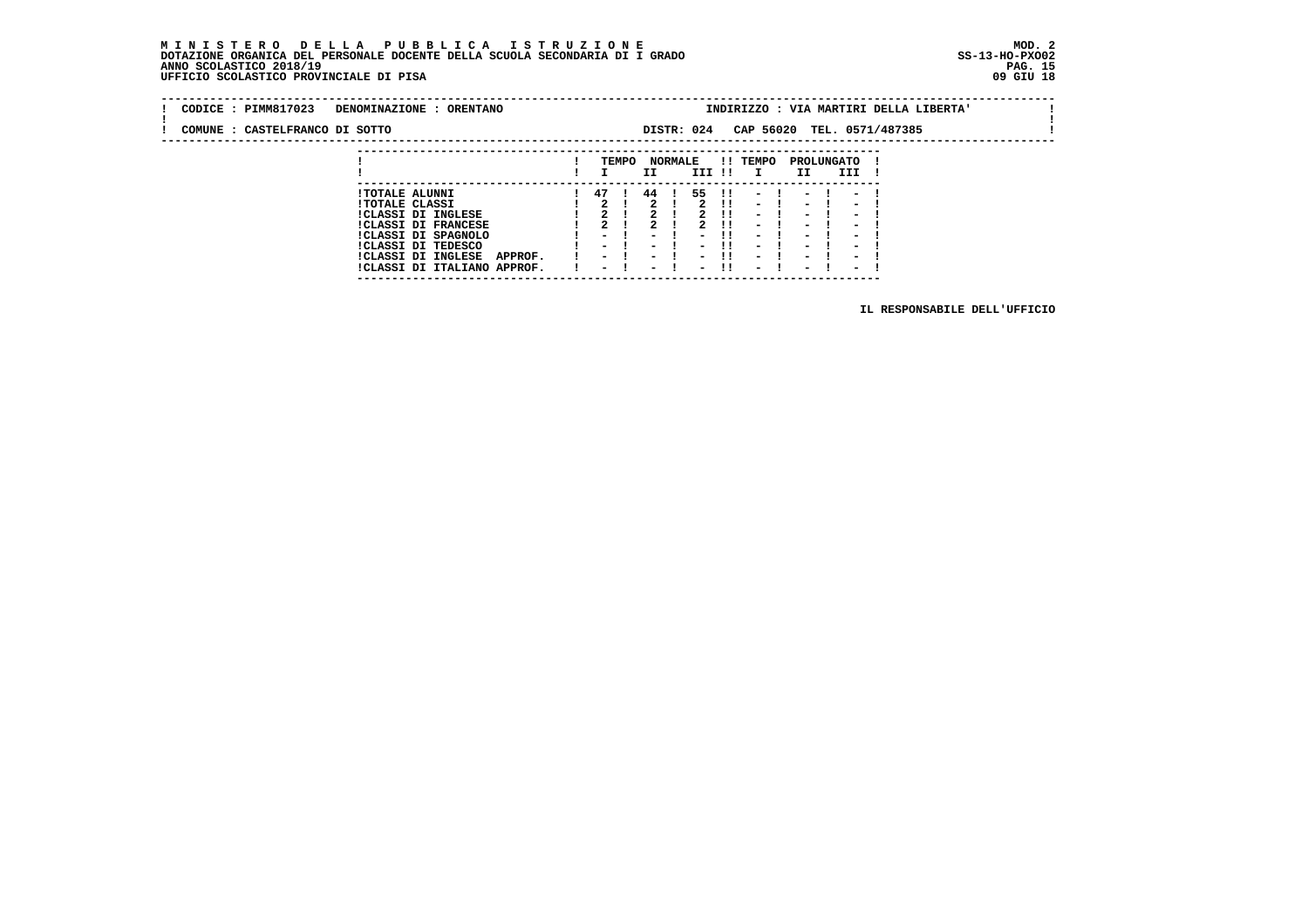| ! TEMPO NORMALE !! TEMPO PROLUNGATO !<br>II a<br>III !<br>! DOCIORARIO IORARIO IRES.I TEMPO NOR. ! TEMPO PROL.! ISTITUTI ASSOCIATI<br>! CONCORSO !(*)!INT. !EST. ! ! I II III ! II III !!<br>1   -   12 - -   - - -   COMPLETA CON<br>1   16 - -   - - -   PIMM832014 VINCENZO GALILEI<br>-   -   8 - -   - - -   ALLA PIMM82101N RENATO FUCINI<br><b>Ingless<br/>Spagnolo<br/>Compagnolo</b><br>! Tedesco<br>SOSTEGNO !DOC! TOTALE ALUNNI ! POSTI ! POSTI ! CONTR. E COMPOSIZIONE POSTI ESTERNI<br>$!(*)!$ I II III ! INT. ! EST. !<br>! MIN.PSICOFISICI ! 7! 6 ! 3 ! 3 !<br>! MIN.DELL'UDITO ! -! | COMUNE : PISA |      |                             |  |  |  |  |  |  |  |  |
|-----------------------------------------------------------------------------------------------------------------------------------------------------------------------------------------------------------------------------------------------------------------------------------------------------------------------------------------------------------------------------------------------------------------------------------------------------------------------------------------------------------------------------------------------------------------------------------------------------|---------------|------|-----------------------------|--|--|--|--|--|--|--|--|
|                                                                                                                                                                                                                                                                                                                                                                                                                                                                                                                                                                                                     |               |      |                             |  |  |  |  |  |  |  |  |
|                                                                                                                                                                                                                                                                                                                                                                                                                                                                                                                                                                                                     |               |      |                             |  |  |  |  |  |  |  |  |
|                                                                                                                                                                                                                                                                                                                                                                                                                                                                                                                                                                                                     |               |      |                             |  |  |  |  |  |  |  |  |
|                                                                                                                                                                                                                                                                                                                                                                                                                                                                                                                                                                                                     |               |      |                             |  |  |  |  |  |  |  |  |
|                                                                                                                                                                                                                                                                                                                                                                                                                                                                                                                                                                                                     |               |      |                             |  |  |  |  |  |  |  |  |
|                                                                                                                                                                                                                                                                                                                                                                                                                                                                                                                                                                                                     |               |      |                             |  |  |  |  |  |  |  |  |
|                                                                                                                                                                                                                                                                                                                                                                                                                                                                                                                                                                                                     |               |      |                             |  |  |  |  |  |  |  |  |
|                                                                                                                                                                                                                                                                                                                                                                                                                                                                                                                                                                                                     |               |      |                             |  |  |  |  |  |  |  |  |
|                                                                                                                                                                                                                                                                                                                                                                                                                                                                                                                                                                                                     |               |      |                             |  |  |  |  |  |  |  |  |
|                                                                                                                                                                                                                                                                                                                                                                                                                                                                                                                                                                                                     |               |      |                             |  |  |  |  |  |  |  |  |
|                                                                                                                                                                                                                                                                                                                                                                                                                                                                                                                                                                                                     |               |      |                             |  |  |  |  |  |  |  |  |
|                                                                                                                                                                                                                                                                                                                                                                                                                                                                                                                                                                                                     |               |      |                             |  |  |  |  |  |  |  |  |
|                                                                                                                                                                                                                                                                                                                                                                                                                                                                                                                                                                                                     |               |      |                             |  |  |  |  |  |  |  |  |
|                                                                                                                                                                                                                                                                                                                                                                                                                                                                                                                                                                                                     |               |      |                             |  |  |  |  |  |  |  |  |
|                                                                                                                                                                                                                                                                                                                                                                                                                                                                                                                                                                                                     |               |      |                             |  |  |  |  |  |  |  |  |
|                                                                                                                                                                                                                                                                                                                                                                                                                                                                                                                                                                                                     |               |      |                             |  |  |  |  |  |  |  |  |
|                                                                                                                                                                                                                                                                                                                                                                                                                                                                                                                                                                                                     |               |      |                             |  |  |  |  |  |  |  |  |
|                                                                                                                                                                                                                                                                                                                                                                                                                                                                                                                                                                                                     |               |      |                             |  |  |  |  |  |  |  |  |
|                                                                                                                                                                                                                                                                                                                                                                                                                                                                                                                                                                                                     |               |      |                             |  |  |  |  |  |  |  |  |
|                                                                                                                                                                                                                                                                                                                                                                                                                                                                                                                                                                                                     |               |      |                             |  |  |  |  |  |  |  |  |
|                                                                                                                                                                                                                                                                                                                                                                                                                                                                                                                                                                                                     |               |      |                             |  |  |  |  |  |  |  |  |
|                                                                                                                                                                                                                                                                                                                                                                                                                                                                                                                                                                                                     |               |      |                             |  |  |  |  |  |  |  |  |
|                                                                                                                                                                                                                                                                                                                                                                                                                                                                                                                                                                                                     |               |      |                             |  |  |  |  |  |  |  |  |
|                                                                                                                                                                                                                                                                                                                                                                                                                                                                                                                                                                                                     |               |      |                             |  |  |  |  |  |  |  |  |
|                                                                                                                                                                                                                                                                                                                                                                                                                                                                                                                                                                                                     |               |      |                             |  |  |  |  |  |  |  |  |
|                                                                                                                                                                                                                                                                                                                                                                                                                                                                                                                                                                                                     |               |      |                             |  |  |  |  |  |  |  |  |
|                                                                                                                                                                                                                                                                                                                                                                                                                                                                                                                                                                                                     |               |      |                             |  |  |  |  |  |  |  |  |
|                                                                                                                                                                                                                                                                                                                                                                                                                                                                                                                                                                                                     |               |      |                             |  |  |  |  |  |  |  |  |
|                                                                                                                                                                                                                                                                                                                                                                                                                                                                                                                                                                                                     |               |      |                             |  |  |  |  |  |  |  |  |
|                                                                                                                                                                                                                                                                                                                                                                                                                                                                                                                                                                                                     |               |      |                             |  |  |  |  |  |  |  |  |
|                                                                                                                                                                                                                                                                                                                                                                                                                                                                                                                                                                                                     |               |      |                             |  |  |  |  |  |  |  |  |
|                                                                                                                                                                                                                                                                                                                                                                                                                                                                                                                                                                                                     |               |      |                             |  |  |  |  |  |  |  |  |
|                                                                                                                                                                                                                                                                                                                                                                                                                                                                                                                                                                                                     |               |      |                             |  |  |  |  |  |  |  |  |
|                                                                                                                                                                                                                                                                                                                                                                                                                                                                                                                                                                                                     |               |      |                             |  |  |  |  |  |  |  |  |
|                                                                                                                                                                                                                                                                                                                                                                                                                                                                                                                                                                                                     |               |      |                             |  |  |  |  |  |  |  |  |
|                                                                                                                                                                                                                                                                                                                                                                                                                                                                                                                                                                                                     |               |      |                             |  |  |  |  |  |  |  |  |
|                                                                                                                                                                                                                                                                                                                                                                                                                                                                                                                                                                                                     |               |      |                             |  |  |  |  |  |  |  |  |
|                                                                                                                                                                                                                                                                                                                                                                                                                                                                                                                                                                                                     |               |      |                             |  |  |  |  |  |  |  |  |
| ! MIN.DELLA VISTA ! -! - !                                                                                                                                                                                                                                                                                                                                                                                                                                                                                                                                                                          |               | $-1$ | $\frac{1}{2}$ $\frac{1}{1}$ |  |  |  |  |  |  |  |  |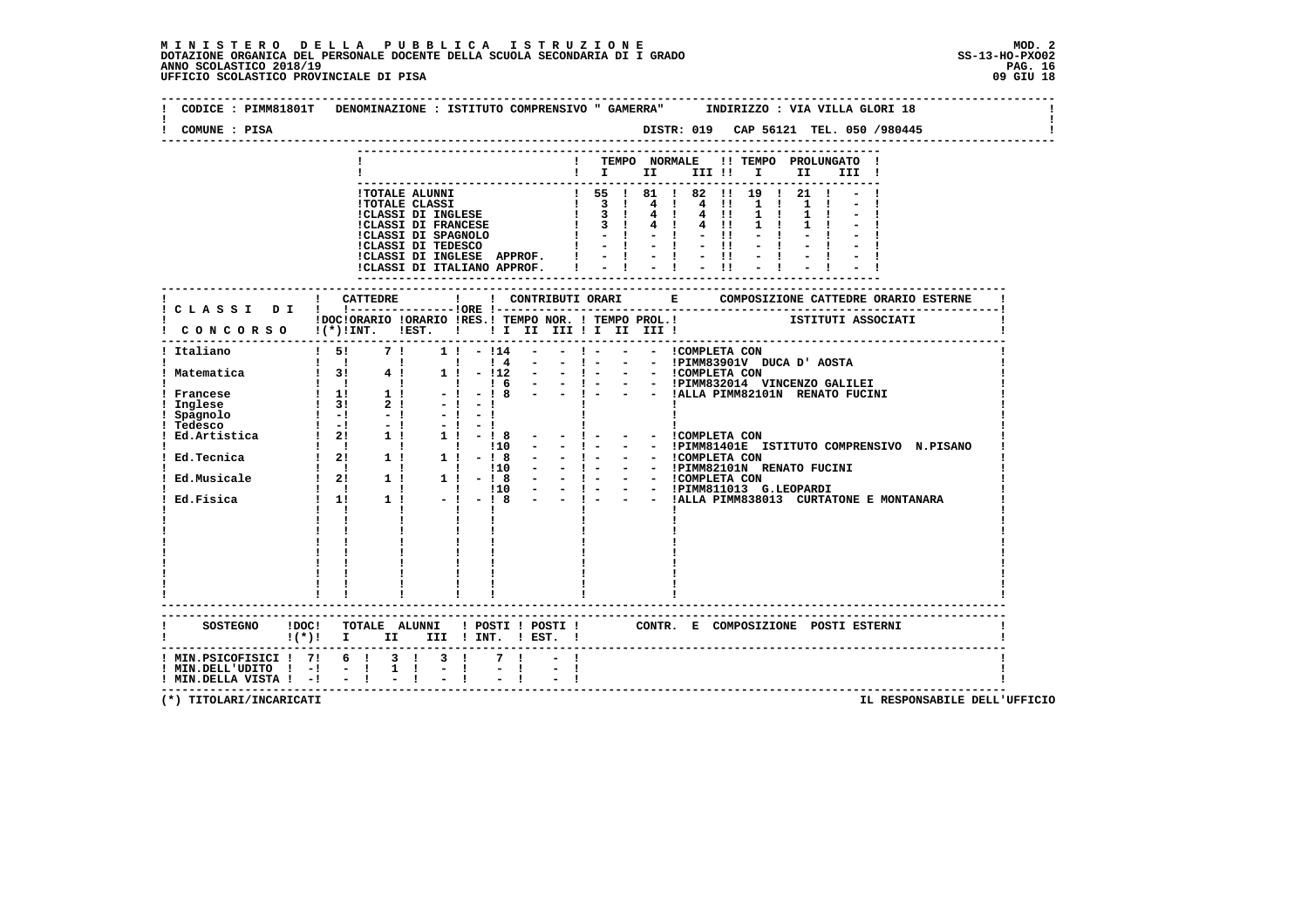| COMUNE : PONSACCO                                                                                                                                                                                                                                                                                 |                                                                                                                                                                      | CODICE: PIMM81901N DENOMINAZIONE: ISTITUTO COMPRENSIVO NICCOLINI INDIRIZZO: VIA MELEGNANO, 107                                                                                                                                                 |
|---------------------------------------------------------------------------------------------------------------------------------------------------------------------------------------------------------------------------------------------------------------------------------------------------|----------------------------------------------------------------------------------------------------------------------------------------------------------------------|------------------------------------------------------------------------------------------------------------------------------------------------------------------------------------------------------------------------------------------------|
|                                                                                                                                                                                                                                                                                                   |                                                                                                                                                                      | ! TEMPO NORMALE !! TEMPO PROLUNGATO !<br>$\mathbf{I}$ is the set of $\mathbf{I}$<br>III II II<br>III !                                                                                                                                         |
|                                                                                                                                                                                                                                                                                                   |                                                                                                                                                                      | - COLAR CLASS (1997)<br>1 TOTALE ALUNNI (1997)<br>1 TOTALE CLASS (1997)<br>1 TOTALE CLASS (1997)<br>1 CLASS DI TRANCESE (1998)<br>1 6 1 6 1 6 1 - 1 - 1 - 1 - 1<br>1 CLASSI DI FRANCESE (1998)<br>1 - 1 - 1 - 1 - 1 - 1 - 1 - 1 - 1 - 1<br>1 - |
|                                                                                                                                                                                                                                                                                                   | ! CATTEDRE<br>! C L A S S I D I ! !----------------!ORE !---                                                                                                         | IDOCIORARIO IORARIO IRES.I TEMPO NOR. I TEMPO PROL.I TETITUTI ASSOCIATI<br>CONCORSO I(*)INT. IEST. I II II III II II III I                                                                                                                     |
| ! Italiano<br>  Italiano   10  10 <br>  Italiano   10  10  10 <br>  Implese   2  2  2 <br>  Implese   2  2  2 <br>  Spagnolo   1  1  1  1 <br>  Ed.Artistica   2  2  2 <br>  Ed.Artistica   2  2  2 <br>  Ed.Musicale   2  2  2 <br>  Ed.Musicale   2  2  2  1  12 <br>Strumento Musicale ! 4! 4! | $\frac{1}{10!}$ 10 $\frac{1}{10!}$ - $\frac{1}{10!}$<br>$-1$<br>$-1$<br>$-1 - 1$<br>$-1$<br>$-1$<br>- 1<br>$-1$<br>$-1$<br>$-1$<br>$-1$<br>$\mathbf{I}$ $\mathbf{I}$ |                                                                                                                                                                                                                                                |
|                                                                                                                                                                                                                                                                                                   |                                                                                                                                                                      |                                                                                                                                                                                                                                                |
|                                                                                                                                                                                                                                                                                                   | $!(*)!$ I II III ! INT. ! EST. !                                                                                                                                     |                                                                                                                                                                                                                                                |
| $!$ MIN.DELL'UDITO $!$ -! - !<br>$!$ MIN.DELLA VISTA $!$ - $!$ - $!$                                                                                                                                                                                                                              | ! MIN.PSICOFISICI ! 5! 4 ! 5 ! 4 !<br>5 <sub>1</sub><br>$\frac{1}{2}$ $\frac{1}{2}$<br>$\frac{1}{2}$<br>$\frac{1}{2}$                                                |                                                                                                                                                                                                                                                |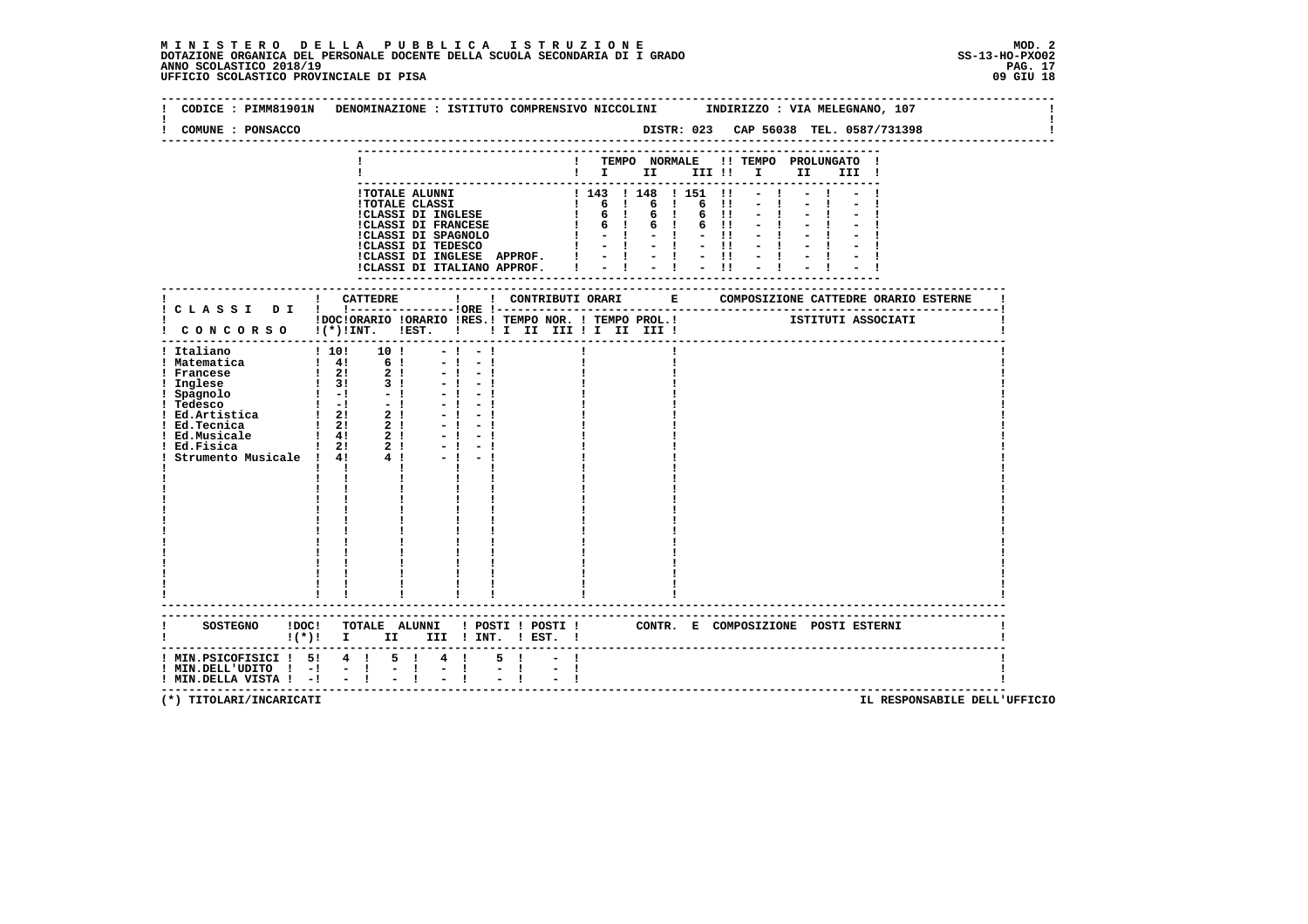#### **M I N I S T E R O D E L L A P U B B L I C A I S T R U Z I O N E MOD. 2 DOTAZIONE ORGANICA DEL PERSONALE DOCENTE DELLA SCUOLA SECONDARIA DI I GRADO ANNO SCOLASTICO 2018/19** UFFICIO SCOLASTICO PROVINCIALE DI PISA

 $\mathbf{I}$ 

 $\mathbf{I}$ 

 $\mathbf{I}$ 

| CODICE | : PIMM81901N | DENOMINAZIONE : ISTITUTO COMPRENSIVO NICCOLINI | INDIRIZZO : VIA MELEGNANO, 107 |  |
|--------|--------------|------------------------------------------------|--------------------------------|--|
| COMUNE | PONSACCO     | DISTR: 023                                     | CAP 56038 TEL. 0587/731398     |  |

 **NUMERO DI CORSI ATTIVATI SULLA SCUOLA: 4**

|                                 |                | POSTI          |                          |                    |                     | !CONTRIBUTI ORARI E COMPOSIZIONE POSTI ORARIO ESTERNI |  |  |
|---------------------------------|----------------|----------------|--------------------------|--------------------|---------------------|-------------------------------------------------------|--|--|
| IS T R U M E N T I<br>IMUSICALI | DOC!<br>$(*)!$ | ! INT. !EST. ! |                          | ! ORE<br>$lRES.$ ! | <b>ORE</b><br>UTIL. | ISTITUTI ASSOCIATI                                    |  |  |
| ! ARPA                          | $-1$           | - 1            | - 1                      | $-1$               |                     |                                                       |  |  |
| ! CHITARRA                      | - !            | - !            | $-1$                     | - 1                |                     |                                                       |  |  |
| ! CLARINETTO                    | 11             | 11             | - 1                      | - 1                |                     |                                                       |  |  |
| ! CORNO                         | - !            | - !            | - 1                      | - 1                |                     |                                                       |  |  |
| ! FAGOTTO                       | - 1            | - !            | - 1                      | - 1                |                     |                                                       |  |  |
| <b>!FISARMONICA</b>             | - 1            | - 1            | - 1                      | $-1$               |                     |                                                       |  |  |
| ! FLAUTO                        | 11             | 11             | - 1                      | - 1                |                     |                                                       |  |  |
| ! OBOE                          | - 1            | - !            | - 1                      | - 1                |                     |                                                       |  |  |
| <b>!PERCUSSIONI</b>             | - 1            | - 1            | - 1                      | - 1                |                     |                                                       |  |  |
| <b>!PIANOFORTE</b>              | 11             | 11             | - 1                      | - 1                |                     |                                                       |  |  |
| ! SAXOFONO                      | - !            | - 1            | - 1                      | - 1                |                     |                                                       |  |  |
| ! TROMBA                        | 11             | 11             | - 1                      | - 1                |                     |                                                       |  |  |
| ! VIOLINO                       | - 1            | - !            | - 1                      | - 1                |                     |                                                       |  |  |
| ! VIOLONCELLO                   | - 1            | - 1            | $\overline{\phantom{0}}$ | - 1                |                     |                                                       |  |  |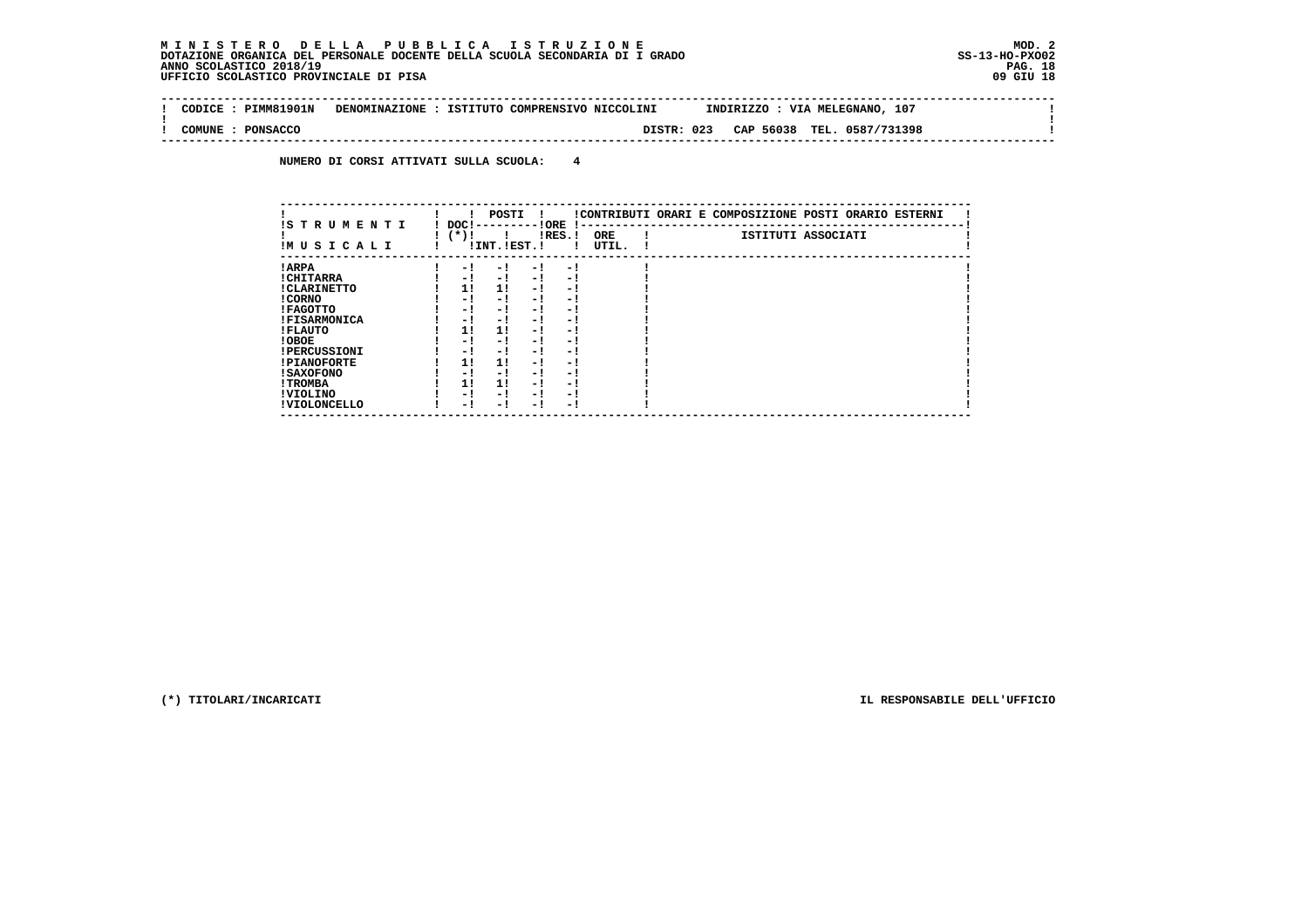# **M I N I S T E R O D E L L A P U B B L I C A I S T R U Z I O N E MOD. 2**DOTAZIONE ORGANICA DEL PERSONALE DOCENTE DELLA SCUOLA SECONDARIA DI I GRADO **SCOLA SS-13-HO-PXOO2**<br>PAG ANNO SCOLASTICO 2018/19<br>UFFICIO SCOLASTICO PROVINCIALE DI PISA

| COMUNE : PONTEDERA                                                                                                              | CODICE: PIMM82001T DENOMINAZIONE: SEC. 1 GRADO A. PACINOTTI TIMDIRIZZO: VIA DANTE, 42                                  |                                                                  |                                                                                                                                                       |              |                                       |       |  |
|---------------------------------------------------------------------------------------------------------------------------------|------------------------------------------------------------------------------------------------------------------------|------------------------------------------------------------------|-------------------------------------------------------------------------------------------------------------------------------------------------------|--------------|---------------------------------------|-------|--|
|                                                                                                                                 |                                                                                                                        |                                                                  | $\blacksquare$ $\blacksquare$ $\blacksquare$ $\blacksquare$ $\blacksquare$ $\blacksquare$ $\blacksquare$ $\blacksquare$ $\blacksquare$ $\blacksquare$ | ------------ | ! TEMPO NORMALE !! TEMPO PROLUNGATO ! | III ! |  |
|                                                                                                                                 |                                                                                                                        |                                                                  |                                                                                                                                                       |              |                                       |       |  |
|                                                                                                                                 |                                                                                                                        |                                                                  |                                                                                                                                                       |              |                                       |       |  |
| IDOCIORARIO IORARIO IRES.I TEMPO NOR. I TEMPO PROL.I ISTITUTI ASSOCIATI I CONCORSO I(*)IINT. IEST. I II II III II III III IIIII |                                                                                                                        |                                                                  |                                                                                                                                                       |              |                                       |       |  |
|                                                                                                                                 |                                                                                                                        |                                                                  |                                                                                                                                                       |              |                                       |       |  |
|                                                                                                                                 |                                                                                                                        |                                                                  |                                                                                                                                                       |              |                                       |       |  |
|                                                                                                                                 | SOSTEGNO IDOC! TOTALE ALUNNI ! POSTI ! POSTI ! CONTR. E COMPOSIZIONE POSTI ESTERNI<br>$!(*)!$ I II III ! INT. ! EST. ! |                                                                  |                                                                                                                                                       |              |                                       |       |  |
| ! MIN.PSICOFISICI ! 2! 4 ! 5 ! 3 ! 3 !<br>$!$ MIN.DELL'UDITO $!$ -! - !<br>! MIN.DELLA VISTA ! -! - !                           | $= 1 -$                                                                                                                | $\frac{1}{2}$ $\frac{1}{1}$<br>$\mathbb{Z} \setminus \mathbb{R}$ |                                                                                                                                                       |              |                                       |       |  |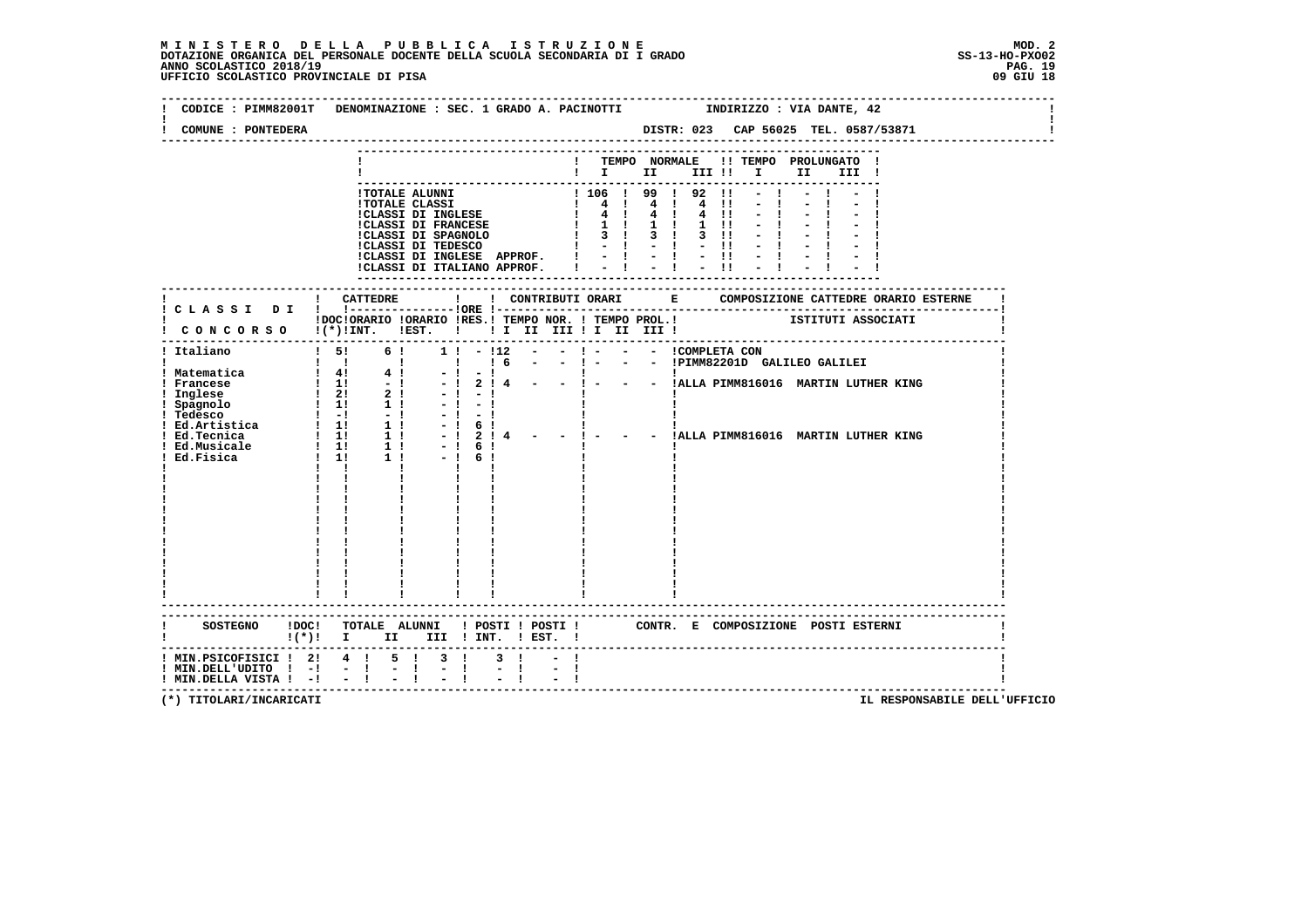# **M I N I S T E R O D E L L A P U B B L I C A I S T R U Z I O N E MOD. 2**DOTAZIONE ORGANICA DEL PERSONALE DOCENTE DELLA SCUOLA SECONDARIA DI I GRADO **SCOLA SS-13-HO-PXOO2**<br>PAG ANNO SCOLASTICO 2018/19<br>19 GIU 18 PERSONASTICO PROVINCIALE DI PISA

| CODICE : PIMM82101N DENOMINAZIONE : RENATO FUCINI                        |              |                                        |                                                                                               |                                   |               |                          |              |                                                                              |                                    |              |                                    |                                         | INDIRIZZO : VIA FRATELLI ANTONI 10                                                |
|--------------------------------------------------------------------------|--------------|----------------------------------------|-----------------------------------------------------------------------------------------------|-----------------------------------|---------------|--------------------------|--------------|------------------------------------------------------------------------------|------------------------------------|--------------|------------------------------------|-----------------------------------------|-----------------------------------------------------------------------------------|
| COMUNE : PISA                                                            |              |                                        |                                                                                               |                                   |               |                          |              |                                                                              |                                    |              |                                    | DISTR: 019 CAP 56121 TEL. 050 /20028    |                                                                                   |
|                                                                          |              |                                        |                                                                                               |                                   |               |                          |              |                                                                              |                                    |              |                                    | ! TEMPO NORMALE !! TEMPO PROLUNGATO !   |                                                                                   |
|                                                                          |              |                                        |                                                                                               |                                   |               |                          |              |                                                                              |                                    |              |                                    | !!! II II!!!! II II!!                   |                                                                                   |
|                                                                          |              |                                        |                                                                                               |                                   |               |                          |              |                                                                              | ! 172 ! 155 ! 181 !!               |              |                                    |                                         |                                                                                   |
|                                                                          |              |                                        | !TOTALE ALUNNI<br><b>!TOTALE CLASSI</b>                                                       |                                   |               |                          |              |                                                                              |                                    | 8 11         |                                    |                                         |                                                                                   |
|                                                                          |              |                                        | <b>!CLASSI DI INGLESE</b>                                                                     |                                   |               |                          |              | $\begin{array}{cccccccc} 1 & 8 & 1 & 7 & 1 \\ 1 & 8 & 1 & 7 & 1 \end{array}$ |                                    | 8 11         |                                    |                                         |                                                                                   |
|                                                                          |              |                                        | :CLASSI DI INGLESE<br>!CLASSI DI FRANCESE                                                     |                                   |               |                          |              | $1 \t 8 \t 7 \t 1$                                                           |                                    | $8 \quad 11$ |                                    |                                         |                                                                                   |
|                                                                          |              |                                        |                                                                                               |                                   |               |                          |              |                                                                              |                                    | - 11         |                                    |                                         |                                                                                   |
|                                                                          |              |                                        | !CLASSI DI INGLESE APPROF.                                                                    |                                   |               |                          |              |                                                                              | $-1 - 1 - 1$                       | $-11$        |                                    |                                         |                                                                                   |
|                                                                          |              |                                        | !CLASSI DI ITALIANO APPROF.                                                                   |                                   |               |                          |              |                                                                              |                                    | $-11$        |                                    |                                         |                                                                                   |
|                                                                          |              |                                        |                                                                                               |                                   |               |                          |              |                                                                              |                                    |              |                                    |                                         |                                                                                   |
|                                                                          |              |                                        |                                                                                               |                                   |               |                          |              |                                                                              |                                    |              |                                    |                                         |                                                                                   |
|                                                                          |              |                                        |                                                                                               |                                   |               |                          |              |                                                                              |                                    |              |                                    |                                         |                                                                                   |
|                                                                          |              |                                        | IDOCIORARIO IORARIO IRES.I TEMPO NOR. I TEMPO PROL.I SITITUTI ASSOCIATI                       |                                   |               |                          |              |                                                                              |                                    |              |                                    |                                         |                                                                                   |
| CONCORSO !(*)!INT. !EST. ! ! I II III ! II III !                         |              |                                        |                                                                                               |                                   |               |                          |              |                                                                              |                                    |              |                                    |                                         |                                                                                   |
| ! Italiano                                                               |              |                                        | $1\ 12!$ 12 $1\ 1$ - 114                                                                      |                                   |               |                          |              |                                                                              | $-!$ $   \ldots$ $\ldots$ $\ldots$ |              |                                    |                                         |                                                                                   |
|                                                                          |              | $\mathbf{1}$ $\mathbf{1}$ $\mathbf{1}$ |                                                                                               | $\mathbf{I}$                      | $\frac{1}{4}$ | $\sim 100$               |              |                                                                              |                                    |              |                                    |                                         |                                                                                   |
| ! Matematica                                                             |              |                                        | 7 1                                                                                           | $1! - 112$                        |               | $\sim 100$               | $-1 - 1$     |                                                                              | - - ICOMPLETA CON                  |              |                                    |                                         |                                                                                   |
|                                                                          |              |                                        |                                                                                               | <b>Contract Contract Contract</b> | 16            | $\sim 100$ m $^{-1}$     |              |                                                                              |                                    |              | - ! - - - IPIMM831018 FIBONACCI    |                                         |                                                                                   |
|                                                                          |              |                                        |                                                                                               | $1! - 110 -$                      |               |                          |              |                                                                              |                                    |              |                                    |                                         | - ! - - - !PIMM81801T ISTITUTO COMPRENSIVO " GAMERRA"                             |
|                                                                          |              |                                        |                                                                                               |                                   |               |                          |              |                                                                              |                                    |              |                                    | - - ! - - - !ALLA PIMM84101V G. PASCOLI |                                                                                   |
|                                                                          |              |                                        |                                                                                               |                                   |               |                          | $\sim 100$   |                                                                              |                                    |              |                                    |                                         |                                                                                   |
|                                                                          |              |                                        |                                                                                               |                                   |               |                          | $\mathbf{I}$ |                                                                              |                                    |              |                                    |                                         |                                                                                   |
|                                                                          |              |                                        |                                                                                               | $1! - 110 -$                      |               |                          |              |                                                                              |                                    |              |                                    |                                         |                                                                                   |
| Ed.Tecnica          <br> Ed.Tecnica   2  2  - <br> Ed.Musicale   4  2  1 |              |                                        |                                                                                               |                                   | $\frac{1}{8}$ |                          |              |                                                                              |                                    |              | - ! - - - !PIMM83301X G. MAZZINI   |                                         |                                                                                   |
|                                                                          |              |                                        |                                                                                               | $-!$ $-!10$                       |               | <b>Contract Contract</b> |              |                                                                              |                                    |              |                                    |                                         | - !- - - IALLA PIMM81801T ISTITUTO COMPRENSIVO "GAMERRI<br>- !- - - ICOMPLETA CON |
|                                                                          |              |                                        |                                                                                               | $1! - 10$                         |               | $\sim 100$ m $^{-1}$     |              |                                                                              |                                    |              | - - ! - - - IPIMM83301X G. MAZZINI |                                         |                                                                                   |
| Ed.Fisica                                                                |              |                                        | $\begin{array}{cccccccc}\n1 & 1 & 1 & 1 & 1 & 8 \\ 1 & 21 & 2 & 1 & -1 & -1 & 8\n\end{array}$ |                                   |               |                          |              |                                                                              |                                    |              |                                    |                                         | - - !ALLA PIMM81401E ISTITUTO COMPRENSIVO N.PISAN!                                |
|                                                                          | $\mathbf{I}$ |                                        |                                                                                               |                                   |               |                          |              |                                                                              |                                    |              |                                    |                                         |                                                                                   |
|                                                                          |              |                                        |                                                                                               |                                   |               |                          |              |                                                                              |                                    |              |                                    |                                         |                                                                                   |
|                                                                          |              |                                        |                                                                                               |                                   |               |                          |              |                                                                              |                                    |              |                                    |                                         |                                                                                   |
|                                                                          |              |                                        |                                                                                               |                                   |               |                          |              |                                                                              |                                    |              |                                    |                                         |                                                                                   |
|                                                                          |              |                                        |                                                                                               |                                   |               |                          |              |                                                                              |                                    |              |                                    |                                         |                                                                                   |
|                                                                          |              |                                        |                                                                                               |                                   |               |                          |              |                                                                              |                                    |              |                                    |                                         |                                                                                   |
|                                                                          |              |                                        |                                                                                               |                                   |               |                          |              |                                                                              |                                    |              |                                    |                                         |                                                                                   |
|                                                                          |              |                                        |                                                                                               |                                   |               |                          |              |                                                                              |                                    |              |                                    |                                         |                                                                                   |
|                                                                          |              |                                        |                                                                                               |                                   |               |                          |              |                                                                              |                                    |              |                                    |                                         |                                                                                   |
| SOSTEGNO ! DOC!                                                          |              |                                        | TOTALE ALUNNI ! POSTI ! POSTI ! CONTR. E COMPOSIZIONE POSTI ESTERNI                           |                                   |               |                          |              |                                                                              |                                    |              |                                    |                                         |                                                                                   |
| $(*)$ : $\Box$                                                           |              |                                        | II III ! INT. ! EST. !                                                                        |                                   |               |                          |              |                                                                              |                                    |              |                                    |                                         |                                                                                   |
| ! MIN.PSICOFISICI ! 6! 6 !                                               |              |                                        | 3! 3!                                                                                         |                                   |               |                          |              |                                                                              |                                    |              |                                    |                                         |                                                                                   |
| ! MIN.DELL'UDITO ! -!                                                    |              | $-1$                                   |                                                                                               | $1 \quad 1$                       |               |                          |              |                                                                              |                                    |              |                                    |                                         |                                                                                   |
| ! MIN.DELLA VISTA ! -!                                                   |              |                                        |                                                                                               |                                   |               |                          |              |                                                                              |                                    |              |                                    |                                         |                                                                                   |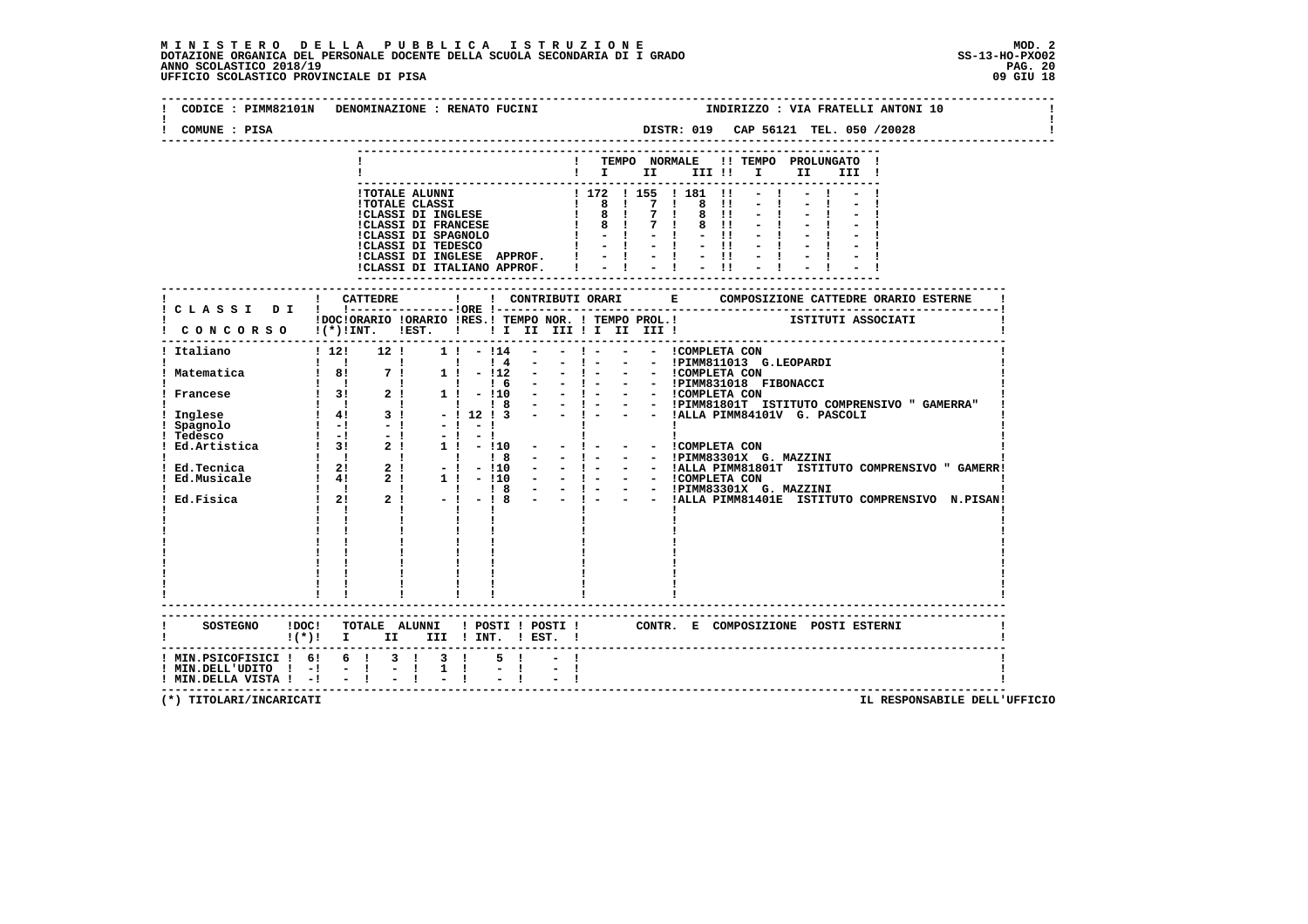# **M I N I S T E R O D E L L A P U B B L I C A I S T R U Z I O N E MOD. 2**DOTAZIONE ORGANICA DEL PERSONALE DOCENTE DELLA SCUOLA SECONDARIA DI I GRADO<br>ANNO SCOLASTICO 2018/19<br>19 UFFICIO SCOLASTICO PROVINCIALE DI PISA

| COMUNE : MONTOPOLI IN VAL D'ARNO                                                                                                                                                                                                                                                                                          | CODICE : PIMM82201D DENOMINAZIONE : GALILEO GALILEI |                                                               | INDIRIZZO : VIA SAN SEBASTIANO, 27                                                                                                                                                                                                                                                                                                                                                                                                                                                     |
|---------------------------------------------------------------------------------------------------------------------------------------------------------------------------------------------------------------------------------------------------------------------------------------------------------------------------|-----------------------------------------------------|---------------------------------------------------------------|----------------------------------------------------------------------------------------------------------------------------------------------------------------------------------------------------------------------------------------------------------------------------------------------------------------------------------------------------------------------------------------------------------------------------------------------------------------------------------------|
|                                                                                                                                                                                                                                                                                                                           |                                                     |                                                               | ! TEMPO NORMALE !! TEMPO PROLUNGATO !<br>$\blacksquare$ $\blacksquare$ $\blacksquare$ $\blacksquare$ $\blacksquare$ $\blacksquare$ $\blacksquare$ $\blacksquare$ $\blacksquare$<br>III !                                                                                                                                                                                                                                                                                               |
|                                                                                                                                                                                                                                                                                                                           |                                                     | ICLASSI DI INGLESE APPROF. I<br>!CLASSI DI ITALIANO APPROF. ! | $-1$ and $-1$<br>14 14 14<br>$-1$                                                                                                                                                                                                                                                                                                                                                                                                                                                      |
|                                                                                                                                                                                                                                                                                                                           |                                                     |                                                               |                                                                                                                                                                                                                                                                                                                                                                                                                                                                                        |
| I CONCORSO I(*) INT. IEST. ! ! I II III II III III !                                                                                                                                                                                                                                                                      |                                                     |                                                               | iDOCIORARIO IORARIO IRES.I TEMPO NOR. I TEMPO PROL. I STITUTI ASSOCIATI                                                                                                                                                                                                                                                                                                                                                                                                                |
| ! Italiano<br>! Matematica<br>! Francese<br>Implese $12121 - 1 - 1$<br>Implese $12121 - 1 - 1$<br>Implese $12121 - 1 - 1$<br>Implese $1 - 1 - 1 - 1$<br>Implese $1 - 1 - 1 - 1$<br>Index $1 - 1 - 1 - 1$<br>In $11 - 11$<br>In $11 - 112$<br>In $11 - 11$<br>In $11 - 112$<br>In $11 - 12$<br>In $11 - 14$<br>In $16$<br> |                                                     | $-16$<br>$-1$<br>$-1 - 1$<br>$-1 - 1$<br>$-1 - 19$            | $-$ - $!$ - - - !ALLA PIMM82001T SEC. 1 GRADO A. PACINOTTI<br>$\mathbf{I}$<br>- - ! - - - !ALLA PIMM825011 "G.CARDUCCI"<br>- - ! - - - !ALLA PIMM825011 "G.CARDUCCI"<br>- - !ALLA PIMM825011 "G.CARDUCCI"<br>$\mathbf{I}$<br><b>Contract Contract Street</b><br>$\mathbf{I}$<br>- - ! - - - !COMPLETA CON<br>- - ! - - - !PIMM81301P FRA DOMENICO DA PECCIOLI<br>18 - - 1 - - - IALLA PIMM82601R MICHELANGELO BUONARROTI<br>2 ! 8 - - 1 - - - IALLA PIMM82601R MICHELANGELO BUONARROTI |
|                                                                                                                                                                                                                                                                                                                           | SOSTEGNO !DOC! TOTALE ALUNNI ! POSTI ! POSTI !      |                                                               | CONTR. E COMPOSIZIONE POSTI-ESTERNI                                                                                                                                                                                                                                                                                                                                                                                                                                                    |
| ! MIN.PSICOFISICI ! 2! 2 !                                                                                                                                                                                                                                                                                                | 2 ! 2 !                                             | $2 \quad 1$                                                   |                                                                                                                                                                                                                                                                                                                                                                                                                                                                                        |
| ! MIN.DELL'UDITO ! -!<br>$!$ MIN.DELLA VISTA $!$ - $!$ - $!$                                                                                                                                                                                                                                                              | $-1$<br>$-1$                                        | $-1$                                                          | ------------------------------------                                                                                                                                                                                                                                                                                                                                                                                                                                                   |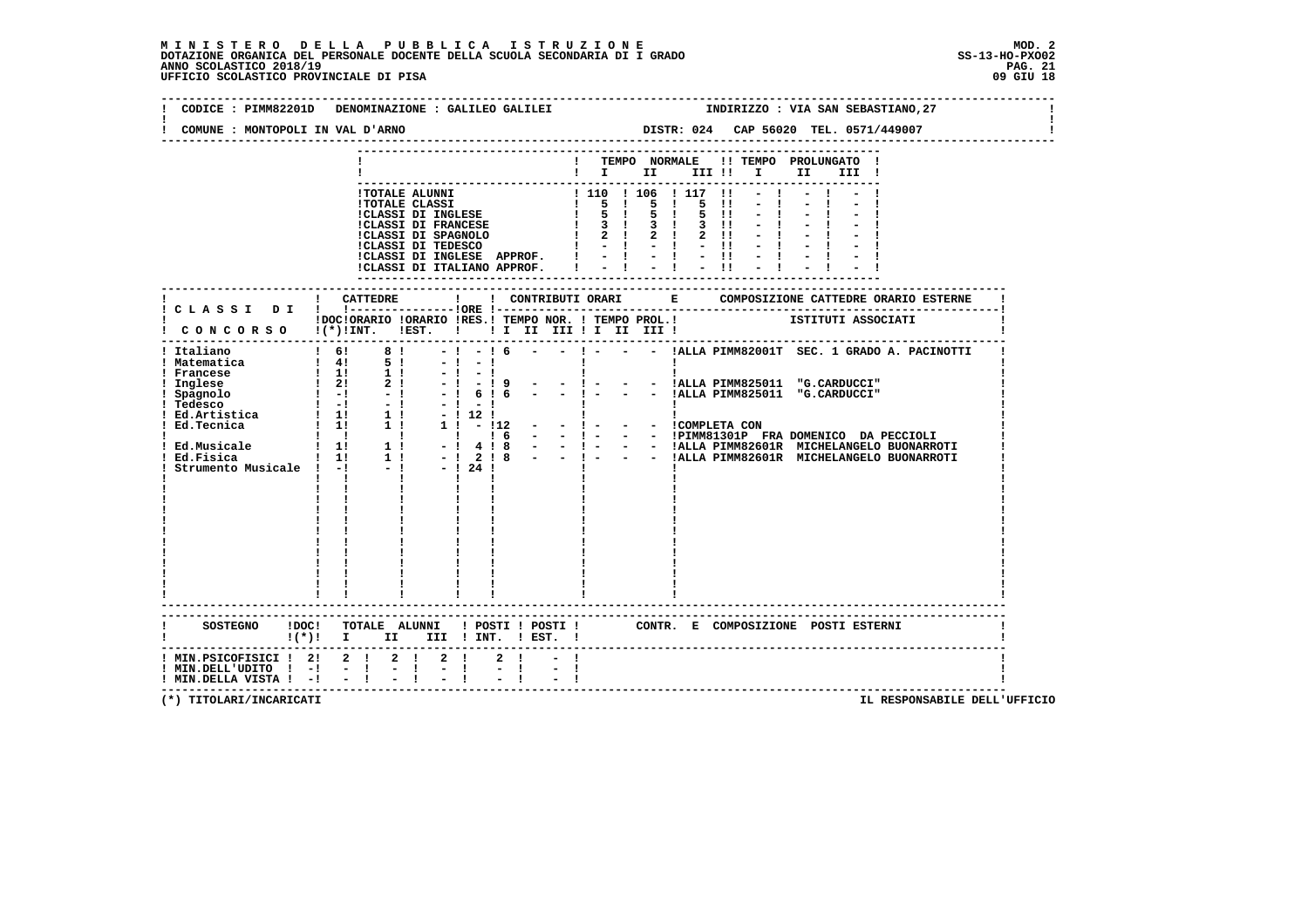# **M I N I S T E R O D E L L A P U B B L I C A I S T R U Z I O N E MOD. 2**DOTAZIONE ORGANICA DEL PERSONALE DOCENTE DELLA SCUOLA SECONDARIA DI I GRADO **SCOLA SS-13-HO-PXOO2**<br>PAGO SCOLASTICO 2018/19<br>UFFICIO SCOLASTICO PROVINCIALE DI PISA

 $\mathbf{I}$ 

 $\blacksquare$ 

 $\mathbf{I}$ 

|  |        | CODICE: PIMM82201D | DENOMINAZIONE : GALILEO GALILEI |  |            |  |  | INDIRIZZO : VIA SAN SEBASTIANO, 27 |  |
|--|--------|--------------------|---------------------------------|--|------------|--|--|------------------------------------|--|
|  | COMUNE |                    | : MONTOPOLI IN VAL D'ARNO       |  | DISTR: 024 |  |  | CAP 56020 TEL. 0571/449007         |  |
|  |        |                    |                                 |  |            |  |  |                                    |  |

 **NUMERO DI CORSI ATTIVATI SULLA SCUOLA: 1**

| IS T R U M E N T I  | DOC!   | POSTI         | ! ORE |           | !            |  | !CONTRIBUTI ORARI E COMPOSIZIONE POSTI ORARIO ESTERNI |
|---------------------|--------|---------------|-------|-----------|--------------|--|-------------------------------------------------------|
| IM U S I C A L I    | $(*)!$ | !INT. !EST. ! |       | $lRES.$ ! | ORE<br>UTIL. |  | ISTITUTI ASSOCIATI                                    |
| ! ARPA              | $-1$   | - 1           | $-1$  | $-1$      |              |  |                                                       |
| ! CHITARRA          | - !    | - !           | $-1$  | 6!        |              |  |                                                       |
| ! CLARINETTO        | - 1    | - !           | $-1$  | - 1       |              |  |                                                       |
| ! CORNO             | - !    | - !           | - 1   | - 1       |              |  |                                                       |
| ! FAGOTTO           | - 1    | - 1           | - 1   | - 1       |              |  |                                                       |
| <b>!FISARMONICA</b> | - 1    | - !           | - 1   | - 1       |              |  |                                                       |
| ! FLAUTO            | - 1    | - 1           | - !   | 6!        |              |  |                                                       |
| ! OBOE              | - 1    | - !           | - 1   | - 1       |              |  |                                                       |
| <b>!PERCUSSIONI</b> | - 1    | - !           | - 1   | - 1       |              |  |                                                       |
| <b>!PIANOFORTE</b>  | - !    | - !           | - 1   | 6!        |              |  |                                                       |
| ! SAXOFONO          | - 1    | - !           | - 1   | - 1       |              |  |                                                       |
| ! TROMBA            | - 1    | - 1           | - 1   | - 1       |              |  |                                                       |
| ! VIOLINO           | - 1    | - !           | $-1$  | 6!        |              |  |                                                       |
| ! VIOLONCELLO       | - 1    | - 1           | - 1   | - 1       |              |  |                                                       |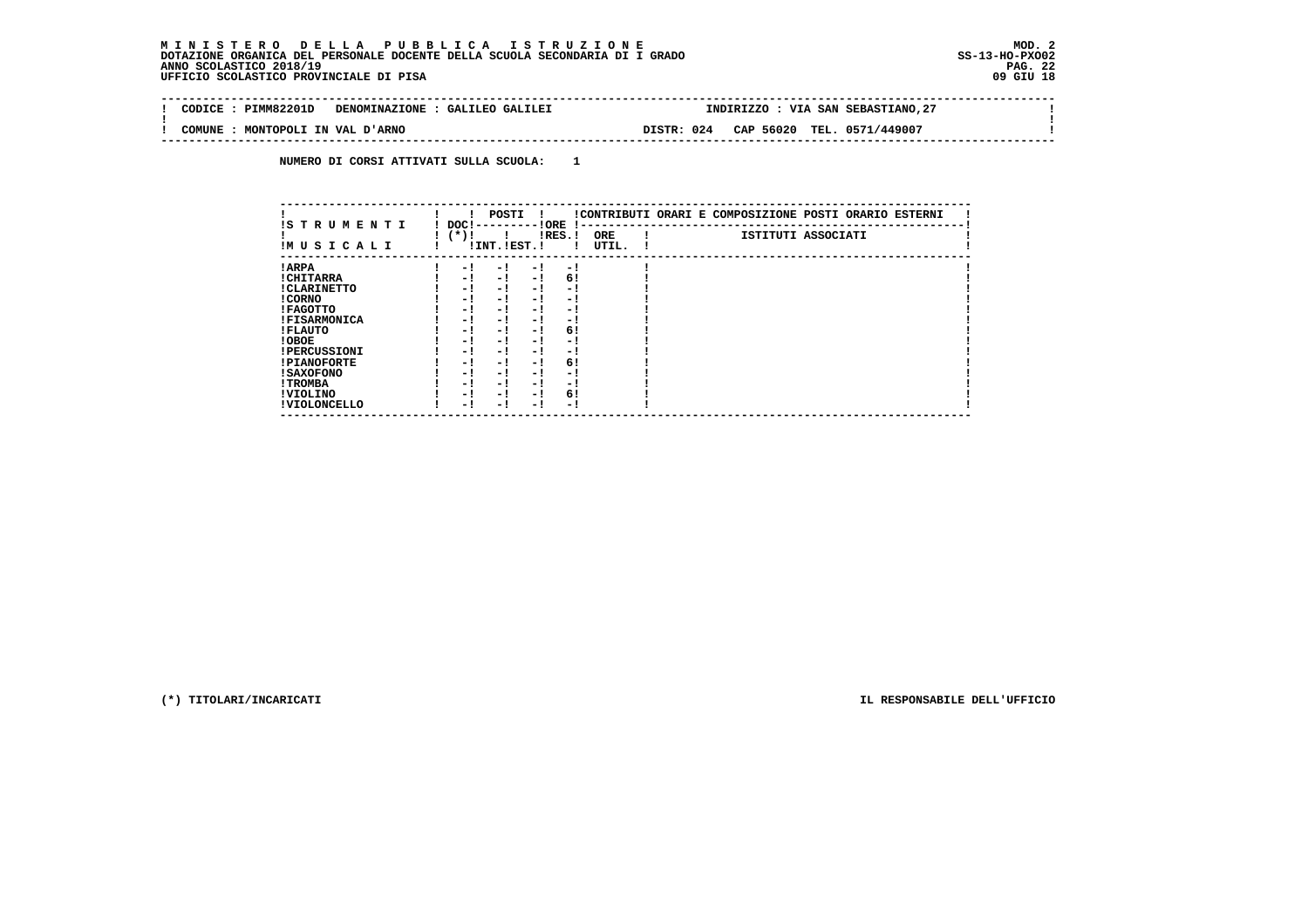#### **M I N I S T E R O D E L L A P U B B L I C A I S T R U Z I O N E MOD. 2DOTAZIONE ORGANICA DEL PERSONALE DOCENTE DELLA SCUOLA SECONDARIA DI I GRADO ANNO SCOLASTICO 2018/19** UFFICIO SCOLASTICO PROVINCIALE DI PISA

 **---------------------------------------------------------------------------**

| CODICE: PIMM823019            | DENOMINAZIONE : CASTELLINA MARITTIMA           |       |                      |                     |                                                                                                                                                 |                  |        | INDIRIZZO : VIA DELLA REPUBBLICA |  |
|-------------------------------|------------------------------------------------|-------|----------------------|---------------------|-------------------------------------------------------------------------------------------------------------------------------------------------|------------------|--------|----------------------------------|--|
| COMUNE : CASTELLINA MARITTIMA |                                                |       |                      | DISTR: 021          |                                                                                                                                                 |                  |        | CAP 56040 TEL. 050 /695169       |  |
|                               |                                                |       |                      |                     |                                                                                                                                                 |                  |        |                                  |  |
|                               |                                                | TEMPO | <b>NORMALE</b><br>ΙI | III !!              | !! TEMPO<br>$\mathbf{I}$                                                                                                                        | PROLUNGATO<br>II | III    |                                  |  |
|                               | <b>!TOTALE ALUNNI</b><br><b>!TOTALE CLASSI</b> | 19!   | 13                   | -21<br>$1 \quad 11$ | $\frac{1}{2}$ . $\frac{1}{2}$ . $\frac{1}{2}$ . $\frac{1}{2}$ . $\frac{1}{2}$ . $\frac{1}{2}$ . $\frac{1}{2}$ . $\frac{1}{2}$<br>$-1$ $-1$ $-1$ |                  |        |                                  |  |
|                               | <b>!CLASSI DI INGLESE</b>                      |       |                      |                     | $\sim$ $\sim$ $\sim$ $\sim$                                                                                                                     | $-1$             | $\sim$ |                                  |  |

 **!CLASSI DI INGLESE ! 1 ! 1 ! 1 !! - ! - ! - ! !CLASSI DI FRANCESE ! - ! - ! 1 !! - ! - ! - ! !CLASSI DI SPAGNOLO ! - ! - ! - !! - ! - ! - ! !CLASSI DI TEDESCO ! 1 ! 1 ! - !! - ! - ! - ! !CLASSI DI INGLESE APPROF. ! - ! - ! - !! - ! - ! - ! !CLASSI DI ITALIANO APPROF. ! - ! - ! - !! - ! - ! - !**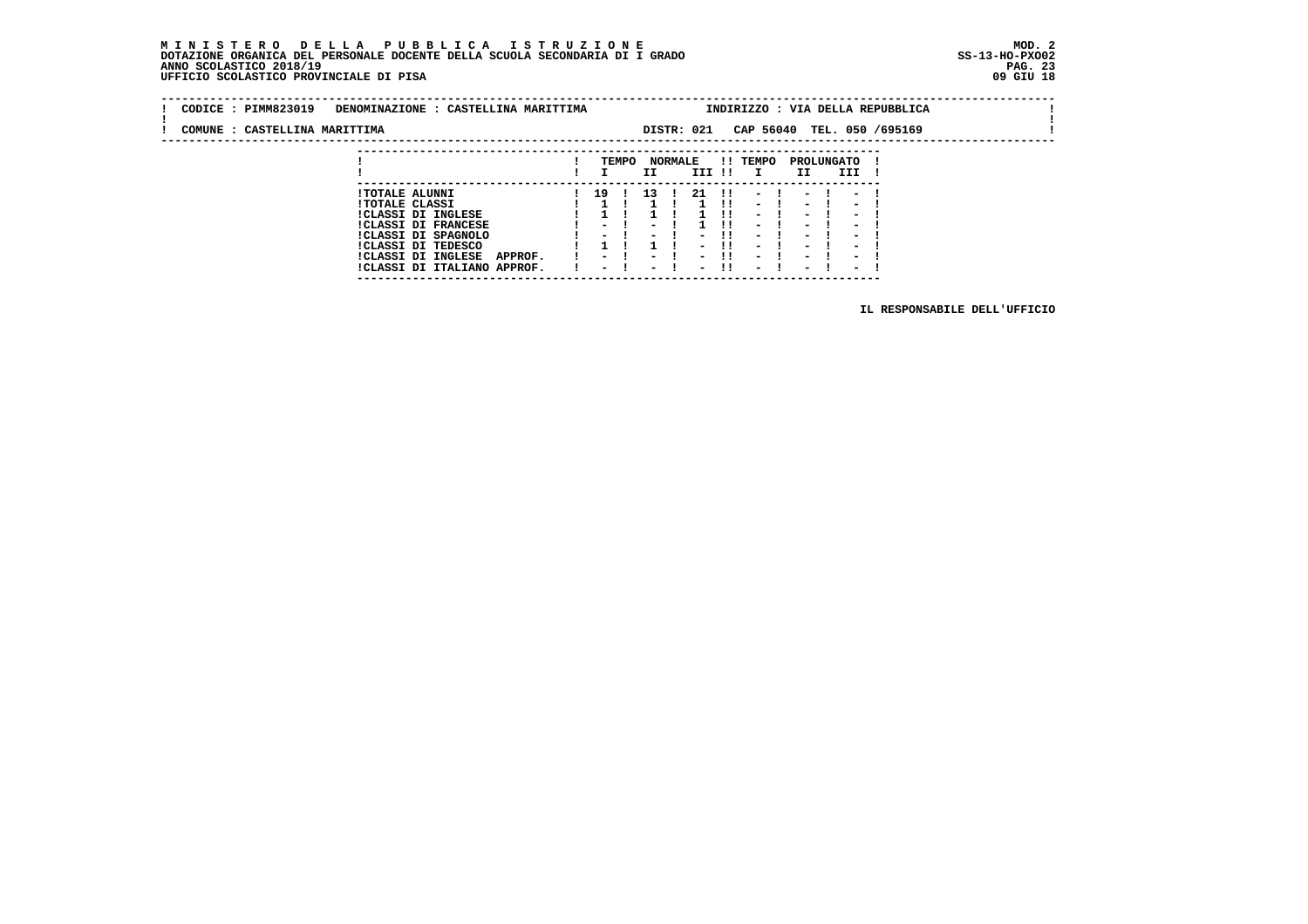## **M I N I S T E R O D E L L A P U B B L I C A I S T R U Z I O N E MOD. 2**DOTAZIONE ORGANICA DEL PERSONALE DOCENTE DELLA SCUOLA SECONDARIA DI I GRADO **SCOLA SS-13-HO-PXOO2**<br>PAG ANNO SCOLASTICO 2018/19<br>19 GIU 18 PERSONASTICO PROVINCIALE DI PISA

|                                                                                    | CODICE : PIMM82304C DENOMINAZIONE : MONTESCUDAIO                                                                                                                                                                |                     | INDIRIZZO : VIA ROMA 55                                                                                                                                                                                                |
|------------------------------------------------------------------------------------|-----------------------------------------------------------------------------------------------------------------------------------------------------------------------------------------------------------------|---------------------|------------------------------------------------------------------------------------------------------------------------------------------------------------------------------------------------------------------------|
| COMUNE : MONTESCUDAIO                                                              |                                                                                                                                                                                                                 |                     |                                                                                                                                                                                                                        |
|                                                                                    |                                                                                                                                                                                                                 |                     | ! TEMPO NORMALE !! TEMPO PROLUNGATO !<br>$\blacksquare$ $\blacksquare$ $\blacksquare$ $\blacksquare$ $\blacksquare$ $\blacksquare$ $\blacksquare$ $\blacksquare$ $\blacksquare$ $\blacksquare$ $\blacksquare$<br>III ! |
|                                                                                    |                                                                                                                                                                                                                 |                     |                                                                                                                                                                                                                        |
|                                                                                    | ! CATTEDRE<br>! CLASSI DI ! !----------------!ORE !--                                                                                                                                                           | $\mathbf{I}$        |                                                                                                                                                                                                                        |
|                                                                                    |                                                                                                                                                                                                                 |                     | IDOCIORARIO IORARIO IRES.I TEMPO NOR. I TEMPO PROL.I ISTITUTI ASSOCIATI<br>I CONCORSO I(*)INT. IEST. I II II III II III III I                                                                                          |
| ! Italiano                                                                         | $1 \t4! \t5! \t-1 \t-1$<br>1 Italiano<br>1 Matematica 1 21 3 1 - 1 - 1<br>1 Francese 1 - 1 - 1 - 1 2 1<br>1 Inglese 1 11 1 1 - 1 3 1 3<br>1 Spagnolo 1 - 1 - 1 - 1 - 1 1 - 114<br>1 Tedesco 1 1 - 1 - 1 1 - 114 |                     | - - !ALLA PIMM824048 SC.M. "PAOLO MASCAGNI"<br>$-1 -$                                                                                                                                                                  |
|                                                                                    | $\mathbf{I}(\star)\mathbf{I}$ II III INT. IEST. I                                                                                                                                                               |                     | SOSTEGNO ! DOC! TOTALE ALUNNI ! POSTI ! POSTI ! CONTR. E COMPOSIZIONE POSTI ESTERNI                                                                                                                                    |
| ! MIN.PSICOFISICI ! 1! 1 !<br>! MIN.DELL'UDITO ! -!<br>! MIN. DELLA VISTA ! -! - ! | $1 \quad 1$<br>$-1$                                                                                                                                                                                             | $-1$<br>$1 \quad 1$ |                                                                                                                                                                                                                        |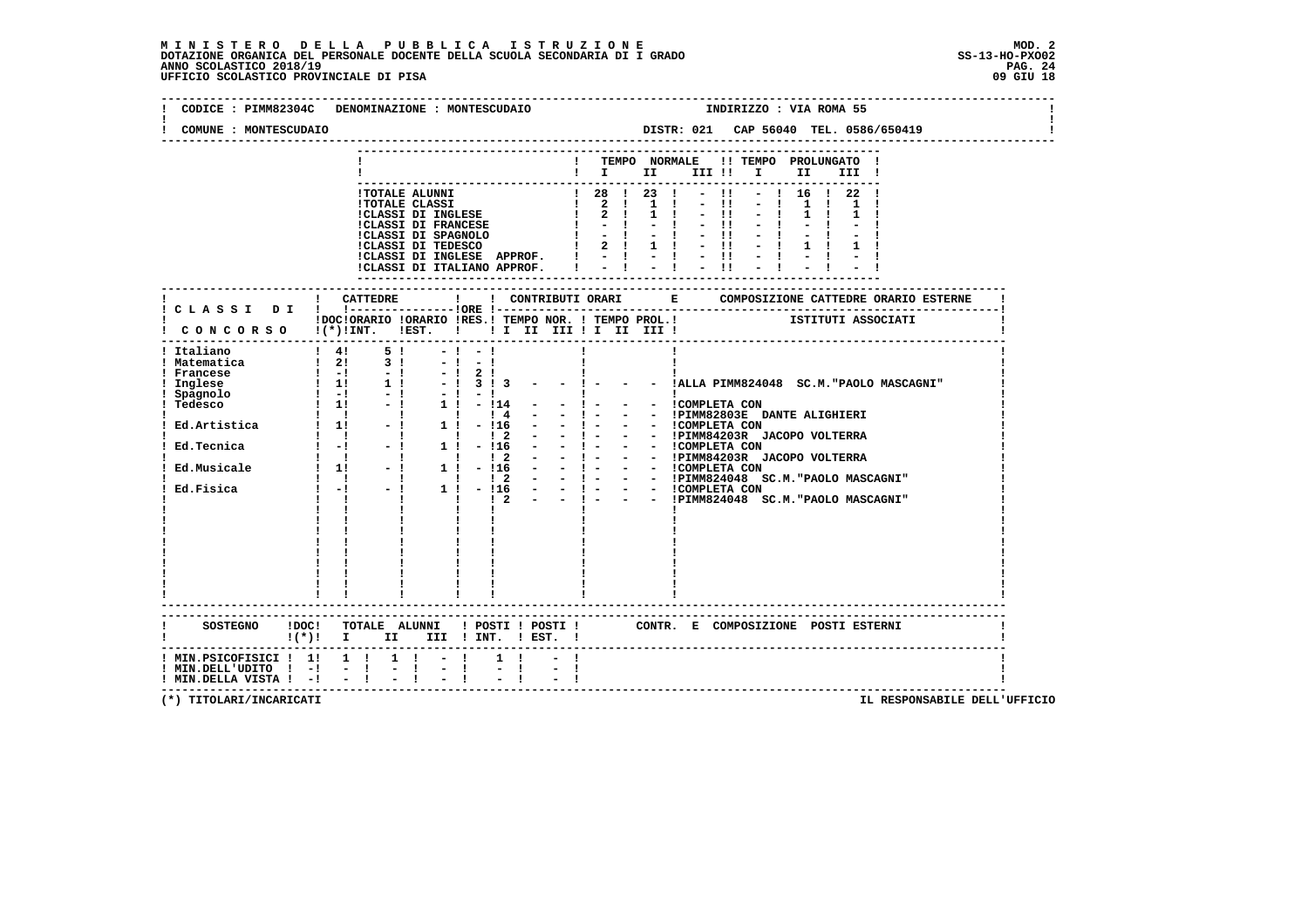#### **M I N I S T E R O D E L L A P U B B L I C A I S T R U Z I O N E MOD. 2 DOTAZIONE ORGANICA DEL PERSONALE DOCENTE DELLA SCUOLA SECONDARIA DI I GRADO ANNO SCOLASTICO 2018/19 UFFICIO SCOLASTICO PROVINCIALE DI PISA 09 GIU 18**

 **---------------------------------------------------------------------------**

|  | CODICE : PIMM824015 | DENOMINAZIONE : FRANCESCO DE LARDEREL |                          |       |                          |                |                          |     |                          |                          | INDIRIZZO : VIA G.CARDUCCI |  |  |  |
|--|---------------------|---------------------------------------|--------------------------|-------|--------------------------|----------------|--------------------------|-----|--------------------------|--------------------------|----------------------------|--|--|--|
|  | COMUNE : POMARANCE  |                                       |                          |       |                          |                | DISTR: 022               |     |                          |                          | CAP 56044 TEL. 0588/67484  |  |  |  |
|  |                     |                                       |                          | TEMPO |                          | <b>NORMALE</b> |                          |     | !! TEMPO                 |                          | PROLUNGATO                 |  |  |  |
|  |                     |                                       |                          |       | II.                      |                | III !!                   |     | $\mathbf{I}$             | II                       | III                        |  |  |  |
|  |                     | <b>!TOTALE ALUNNI</b>                 | 21                       |       | 18                       |                | 15                       | -11 |                          |                          |                            |  |  |  |
|  |                     | <b>!TOTALE CLASSI</b>                 |                          |       |                          |                |                          |     | $\overline{\phantom{0}}$ | $\overline{\phantom{0}}$ | $\overline{\phantom{0}}$   |  |  |  |
|  |                     | ICLASSI DI INGLESE                    |                          |       |                          |                |                          |     | $\overline{\phantom{0}}$ | $\overline{\phantom{0}}$ | $\overline{\phantom{0}}$   |  |  |  |
|  |                     | <b>!CLASSI DI FRANCESE</b>            |                          |       |                          |                |                          |     | $\overline{\phantom{0}}$ | $\overline{\phantom{0}}$ | $\overline{\phantom{0}}$   |  |  |  |
|  |                     | !CLASSI DI SPAGNOLO                   | $\overline{\phantom{0}}$ |       | $\,$                     |                | $\overline{\phantom{0}}$ |     | $\overline{\phantom{0}}$ | -                        | -                          |  |  |  |
|  |                     | ICLASSI DI TEDESCO                    | $\sim$                   |       | $\overline{\phantom{0}}$ |                | $\overline{\phantom{0}}$ |     | $\overline{\phantom{0}}$ | $\overline{\phantom{0}}$ | $\overline{\phantom{0}}$   |  |  |  |
|  |                     | !CLASSI DI INGLESE<br>APPROF.         |                          |       |                          |                |                          | . . | $\overline{\phantom{0}}$ | $\overline{\phantom{0}}$ | $\overline{\phantom{0}}$   |  |  |  |
|  |                     | !CLASSI DI ITALIANO APPROF.           | $\overline{\phantom{0}}$ |       | $\overline{\phantom{0}}$ |                | $\overline{\phantom{0}}$ | -11 | $\overline{\phantom{0}}$ | $\overline{\phantom{0}}$ | $\overline{\phantom{0}}$   |  |  |  |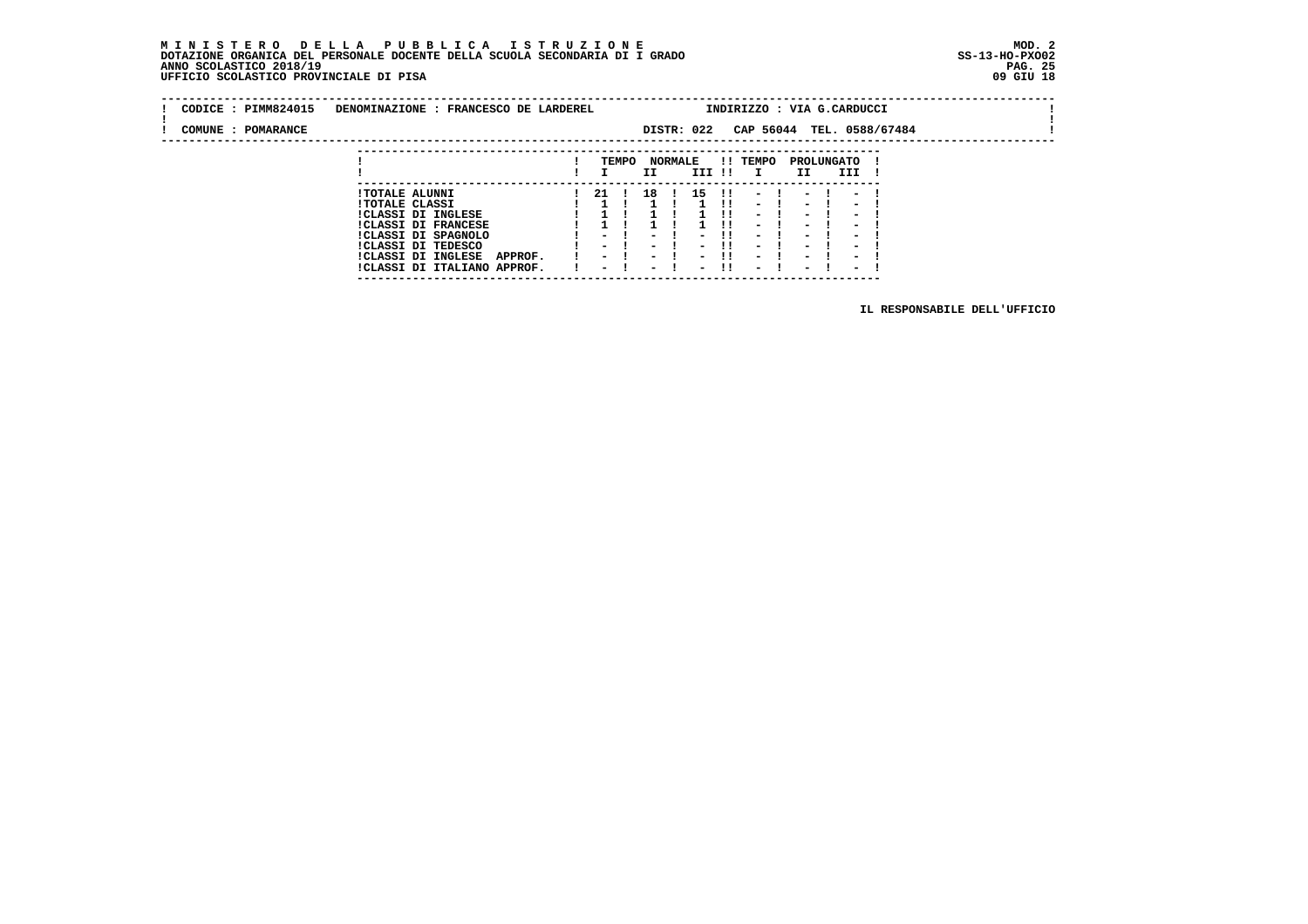#### **M I N I S T E R O D E L L A P U B B L I C A I S T R U Z I O N E MOD. 2DOTAZIONE ORGANICA DEL PERSONALE DOCENTE DELLA SCUOLA SECONDARIA DI I GRADO ANNO SCOLASTICO 2018/19** UFFICIO SCOLASTICO PROVINCIALE DI PISA

| CODICE: PIMM824026<br>DENOMINAZIONE : E.FERMI                               | INDIRIZZO : VIA ROMA                                                                                                         |  |
|-----------------------------------------------------------------------------|------------------------------------------------------------------------------------------------------------------------------|--|
| COMUNE : CASTELNUOVO DI VAL DI CECINA                                       | CAP 56041 TEL. 0588/20525<br>DISTR: 022                                                                                      |  |
|                                                                             | <b>NORMALE</b><br>PROLUNGATO<br>!! TEMPO<br>TEMPO<br>III !!<br>III<br>ΙI<br>$\mathbf{I}$<br>II                               |  |
| <b>!TOTALE ALUNNI</b><br><b>!TOTALE CLASSI</b><br><b>!CLASSI DI INGLESE</b> | 15<br>19<br>11<br>$-1$<br>$\mathbf{H}$<br>$-1$ $-$<br>$-1$<br>$-1$<br>$\sim$<br>$\sim$<br>$\sim$<br>$\overline{\phantom{0}}$ |  |

 **---------------------------------------------------------------------------**

 **!CLASSI DI INGLESE ! 1 ! 1 ! 1 !! - ! - ! - ! !CLASSI DI FRANCESE ! 1 ! 1 ! 1 !! - ! - ! - ! !CLASSI DI SPAGNOLO ! - ! - ! - !! - ! - ! - ! !CLASSI DI TEDESCO ! - ! - ! - !! - ! - ! - ! !CLASSI DI INGLESE APPROF. ! - ! - ! - !! - ! - ! - ! !CLASSI DI ITALIANO APPROF. ! - ! - ! - !! - ! - ! - !**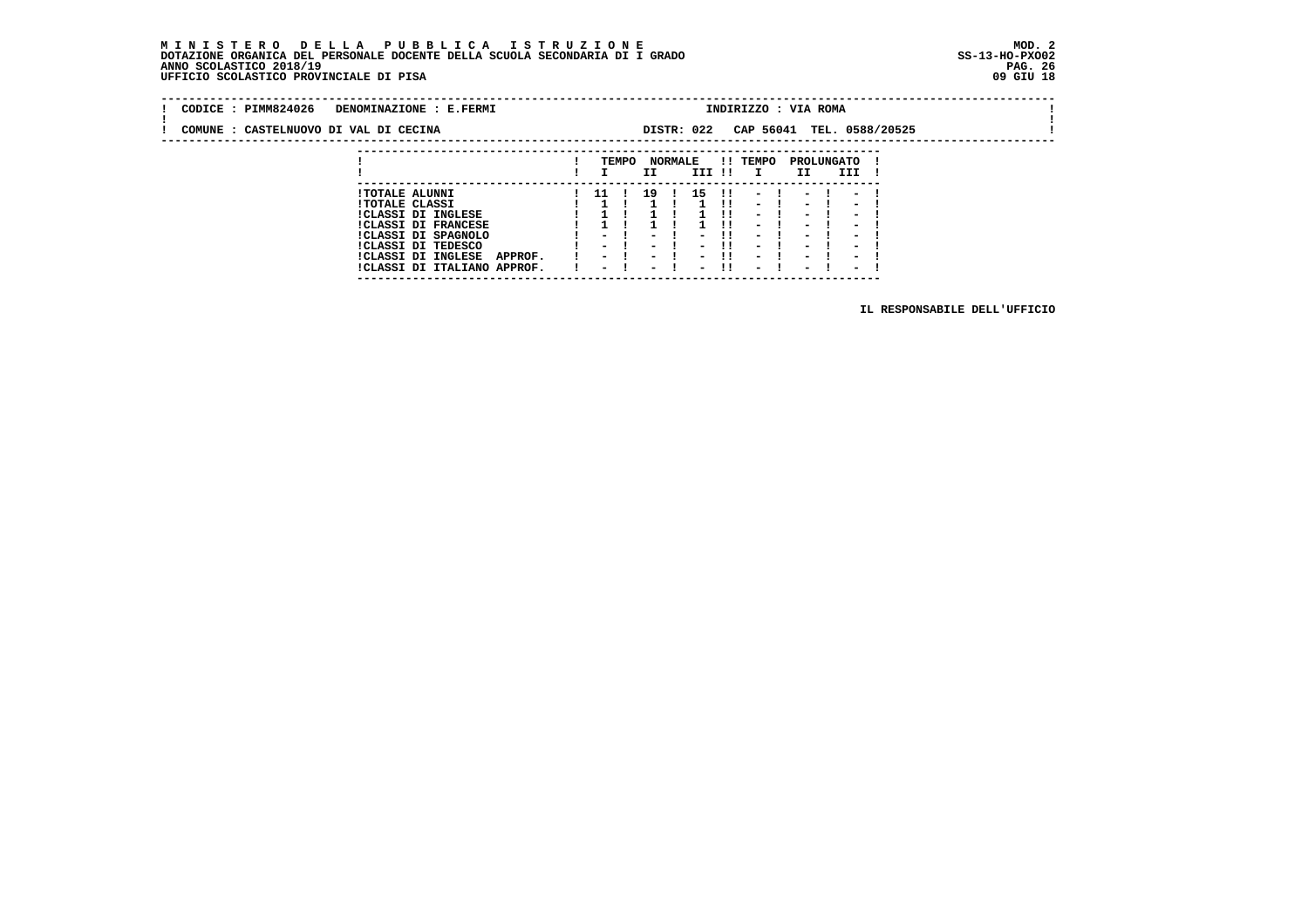#### **M I N I S T E R O D E L L A P U B B L I C A I S T R U Z I O N E MOD. 2DOTAZIONE ORGANICA DEL PERSONALE DOCENTE DELLA SCUOLA SECONDARIA DI I GRADO ANNO SCOLASTICO 2018/19** UFFICIO SCOLASTICO PROVINCIALE DI PISA

 **---------------------------------------------------------------------------**

 $\mathbf{I}$ 

 $\mathbf{I}$ 

÷i

|  | CODICE: PIMM824037            |                       | DENOMINAZIONE : MONTEVERDI MARITTIMO |               |       |      |      |            |                       | INDIRIZZO : VIA S. MARTINO |      |                          |      |        |  |  |  |
|--|-------------------------------|-----------------------|--------------------------------------|---------------|-------|------|------|------------|-----------------------|----------------------------|------|--------------------------|------|--------|--|--|--|
|  | COMUNE : MONTEVERDI MARITTIMO |                       |                                      |               |       |      |      | DISTR: 033 |                       | CAP 56040 TEL. 0565/784910 |      |                          |      |        |  |  |  |
|  |                               |                       |                                      |               |       |      |      |            |                       |                            |      |                          |      |        |  |  |  |
|  |                               |                       |                                      |               | TEMPO |      |      |            |                       | NORMALE !! TEMPO           |      | PROLUNGATO               |      |        |  |  |  |
|  |                               |                       |                                      |               |       | II   |      |            | III !!                |                            |      | II D                     |      | III    |  |  |  |
|  |                               | <b>!TOTALE ALUNNI</b> |                                      |               | $-1$  |      |      | $-1$ 12 11 |                       |                            | $-1$ |                          | $-1$ | $\sim$ |  |  |  |
|  |                               | <b>!TOTALE CLASSI</b> |                                      | $-1$          |       |      | $-1$ |            | 1 11                  |                            |      | $-1$ $-1$ $-$            |      |        |  |  |  |
|  |                               |                       | ICLASST DT INCLESE                   | $\sim$ $\sim$ |       | $ -$ |      |            | $1 \cdot \cdot \cdot$ | $\sim$                     |      | $\overline{\phantom{0}}$ |      | $\sim$ |  |  |  |

| CLASSI DI INGLESE | - | - | 1 || - | - | - |<br>| CLASSI DI FRANCESE | - | - | - | 1 || - | - | - |<br>| CLASSI DI SPAGNOLO | - | - | - || - | - | - |<br>| CLASSI DI TEDESCO | - | - | - || - | - | - |<br>| CLASSI DI INGLESE APPROF.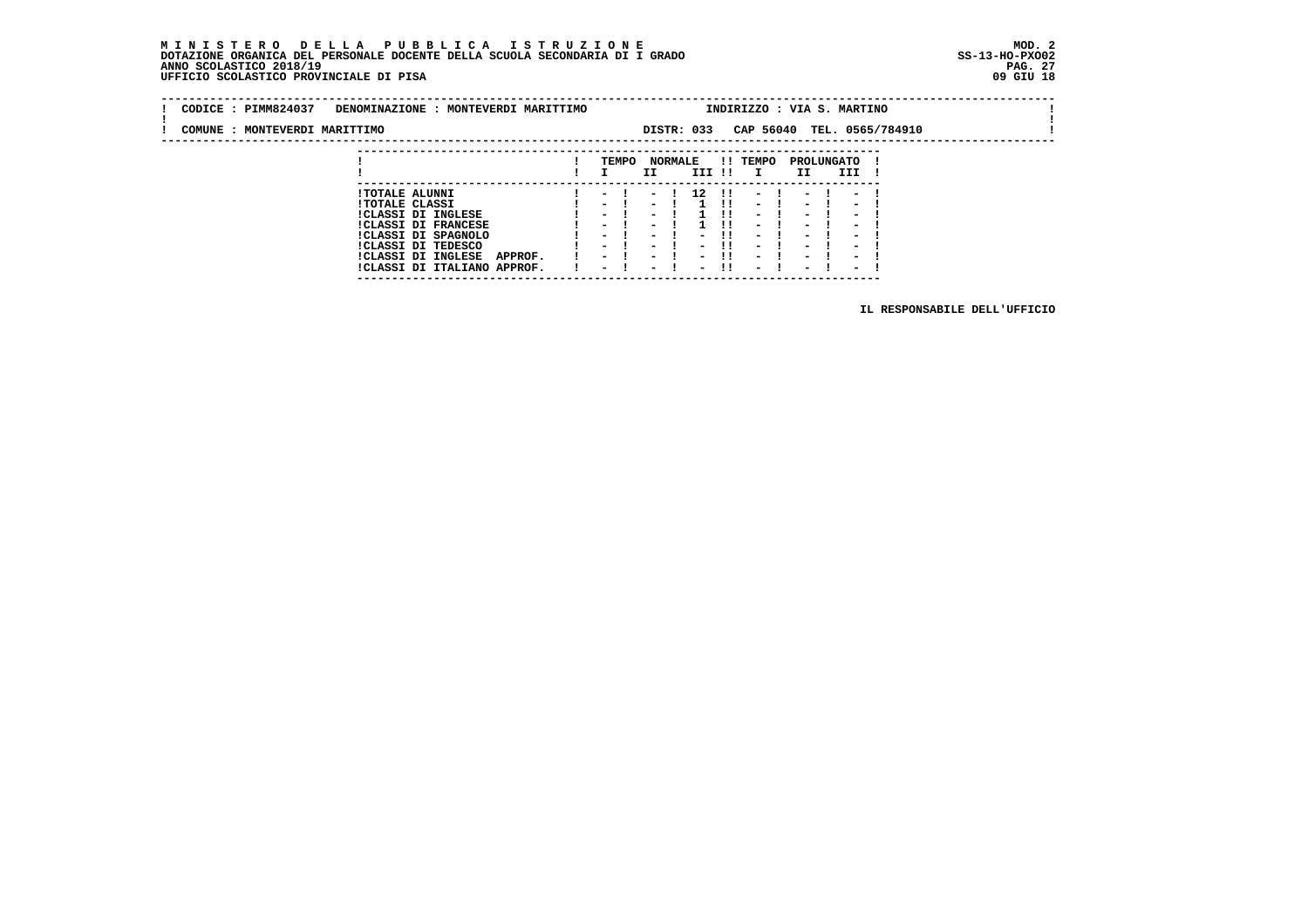# **M I N I S T E R O D E L L A P U B B L I C A I S T R U Z I O N E MOD. 2**DOTAZIONE ORGANICA DEL PERSONALE DOCENTE DELLA SCUOLA SECONDARIA DI I GRADO **SCOLA SS-13-HO-PXOO2**<br>PAG ANNO SCOLASTICO 2018/19<br>19 GIU 18 PERSONASTICO PROVINCIALE DI PISA

| COMUNE : POMARANCE                                                                                                                                                                                                                                                                                                                        | DISTR: 022 CAP 56045 TEL. 0588/65068                                                                                                                                                                                                                                                                                                                                                                                                                                                                                                                                                                                                                                                                                                                                                                                                                    |
|-------------------------------------------------------------------------------------------------------------------------------------------------------------------------------------------------------------------------------------------------------------------------------------------------------------------------------------------|---------------------------------------------------------------------------------------------------------------------------------------------------------------------------------------------------------------------------------------------------------------------------------------------------------------------------------------------------------------------------------------------------------------------------------------------------------------------------------------------------------------------------------------------------------------------------------------------------------------------------------------------------------------------------------------------------------------------------------------------------------------------------------------------------------------------------------------------------------|
|                                                                                                                                                                                                                                                                                                                                           | ! TEMPO NORMALE !! TEMPO PROLUNGATO !<br>$\blacksquare$                                                                                                                                                                                                                                                                                                                                                                                                                                                                                                                                                                                                                                                                                                                                                                                                 |
|                                                                                                                                                                                                                                                                                                                                           | ICLASSI DI INGLESE APPROF.<br>!CLASSI DI ITALIANO APPROF. !                                                                                                                                                                                                                                                                                                                                                                                                                                                                                                                                                                                                                                                                                                                                                                                             |
|                                                                                                                                                                                                                                                                                                                                           | ------------------                                                                                                                                                                                                                                                                                                                                                                                                                                                                                                                                                                                                                                                                                                                                                                                                                                      |
|                                                                                                                                                                                                                                                                                                                                           | DOCIORARIO IORARIO IRES.I TEMPO NOR. I TEMPO PROL.I SITITUTI ASSOCIATI<br>! CONCORSO !(*)!INT. !EST. ! ! I II III II III III !                                                                                                                                                                                                                                                                                                                                                                                                                                                                                                                                                                                                                                                                                                                          |
| ! Inglese $\begin{array}{cccc} 1 & 1 & 1 & 1 & 1 \\ 1 & 1 & 1 & 1 & 1 \\ 1 & 1 & 1 & 1 & 1 \\ 1 & 1 & 1 & 1 & 1 \\ 1 & 1 & 1 & 1 & 1 \\ 1 & 1 & 1 & 1 & 1 \\ 1 & 1 & 1 & 1 & 1 \\ 1 & 1 & 1 & 1 & 1 \\ 1 & 1 & 1 & 1 & 1 \\ 1 & 1 & 1 & 1 & 1 \\ 1 & 1 & 1 & 1 & 1 \\ 1 & 1 & 1 & 1 & 1 \\ 1 & 1 & 1 & 1 & 1 \\ 1 & 1 & 1 &$<br>Ed.Fisica | $\mathbf{I}$<br>$\mathbf{I}$<br>$  1 -$<br>- - ICOMPLETA CON<br>$16 - -1$<br>- - !PIMM84203R JACOPO VOLTERRA<br>$ \frac{!}{!}$ $ \frac{!}{!}$ $\frac{!}{!}$ $\text{COMPLETA CON}$<br>$\sim$ $\sim$ $\sim$ $\sim$ $\sim$<br>- - !PIMM82304C MONTESCUDAIO<br>$\frac{1}{3}$<br>$\blacksquare$<br>$\alpha = \frac{1}{4}$ .<br>$-1$<br>$-1$<br><b>Tarattaneous</b><br>$-1$<br>$-1$<br>$-1$ $-$<br>- - !ALLA PIMM829029 FAUGLIA<br>$-12$<br>- 1<br>$\begin{array}{ccccccc}\n & 1 & & & & & \\  & 1 & - & & - & & 1 \end{array}$ ALLA PIMM829029 FAUGLIA<br>$-1$<br>4!<br>$-12$<br>$-1$<br>- - !ALLA PIMM82304C MONTESCUDAIO<br>$  1 -$<br>$\begin{array}{cccccccccc} & 1 & & 1 & & & 1 & & & 1 \\ & & 1 & & 1 & & & 1 & & & -1 \\ \end{array}$<br>$\frac{1}{2}$<br>$-1$ 2 $\overline{2}$ $ -1$ $-$<br>- - !ALLA PIMM82304C MONTESCUDAIO<br>$\mathbf{I}$<br>Ι. |
|                                                                                                                                                                                                                                                                                                                                           | SOSTEGNO !DOC! TOTALE ALUNNI ! POSTI ! POSTI ! CONTR. E COMPOSIZIONE POSTI ESTERNI<br>$!(*)!$ I II III ! INT. ! EST. !                                                                                                                                                                                                                                                                                                                                                                                                                                                                                                                                                                                                                                                                                                                                  |
| ! MIN.PSICOFISICI ! 1! 2 !<br>$!$ MIN.DELL'UDITO $!$ -! - !<br>$!$ MIN.DELLA VISTA $!$ - $!$ - $!$                                                                                                                                                                                                                                        | $1 \quad 1 \quad - \quad 1$<br>$1 \quad 1$<br>$\pm$ - $\pm$ 1 $\pm$                                                                                                                                                                                                                                                                                                                                                                                                                                                                                                                                                                                                                                                                                                                                                                                     |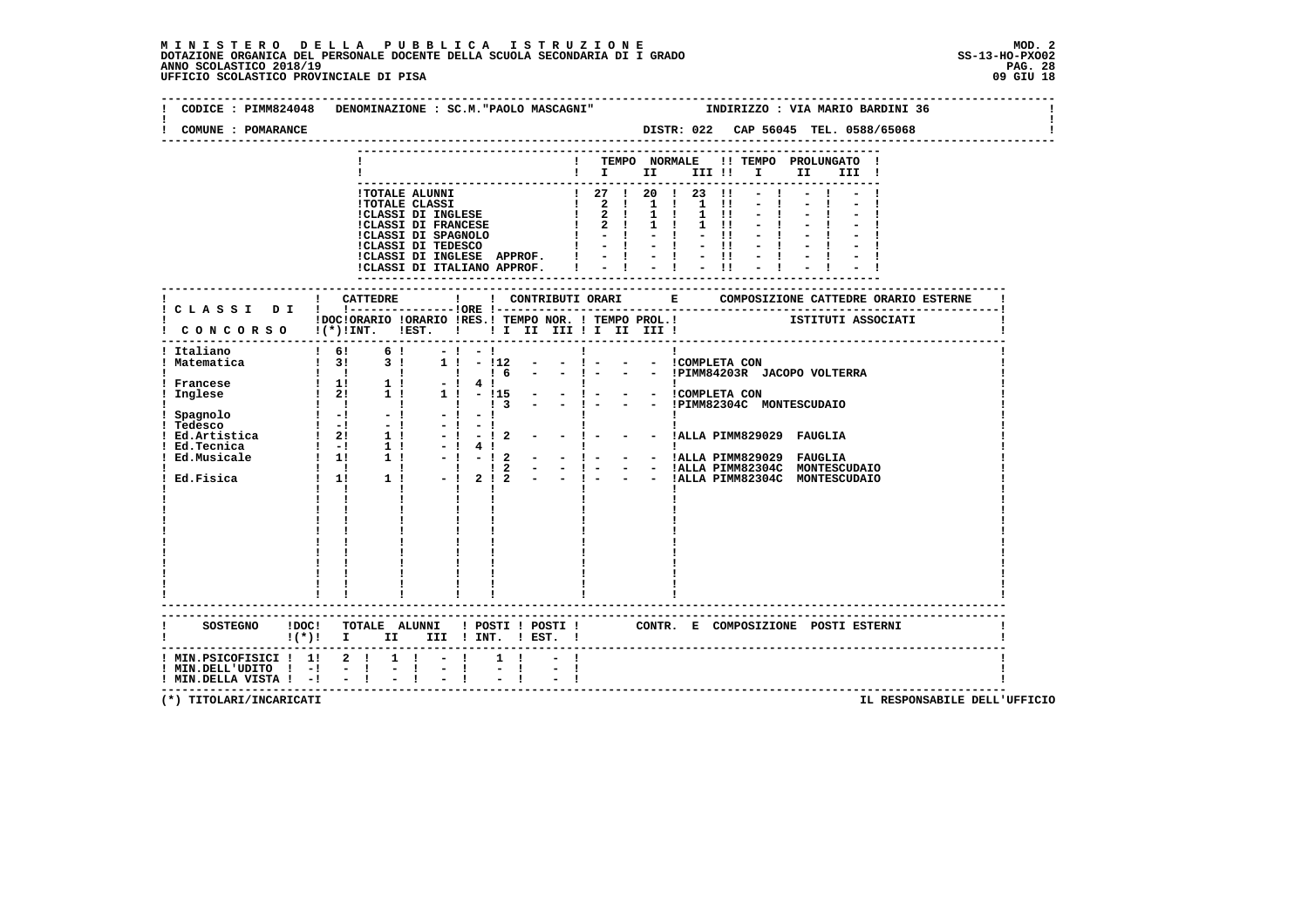# **M I N I S T E R O D E L L A P U B B L I C A I S T R U Z I O N E MOD. 2**DOTAZIONE ORGANICA DEL PERSONALE DOCENTE DELLA SCUOLA SECONDARIA DI I GRADO **SCOLA SS-13-HO-PXOO2**<br>PAG ANNO SCOLASTICO 2018/19<br>19 GIU 18 PERSONASTICO PROVINCIALE DI PISA

|                                                                                                                | CODICE : PIMM825011 DENOMINAZIONE : "G.CARDUCCI"<br>COMUNE : SANTA MARIA A MONTE |                                                                                                                                   |                                                                                      |             |                          |  |              | INDIRIZZO : VIA QUERCE 13 |  |                                                                                                                                                                      |  |  |  |           |       |                                                                                                                                                                    |  |
|----------------------------------------------------------------------------------------------------------------|----------------------------------------------------------------------------------|-----------------------------------------------------------------------------------------------------------------------------------|--------------------------------------------------------------------------------------|-------------|--------------------------|--|--------------|---------------------------|--|----------------------------------------------------------------------------------------------------------------------------------------------------------------------|--|--|--|-----------|-------|--------------------------------------------------------------------------------------------------------------------------------------------------------------------|--|
|                                                                                                                |                                                                                  |                                                                                                                                   |                                                                                      |             |                          |  |              |                           |  |                                                                                                                                                                      |  |  |  |           |       |                                                                                                                                                                    |  |
|                                                                                                                |                                                                                  |                                                                                                                                   |                                                                                      |             |                          |  |              |                           |  | ! TEMPO NORMALE !! TEMPO PROLUNGATO !                                                                                                                                |  |  |  |           |       |                                                                                                                                                                    |  |
|                                                                                                                |                                                                                  |                                                                                                                                   |                                                                                      |             |                          |  |              |                           |  | $\blacksquare$ $\blacksquare$ $\blacksquare$ $\blacksquare$ $\blacksquare$ $\blacksquare$ $\blacksquare$ $\blacksquare$ $\blacksquare$ $\blacksquare$ $\blacksquare$ |  |  |  |           | III ! |                                                                                                                                                                    |  |
|                                                                                                                |                                                                                  |                                                                                                                                   |                                                                                      |             |                          |  |              |                           |  |                                                                                                                                                                      |  |  |  | $-1$ 21 1 |       |                                                                                                                                                                    |  |
|                                                                                                                |                                                                                  |                                                                                                                                   |                                                                                      |             |                          |  |              |                           |  |                                                                                                                                                                      |  |  |  |           |       |                                                                                                                                                                    |  |
|                                                                                                                |                                                                                  |                                                                                                                                   |                                                                                      |             |                          |  |              |                           |  |                                                                                                                                                                      |  |  |  |           |       |                                                                                                                                                                    |  |
|                                                                                                                |                                                                                  |                                                                                                                                   |                                                                                      |             |                          |  |              |                           |  |                                                                                                                                                                      |  |  |  |           |       |                                                                                                                                                                    |  |
|                                                                                                                |                                                                                  |                                                                                                                                   |                                                                                      |             |                          |  |              |                           |  |                                                                                                                                                                      |  |  |  |           |       |                                                                                                                                                                    |  |
|                                                                                                                |                                                                                  |                                                                                                                                   |                                                                                      |             |                          |  |              |                           |  |                                                                                                                                                                      |  |  |  |           |       |                                                                                                                                                                    |  |
|                                                                                                                |                                                                                  | ICLASSI DI INGLESE APPROF. $  \cdot   \cdot   \cdot   \cdot  $<br>ICLASSI DI ITALIANO APPROF. $  \cdot   \cdot   \cdot   \cdot  $ |                                                                                      |             |                          |  |              |                           |  |                                                                                                                                                                      |  |  |  |           |       |                                                                                                                                                                    |  |
|                                                                                                                |                                                                                  |                                                                                                                                   |                                                                                      |             |                          |  |              |                           |  |                                                                                                                                                                      |  |  |  |           |       |                                                                                                                                                                    |  |
|                                                                                                                |                                                                                  |                                                                                                                                   |                                                                                      |             |                          |  |              |                           |  |                                                                                                                                                                      |  |  |  |           |       |                                                                                                                                                                    |  |
|                                                                                                                |                                                                                  |                                                                                                                                   |                                                                                      |             |                          |  |              |                           |  |                                                                                                                                                                      |  |  |  |           |       |                                                                                                                                                                    |  |
|                                                                                                                |                                                                                  |                                                                                                                                   |                                                                                      |             |                          |  |              |                           |  |                                                                                                                                                                      |  |  |  |           |       |                                                                                                                                                                    |  |
| I DOCIORARIO IORARIO IRES.I TEMPO NOR. I TEMPO PROL.I ISTITUTI ASSOCIATI (*)IINT. IEST. I II II III II III III |                                                                                  |                                                                                                                                   |                                                                                      |             |                          |  |              |                           |  |                                                                                                                                                                      |  |  |  |           |       |                                                                                                                                                                    |  |
|                                                                                                                |                                                                                  |                                                                                                                                   |                                                                                      |             |                          |  |              |                           |  |                                                                                                                                                                      |  |  |  |           |       |                                                                                                                                                                    |  |
| ! Italiano                                                                                                     |                                                                                  | $18! 8! 1! - 111 -$                                                                                                               |                                                                                      |             |                          |  | $-1 - 1$     |                           |  | - - !PIMM81501A " E.FERMI"                                                                                                                                           |  |  |  |           |       |                                                                                                                                                                    |  |
| ! Matematica                                                                                                   |                                                                                  |                                                                                                                                   |                                                                                      |             |                          |  |              |                           |  |                                                                                                                                                                      |  |  |  |           |       |                                                                                                                                                                    |  |
|                                                                                                                |                                                                                  |                                                                                                                                   |                                                                                      |             |                          |  | $\mathbf{I}$ |                           |  |                                                                                                                                                                      |  |  |  |           |       |                                                                                                                                                                    |  |
|                                                                                                                |                                                                                  |                                                                                                                                   | $1! - 19 -$                                                                          |             |                          |  |              |                           |  |                                                                                                                                                                      |  |  |  |           |       |                                                                                                                                                                    |  |
|                                                                                                                |                                                                                  |                                                                                                                                   | - 195                                                                                |             |                          |  | $-1 - 1$     |                           |  | - - !PIMM82201D GALILEO GALILEI                                                                                                                                      |  |  |  |           |       |                                                                                                                                                                    |  |
|                                                                                                                |                                                                                  |                                                                                                                                   | 1 1 - 112 - - 1 - - - ICOMPLETA CON<br>1 1 6 - - 1 - - - IPIMM82201D GALILEO GALILEI |             |                          |  |              |                           |  |                                                                                                                                                                      |  |  |  |           |       |                                                                                                                                                                    |  |
|                                                                                                                | $\mathbf{I}$ $\mathbf{I}$                                                        | $\mathbf{I}$                                                                                                                      | $\frac{1}{1}$ $\frac{1}{6}$ $\frac{1}{1}$                                            |             |                          |  |              |                           |  |                                                                                                                                                                      |  |  |  |           |       |                                                                                                                                                                    |  |
|                                                                                                                |                                                                                  |                                                                                                                                   |                                                                                      |             |                          |  |              |                           |  |                                                                                                                                                                      |  |  |  |           |       |                                                                                                                                                                    |  |
|                                                                                                                |                                                                                  |                                                                                                                                   |                                                                                      |             |                          |  |              |                           |  |                                                                                                                                                                      |  |  |  |           |       |                                                                                                                                                                    |  |
|                                                                                                                |                                                                                  |                                                                                                                                   |                                                                                      |             |                          |  |              |                           |  |                                                                                                                                                                      |  |  |  |           |       | - -   - - - - -----------<br>- -   - - - !ALLA PIMM82601R MICHELANGELO BUONARROTI<br>- -   - - - !COMPLETA CON<br>- -   - - - !COMPLETA MOUANDAS KARAMCHAND GANDHI |  |
|                                                                                                                |                                                                                  |                                                                                                                                   |                                                                                      |             |                          |  |              |                           |  |                                                                                                                                                                      |  |  |  |           |       | - ! - - - IPIMM837017 MOHANDAS KARAMCHAND GANDHI<br>- ! - - - ICOMPLETA CON<br>- ! - - - IPIMM837017 MOHANDAS KARAMCHAND GANDHI                                    |  |
|                                                                                                                |                                                                                  |                                                                                                                                   |                                                                                      |             | <b>Contract Contract</b> |  |              |                           |  |                                                                                                                                                                      |  |  |  |           |       |                                                                                                                                                                    |  |
| Ed.Fisica                                                                                                      | $\frac{1}{1}$ $\frac{1}{21}$                                                     | $\begin{array}{cccc} & 1 & & 1 & 1 & 6 \\ 1 & 1 & & 1 & -112 \end{array}$                                                         | $1! - 112$                                                                           |             | <b>Contract Contract</b> |  | $-1 -$       |                           |  | - - ICOMPLETA CON                                                                                                                                                    |  |  |  |           |       |                                                                                                                                                                    |  |
|                                                                                                                | <b>Contract Contract Contract</b>                                                |                                                                                                                                   | $\frac{1}{1}$ 16                                                                     |             | <b>Contract Contract</b> |  | $-1$ $-$     |                           |  |                                                                                                                                                                      |  |  |  |           |       | - - !PIMM837017 MOHANDAS KARAMCHAND GANDHI                                                                                                                         |  |
|                                                                                                                |                                                                                  |                                                                                                                                   |                                                                                      |             |                          |  |              |                           |  |                                                                                                                                                                      |  |  |  |           |       |                                                                                                                                                                    |  |
|                                                                                                                |                                                                                  |                                                                                                                                   |                                                                                      |             |                          |  |              |                           |  |                                                                                                                                                                      |  |  |  |           |       |                                                                                                                                                                    |  |
|                                                                                                                |                                                                                  |                                                                                                                                   |                                                                                      |             |                          |  |              |                           |  |                                                                                                                                                                      |  |  |  |           |       |                                                                                                                                                                    |  |
|                                                                                                                |                                                                                  |                                                                                                                                   |                                                                                      |             |                          |  |              |                           |  |                                                                                                                                                                      |  |  |  |           |       |                                                                                                                                                                    |  |
|                                                                                                                |                                                                                  |                                                                                                                                   |                                                                                      |             |                          |  |              |                           |  |                                                                                                                                                                      |  |  |  |           |       |                                                                                                                                                                    |  |
|                                                                                                                |                                                                                  |                                                                                                                                   |                                                                                      |             |                          |  |              |                           |  |                                                                                                                                                                      |  |  |  |           |       |                                                                                                                                                                    |  |
|                                                                                                                | $\mathbf{I}$                                                                     |                                                                                                                                   |                                                                                      |             |                          |  |              |                           |  |                                                                                                                                                                      |  |  |  |           |       |                                                                                                                                                                    |  |
|                                                                                                                |                                                                                  |                                                                                                                                   |                                                                                      |             |                          |  |              |                           |  |                                                                                                                                                                      |  |  |  |           |       |                                                                                                                                                                    |  |
| SOSTEGNO ! DOC! TOTALE ALUNNI ! POSTI ! POSTI ! CONTR. E COMPOSIZIONE POSTI ESTERNI                            |                                                                                  |                                                                                                                                   |                                                                                      |             |                          |  |              |                           |  |                                                                                                                                                                      |  |  |  |           |       |                                                                                                                                                                    |  |
| $!(*)!$ I II III ! INT. ! EST. !                                                                               |                                                                                  |                                                                                                                                   |                                                                                      |             |                          |  |              |                           |  |                                                                                                                                                                      |  |  |  |           |       |                                                                                                                                                                    |  |
| ! MIN.PSICOFISICI ! 2! 3 !                                                                                     |                                                                                  |                                                                                                                                   | 1 ! 6 !                                                                              | $2 \quad 1$ |                          |  |              |                           |  |                                                                                                                                                                      |  |  |  |           |       |                                                                                                                                                                    |  |
| ! MIN.DELL'UDITO ! -!                                                                                          | $-1$                                                                             | $-1$                                                                                                                              |                                                                                      |             |                          |  |              |                           |  |                                                                                                                                                                      |  |  |  |           |       |                                                                                                                                                                    |  |
| ! MIN.DELLA VISTA ! -! - !                                                                                     |                                                                                  |                                                                                                                                   |                                                                                      |             |                          |  |              |                           |  |                                                                                                                                                                      |  |  |  |           |       |                                                                                                                                                                    |  |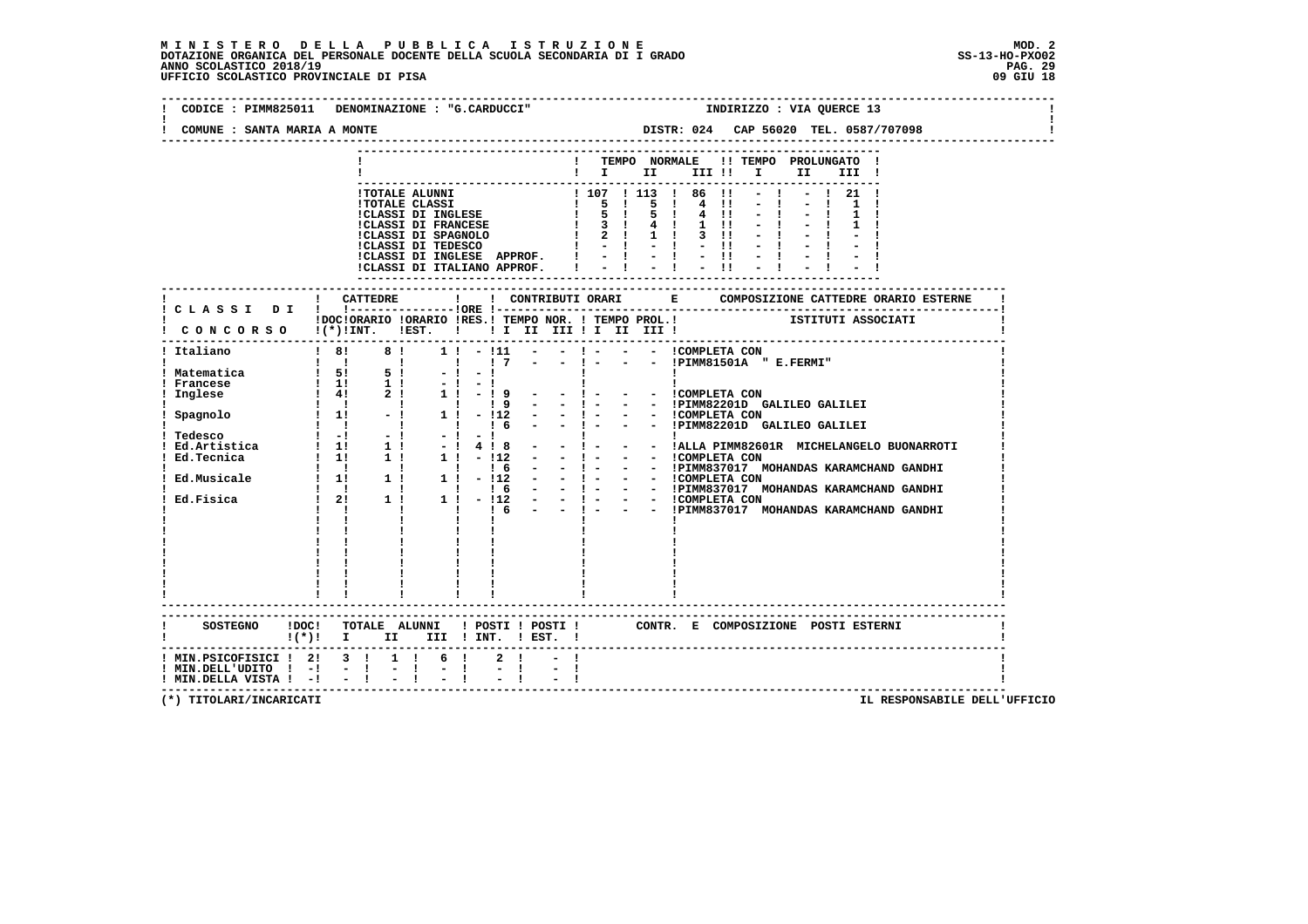## **M I N I S T E R O D E L L A P U B B L I C A I S T R U Z I O N E MOD. 2**DOTAZIONE ORGANICA DEL PERSONALE DOCENTE DELLA SCUOLA SECONDARIA DI I GRADO **SCOLA SS-13-HO-PXOO2**<br>PAG. 2018/19 PAG. 30<br>19 GIU 18 OFFICIO SCOLASTICO PROVINCIALE DI PISA

| CODICE : PIMM82601R                                                                                                                                                                    |                   |                | DENOMINAZIONE : MICHELANGELO BUONARROTI                                 |                                                           |                 |                                      |                                                             |                                         |                                                                                                                                                                                                                                                                                                                     |                |                                                                                   |          |  | INDIRIZZO : PIAZZA SPALLETTI STELLATO |  |
|----------------------------------------------------------------------------------------------------------------------------------------------------------------------------------------|-------------------|----------------|-------------------------------------------------------------------------|-----------------------------------------------------------|-----------------|--------------------------------------|-------------------------------------------------------------|-----------------------------------------|---------------------------------------------------------------------------------------------------------------------------------------------------------------------------------------------------------------------------------------------------------------------------------------------------------------------|----------------|-----------------------------------------------------------------------------------|----------|--|---------------------------------------|--|
| COMUNE : SAN MINIATO                                                                                                                                                                   |                   |                |                                                                         |                                                           |                 |                                      |                                                             |                                         |                                                                                                                                                                                                                                                                                                                     |                | DISTR: 024 CAP 56024 TEL. 0571/497094                                             |          |  |                                       |  |
|                                                                                                                                                                                        |                   |                |                                                                         |                                                           |                 |                                      |                                                             |                                         |                                                                                                                                                                                                                                                                                                                     |                | ! TEMPO NORMALE !! TEMPO PROLUNGATO !                                             |          |  |                                       |  |
|                                                                                                                                                                                        |                   |                |                                                                         |                                                           |                 |                                      |                                                             | $\mathbf{I}$ is the set of $\mathbf{I}$ |                                                                                                                                                                                                                                                                                                                     |                |                                                                                   | II III ! |  |                                       |  |
|                                                                                                                                                                                        |                   |                |                                                                         |                                                           |                 |                                      |                                                             |                                         |                                                                                                                                                                                                                                                                                                                     |                |                                                                                   |          |  |                                       |  |
|                                                                                                                                                                                        |                   |                | <b>!TOTALE ALUNNI</b><br><b>!TOTALE CLASSI</b>                          |                                                           |                 |                                      |                                                             |                                         | 1 116 1 94 1 116 11<br>4 ! 5                                                                                                                                                                                                                                                                                        | $\blacksquare$ |                                                                                   |          |  |                                       |  |
|                                                                                                                                                                                        |                   |                | :TOTALE CLASSI<br>!CLASSI DI INGLESE<br>!CLASSI DI FRANCESE             |                                                           |                 |                                      | $\begin{array}{ccc} & 1 & 5 & 1 \\ & 1 & 5 & 1 \end{array}$ |                                         |                                                                                                                                                                                                                                                                                                                     | 5 11           |                                                                                   |          |  |                                       |  |
|                                                                                                                                                                                        |                   |                |                                                                         |                                                           |                 |                                      | $1 - -1$                                                    | $-1$                                    |                                                                                                                                                                                                                                                                                                                     | $-11$          |                                                                                   |          |  |                                       |  |
|                                                                                                                                                                                        |                   |                |                                                                         |                                                           |                 |                                      |                                                             |                                         | 5 1 4 1 5 11                                                                                                                                                                                                                                                                                                        | - 11           |                                                                                   |          |  |                                       |  |
|                                                                                                                                                                                        |                   |                | !CLASSI DI INGLESE APPROF. !                                            |                                                           |                 |                                      |                                                             |                                         | $-1 - 1 - 1$                                                                                                                                                                                                                                                                                                        |                |                                                                                   |          |  |                                       |  |
|                                                                                                                                                                                        |                   |                | !CLASSI DI ITALIANO APPROF.                                             |                                                           |                 |                                      |                                                             |                                         |                                                                                                                                                                                                                                                                                                                     |                |                                                                                   |          |  |                                       |  |
|                                                                                                                                                                                        |                   |                |                                                                         |                                                           |                 |                                      |                                                             |                                         |                                                                                                                                                                                                                                                                                                                     |                |                                                                                   |          |  |                                       |  |
|                                                                                                                                                                                        |                   |                |                                                                         |                                                           |                 |                                      |                                                             |                                         |                                                                                                                                                                                                                                                                                                                     |                |                                                                                   |          |  |                                       |  |
| I CONCORSO I(*)INT. IEST. !! I II III II III III I                                                                                                                                     |                   |                | !DOC!ORARIO !ORARIO !RES.! TEMPO NOR. ! TEMPO PROL.! [STITUTI ASSOCIATI |                                                           |                 |                                      |                                                             |                                         |                                                                                                                                                                                                                                                                                                                     |                |                                                                                   |          |  |                                       |  |
| ! Italiano                                                                                                                                                                             | $1 \t71 \t71$     |                |                                                                         | $1! - 114$<br><b>Contract District</b>                    |                 | $14 -$                               |                                                             |                                         |                                                                                                                                                                                                                                                                                                                     |                | - ! - - - !PIMM81301P FRA DOMENICO DA PECCIOLI                                    |          |  |                                       |  |
|                                                                                                                                                                                        |                   |                | $4 \, 1$                                                                | $1 \quad 1 \quad - \quad 112$<br><b>Contract District</b> | 16              | $\Delta \sim 10^{-11}$<br>$\sim$ $-$ |                                                             |                                         |                                                                                                                                                                                                                                                                                                                     |                | - ! - - - !PIMM82701L F.SACCHETTI                                                 |          |  |                                       |  |
|                                                                                                                                                                                        |                   |                |                                                                         | $-1 - 1$                                                  |                 |                                      | $\sim 1$ .                                                  | <b>The Committee</b>                    |                                                                                                                                                                                                                                                                                                                     |                |                                                                                   |          |  |                                       |  |
|                                                                                                                                                                                        |                   |                | $2! 1! - 16$<br>$\sim$ 1.                                               | $\frac{1}{6}$                                             |                 |                                      |                                                             |                                         |                                                                                                                                                                                                                                                                                                                     |                |                                                                                   |          |  |                                       |  |
|                                                                                                                                                                                        |                   |                |                                                                         | $\frac{1}{1}$ 16                                          |                 |                                      |                                                             |                                         |                                                                                                                                                                                                                                                                                                                     |                | - - ! - - - !PIMM82701L F.SACCHETTI<br>- - ! - - - !PIMM816016 MARTIN LUTHER KING |          |  |                                       |  |
|                                                                                                                                                                                        |                   |                |                                                                         | $-1 - 1$                                                  |                 | and the control of the con-          |                                                             |                                         |                                                                                                                                                                                                                                                                                                                     |                |                                                                                   |          |  |                                       |  |
|                                                                                                                                                                                        |                   |                |                                                                         | - 101                                                     |                 | $1! - 110 - -$                       |                                                             |                                         | $\frac{1}{2}$ $\frac{1}{2}$ $\frac{1}{2}$ $\frac{1}{2}$ $\frac{1}{2}$ $\frac{1}{2}$ $\frac{1}{2}$ $\frac{1}{2}$ $\frac{1}{2}$ $\frac{1}{2}$ $\frac{1}{2}$ $\frac{1}{2}$ $\frac{1}{2}$ $\frac{1}{2}$ $\frac{1}{2}$ $\frac{1}{2}$ $\frac{1}{2}$ $\frac{1}{2}$ $\frac{1}{2}$ $\frac{1}{2}$ $\frac{1}{2}$ $\frac{1}{2}$ |                |                                                                                   |          |  |                                       |  |
|                                                                                                                                                                                        |                   |                | $\blacksquare$                                                          |                                                           | $\overline{1}8$ |                                      | $-1 - 1$                                                    |                                         |                                                                                                                                                                                                                                                                                                                     |                | - - !PIMM825011 "G.CARDUCCI"                                                      |          |  |                                       |  |
|                                                                                                                                                                                        |                   |                | $1! - 18!$                                                              |                                                           |                 |                                      |                                                             |                                         |                                                                                                                                                                                                                                                                                                                     |                |                                                                                   |          |  |                                       |  |
|                                                                                                                                                                                        |                   |                |                                                                         |                                                           |                 |                                      |                                                             |                                         |                                                                                                                                                                                                                                                                                                                     |                |                                                                                   |          |  |                                       |  |
| Ed. Husicale<br>Ed. Musicale<br>Ed. Fisica<br>$\begin{array}{cccccccc}\n & 1 & 1 & 1 & 1 & -110 \\  & & 1 & 1 & 1 & 18 \\  & & 1 & 1 & 1 & -110 \\  & & 1 & 1 & 1 & -110\n\end{array}$ |                   |                |                                                                         |                                                           |                 |                                      |                                                             |                                         | $- \cdot \cdot - - \cdot$ : COMPLETA CON                                                                                                                                                                                                                                                                            |                |                                                                                   |          |  |                                       |  |
|                                                                                                                                                                                        | $1 \quad 1 \quad$ |                | $\frac{1}{1}$ $\frac{1}{1}$ $\frac{1}{1}$ 8 -                           |                                                           |                 |                                      |                                                             |                                         |                                                                                                                                                                                                                                                                                                                     |                | - ! - - - !PIMM82201D GALILEO GALILEI                                             |          |  |                                       |  |
|                                                                                                                                                                                        |                   |                |                                                                         |                                                           |                 |                                      |                                                             |                                         |                                                                                                                                                                                                                                                                                                                     |                |                                                                                   |          |  |                                       |  |
|                                                                                                                                                                                        |                   |                |                                                                         |                                                           |                 |                                      |                                                             |                                         |                                                                                                                                                                                                                                                                                                                     |                |                                                                                   |          |  |                                       |  |
|                                                                                                                                                                                        |                   |                |                                                                         |                                                           |                 |                                      |                                                             |                                         |                                                                                                                                                                                                                                                                                                                     |                |                                                                                   |          |  |                                       |  |
|                                                                                                                                                                                        |                   |                |                                                                         |                                                           |                 |                                      |                                                             |                                         |                                                                                                                                                                                                                                                                                                                     |                |                                                                                   |          |  |                                       |  |
|                                                                                                                                                                                        |                   |                |                                                                         |                                                           |                 |                                      |                                                             |                                         |                                                                                                                                                                                                                                                                                                                     |                |                                                                                   |          |  |                                       |  |
|                                                                                                                                                                                        |                   |                |                                                                         |                                                           |                 |                                      |                                                             |                                         |                                                                                                                                                                                                                                                                                                                     |                |                                                                                   |          |  |                                       |  |
| SOSTEGNO !DOC! TOTALE ALUNNI ! POSTI ! POSTI ! CONTR. E COMPOSIZIONE POSTI ESTERNI<br>$\mathbf{I}(\star)$ i I                                                                          |                   |                | II III ! INT. ! EST. !                                                  |                                                           |                 |                                      |                                                             |                                         |                                                                                                                                                                                                                                                                                                                     |                |                                                                                   |          |  |                                       |  |
| ! MIN.PSICOFISICI ! 4! 6 !                                                                                                                                                             |                   |                | $-1$<br>$2 \quad 1$                                                     |                                                           |                 |                                      |                                                             |                                         |                                                                                                                                                                                                                                                                                                                     |                |                                                                                   |          |  |                                       |  |
| ! MIN.DELL'UDITO ! -!<br>! MIN.DELLA VISTA ! -!                                                                                                                                        | $-1$              | $\mathbb{Z}^+$ | $\mathbf{I}$<br>E.                                                      | $\mathbf{I}$                                              |                 |                                      |                                                             |                                         |                                                                                                                                                                                                                                                                                                                     |                |                                                                                   |          |  |                                       |  |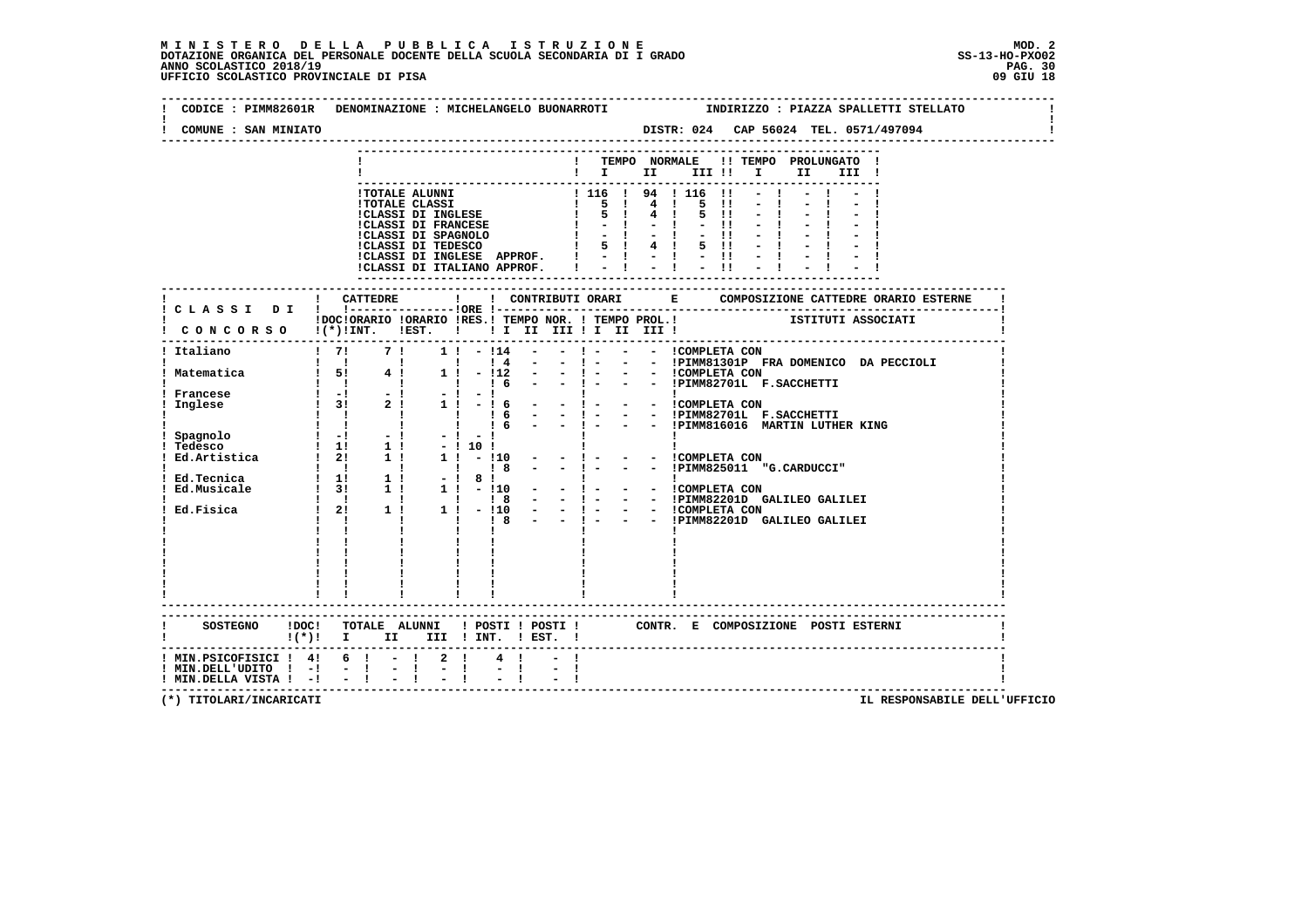## **M I N I S T E R O D E L L A P U B B L I C A I S T R U Z I O N E MOD. 2**DOTAZIONE ORGANICA DEL PERSONALE DOCENTE DELLA SCUOLA SECONDARIA DI I GRADO **SCOLA SS-13-HO-PXOO2**<br>PAG ANNO SCOLASTICO 2018/19<br>19 GIU 18 PERSONASTICO PROVINCIALE DI PISA

|                                                                                            | CODICE : PIMM82701L DENOMINAZIONE : F.SACCHETTI                                          |                                                                                                                                                                                                                                                       |      |                  |              | INDIRIZZO : VIA RONDONI 6                               |                                                                                                                             |
|--------------------------------------------------------------------------------------------|------------------------------------------------------------------------------------------|-------------------------------------------------------------------------------------------------------------------------------------------------------------------------------------------------------------------------------------------------------|------|------------------|--------------|---------------------------------------------------------|-----------------------------------------------------------------------------------------------------------------------------|
| COMUNE : SAN MINIATO                                                                       |                                                                                          |                                                                                                                                                                                                                                                       |      |                  |              | DISTR: 024 CAP 56027 TEL. 0571/418026                   |                                                                                                                             |
|                                                                                            |                                                                                          |                                                                                                                                                                                                                                                       |      | ---------------- |              | ! TEMPO NORMALE !! TEMPO PROLUNGATO !<br>$\blacksquare$ |                                                                                                                             |
|                                                                                            |                                                                                          | 1 TOTALE ALUNNI<br>1 TOTALE CLASSI<br>1 158 1169 1162 11 - 1<br>1 162 11 - 1<br>1 6 1 7 1 7 11 - 1<br>1 6 1 7 1 7 11 - 1<br>1 CLASSI DI FRANCESE<br>1 6 1 7 1 7 11 - 1<br>1 - 1 - 1 - 1 - 1 - 1<br>1 - 1 - 1 - 1 - 1 - 1<br>1 - 1 - 1 - 1 - 1 - 1<br> |      |                  | $-1$<br>$-1$ | $-1$ $-1$                                               |                                                                                                                             |
|                                                                                            | : :----------<br>!DOC!ORARIO !ORARIO !RES.! TEMPO NOR. ! TEMPO PROL.! [STITUTI ASSOCIATI |                                                                                                                                                                                                                                                       |      |                  |              |                                                         |                                                                                                                             |
|                                                                                            | ! CONCORSO !(*)!INT. !EST. !!! II III !I III III!                                        |                                                                                                                                                                                                                                                       |      |                  |              |                                                         |                                                                                                                             |
|                                                                                            | $\mathbf{I}$                                                                             | - ! 4 !<br>- ! - ! 6 - - ! - - - !ALLA PIMM82601R MICHELANGELO BUONARROTI<br>$-1 - 1$<br>$-1 - 1$<br>$-1$ 4 1<br>$-1$ 4 1<br>$-1$ 4 1<br>$-1$ 4 1                                                                                                     |      |                  |              |                                                         | - ! - ! 2 - - ! - - - !ALLA PIMM816016 MARTIN LUTHER KING<br>- ! 6 ! 6 - - ! - - - !ALLA PIMM82601R MICHELANGELO BUONARROTI |
| $\mathbf{I}(\star)$ : T                                                                    |                                                                                          | II III ! INT. ! EST. !                                                                                                                                                                                                                                |      |                  |              |                                                         |                                                                                                                             |
| ! MIN.PSICOFISICI ! 2! 2 !<br>! MIN.DELL'UDITO ! -!<br>$!$ MIN.DELLA VISTA $!$ - $!$ - $!$ | 6 ! 4 !<br>$-1$<br>$\mathbf{I}$<br>$\sim$ $-$<br>$1 \quad 1$                             | $2 \quad 1$<br>$\frac{1}{2}$ $\frac{1}{1}$<br>$\mathbb{Z} \setminus \frac{1}{4}$                                                                                                                                                                      | $-1$ |                  |              |                                                         |                                                                                                                             |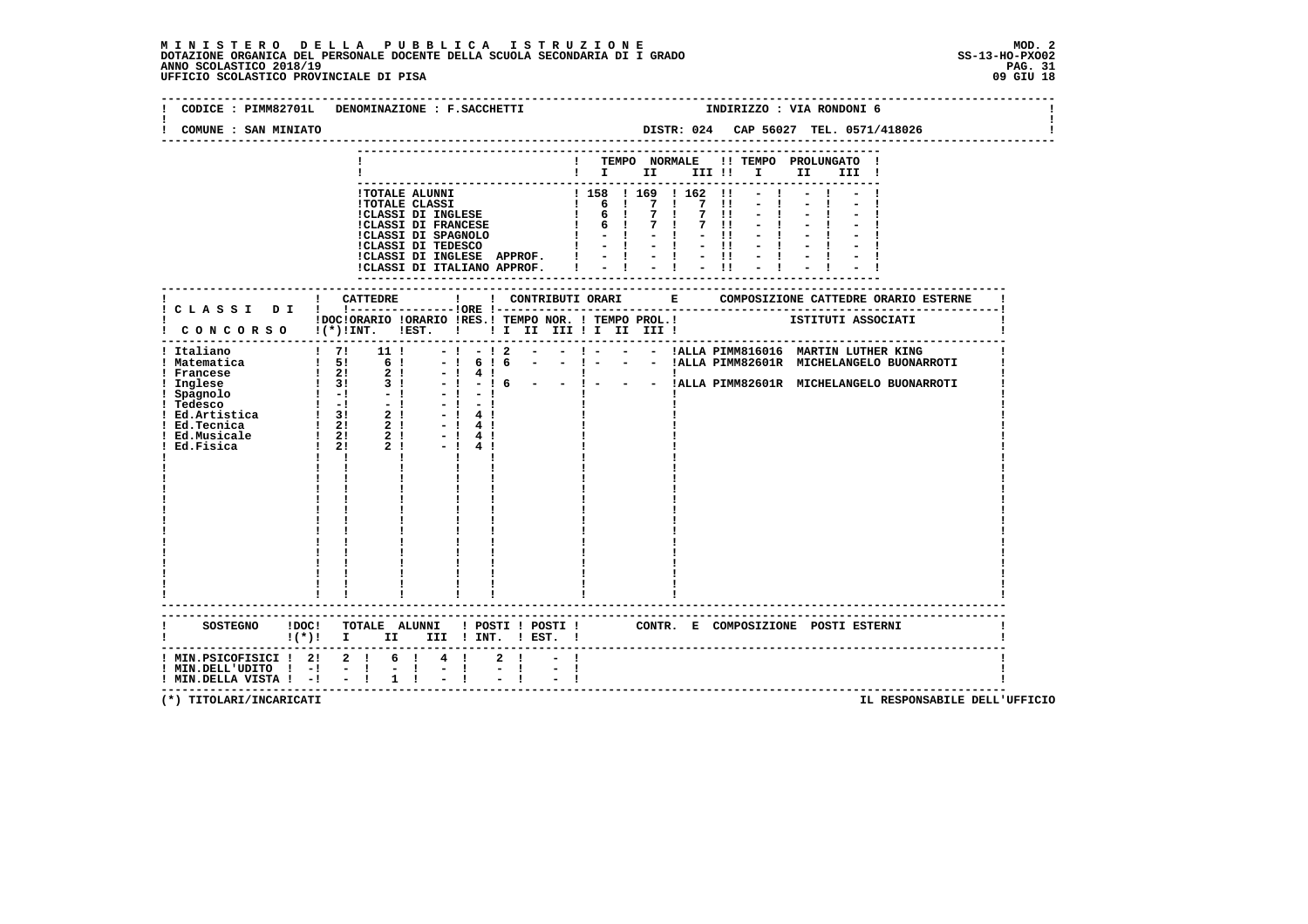#### **M I N I S T E R O D E L L A P U B B L I C A I S T R U Z I O N E MOD. 2 DOTAZIONE ORGANICA DEL PERSONALE DOCENTE DELLA SCUOLA SECONDARIA DI I GRADO ANNO SCOLASTICO 2018/19** UFFICIO SCOLASTICO PROVINCIALE DI PISA

 **---------------------------------------------------------------------------**

| CODICE : PIMM82801C | DENOMINAZIONE : LAIATICO                    |                          |       |                          |                |                          |     |                                                      |                                                      | INDIRIZZO : VIA GARIBALDI 94                         |  |
|---------------------|---------------------------------------------|--------------------------|-------|--------------------------|----------------|--------------------------|-----|------------------------------------------------------|------------------------------------------------------|------------------------------------------------------|--|
| COMUNE : LAJATICO   |                                             |                          |       |                          |                | DISTR: 023               |     |                                                      |                                                      | CAP 56030 TEL. 0587/643215                           |  |
|                     |                                             |                          |       |                          |                |                          |     |                                                      |                                                      |                                                      |  |
|                     |                                             |                          | TEMPO | II.                      | <b>NORMALE</b> | III !!                   |     | !! TEMPO<br>$\mathbf{I}$                             | II.                                                  | PROLUNGATO<br>III                                    |  |
|                     | <b>!TOTALE ALUNNI</b>                       | 16                       |       | 11                       |                | 12                       | -11 | $\overline{\phantom{0}}$                             | -                                                    | - 1                                                  |  |
|                     | <b>!TOTALE CLASSI</b><br>!CLASSI DI INGLESE |                          |       |                          |                |                          |     | $\overline{\phantom{0}}$<br>$\overline{\phantom{0}}$ | $\overline{\phantom{0}}$<br>$\overline{\phantom{0}}$ | $\overline{\phantom{0}}$<br>$\overline{\phantom{0}}$ |  |
|                     | <b>!CLASSI DI FRANCESE</b>                  | $\overline{\phantom{0}}$ |       |                          |                | $\overline{\phantom{0}}$ |     | $\overline{\phantom{0}}$                             | $\overline{\phantom{0}}$                             | $\overline{\phantom{0}}$                             |  |
|                     | !CLASSI DI SPAGNOLO<br>CLASSI DI TEDESCO    | $\overline{\phantom{0}}$ |       | $\overline{\phantom{0}}$ |                | $\overline{\phantom{0}}$ | -11 | $\overline{\phantom{0}}$<br>$\overline{\phantom{0}}$ | $\overline{\phantom{0}}$<br>$\overline{\phantom{0}}$ | $\overline{\phantom{0}}$<br>$\overline{\phantom{0}}$ |  |
|                     | !CLASSI DI INGLESE<br>APPROF.               | $ -$                     |       |                          |                |                          | -11 | $\overline{\phantom{0}}$                             | $\overline{\phantom{0}}$                             | $\overline{\phantom{0}}$                             |  |
|                     | !CLASSI DI ITALIANO APPROF.                 | $\overline{\phantom{0}}$ |       | $\overline{\phantom{a}}$ |                | $\overline{\phantom{0}}$ | -11 | $\overline{\phantom{0}}$                             | $\overline{\phantom{0}}$                             | $\overline{\phantom{0}}$                             |  |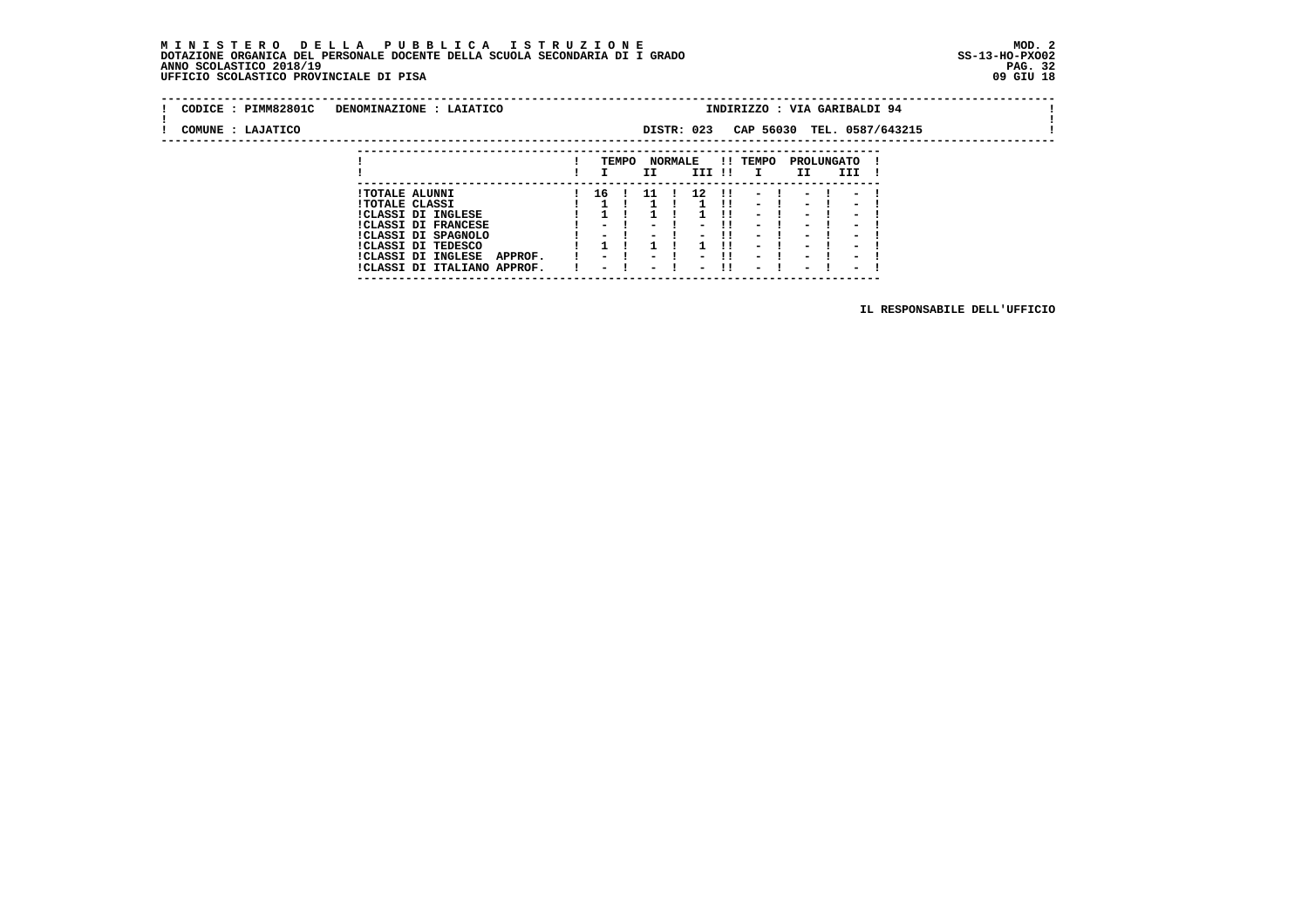#### **M I N I S T E R O D E L L A P U B B L I C A I S T R U Z I O N E MOD. 2 DOTAZIONE ORGANICA DEL PERSONALE DOCENTE DELLA SCUOLA SECONDARIA DI I GRADO ANNO SCOLASTICO 2018/19** UFFICIO SCOLASTICO PROVINCIALE DI PISA

 **---------------------------------------------------------------------------**

| CODICE: PIMM82802D   | DENOMINAZIONE : ALESSANDRO DA MORRONA |       | INDIRIZZO : VIA DEL CHIANTI 3                                 |  |
|----------------------|---------------------------------------|-------|---------------------------------------------------------------|--|
| COMUNE : TERRICCIOLA |                                       |       | CAP 56030 TEL. 0587/658511<br>DISTR: 023                      |  |
|                      |                                       |       |                                                               |  |
|                      |                                       | TEMPO | !! TEMPO<br><b>NORMALE</b><br>PROLUNGATO                      |  |
|                      |                                       |       | III !!<br>III<br>ΙI<br>$\mathbf{I}$<br>II                     |  |
|                      | <b>!TOTALE ALUNNI</b>                 | 57.   | -20<br>$\mathbf{H}$<br>$-1$ $-1$ $-1$<br>- 40<br>$\mathbf{I}$ |  |
|                      | <b>!TOTALE CLASSI</b>                 |       | $-1$<br>$\blacksquare$<br>$-1$<br>$\sim$                      |  |
|                      | <b>!CLASSI DI INGLESE</b>             |       | $\sim$<br>$-1$<br>$\overline{\phantom{0}}$                    |  |
|                      | ICLACCT BI FOAMCFCF                   |       | .<br>$-1$<br>-- -<br>$\overline{\phantom{0}}$                 |  |

 **!CLASSI DI FRANCESE ! 3 ! 2 ! 1 !! - ! - ! - ! !CLASSI DI SPAGNOLO ! - ! - ! - !! - ! - ! - ! !CLASSI DI TEDESCO ! - ! - ! - !! - ! - ! - ! !CLASSI DI INGLESE APPROF. ! - ! - ! - !! - ! - ! - ! !CLASSI DI ITALIANO APPROF. ! - ! - ! - !! - ! - ! - !**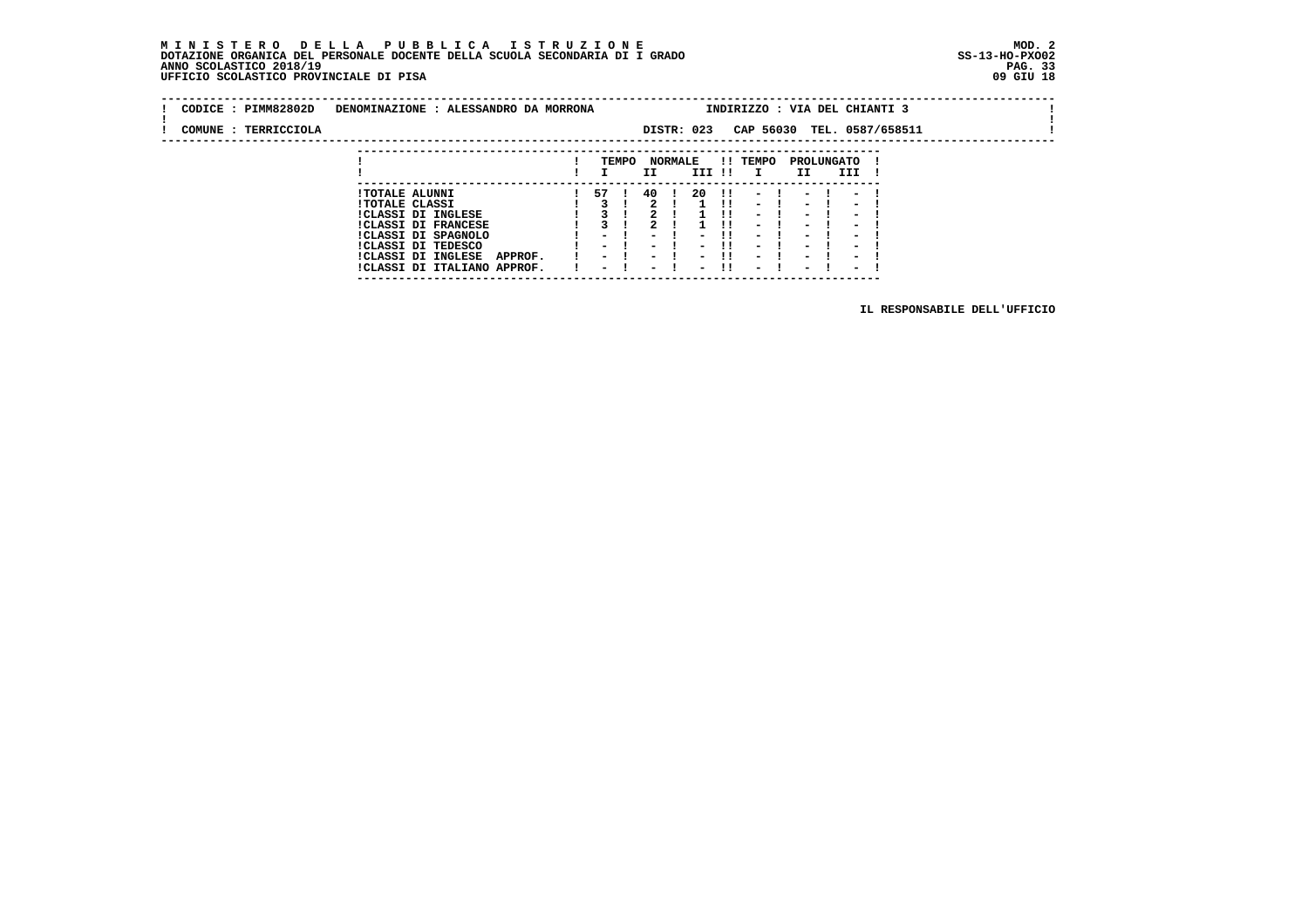# **M I N I S T E R O D E L L A P U B B L I C A I S T R U Z I O N E MOD. 2**DOTAZIONE ORGANICA DEL PERSONALE DOCENTE DELLA SCUOLA SECONDARIA DI I GRADO **SCOLA SS-13-HO-PXOO2**<br>PAG ANNO SCOLASTICO 2018/19<br>19 GIU 18 PERSONASTICO PROVINCIALE DI PISA

| CODICE : PIMM82803E DENOMINAZIONE : DANTE ALIGHIERI                                                                                                                                                                                                          |                                                                                   |              |                                                                                                     |                                                                                                                                                                                                                                      |    |                                                                                                                                                       | INDIRIZZO : VIA ALDO MORO 4           |                                                                          |
|--------------------------------------------------------------------------------------------------------------------------------------------------------------------------------------------------------------------------------------------------------------|-----------------------------------------------------------------------------------|--------------|-----------------------------------------------------------------------------------------------------|--------------------------------------------------------------------------------------------------------------------------------------------------------------------------------------------------------------------------------------|----|-------------------------------------------------------------------------------------------------------------------------------------------------------|---------------------------------------|--------------------------------------------------------------------------|
| COMUNE : CAPANNOLI                                                                                                                                                                                                                                           |                                                                                   |              |                                                                                                     |                                                                                                                                                                                                                                      |    |                                                                                                                                                       |                                       |                                                                          |
|                                                                                                                                                                                                                                                              |                                                                                   |              |                                                                                                     |                                                                                                                                                                                                                                      |    | $\blacksquare$ $\blacksquare$ $\blacksquare$ $\blacksquare$ $\blacksquare$ $\blacksquare$ $\blacksquare$ $\blacksquare$ $\blacksquare$ $\blacksquare$ | ! TEMPO NORMALE !! TEMPO PROLUNGATO ! | III !                                                                    |
|                                                                                                                                                                                                                                                              |                                                                                   |              |                                                                                                     |                                                                                                                                                                                                                                      |    |                                                                                                                                                       |                                       |                                                                          |
|                                                                                                                                                                                                                                                              | ! CATTEDRE                                                                        | $\mathbf{I}$ |                                                                                                     |                                                                                                                                                                                                                                      |    |                                                                                                                                                       |                                       |                                                                          |
| ! C L A S S I D I ! !----------------- !ORE !--<br>IDOCIORARIO IORARIO IRES.I TEMPO NOR. I TEMPO PROL.I ISTITUTI ASSOCIATI I CONCORSO I(*)IINT. IEST. I II II III II III III IIIII                                                                           |                                                                                   |              |                                                                                                     |                                                                                                                                                                                                                                      |    |                                                                                                                                                       |                                       |                                                                          |
| ! Italiano<br>! Italiano   10   10   -   -  <br>  Matematica   6   -   -  <br>  Frances   11   1   1   -   12<br>  Inglese       1   -   16<br>  Spagnolo   -   -   -   -   -   1<br>  Tedesco   -   -   -   -   -   2   4<br>  Ed.Artistica   3   2   -   - | $\frac{1}{10!}$ 10 $\frac{1}{10!}$ - $\frac{1}{10!}$<br>$\mathbf{1}$ $\mathbf{1}$ |              | $1! - 112 - - - 1 -$<br>医基因 医心包 法法律<br>- !      <br>2 ! 4 - - ! - - -  ALLA PIMM82304C MONTESCUDAIO | <b>The Contract of the Contract of the Contract of the Contract of the Contract of the Contract of the Contract of the Contract of the Contract of the Contract of the Contract of the Contract of The Contract of The Contract </b> | Π. |                                                                                                                                                       |                                       | $  1   -$ ICOMPLETA CON<br>$  1  -$ IPIMM81301P FRA DOMENICO DA PECCIOLI |
| $((*)!$ I II III ! INT. ! EST. !                                                                                                                                                                                                                             |                                                                                   |              |                                                                                                     |                                                                                                                                                                                                                                      |    |                                                                                                                                                       |                                       |                                                                          |
| ! MIN.PSICOFISICI ! 3! - ! 2 ! 2 !<br>$!$ MIN.DELL'UDITO $!$ - $!$ - $!$<br>! MIN.DELLA VISTA ! -! - !                                                                                                                                                       | $-1$                                                                              | $-1$         | $3 \quad 1$                                                                                         |                                                                                                                                                                                                                                      |    |                                                                                                                                                       |                                       | --------------------------------------                                   |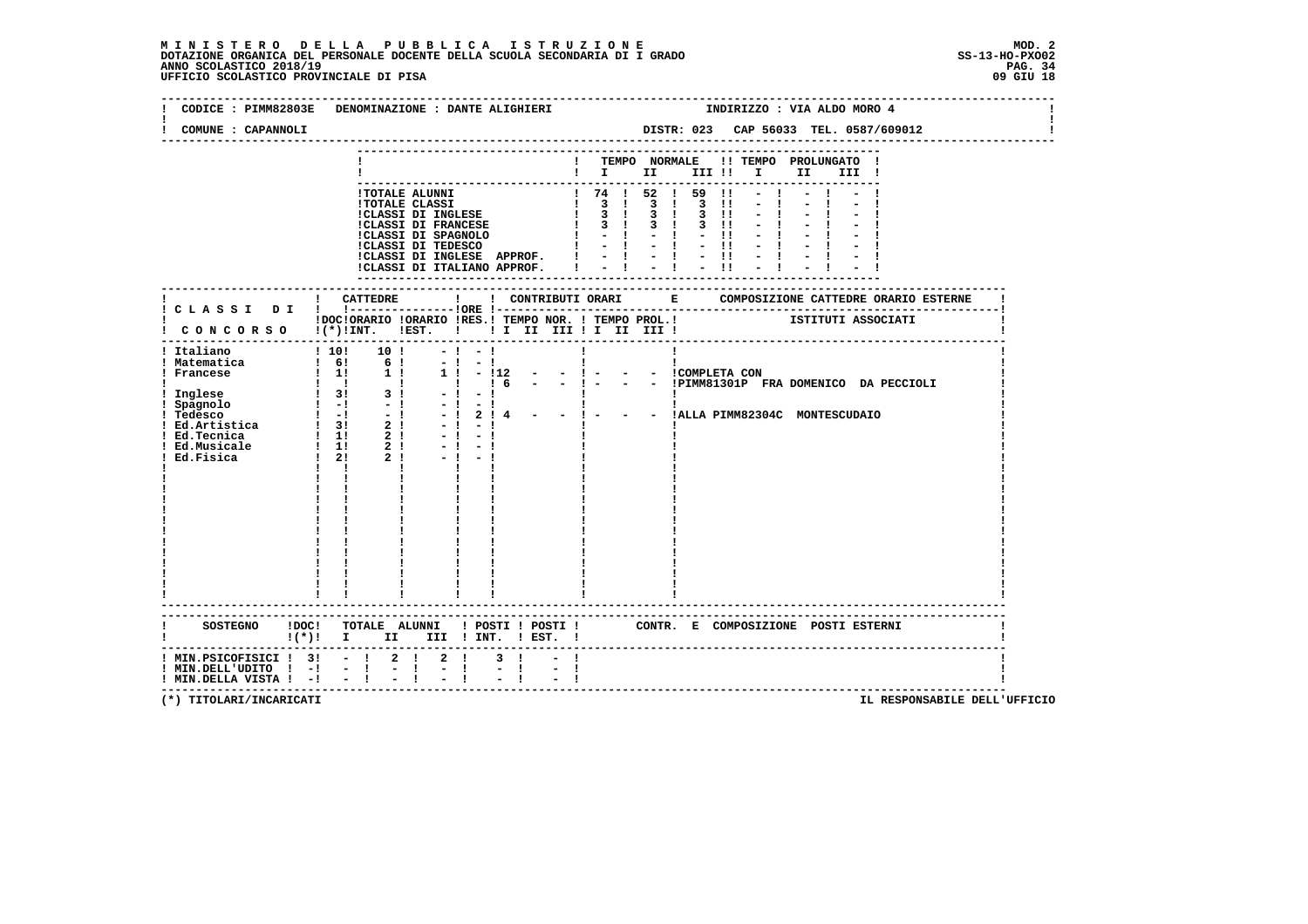#### **M I N I S T E R O D E L L A P U B B L I C A I S T R U Z I O N E MOD. 2 DOTAZIONE ORGANICA DEL PERSONALE DOCENTE DELLA SCUOLA SECONDARIA DI I GRADO ANNO SCOLASTICO 2018/19** UFFICIO SCOLASTICO PROVINCIALE DI PISA

 **---------------------------------------------------------------------------**

| CODICE: PIMM829018     | DENOMINAZIONE : BENCI        | INDIRIZZO : PIZZA DELLA GIOVENTU N. 6                                            |
|------------------------|------------------------------|----------------------------------------------------------------------------------|
| SANTA LUCE<br>COMUNE : |                              | CAP 56040 TEL. 050 /684924<br>DISTR: 021                                         |
|                        |                              |                                                                                  |
|                        |                              | <b>NORMALE</b><br>!! TEMPO<br>PROLUNGATO<br>TEMPO                                |
|                        |                              | III !!<br>II<br>III<br>II<br>$\mathbf{I}$                                        |
|                        | <b>!TOTALE ALUNNI</b>        | 18!!!!<br>18 !<br>15 !<br>$-1$<br><b>Contract Contract Contract</b>              |
|                        | <b>!TOTALE CLASSI</b>        | 1 !!<br>$-1$<br>$-1$<br>$\overline{\phantom{0}}$                                 |
|                        | !CLASSI DI INGLESE           | $\overline{\phantom{0}}$<br>$\overline{\phantom{0}}$<br>$\overline{\phantom{a}}$ |
|                        | $1/17.097$ DT $R$ DAM $P$ PP |                                                                                  |

 **!CLASSI DI FRANCESE ! 1 ! 1 ! 1 !! - ! - ! - ! !CLASSI DI SPAGNOLO ! - ! - ! - !! - ! - ! - ! !CLASSI DI TEDESCO ! - ! - ! - !! - ! - ! - ! !CLASSI DI INGLESE APPROF. ! - ! - ! - !! - ! - ! - ! !CLASSI DI ITALIANO APPROF. ! - ! - ! - !! - ! - ! - !**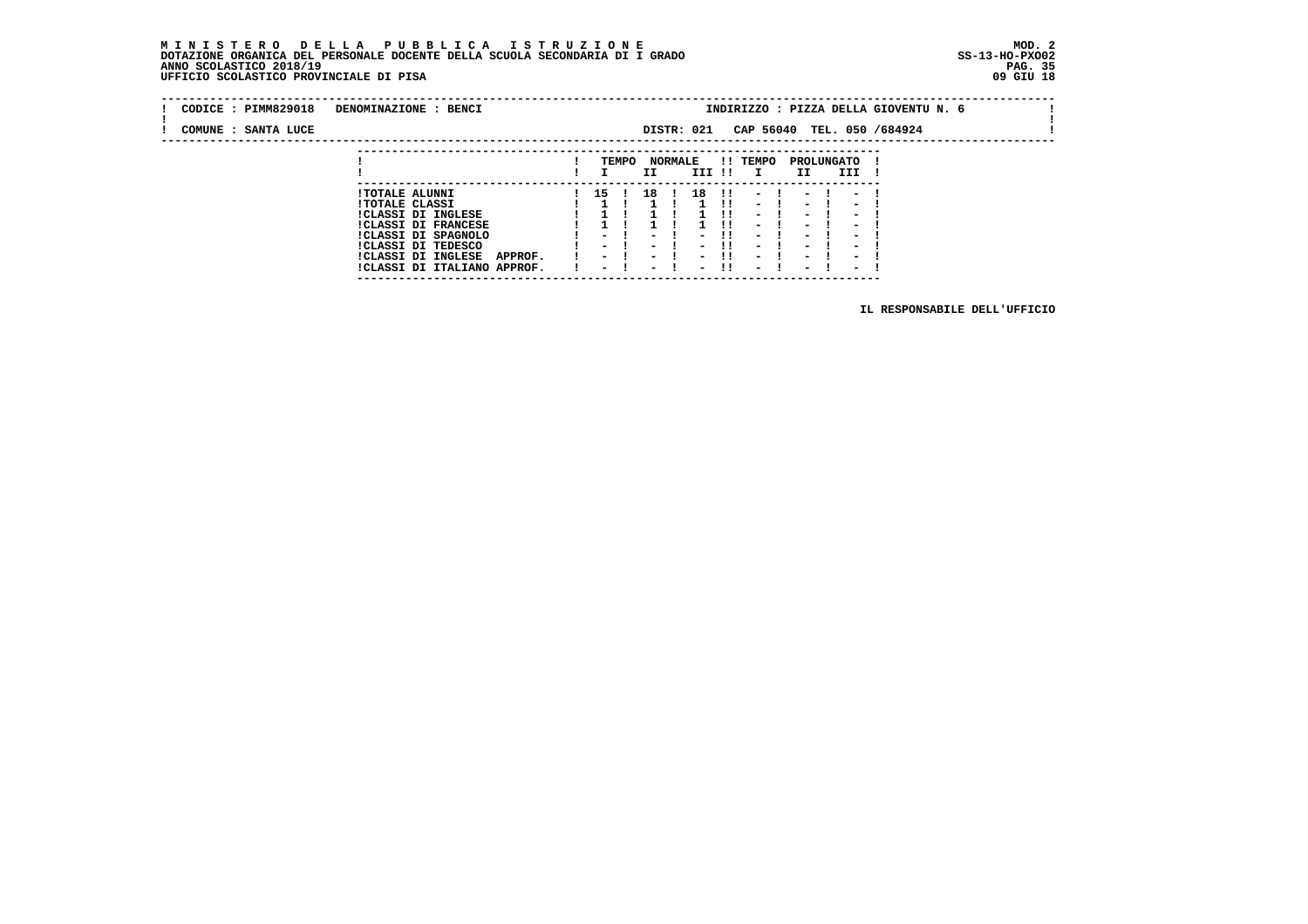| CODICE : PIMM829029 DENOMINAZIONE : FAUGLIA                                                                                                                                                                                                                                                                                                      |                                                |                                                                                                                                                                                                                               |               |                |                                              |          |                                                                                                                                                               |  |                   |                         |                                        |       | INDIRIZZO : CORSO DELLA REPUBBLICA, 123              |  |
|--------------------------------------------------------------------------------------------------------------------------------------------------------------------------------------------------------------------------------------------------------------------------------------------------------------------------------------------------|------------------------------------------------|-------------------------------------------------------------------------------------------------------------------------------------------------------------------------------------------------------------------------------|---------------|----------------|----------------------------------------------|----------|---------------------------------------------------------------------------------------------------------------------------------------------------------------|--|-------------------|-------------------------|----------------------------------------|-------|------------------------------------------------------|--|
| COMUNE : FAUGLIA                                                                                                                                                                                                                                                                                                                                 |                                                |                                                                                                                                                                                                                               |               |                |                                              |          |                                                                                                                                                               |  |                   |                         |                                        |       | DISTR: 020 CAP 56043 TEL. 050 /650506                |  |
|                                                                                                                                                                                                                                                                                                                                                  |                                                |                                                                                                                                                                                                                               |               |                |                                              |          |                                                                                                                                                               |  |                   |                         | ! TEMPO NORMALE !! TEMPO PROLUNGATO !  |       |                                                      |  |
|                                                                                                                                                                                                                                                                                                                                                  |                                                |                                                                                                                                                                                                                               |               |                |                                              |          | $\blacksquare$ $\blacksquare$ $\blacksquare$ $\blacksquare$ $\blacksquare$ $\blacksquare$ $\blacksquare$ $\blacksquare$ $\blacksquare$ $\blacksquare$         |  |                   |                         |                                        | III ! |                                                      |  |
|                                                                                                                                                                                                                                                                                                                                                  |                                                |                                                                                                                                                                                                                               |               |                |                                              |          |                                                                                                                                                               |  |                   |                         |                                        |       |                                                      |  |
|                                                                                                                                                                                                                                                                                                                                                  |                                                | <b>!TOTALE ALUNNI</b><br><b>!TOTALE CLASSI</b>                                                                                                                                                                                |               |                |                                              |          | $\begin{array}{cccccccc} 1 & 38 & 1 & 20 & 1 & 21 & 11 \\ 1 & 2 & 1 & 1 & 1 & 1 & 11 \\ 1 & 2 & 1 & 1 & 1 & 1 & 11 \\ 1 & 2 & 1 & 1 & 1 & 1 & 11 \end{array}$ |  |                   | $1 \quad 1$             | 1 38 1 20 1 21 11 20 1 13 1 12 1       |       |                                                      |  |
|                                                                                                                                                                                                                                                                                                                                                  |                                                | <b>!CLASSI DI INGLESE</b>                                                                                                                                                                                                     |               |                |                                              |          |                                                                                                                                                               |  |                   | $1 \quad 1$             |                                        |       |                                                      |  |
|                                                                                                                                                                                                                                                                                                                                                  |                                                | <b>!CLASSI DI FRANCESE</b>                                                                                                                                                                                                    |               |                |                                              |          |                                                                                                                                                               |  |                   | $1 \quad 1$             |                                        |       |                                                      |  |
|                                                                                                                                                                                                                                                                                                                                                  |                                                |                                                                                                                                                                                                                               |               |                |                                              |          |                                                                                                                                                               |  | $-11$<br>$-11$    |                         |                                        |       |                                                      |  |
|                                                                                                                                                                                                                                                                                                                                                  |                                                | !CLASSI DI INGLESE APPROF. !                                                                                                                                                                                                  |               |                |                                              |          |                                                                                                                                                               |  | $-1 - 1 - 1$      | $-1$                    |                                        |       |                                                      |  |
|                                                                                                                                                                                                                                                                                                                                                  |                                                | !CLASSI DI ITALIANO APPROF.                                                                                                                                                                                                   |               |                |                                              |          |                                                                                                                                                               |  | $-11$             |                         |                                        |       |                                                      |  |
|                                                                                                                                                                                                                                                                                                                                                  |                                                |                                                                                                                                                                                                                               |               |                |                                              |          |                                                                                                                                                               |  |                   |                         |                                        |       |                                                      |  |
|                                                                                                                                                                                                                                                                                                                                                  |                                                |                                                                                                                                                                                                                               |               |                |                                              |          |                                                                                                                                                               |  |                   |                         |                                        |       |                                                      |  |
| ! CONCORSO !(*)!INT. !EST. !!! II III !I III III !                                                                                                                                                                                                                                                                                               |                                                | IDOCIORARIO IORARIO IRES.I TEMPO NOR. I TEMPO PROL. I TETITUTI ASSOCIATI                                                                                                                                                      |               |                |                                              |          |                                                                                                                                                               |  |                   |                         |                                        |       |                                                      |  |
| --------------------------------<br>! Italiano                                                                                                                                                                                                                                                                                                   |                                                |                                                                                                                                                                                                                               | $-1$          | 1!4            |                                              |          |                                                                                                                                                               |  |                   |                         |                                        |       | $-$ - ! - - - IALLA PIMM838013 CURTATONE E MONTANARA |  |
| ! Matematica                                                                                                                                                                                                                                                                                                                                     |                                                |                                                                                                                                                                                                                               | $-1$<br>$-1$  |                |                                              |          |                                                                                                                                                               |  |                   |                         |                                        |       |                                                      |  |
| ! Francese                                                                                                                                                                                                                                                                                                                                       |                                                |                                                                                                                                                                                                                               | $-1 - 1$      |                |                                              |          |                                                                                                                                                               |  |                   |                         |                                        |       |                                                      |  |
| ! Inglese                                                                                                                                                                                                                                                                                                                                        |                                                | $\mathbf{I}$                                                                                                                                                                                                                  | $1! - 115 -$  |                | $\begin{array}{ccc} & 1 & 3 & - \end{array}$ |          | $-1$ $-$<br>- ! - - - !PIMM810028 "C.BANTI"                                                                                                                   |  | - - ICOMPLETA CON |                         |                                        |       |                                                      |  |
| ! Spagnolo<br>! Tedesco                                                                                                                                                                                                                                                                                                                          |                                                | $\begin{array}{cccccc} 1 & 1 & 1 & 1 & 1 & 1 \\ & 1 & 71 & 10 & 1 & & \\ & & 51 & 6 & 1 & & \\ & 1 & 11 & 1 & 1 & & \\ & & 21 & 2 & 1 & & \\ & & 1 & 1 & & & \\ & & & 1 & & & \\ & & & 1 & & & \\ & & & & & & \\ \end{array}$ | $-! 6! 8 -$   |                |                                              |          | $-1$ $-$                                                                                                                                                      |  |                   |                         |                                        |       | - - !ALLA PIMM838013 CURTATONE E MONTANARA           |  |
| ! Tedesco                                                                                                                                                                                                                                                                                                                                        |                                                |                                                                                                                                                                                                                               |               |                |                                              |          |                                                                                                                                                               |  |                   |                         |                                        |       |                                                      |  |
| 9<br>Ed.Artistica<br>Ed.Artistica<br>Ed.Tecnica<br>2<br>Ed.Tecnica<br>2<br>2<br>2<br>1<br>2<br>1<br>1<br>1<br>1<br>1<br>1<br>2<br>1<br>1<br>1<br>1<br>1<br>1<br>1<br>1<br>2<br>1<br>1<br>1<br>1<br>1<br>2<br>2<br>1<br>1<br>1<br>1<br>2<br>2<br>2<br>1<br>2<br>2<br>1<br>2<br>2<br>2<br>2<br>2<br>2<br>1<br>2<br>2<br>2<br>2<br>2<br>1<br>2<br>2 |                                                |                                                                                                                                                                                                                               |               |                |                                              |          |                                                                                                                                                               |  |                   |                         |                                        |       |                                                      |  |
|                                                                                                                                                                                                                                                                                                                                                  |                                                |                                                                                                                                                                                                                               |               |                |                                              |          | - 1 - - - ICOMPLETA CON<br>- 1 - - - IPIMM810028 "C.BANTI"                                                                                                    |  |                   |                         |                                        |       |                                                      |  |
|                                                                                                                                                                                                                                                                                                                                                  |                                                |                                                                                                                                                                                                                               |               |                |                                              |          |                                                                                                                                                               |  |                   |                         |                                        |       |                                                      |  |
|                                                                                                                                                                                                                                                                                                                                                  |                                                |                                                                                                                                                                                                                               |               |                |                                              | $-1$ $-$ | $-1 - 1$                                                                                                                                                      |  | - - COMPLETA CON  |                         | - - !PIMM824048 SC.M. "PAOLO MASCAGNI" |       |                                                      |  |
|                                                                                                                                                                                                                                                                                                                                                  |                                                |                                                                                                                                                                                                                               |               |                |                                              |          | $-1 - 1$                                                                                                                                                      |  | - - COMPLETA CON  |                         |                                        |       |                                                      |  |
|                                                                                                                                                                                                                                                                                                                                                  | $\mathbf{I}$ and $\mathbf{I}$ and $\mathbf{I}$ | $\mathbf{I}$                                                                                                                                                                                                                  | $\frac{1}{2}$ |                |                                              |          |                                                                                                                                                               |  |                   | - !PIMM810028 "C.BANTI" |                                        |       |                                                      |  |
|                                                                                                                                                                                                                                                                                                                                                  |                                                |                                                                                                                                                                                                                               |               |                |                                              |          |                                                                                                                                                               |  |                   |                         |                                        |       |                                                      |  |
|                                                                                                                                                                                                                                                                                                                                                  |                                                |                                                                                                                                                                                                                               |               |                |                                              |          |                                                                                                                                                               |  |                   |                         |                                        |       |                                                      |  |
|                                                                                                                                                                                                                                                                                                                                                  |                                                |                                                                                                                                                                                                                               |               |                |                                              |          |                                                                                                                                                               |  |                   |                         |                                        |       |                                                      |  |
|                                                                                                                                                                                                                                                                                                                                                  |                                                |                                                                                                                                                                                                                               |               |                |                                              |          |                                                                                                                                                               |  |                   |                         |                                        |       |                                                      |  |
|                                                                                                                                                                                                                                                                                                                                                  |                                                |                                                                                                                                                                                                                               |               |                |                                              |          |                                                                                                                                                               |  |                   |                         |                                        |       |                                                      |  |
|                                                                                                                                                                                                                                                                                                                                                  |                                                |                                                                                                                                                                                                                               |               |                |                                              |          |                                                                                                                                                               |  |                   |                         |                                        |       |                                                      |  |
|                                                                                                                                                                                                                                                                                                                                                  |                                                |                                                                                                                                                                                                                               |               |                |                                              |          |                                                                                                                                                               |  |                   |                         |                                        |       |                                                      |  |
| SOSTEGNO !DOC! TOTALE ALUNNI ! POSTI ! POSTI ! CONTR. E COMPOSIZIONE POSTI ESTERNI                                                                                                                                                                                                                                                               |                                                |                                                                                                                                                                                                                               |               |                |                                              |          |                                                                                                                                                               |  |                   |                         |                                        |       |                                                      |  |
|                                                                                                                                                                                                                                                                                                                                                  |                                                |                                                                                                                                                                                                                               |               |                |                                              |          |                                                                                                                                                               |  |                   |                         |                                        |       |                                                      |  |
| ! MIN.PSICOFISICI ! 7! 2 !                                                                                                                                                                                                                                                                                                                       |                                                | $2 \quad 1$                                                                                                                                                                                                                   | $3 \quad 1$   | 8 <sub>1</sub> |                                              |          |                                                                                                                                                               |  |                   |                         |                                        |       |                                                      |  |
| ! MIN.DELL'UDITO ! -!                                                                                                                                                                                                                                                                                                                            | $-1$                                           | $\mathbf{I}$                                                                                                                                                                                                                  |               |                |                                              |          |                                                                                                                                                               |  |                   |                         |                                        |       |                                                      |  |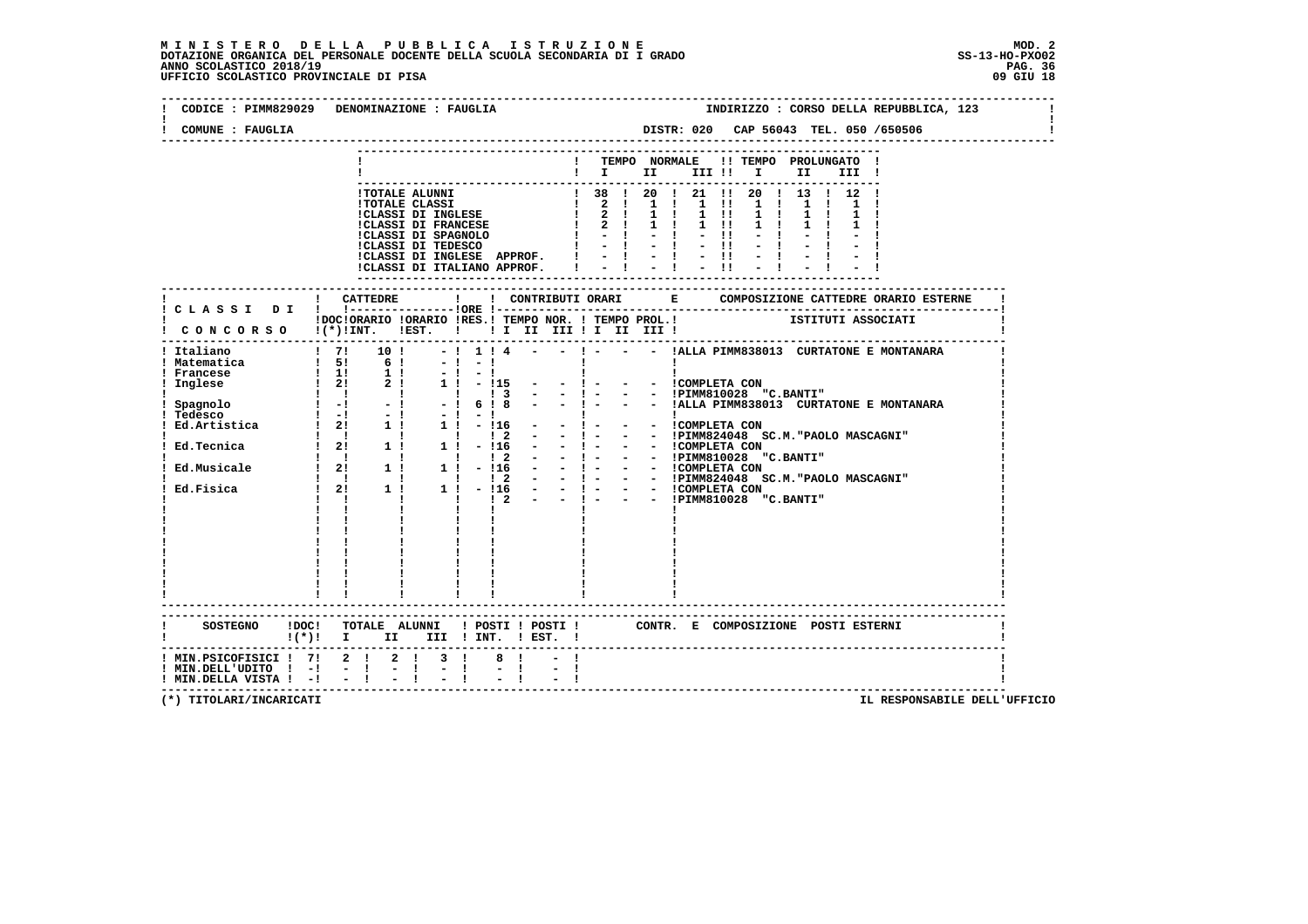#### **M I N I S T E R O D E L L A P U B B L I C A I S T R U Z I O N E MOD. 2 DOTAZIONE ORGANICA DEL PERSONALE DOCENTE DELLA SCUOLA SECONDARIA DI I GRADO ANNO SCOLASTICO 2018/19** UFFICIO SCOLASTICO PROVINCIALE DI PISA

 **---------------------------------------------------------------------------**

| CODICE : PIMM82903A<br>DENOMINAZIONE : ERSILIO COZZI                                                      | INDIRIZZO : VIA GUIDO RAGLI, 10                                                                                                                                                                                                                 |  |
|-----------------------------------------------------------------------------------------------------------|-------------------------------------------------------------------------------------------------------------------------------------------------------------------------------------------------------------------------------------------------|--|
| COMUNE : CRESPINA LORENZANA                                                                               | CAP 56040 TEL. 050 /634272<br>DISTR: 023                                                                                                                                                                                                        |  |
|                                                                                                           | !! TEMPO<br><b>NORMALE</b><br>PROLUNGATO<br>TEMPO<br>III !!<br>II<br>III<br>$\mathbf{I}$<br>II                                                                                                                                                  |  |
| <b>!TOTALE ALUNNI</b><br><b>!TOTALE CLASSI</b><br><b>!CLASSI DI INGLESE</b><br><b>!CLASSI DI FRANCESE</b> | 34 !! - ! - ! -<br>54 !<br>47 !<br>$\frac{1}{2}$<br>2 !!<br>$-1$ $-1$<br>3 I<br>$\overline{\phantom{0}}$<br>2!<br>$\sim$<br>2 !!<br>$\sim$<br>$\overline{\phantom{0}}$<br>$-11$<br>$\sim$<br>$\sim$<br>$-1$<br>$-1$<br>$\overline{\phantom{0}}$ |  |

 **!CLASSI DI FRANCESE ! - ! - ! - !! - ! - ! - ! !CLASSI DI SPAGNOLO ! 2 ! 3 ! 2 !! - ! - ! - ! !CLASSI DI TEDESCO ! - ! - ! - !! - ! - ! - ! !CLASSI DI INGLESE APPROF. ! - ! - ! - !! - ! - ! - ! !CLASSI DI ITALIANO APPROF. ! - ! - ! - !! - ! - ! - !**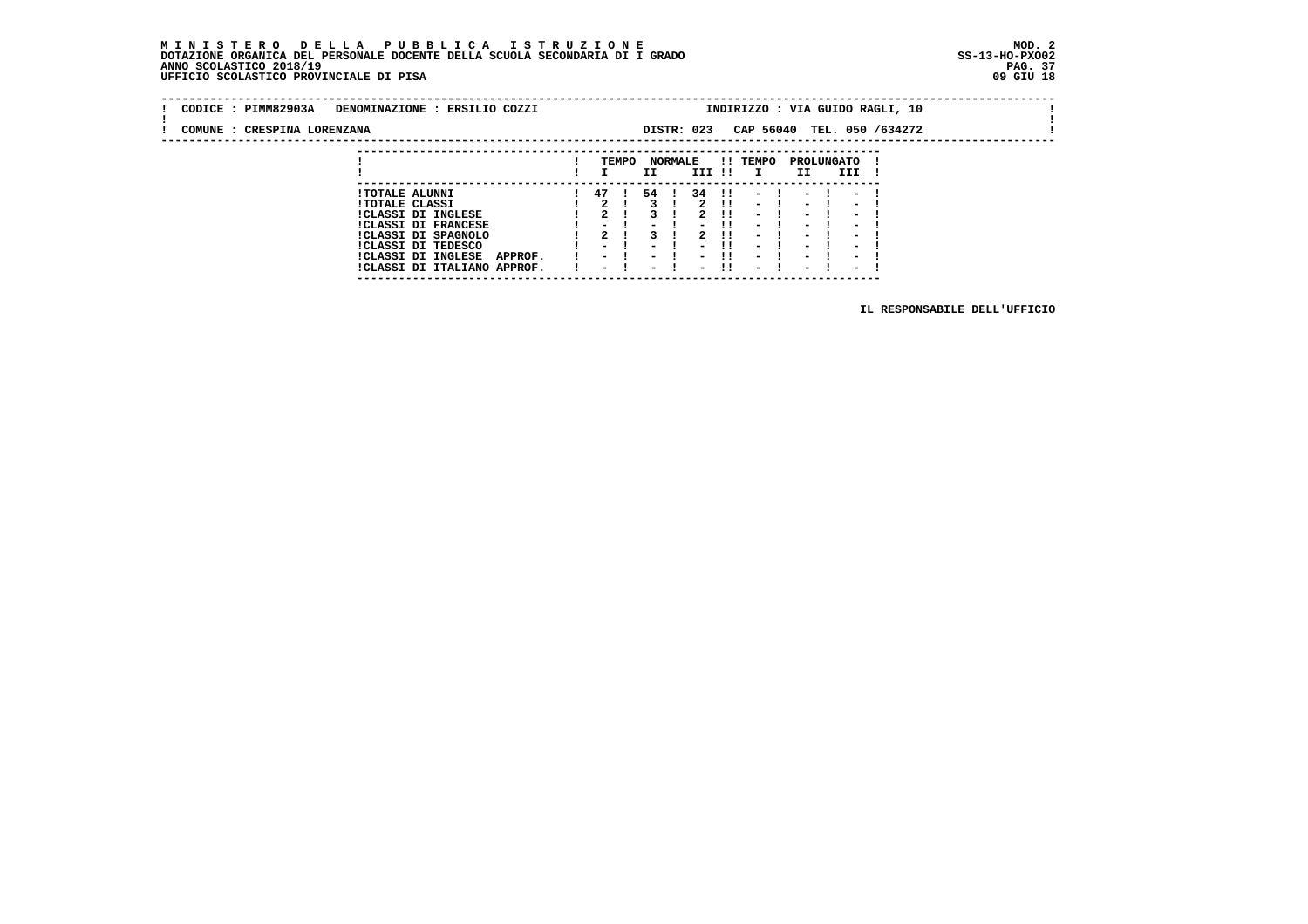#### **M I N I S T E R O D E L L A P U B B L I C A I S T R U Z I O N E MOD. 2 DOTAZIONE ORGANICA DEL PERSONALE DOCENTE DELLA SCUOLA SECONDARIA DI I GRADO ANNO SCOLASTICO 2018/19 UFFICIO SCOLASTICO PROVINCIALE DI PISA 09 GIU 18**

 **---------------------------------------------------------------------------**

|  | CODICE: PIMM83001C | DENOMINAZIONE : SCUOLA SEC I GR CHIANNI |         |                          |    |                          |                          |                        |                          | INDIRIZZO : VIA ROSSI 10 |                          |                  |  |
|--|--------------------|-----------------------------------------|---------|--------------------------|----|--------------------------|--------------------------|------------------------|--------------------------|--------------------------|--------------------------|------------------|--|
|  | COMUNE : CHIANNI   |                                         |         |                          |    |                          | DISTR: 023               |                        | CAP 56034                |                          |                          | TEL. 0587/647492 |  |
|  |                    |                                         |         |                          |    |                          |                          |                        |                          |                          |                          |                  |  |
|  |                    |                                         |         | TEMPO                    |    | <b>NORMALE</b>           |                          |                        | !! TEMPO                 |                          | PROLUNGATO               |                  |  |
|  |                    |                                         |         |                          | II |                          | III !!                   |                        | $\mathbf{I}$             | II.                      | III                      |                  |  |
|  |                    | <b>!TOTALE ALUNNI</b>                   |         |                          |    | 15 !                     | 10                       | $\mathbf{1}\mathbf{1}$ | $\overline{\phantom{a}}$ |                          |                          |                  |  |
|  |                    | <b>!TOTALE CLASSI</b>                   |         | $\sim$                   |    |                          |                          |                        | $\sim$                   | $\sim$                   | $\overline{\phantom{a}}$ |                  |  |
|  |                    | !CLASSI DI INGLESE                      |         | $\sim$                   |    |                          |                          |                        | $\blacksquare$           | $\overline{\phantom{a}}$ | $\overline{\phantom{a}}$ |                  |  |
|  |                    | <b>!CLASSI DI FRANCESE</b>              |         | $ -$                     |    |                          |                          |                        | $\blacksquare$           | $\overline{\phantom{0}}$ | $\overline{\phantom{0}}$ |                  |  |
|  |                    | !CLASSI DI SPAGNOLO                     |         | $\sim$                   |    | $\sim$                   | $\overline{\phantom{0}}$ |                        | $\overline{\phantom{a}}$ | $\overline{\phantom{a}}$ | $\overline{\phantom{a}}$ |                  |  |
|  |                    | ICLASSI DI TEDESCO                      |         | $ -$                     |    | $\sim$                   | $\overline{\phantom{0}}$ |                        | $\overline{\phantom{a}}$ | $\overline{\phantom{a}}$ | $\overline{\phantom{a}}$ |                  |  |
|  |                    | !CLASSI DI INGLESE                      | APPROF. | $\sim$                   |    | $\sim$ $\sim$            |                          |                        | $\overline{\phantom{a}}$ | $\overline{\phantom{0}}$ | $\overline{\phantom{0}}$ |                  |  |
|  |                    | !CLASSI DI ITALIANO APPROF.             |         | $\overline{\phantom{0}}$ |    | $\overline{\phantom{0}}$ | $\overline{\phantom{0}}$ |                        | $\overline{\phantom{0}}$ | $\overline{\phantom{0}}$ | $\overline{\phantom{0}}$ |                  |  |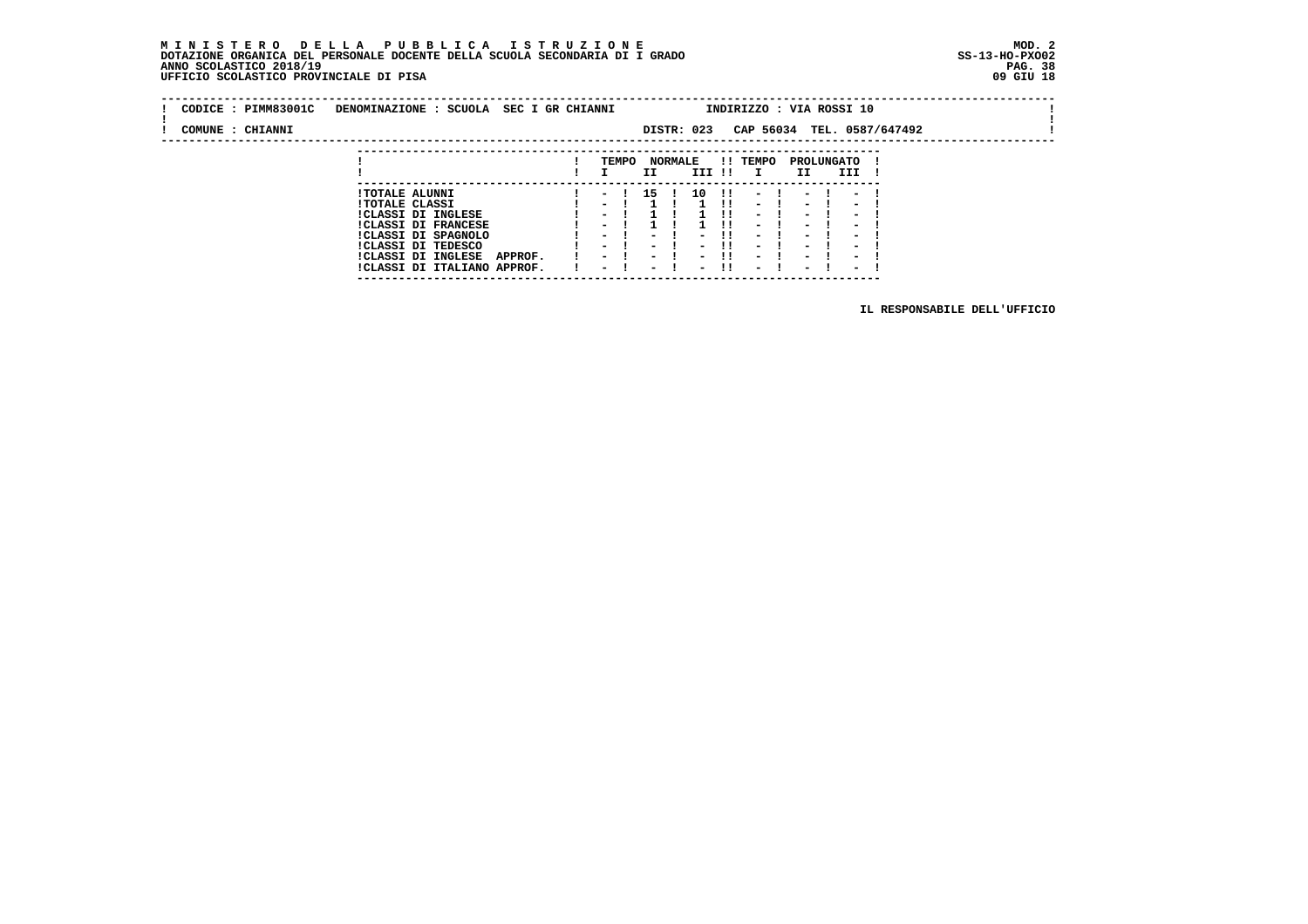#### **M I N I S T E R O D E L L A P U B B L I C A I S T R U Z I O N E MOD. 2 DOTAZIONE ORGANICA DEL PERSONALE DOCENTE DELLA SCUOLA SECONDARIA DI I GRADO ANNO SCOLASTICO 2018/19 PAG. 39**UFFICIO SCOLASTICO PROVINCIALE DI PISA

 **-------------------------------------------------------------------------------------------------------------------------------- ! CODICE : PIMM83002D DENOMINAZIONE : SC SEC I GR "TORQUATO CARDELLI" INDIRIZZO : VIA GIOVAN BATTISTA BONI N. 10 !** $\blacksquare$  **! !** $\mathbf{I}$  **! COMUNE : CASCIANA TERME LARI DISTR: 023 CAP 56034 TEL. 0587/646229 ! -------------------------------------------------------------------------------------------------------------------------------- --------------------------------------------------------------------------- ! ! TEMPO NORMALE !! TEMPO PROLUNGATO ! ! ! I II III !! I II III ! --------------------------------------------------------------------------- !TOTALE ALUNNI ! 35 ! 37 ! 35 !! - ! - ! - !**

 **---------------------------------------------------------------------------**

| <b>!TOTALE CLASSI</b> |                               |  |     |  | 1 2 1 2 1 2 1 1 - 1 - 1 - 1                         |  |  |  |
|-----------------------|-------------------------------|--|-----|--|-----------------------------------------------------|--|--|--|
|                       | <b>!CLASSI DI INGLESE</b>     |  |     |  | $2 \text{ } 11 \text{ } -1 \text{ } -1 \text{ } -1$ |  |  |  |
|                       | <b>!CLASSI DI FRANCESE</b>    |  | 2 1 |  | 2 !! - ! - ! - !                                    |  |  |  |
|                       | !CLASSI DI SPAGNOLO           |  |     |  | $1 - 1 - 1 - 11 - 1 - 1 - 1$                        |  |  |  |
|                       | <b>!CLASSI DI TEDESCO</b>     |  |     |  | $1 - 1 - 1 - 11 - 1 - 1 - 1$                        |  |  |  |
|                       | !CLASSI DI INGLESE<br>APPROF. |  |     |  | 1 - 1 - 1 - 11 - 1 - 1 - 1                          |  |  |  |
|                       | !CLASSI DI ITALIANO<br>APPROF |  |     |  | 1 - 1 - 1 - 11 - 1 - 1 - 1                          |  |  |  |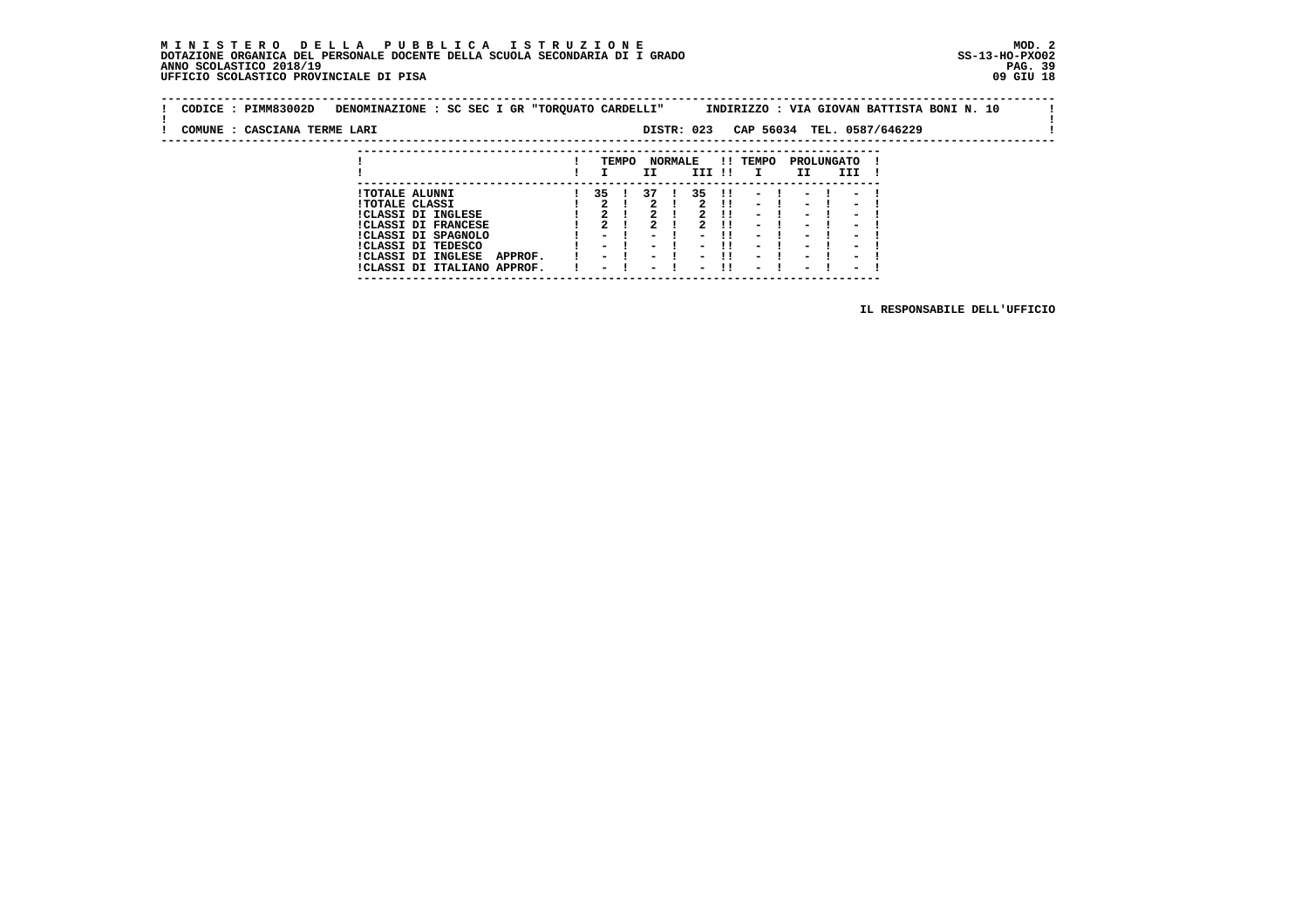| COMUNE : CASCIANA TERME LARI                                                                                                                                                                                                                                                                                                         | CODICE : PIMM83003E DENOMINAZIONE : SC SEC I GR "L.PIRANDELLO"                                                                                                                                                                                                                                                                                          |                                                     |                                                                                                                                                                                                |  | INDIRIZZO : VIA BELVEDERE 27/B |               |       |  |  |
|--------------------------------------------------------------------------------------------------------------------------------------------------------------------------------------------------------------------------------------------------------------------------------------------------------------------------------------|---------------------------------------------------------------------------------------------------------------------------------------------------------------------------------------------------------------------------------------------------------------------------------------------------------------------------------------------------------|-----------------------------------------------------|------------------------------------------------------------------------------------------------------------------------------------------------------------------------------------------------|--|--------------------------------|---------------|-------|--|--|
|                                                                                                                                                                                                                                                                                                                                      |                                                                                                                                                                                                                                                                                                                                                         |                                                     |                                                                                                                                                                                                |  |                                |               |       |  |  |
|                                                                                                                                                                                                                                                                                                                                      |                                                                                                                                                                                                                                                                                                                                                         |                                                     | ! TEMPO NORMALE !! TEMPO PROLUNGATO !<br>$\blacksquare$ $\blacksquare$ $\blacksquare$ $\blacksquare$ $\blacksquare$ $\blacksquare$ $\blacksquare$ $\blacksquare$ $\blacksquare$ $\blacksquare$ |  |                                |               | III ! |  |  |
|                                                                                                                                                                                                                                                                                                                                      | 1 TOTALE ALUNNI<br>1 TOTALE ALUNNI<br>1 TOTALE CLASSI<br>1 TOTALE CLASSI<br>1 TOTALE CLASSI<br>1 2 11 - 1<br>1 3 1 3 11 - 1<br>1 4 1 3 1 3 11 - 1<br>1 4 1 3 1 3 11 - 1<br>1 4 1 3 1 3 11 - 1<br>1 4 1 3 1 3 11 - 1<br>1 - 1<br>1 - 1<br>1 - 1 - 1 - 1 -<br>ICLASSI DI INGLESE APPROF. $1 - 1 - 1 - 11$<br>ICLASSI DI ITALIANO APPROF. $1 - 1 - 1 - 11$ |                                                     | ------------------------                                                                                                                                                                       |  |                                | $-1$ and $-1$ |       |  |  |
|                                                                                                                                                                                                                                                                                                                                      |                                                                                                                                                                                                                                                                                                                                                         |                                                     |                                                                                                                                                                                                |  |                                |               |       |  |  |
|                                                                                                                                                                                                                                                                                                                                      | ! CONCORSO !(*)!INT. !EST. ! ! I II III ! I III III !                                                                                                                                                                                                                                                                                                   |                                                     |                                                                                                                                                                                                |  |                                |               |       |  |  |
| ! Italiano<br>! Italiano<br>! Matematica $\begin{array}{r} 1 & 61 & 101 \\ 1 & 61 & 61 \\ 1 & 1 & 21 & 2 \\ 1 & 1 & 3 & 1 \\ 1 & 1 & 1 & 1 \\ 1 & 1 & 1 & 1 \\ 1 & 1 & 1 & 1 \\ 1 & 1 & 1 & 1 \\ 1 & 1 & 1 & 1 \\ 1 & 1 & 1 & 1 \\ 1 & 1 & 1 & 1 \\ 1 & 1 & 1 & 1 \\ 1 & 1 & 1 & 1 \\ 1 & 1 & 1 & 1 \\ 1 & 1 & 1 & 1 \\ 1 & 1 & 1 &$ | $19!$ 10 ! - ! - !<br>$-1$<br>$-1$<br>$-1$<br>$-1$                                                                                                                                                                                                                                                                                                      | $-1 - 1$<br>$-1 - 1$<br>$-1 - 1$                    |                                                                                                                                                                                                |  |                                |               |       |  |  |
| $(*)!$ I                                                                                                                                                                                                                                                                                                                             | SOSTEGNO !DOC! TOTALE ALUNNI ! POSTI ! POSTI ! CONTR. E COMPOSIZIONE POSTI ESTERNI<br>II III ! INT. ! EST. !                                                                                                                                                                                                                                            |                                                     |                                                                                                                                                                                                |  |                                |               |       |  |  |
| ! MIN.DELL'UDITO ! -!<br>! MIN.DELLA VISTA ! -!                                                                                                                                                                                                                                                                                      | $1$ MIN.PSICOFISICI $1 \quad 61 \quad 5 \quad 1 \quad 2 \quad 1 \quad 3 \quad 1$<br>$\mathbb{Z} \times \mathbb{R}$<br>$-1$<br>$-1$                                                                                                                                                                                                                      | 5 !<br>$\frac{1}{2}$ $\frac{1}{1}$<br>$\frac{1}{2}$ |                                                                                                                                                                                                |  |                                |               |       |  |  |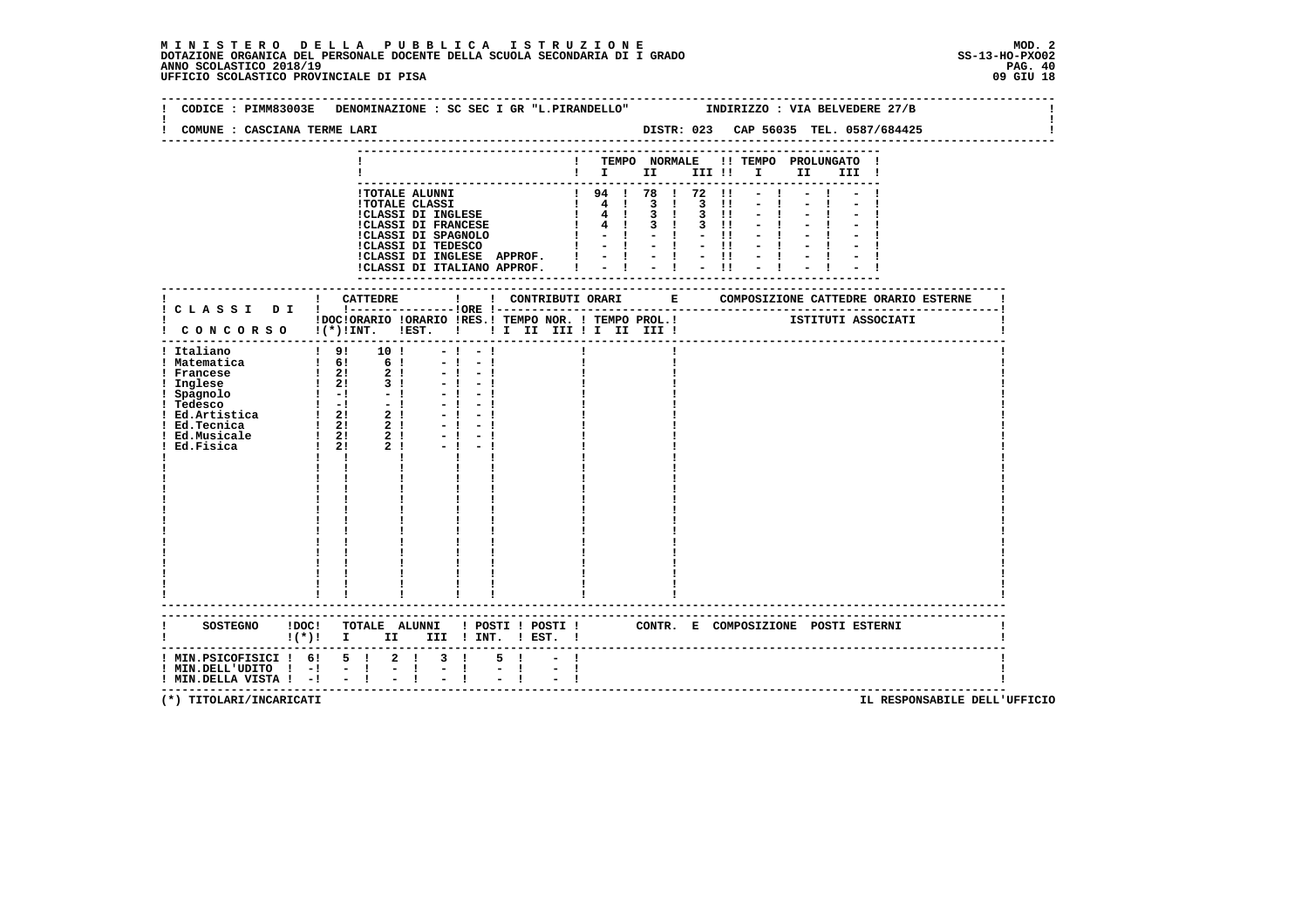|                                                              | CODICE : PIMM831018 DENOMINAZIONE : FIBONACCI                                                                                                                                                             | INDIRIZZO : VIA M.LALLI N.4                                                                                                                                                                                                    |
|--------------------------------------------------------------|-----------------------------------------------------------------------------------------------------------------------------------------------------------------------------------------------------------|--------------------------------------------------------------------------------------------------------------------------------------------------------------------------------------------------------------------------------|
| COMUNE : PISA                                                |                                                                                                                                                                                                           | DISTR: 019 CAP 56127 TEL. 050 /580700                                                                                                                                                                                          |
|                                                              |                                                                                                                                                                                                           | ! TEMPO NORMALE !! TEMPO PROLUNGATO !<br>$\blacksquare$ $\blacksquare$ $\blacksquare$ $\blacksquare$ $\blacksquare$ $\blacksquare$ $\blacksquare$ $\blacksquare$ $\blacksquare$<br>III !                                       |
|                                                              |                                                                                                                                                                                                           |                                                                                                                                                                                                                                |
|                                                              |                                                                                                                                                                                                           | :<br>!DOC!ORARIO !ORARIO !RES.! TEMPO NOR. ! TEMPO PROL.! ISTITUTI ASSOCIATI                                                                                                                                                   |
| ! Italiano                                                   | $\frac{1}{2}$ CONCORSO $\frac{1}{2}$ (*) $\frac{1}{2}$ INT. $\frac{1}{2}$ IEST. $\frac{1}{2}$ I I III III III IIII IIII<br>------------------------------------<br>$14!$ 16 !<br>$-1 - 1$<br>$\mathbf{I}$ | ! Italiano = 1 (14) 1 (14) - 1 (14) - 1 (14) - 1 (14) - 1 (14) - 1 (14) - 1 (14) - 1 (14) - 1 (14) - 1 (14) - 1 (14) - 1 (14) - 1 (14) - 1 (14) - 1 (14) - 1 (14) - 1 (14) - 1 (14) - 1 (14) - 1 (14) - 1 (14) - 1 (14) - 1 (1 |
|                                                              | $!(*)!$ I II III ! INT. ! EST. !                                                                                                                                                                          | SOSTEGNO !DOC! TOTALE ALUNNI ! POSTI ! POSTI ! CONTR. E COMPOSIZIONE POSTI ESTERNI                                                                                                                                             |
| ! MIN.DELL'UDITO ! -!<br>$!$ MIN.DELLA VISTA $!$ - $!$ - $!$ | ! MIN.PSICOFISICI ! 4! 8 ! 6 ! 3 !<br>$\sim$ $-1$<br>$\frac{1}{2}$ and $\frac{1}{2}$ . The $\frac{1}{2}$                                                                                                  |                                                                                                                                                                                                                                |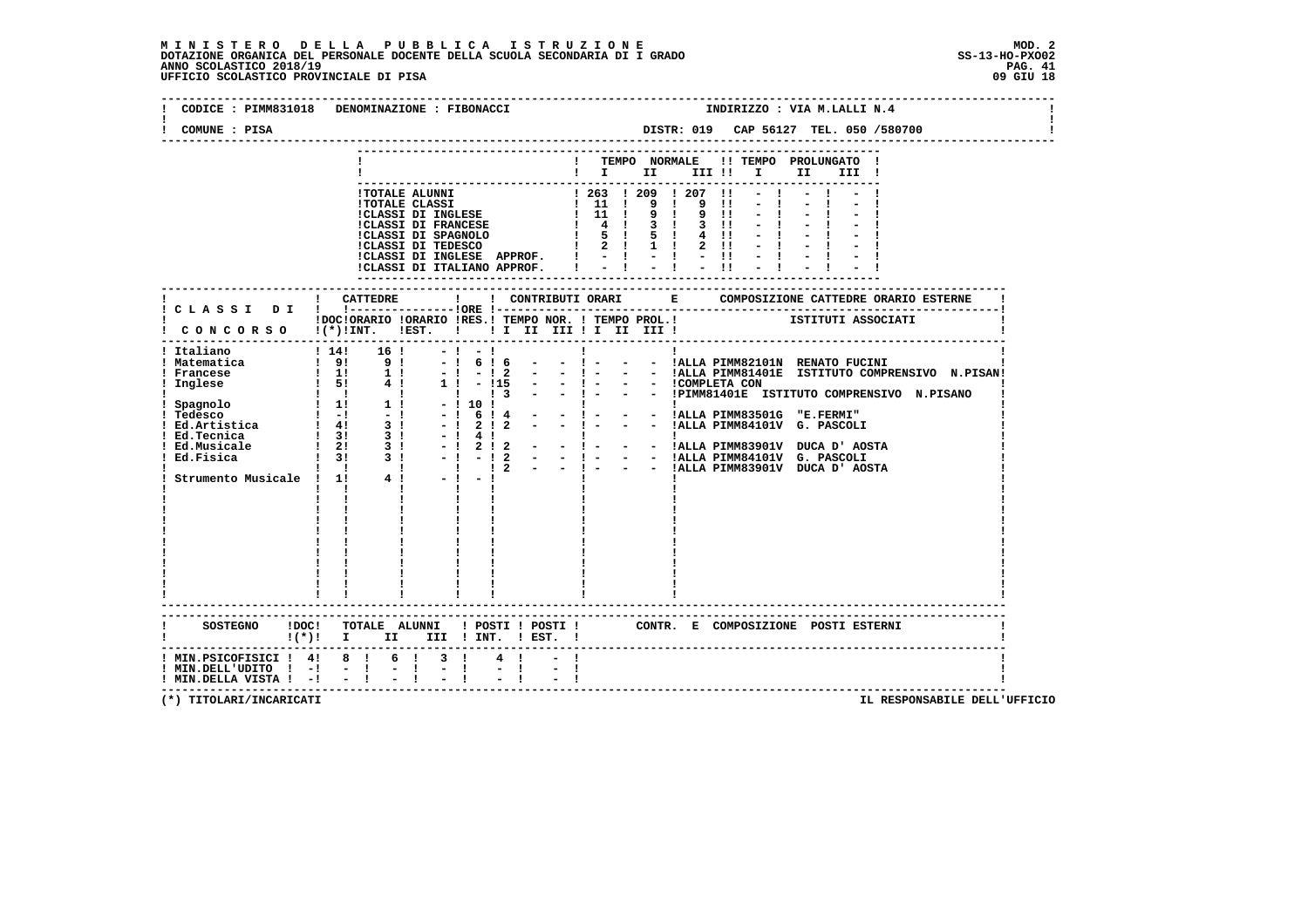| PTMM831018<br>CODICE<br>DENOMINAZIONE : FIBONACCI<br>INDIRIZZO | VIA M.LALLI N.4            |
|----------------------------------------------------------------|----------------------------|
|                                                                |                            |
| DISTR: 019<br>COMUNE<br>PISA                                   | CAP 56127 TEL. 050 /580700 |

 **NUMERO DI CORSI ATTIVATI SULLA SCUOLA: 4**

| IS T R U M E N T I  | POSTI<br>!CONTRIBUTI ORARI E COMPOSIZIONE POSTI ORARIO ESTERNI<br>! ORE<br>DOC!    |
|---------------------|------------------------------------------------------------------------------------|
| IMUSICALI           | ISTITUTI ASSOCIATI<br>$(*)!$<br>$lRES.$ !<br><b>ORE</b><br>! INT. !EST. !<br>UTIL. |
| ! ARPA              | - 1<br>$-1$<br>$-1$<br>- 1                                                         |
| ! CHITARRA          | 11<br>11<br>$-1$<br>- 1                                                            |
| ! CLARINETTO        | - !<br>- 1<br>- 1<br>- 1                                                           |
| ! CORNO             | - !<br>- !<br>- 1<br>- 1                                                           |
| ! FAGOTTO           | - !<br>- 1<br>- 1<br>- 1                                                           |
| <b>!FISARMONICA</b> | - 1<br>- 1<br>$-1$<br>- 1                                                          |
| ! FLAUTO            | 11<br>- 1<br>- 1<br>- 1                                                            |
| ! OBOE              | - !<br>- 1<br>- 1<br>- !                                                           |
| <b>!PERCUSSIONI</b> | - 1<br>- 1<br>- 1<br>- 1                                                           |
| <b>!PIANOFORTE</b>  | 11<br>- 1<br>- 1<br>- 1                                                            |
| ! SAXOFONO          | - 1<br>- 1<br>- 1<br>- 1                                                           |
| ! TROMBA            | - !<br>- 1<br>- 1<br>- 1                                                           |
| ! VIOLINO           | 11<br>- 1<br>- 1<br>- 1                                                            |
| ! VIOLONCELLO       | - 1<br>- 1<br>- 1<br>- 1                                                           |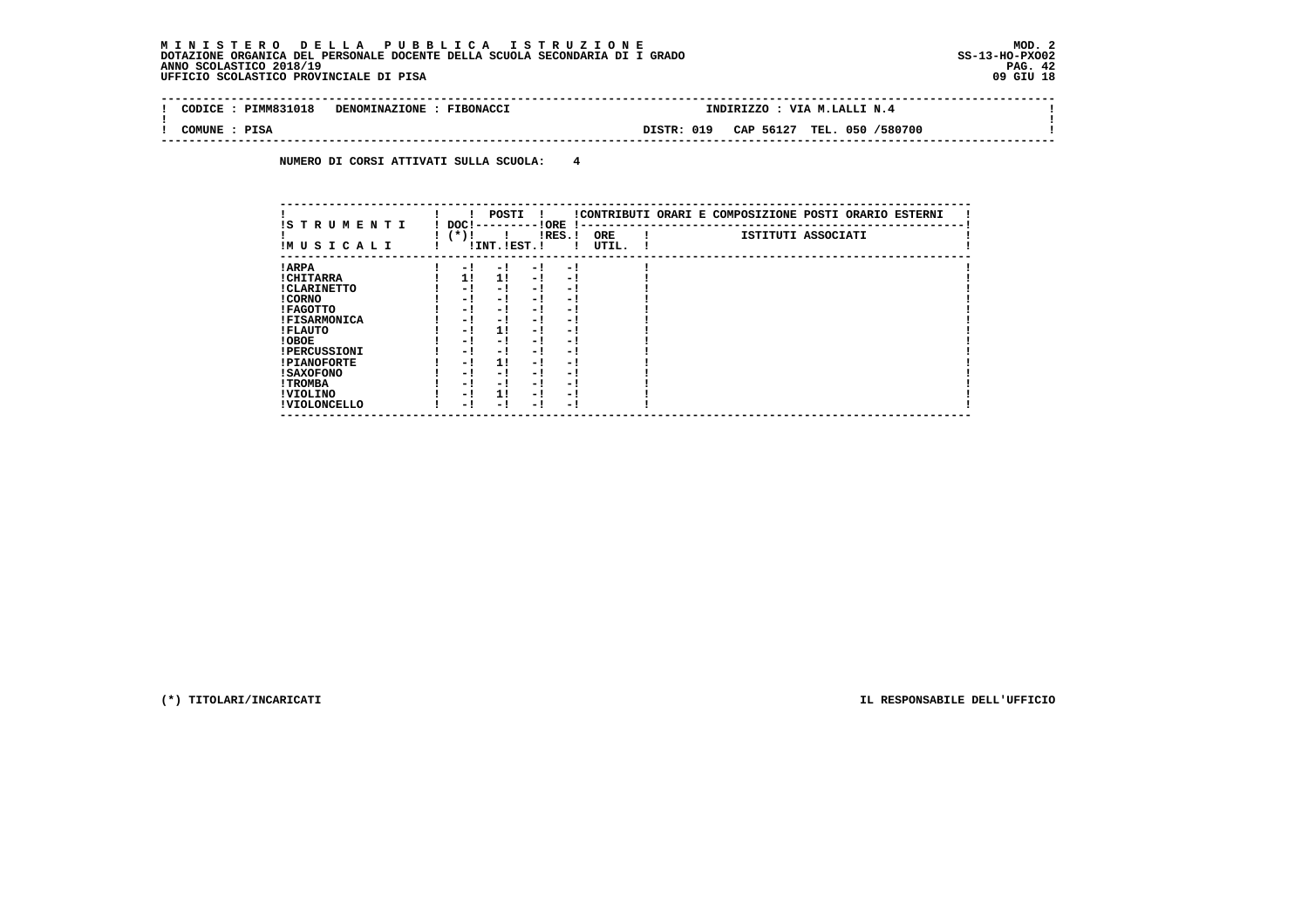# **M I N I S T E R O D E L L A P U B B L I C A I S T R U Z I O N E MOD. 2**DOTAZIONE ORGANICA DEL PERSONALE DOCENTE DELLA SCUOLA SECONDARIA DI I GRADO **SCOLA SS-13-HO-PXOO2**<br>PAG. 43 ANNO SCOLASTICO 2018/19<br>19 GIU 18 UFFICIO SCOLASTICO PROVINCIALE DI PISA

|                                                                           | CODICE : PIMM832014 DENOMINAZIONE : VINCENZO GALILEI                                                                           | INDIRIZZO : VIA DI PADULE                                                                                 |
|---------------------------------------------------------------------------|--------------------------------------------------------------------------------------------------------------------------------|-----------------------------------------------------------------------------------------------------------|
| COMUNE : PISA                                                             |                                                                                                                                |                                                                                                           |
|                                                                           |                                                                                                                                | ! TEMPO NORMALE !! TEMPO PROLUNGATO !<br>$\mathbf{I}$ is the set of $\mathbf{I}$<br>III II I I I<br>III ! |
|                                                                           |                                                                                                                                |                                                                                                           |
|                                                                           | ! CATTEDRE<br>$\mathbf{I}$<br>! CLASSI DI ! !-------------------- !ORE !--<br>CONCORSO !(*)!INT. !EST. ! ! I II III I III III! |                                                                                                           |
|                                                                           | -------------------------------------                                                                                          | - - ! - - - !ALLA PIMM81801T ISTITUTO COMPRENSIVO " GAMERR!                                               |
|                                                                           |                                                                                                                                |                                                                                                           |
|                                                                           | $!(*)!$ I II III ! INT. ! EST. !                                                                                               | SOSTEGNO !DOC! TOTALE ALUNNI ! POSTI ! POSTI ! CONTR. E COMPOSIZIONE POSTI ESTERNI                        |
| $!$ MIN.DELL'UDITO $!$ - $!$ - $!$<br>$!$ MIN.DELLA VISTA $!$ - $!$ - $!$ | ! MIN. PSICOFISICI ! 6! 5 ! 5 ! 4 !<br>$6 \quad 1$<br>$\frac{1}{2}$ = 1.0 $\pm$<br>$\sim$ 1.0 $\pm$<br>$1 \quad 1$             | ---------------------------------                                                                         |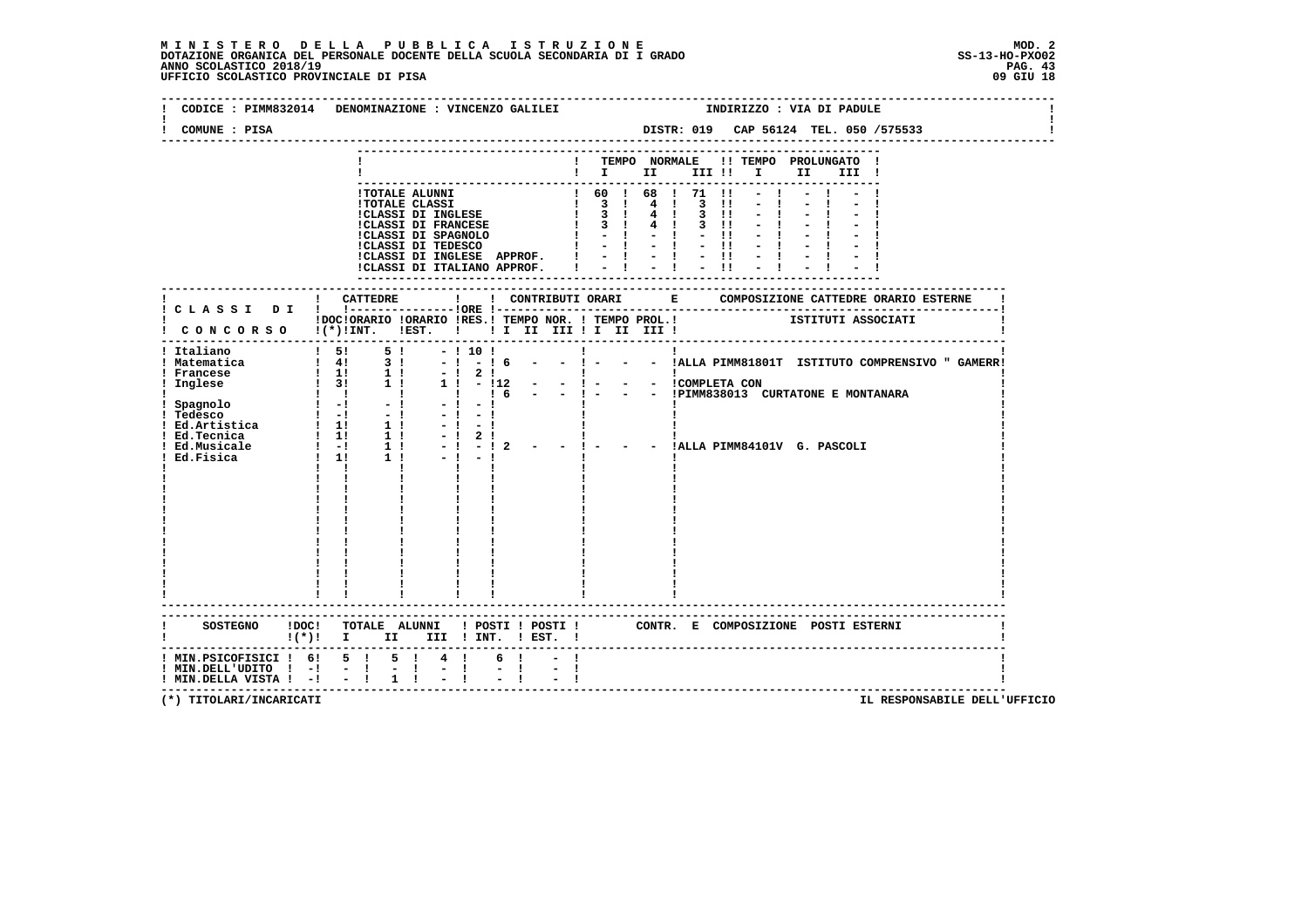|                                      | CODICE: PIMM83301X DENOMINAZIONE: G. MAZZINI<br>INDIRIZZO : VIA GENTILESCHI 10                                                 |
|--------------------------------------|--------------------------------------------------------------------------------------------------------------------------------|
| COMUNE : PISA                        |                                                                                                                                |
|                                      | ! TEMPO NORMALE !! TEMPO PROLUNGATO !                                                                                          |
|                                      | $\mathbf{I}$ is the set of $\mathbf{I}$<br>III !! I<br>II D<br>III !                                                           |
|                                      |                                                                                                                                |
|                                      |                                                                                                                                |
|                                      |                                                                                                                                |
|                                      |                                                                                                                                |
|                                      |                                                                                                                                |
|                                      |                                                                                                                                |
|                                      |                                                                                                                                |
|                                      |                                                                                                                                |
|                                      |                                                                                                                                |
|                                      | IDOCIORARIO IORARIO IRES.I TEMPO NOR. I TEMPO PROL.I ISTITUTI ASSOCIATI<br>I CONCORSO I(*)IINT. IEST. I II II III II III III I |
|                                      |                                                                                                                                |
|                                      |                                                                                                                                |
|                                      |                                                                                                                                |
|                                      |                                                                                                                                |
|                                      |                                                                                                                                |
|                                      |                                                                                                                                |
|                                      |                                                                                                                                |
|                                      |                                                                                                                                |
|                                      |                                                                                                                                |
|                                      |                                                                                                                                |
|                                      |                                                                                                                                |
|                                      |                                                                                                                                |
|                                      |                                                                                                                                |
|                                      |                                                                                                                                |
|                                      |                                                                                                                                |
|                                      |                                                                                                                                |
|                                      |                                                                                                                                |
|                                      |                                                                                                                                |
|                                      |                                                                                                                                |
|                                      |                                                                                                                                |
|                                      |                                                                                                                                |
|                                      |                                                                                                                                |
|                                      | SOSTEGNO IDOC! TOTALE ALUNNI ! POSTI ! POSTI ! CONTR. E COMPOSIZIONE POSTI ESTERNI ! (*)! I III III ! INT. ! EST. !            |
|                                      | ! MIN.PSICOFISICI ! 4! 5 ! 4 ! 7 !                                                                                             |
| $!$ MIN.DELL'UDITO $!$ -! - !        | $\pm$ $\pm$ $\pm$ $\pm$                                                                                                        |
| $!$ MIN. DELLA VISTA $!$ - $!$ - $!$ |                                                                                                                                |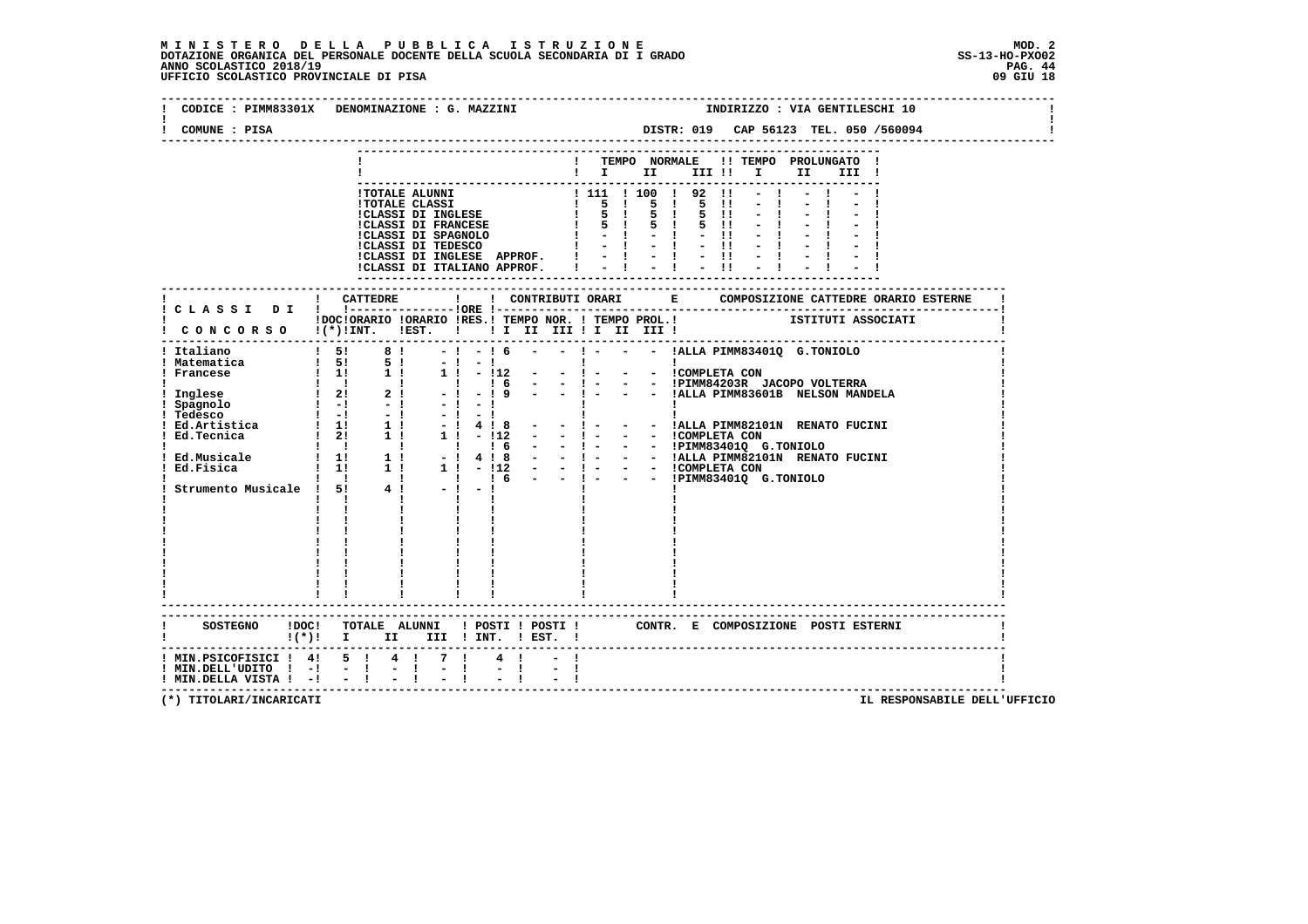| CODTC:   | $\n  TMM8$ | DENOM:<br>" MAZZIN.<br><b>.IONE</b><br>TNAZ.<br>- 6 | <b>VTA</b><br><b>GENTI</b><br>LESCH <sup>-</sup><br>7.7.0         |
|----------|------------|-----------------------------------------------------|-------------------------------------------------------------------|
|          |            |                                                     |                                                                   |
| -------- | ----       |                                                     | ____<br>$\cdots$<br>_____<br>-----<br>$\sim$ $\sim$ $\sim$<br>$-$ |

 **! COMUNE : PISA DISTR: 019 CAP 56123 TEL. 050 /560094 ! --------------------------------------------------------------------------------------------------------------------------------**

 **NUMERO DI CORSI ATTIVATI SULLA SCUOLA: 4**

| IS T R U M E N T I  | DOC!   | POSTI          | ! ORE |           |                     | !CONTRIBUTI ORARI E COMPOSIZIONE POSTI ORARIO ESTERNI |
|---------------------|--------|----------------|-------|-----------|---------------------|-------------------------------------------------------|
| IMUSICALI           | $(*)!$ | ! INT. !EST. ! |       | $lRES.$ ! | <b>ORE</b><br>UTIL. | ISTITUTI ASSOCIATI                                    |
| ! ARPA              |        | - 1<br>$-1$    | - 1   | $-1$      |                     |                                                       |
| ! CHITARRA          |        | 11<br>11       | $-1$  | - 1       |                     |                                                       |
| ! CLARINETTO        | 11     | 11             | $-1$  | - 1       |                     |                                                       |
| ! CORNO             | - !    | - !            | - 1   | - 1       |                     |                                                       |
| ! FAGOTTO           | - 1    | - !            | - 1   | - 1       |                     |                                                       |
| <b>!FISARMONICA</b> | - 1    | - 1            | - 1   | - 1       |                     |                                                       |
| ! FLAUTO            | - !    | - !            | - 1   | - 1       |                     |                                                       |
| ! OBOE              | - 1    | - !            | - !   | - 1       |                     |                                                       |
| <b>!PERCUSSIONI</b> | - 1    | - 1            | - 1   | - 1       |                     |                                                       |
| <b>!PIANOFORTE</b>  | 2!     | 11             | - 1   | - 1       |                     |                                                       |
| ! SAXOFONO          | - 1    | - 1            | - 1   | - 1       |                     |                                                       |
| ! TROMBA            | - 1    | - !            | - 1   | - 1       |                     |                                                       |
| ! VIOLINO           | 1!     | 11             | - 1   | - 1       |                     |                                                       |
| ! VIOLONCELLO       | - 1    | - 1            | - 1   | - 1       |                     |                                                       |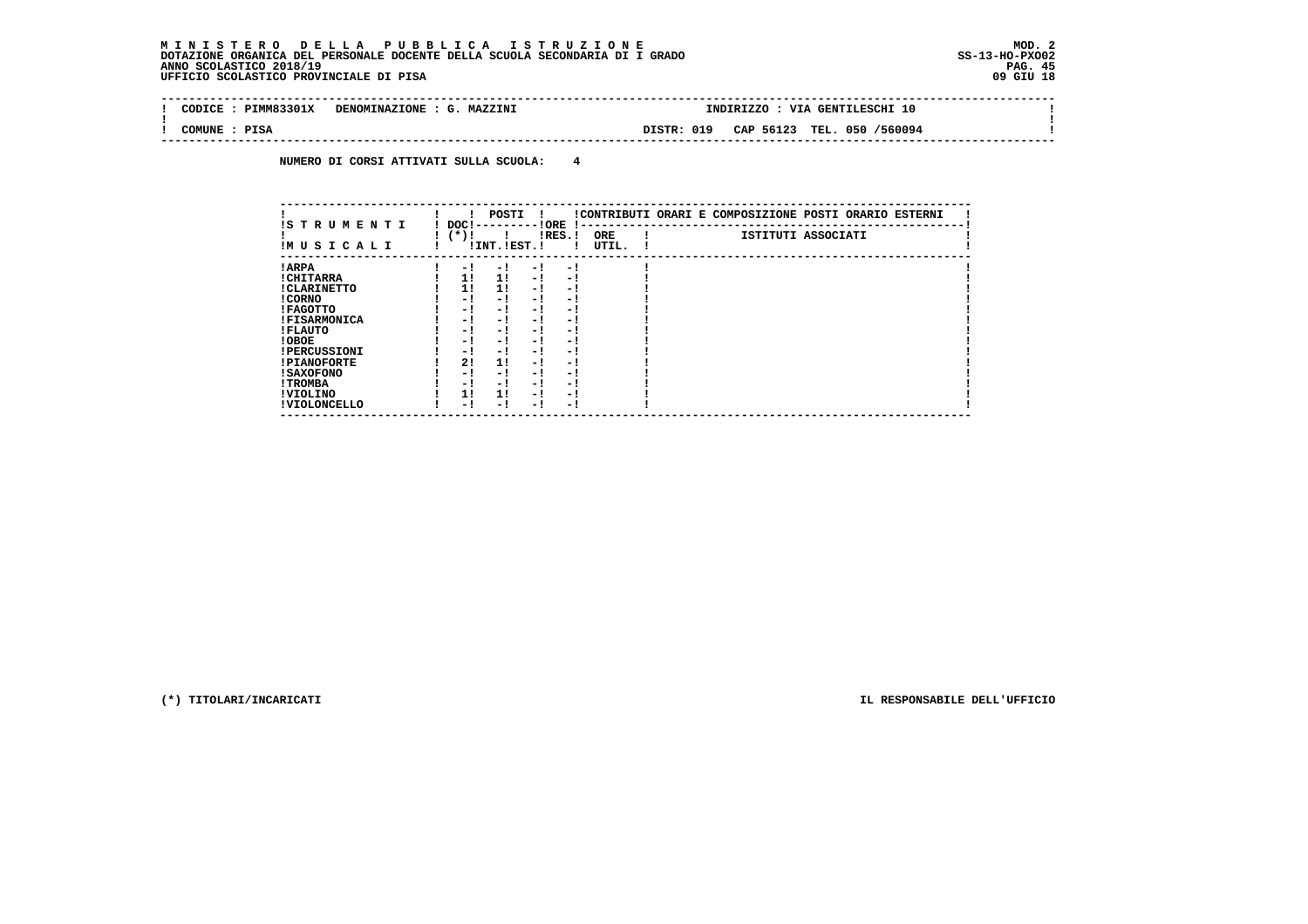| COMUNE : PISA                                                 | CODICE : PIMM83401Q DENOMINAZIONE : G.TONIOLO                                                                                                                                                                                                                                                                                                                | INDIRIZZO : VIA DELLA QUALQUONIA, 5<br>DISTR: 019 CAP 56125 TEL. 050 /26363                                                                                                                                                                                                   |
|---------------------------------------------------------------|--------------------------------------------------------------------------------------------------------------------------------------------------------------------------------------------------------------------------------------------------------------------------------------------------------------------------------------------------------------|-------------------------------------------------------------------------------------------------------------------------------------------------------------------------------------------------------------------------------------------------------------------------------|
|                                                               |                                                                                                                                                                                                                                                                                                                                                              | -----------------<br>! TEMPO NORMALE !! TEMPO PROLUNGATO !<br>$\blacksquare$ $\blacksquare$ $\blacksquare$ $\blacksquare$ $\blacksquare$ $\blacksquare$ $\blacksquare$ $\blacksquare$ $\blacksquare$ $\blacksquare$<br>III !                                                  |
|                                                               | !CLASSI DI INGLESE APPROF. $  \cdot   \cdot   \cdot   \cdot  $ !<br>!CLASSI DI ITALIANO APPROF. $  \cdot   \cdot   \cdot   \cdot  $ !                                                                                                                                                                                                                        | ! TOTALE ALUNNI<br>! TOTALE CLASSI<br>! TOTALE CLASSI<br>! TOTALE CLASSI<br>! 4 ! 4 ! 4 !! - !<br>! CLASSI DI FRANCESE<br>! 4 ! 4 !! 4 !! - !<br>! CLASSI DI FRANCESE<br>! 1 !! 1 !! 1 !! - !<br>! CLASSI DI TEDESCO<br>! - ! - ! - !! - !<br>$-1$                            |
|                                                               |                                                                                                                                                                                                                                                                                                                                                              |                                                                                                                                                                                                                                                                               |
|                                                               | !DOC!ORARIO !ORARIO !RES.! TEMPO NOR. ! TEMPO PROL.!<br>I CONCORSO I(*)!INT. IEST. !! I II III II III III !                                                                                                                                                                                                                                                  | ISTITUTI ASSOCIATI                                                                                                                                                                                                                                                            |
| ! Italiano                                                    | $\frac{1}{2}$<br>6 !<br>! Italiano   7  6 ! 1 ! -<br>! Matematica   1 ! -<br>! Francese   1 1   1   - ! -<br>! Inglese   2 ! 2 ! - ! - ! -<br>! Tedesco   - ! - ! - ! - ! - !<br>! Tedesco   - ! - ! - ! - ! - !<br>! Ed.Artistica   1   1   - ! 6  <br>! Ed.Tecnica<br>$-1 - 1$<br>$-1$<br>- 16<br>6!<br>6!<br>$-1 - 16$<br>$\mathbf{I}$ $\mathbf{I}$<br>п. | $1! - 112 - - 1 - - - 1$ COMPLETA CON<br>! 6 - - ! - - - !PIMM83301X G. MAZZINI<br>$\mathbf{I}$<br>- - !ALLA PIMM81401E ISTITUTO COMPRENSIVO N.PISAN!<br>$\mathbf{I}$<br>$-!$ - $16$ - $-!$ - $-$ - $14$ LLA PIMM83301X G. MAZZINI<br>- - ! - - - !ALLA PIMM83301X G. MAZZINI |
|                                                               |                                                                                                                                                                                                                                                                                                                                                              |                                                                                                                                                                                                                                                                               |
|                                                               | $!(*)!$ I II III ! INT. ! EST. !                                                                                                                                                                                                                                                                                                                             | SOSTEGNO !DOC! TOTALE ALUNNI ! POSTI ! POSTI ! CONTR. E COMPOSIZIONE POSTI ESTERNI                                                                                                                                                                                            |
| ! MIN.DELL'UDITO ! -!<br>$!$ MIN. DELLA VISTA $!$ - $!$ - $!$ | ! MIN.PSICOFISICI ! 5! 2 ! 4 ! 2 !<br>$5 \quad 1 \quad$<br>$-1$<br>$-1$<br>$-1$                                                                                                                                                                                                                                                                              |                                                                                                                                                                                                                                                                               |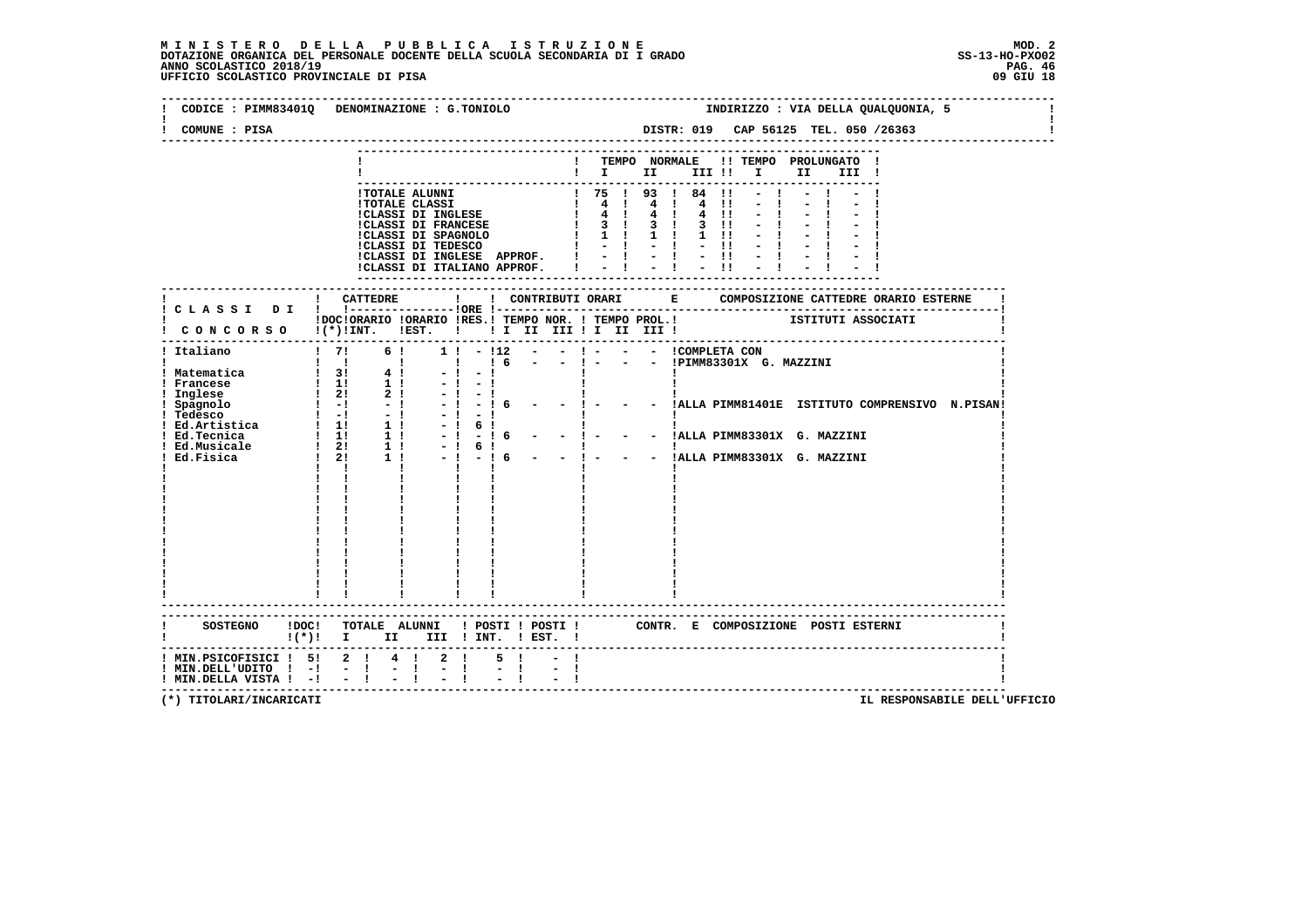|                                                                                                                                                                                                                | CODICE : PIMM83403T DENOMINAZIONE : OSPEDALIERA                                                                                                                                                                                                                | INDIRIZZO : VIA DELLA QUALQUONIA, 5                                                                                                          |
|----------------------------------------------------------------------------------------------------------------------------------------------------------------------------------------------------------------|----------------------------------------------------------------------------------------------------------------------------------------------------------------------------------------------------------------------------------------------------------------|----------------------------------------------------------------------------------------------------------------------------------------------|
| COMUNE : PISA                                                                                                                                                                                                  |                                                                                                                                                                                                                                                                | DISTR: 019 CAP TEL. /                                                                                                                        |
|                                                                                                                                                                                                                |                                                                                                                                                                                                                                                                | TEMPO NORMALE !! TEMPO PROLUNGATO !<br>$\blacksquare$                                                                                        |
|                                                                                                                                                                                                                | <b>!TOTALE ALUNNI</b><br><b>!TOTALE CLASSI</b><br>!CLASSI DI INGLESE<br><b>!CLASSI DI FRANCESE</b><br>!CLASSI DI SPAGNOLO      <br>!CLASSI DI TEDESCO    <br>!CLASSI DI INGLESE APPROF. !<br>!CLASSI DI ITALIANO APPROF. I                                     | $-11$<br>$\frac{1}{1}$<br>$-11$<br>$-11$<br>$\mathbf{I}$<br>$-1$ $-$<br>$-11$<br>$-1$ $-1$<br>$-11$<br>$-1 - 1 - 1$<br>$= 1 + 1 + 1$<br>$-1$ |
|                                                                                                                                                                                                                |                                                                                                                                                                                                                                                                |                                                                                                                                              |
|                                                                                                                                                                                                                | ! CONCORSO !(*)!INT. !EST. ! ! I II III ! I III III !                                                                                                                                                                                                          | !DOC!ORARIO !ORARIO !RES.! TEMPO NOR. ! TEMPO PROL.! [STITUTI ASSOCIATI                                                                      |
| ! Italiano<br>! Matematica<br>! Matematica     - <br>  Francese   - <br>  Inglese   - <br>  Tedesco   - <br>  Tedesco   - <br>  Ed.Artistica   - <br>  Ed.Musicale   - <br>  Ed.Fisica   - <br>  Ed.Fisica   - | $1 - 1$<br>$-1$<br>$-181$<br>$\mathbf{I}$ $\mathbf{I}$ $\mathbf{I}$<br>$-1$<br>$-! 6!$<br>$-1$<br>$-1$ 2 1<br>$-1$<br>$-1$ 2 1<br>$-1$<br>$-1 - 1$<br>$-1$<br>$-1$<br>$-1$<br>$-1$<br>$-1$ 2 1<br>$-1$ 1 1<br>$-1$<br>$-1$<br>$-!2!$<br>$-1$ 1 1<br>$-1$<br>п. |                                                                                                                                              |
|                                                                                                                                                                                                                | $!(*)!$ I II III ! INT. ! EST. !                                                                                                                                                                                                                               | SOSTEGNO !DOC! TOTALE ALUNNI ! POSTI ! POSTI ! CONTR. E COMPOSIZIONE POSTI ESTERNI                                                           |
| $! MIN.PSICOFISICI ! -! -! -!$<br>! MIN.DELLA VISTA ! -!                                                                                                                                                       | $\mathbf{I}$<br>$\frac{1}{2}$<br>$\frac{1}{2}$                                                                                                                                                                                                                 | ------------------------------------                                                                                                         |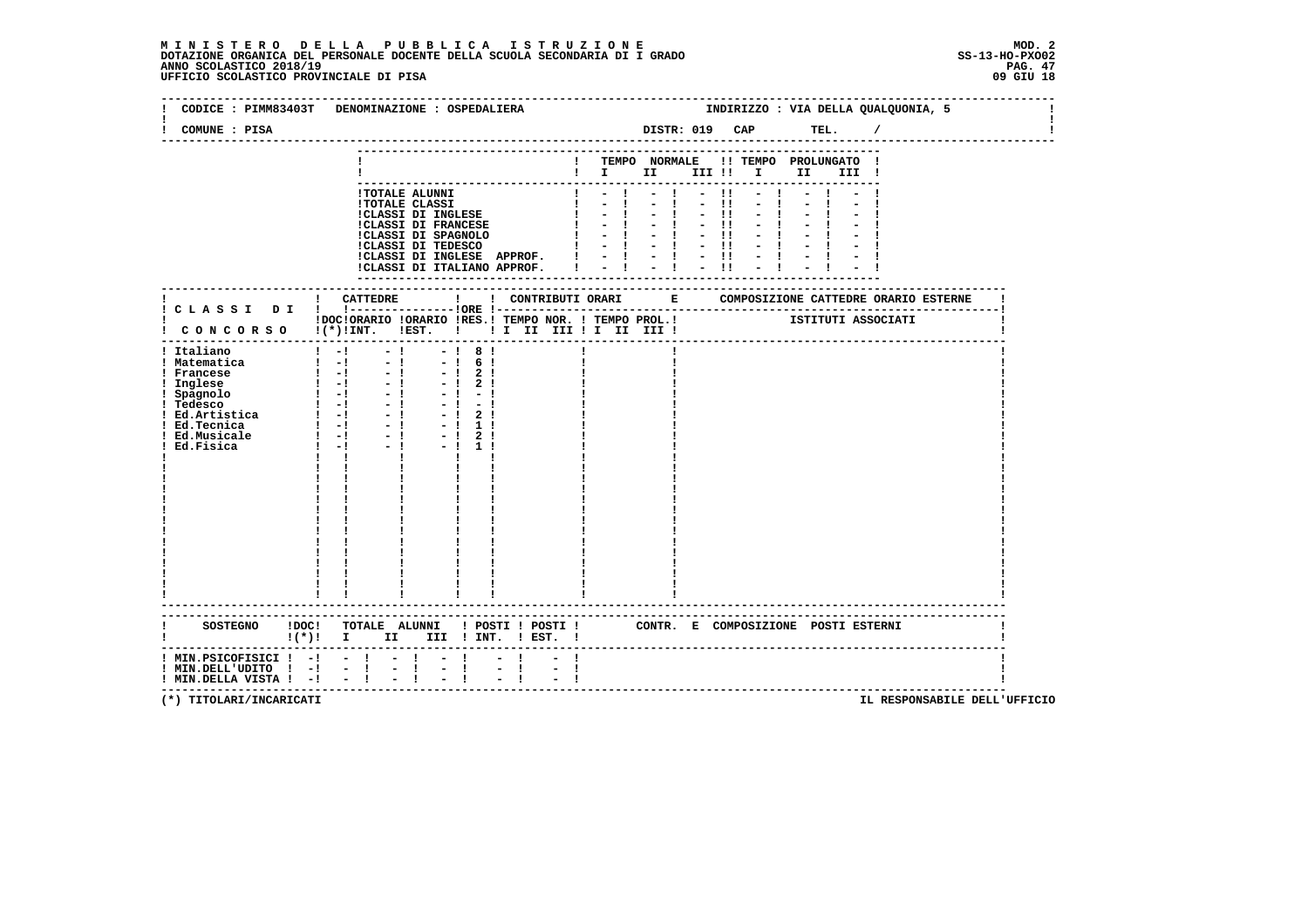# **M I N I S T E R O D E L L A P U B B L I C A I S T R U Z I O N E MOD. 2**DOTAZIONE ORGANICA DEL PERSONALE DOCENTE DELLA SCUOLA SECONDARIA DI I GRADO **SCOLA SS-13-HO-PXOO2**<br>PAG. 48 ANNO SCOLASTICO 2018/19<br>19 UFFICIO SCOLASTICO PROVINCIALE DI PISA

| COMUNE : SAN GIULIANO TERME                                                                                                     |                               |            |                                                                                                                                                                                                                                                                                                                                                               |              |      |                                                         |                                       |  |  |           |  |       |  |  |
|---------------------------------------------------------------------------------------------------------------------------------|-------------------------------|------------|---------------------------------------------------------------------------------------------------------------------------------------------------------------------------------------------------------------------------------------------------------------------------------------------------------------------------------------------------------------|--------------|------|---------------------------------------------------------|---------------------------------------|--|--|-----------|--|-------|--|--|
|                                                                                                                                 |                               |            |                                                                                                                                                                                                                                                                                                                                                               |              |      |                                                         |                                       |  |  |           |  |       |  |  |
|                                                                                                                                 |                               |            |                                                                                                                                                                                                                                                                                                                                                               |              |      | $\frac{1}{1}$ $\frac{1}{1}$ $\frac{1}{1}$ $\frac{1}{1}$ | ! TEMPO NORMALE !! TEMPO PROLUNGATO ! |  |  | III II II |  | III ! |  |  |
|                                                                                                                                 |                               |            |                                                                                                                                                                                                                                                                                                                                                               |              |      |                                                         |                                       |  |  |           |  |       |  |  |
|                                                                                                                                 |                               |            |                                                                                                                                                                                                                                                                                                                                                               |              |      |                                                         |                                       |  |  |           |  |       |  |  |
|                                                                                                                                 |                               |            |                                                                                                                                                                                                                                                                                                                                                               |              |      |                                                         |                                       |  |  |           |  |       |  |  |
|                                                                                                                                 |                               |            |                                                                                                                                                                                                                                                                                                                                                               |              |      |                                                         |                                       |  |  |           |  |       |  |  |
|                                                                                                                                 |                               |            |                                                                                                                                                                                                                                                                                                                                                               |              |      |                                                         |                                       |  |  |           |  |       |  |  |
|                                                                                                                                 |                               |            |                                                                                                                                                                                                                                                                                                                                                               |              |      |                                                         |                                       |  |  |           |  |       |  |  |
|                                                                                                                                 |                               |            | $\begin{tabular}{l cccc} \hline \texttt{ITOTALE ALUNN} & & & 138 & 65 & 100 & 11 & 79 & 1 & 51 & 1 & 45 & 1 \\ \texttt{ITOTALE CLASST} & & 138 & 65 & 100 & 11 & 79 & 1 & 51 & 1 & 45 & 1 \\ \texttt{IOTALE CLASST DI INGLESE} & & 2 & 1 & 3 & 1 & 4 & 11 & 3 & 1 & 2 & 1 & 2 & 1 \\ \texttt{ICLASST DI FRANCESE} & & 1 & 2 & 1 & 3 & 1 & 4 & 11 & 3 & 1 & 2$ |              |      |                                                         |                                       |  |  |           |  |       |  |  |
|                                                                                                                                 |                               | ! CATTEDRE |                                                                                                                                                                                                                                                                                                                                                               | $\mathbf{I}$ |      |                                                         |                                       |  |  |           |  |       |  |  |
|                                                                                                                                 |                               |            |                                                                                                                                                                                                                                                                                                                                                               |              |      |                                                         |                                       |  |  |           |  |       |  |  |
| IDOCIORARIO IORARIO IRES.I TEMPO NOR. I TEMPO PROL.I [1] ISTITUTI ASSOCIATI<br>CONCORSO 1(*)INT. IEST. I II II III II III III I |                               |            |                                                                                                                                                                                                                                                                                                                                                               |              |      |                                                         |                                       |  |  |           |  |       |  |  |
|                                                                                                                                 |                               |            |                                                                                                                                                                                                                                                                                                                                                               |              |      |                                                         |                                       |  |  |           |  |       |  |  |
|                                                                                                                                 |                               |            |                                                                                                                                                                                                                                                                                                                                                               |              |      |                                                         |                                       |  |  |           |  |       |  |  |
|                                                                                                                                 |                               |            |                                                                                                                                                                                                                                                                                                                                                               |              |      |                                                         |                                       |  |  |           |  |       |  |  |
|                                                                                                                                 |                               |            |                                                                                                                                                                                                                                                                                                                                                               |              |      |                                                         |                                       |  |  |           |  |       |  |  |
|                                                                                                                                 |                               |            |                                                                                                                                                                                                                                                                                                                                                               |              |      |                                                         |                                       |  |  |           |  |       |  |  |
|                                                                                                                                 |                               |            |                                                                                                                                                                                                                                                                                                                                                               |              |      |                                                         |                                       |  |  |           |  |       |  |  |
|                                                                                                                                 |                               |            |                                                                                                                                                                                                                                                                                                                                                               |              |      |                                                         |                                       |  |  |           |  |       |  |  |
|                                                                                                                                 |                               |            |                                                                                                                                                                                                                                                                                                                                                               |              |      |                                                         |                                       |  |  |           |  |       |  |  |
|                                                                                                                                 |                               |            |                                                                                                                                                                                                                                                                                                                                                               |              |      |                                                         |                                       |  |  |           |  |       |  |  |
|                                                                                                                                 |                               |            |                                                                                                                                                                                                                                                                                                                                                               |              |      |                                                         |                                       |  |  |           |  |       |  |  |
|                                                                                                                                 |                               |            |                                                                                                                                                                                                                                                                                                                                                               |              |      |                                                         |                                       |  |  |           |  |       |  |  |
|                                                                                                                                 |                               |            |                                                                                                                                                                                                                                                                                                                                                               |              |      |                                                         |                                       |  |  |           |  |       |  |  |
|                                                                                                                                 | $\mathbf{I}$ and $\mathbf{I}$ |            |                                                                                                                                                                                                                                                                                                                                                               |              |      |                                                         |                                       |  |  |           |  |       |  |  |
|                                                                                                                                 |                               |            |                                                                                                                                                                                                                                                                                                                                                               |              |      |                                                         |                                       |  |  |           |  |       |  |  |
|                                                                                                                                 |                               |            |                                                                                                                                                                                                                                                                                                                                                               |              |      |                                                         |                                       |  |  |           |  |       |  |  |
|                                                                                                                                 |                               |            |                                                                                                                                                                                                                                                                                                                                                               |              |      |                                                         |                                       |  |  |           |  |       |  |  |
|                                                                                                                                 |                               |            |                                                                                                                                                                                                                                                                                                                                                               |              |      |                                                         |                                       |  |  |           |  |       |  |  |
|                                                                                                                                 |                               |            |                                                                                                                                                                                                                                                                                                                                                               |              |      |                                                         |                                       |  |  |           |  |       |  |  |
|                                                                                                                                 |                               |            |                                                                                                                                                                                                                                                                                                                                                               |              |      |                                                         |                                       |  |  |           |  |       |  |  |
| $!(*)!$ I II III ! INT. ! EST. !                                                                                                |                               |            |                                                                                                                                                                                                                                                                                                                                                               |              |      |                                                         |                                       |  |  |           |  |       |  |  |
| ! MIN.PSICOFISICI ! 5! 5 ! 5 ! 6 !                                                                                              |                               |            |                                                                                                                                                                                                                                                                                                                                                               |              | $-1$ |                                                         |                                       |  |  |           |  |       |  |  |
| ! MIN.DELL'UDITO ! -! - ! - ! - !<br>! MIN.DELLA VISTA ! -! - ! - ! - !                                                         |                               |            |                                                                                                                                                                                                                                                                                                                                                               |              |      |                                                         |                                       |  |  |           |  |       |  |  |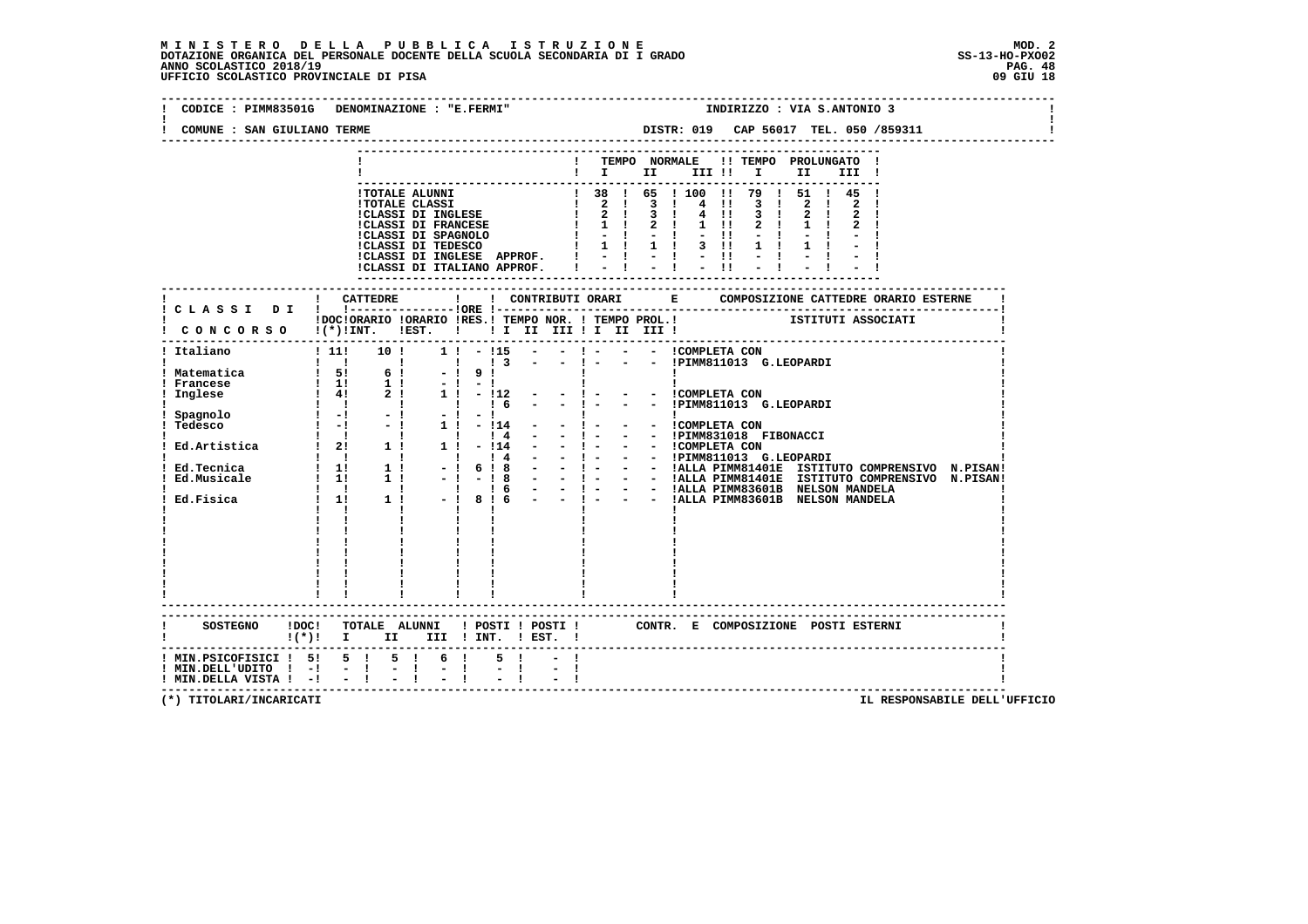| COMUNE : SAN GIULIANO TERME                                                                                                                                                                                              |                                                                           |                                                                                                                                                                                                                                                                                                                                                                                        |                                                                                                                                                    |                                                              |                                                                                                                                                      |                                                  |  |                                                                                                                                                                                                                                                                                                                                                                                                                  |       | DISTR: 019 CAP 56017 TEL. 050 /815311                                                                                                                                                                 |  |  |  |
|--------------------------------------------------------------------------------------------------------------------------------------------------------------------------------------------------------------------------|---------------------------------------------------------------------------|----------------------------------------------------------------------------------------------------------------------------------------------------------------------------------------------------------------------------------------------------------------------------------------------------------------------------------------------------------------------------------------|----------------------------------------------------------------------------------------------------------------------------------------------------|--------------------------------------------------------------|------------------------------------------------------------------------------------------------------------------------------------------------------|--------------------------------------------------|--|------------------------------------------------------------------------------------------------------------------------------------------------------------------------------------------------------------------------------------------------------------------------------------------------------------------------------------------------------------------------------------------------------------------|-------|-------------------------------------------------------------------------------------------------------------------------------------------------------------------------------------------------------|--|--|--|
|                                                                                                                                                                                                                          |                                                                           |                                                                                                                                                                                                                                                                                                                                                                                        |                                                                                                                                                    |                                                              |                                                                                                                                                      |                                                  |  |                                                                                                                                                                                                                                                                                                                                                                                                                  |       | ! TEMPO NORMALE !! TEMPO PROLUNGATO !<br>$\blacksquare$                                                                                                                                               |  |  |  |
|                                                                                                                                                                                                                          |                                                                           | !TOTALE ALUNNI<br><b>!TOTALE CLASSI</b><br>!CLASSI DI INGLESE<br>!CLASSI DI FRANCESE<br>!CLASSI DI INGLESE APPROF.   -   -   -  !<br>!CLASSI DI ITALIANO APPROF.                                                                                                                                                                                                                       |                                                                                                                                                    |                                                              | $\begin{array}{cccccccccccc} 1&89&1&88&1&84&11&25&1&22\\ 1&4&1&4&1&4&11&1&1&1&1&1\\ 1&4&1&4&1&4&11&1&1&1&1&1\\ 1&1&1&2&1&3&11&1&1&1&1\\ \end{array}$ |                                                  |  |                                                                                                                                                                                                                                                                                                                                                                                                                  | $-11$ |                                                                                                                                                                                                       |  |  |  |
|                                                                                                                                                                                                                          |                                                                           |                                                                                                                                                                                                                                                                                                                                                                                        |                                                                                                                                                    |                                                              | -----------------------------                                                                                                                        |                                                  |  |                                                                                                                                                                                                                                                                                                                                                                                                                  |       |                                                                                                                                                                                                       |  |  |  |
| ! CONCORSO !(*)!INT. !EST. !!! II III !I III III !                                                                                                                                                                       |                                                                           |                                                                                                                                                                                                                                                                                                                                                                                        |                                                                                                                                                    |                                                              |                                                                                                                                                      |                                                  |  |                                                                                                                                                                                                                                                                                                                                                                                                                  |       |                                                                                                                                                                                                       |  |  |  |
| Spagnolo<br>Tedesco<br>Ed.Artistica ! 2!<br>! Tedesco<br>Ed. Tecnica      <br>$\begin{array}{ccc} & &   &   &   \ & 2 &   &   \ & 1 &   &   &   \ \end{array}$<br>Ed.Musicale : 2!<br>Ed.Fisica : 1<br>1 1<br>1 1<br>1 1 | $\mathbf{1}$ $\mathbf{1}$<br>$\mathbf{1}$ $\mathbf{-1}$<br>$\blacksquare$ | $\mathbf{I}$<br>$-1$<br>$\sim$ 1.<br>$\blacksquare$<br>$-!$ 1! $-!12$ $-$<br>$\blacksquare$<br>$-1$<br>$1 \quad 1 \quad 1$<br>$\mathbf{I}$<br>$1 \quad 1 \quad 1$<br>$1: 1: 6 - -1 - - - 1$ PIMM811013 G<br>1 : 1 : - 112 - - - - - - - - COMPLETA CON<br>$\begin{array}{ccccccccccc}\n & 1 & & 1 & 1 & 6 & - & - & 1 & - \\ 1 & 1 & & 1 & 1 & - & 112 & - & - & 1 & - \\ \end{array}$ | $-1$ 3 1<br>$1! - 19$<br>$1! - 19$<br><b>Contract Contract Street</b><br>$-1 - 1$<br>$1! - 112$<br><b>Contract Contract Contract</b><br>$1! - 112$ | 19<br>$-1$ and $-1$<br><b>19</b><br>1 <sub>6</sub><br>$1\,6$ | $\alpha$ , and $\alpha$ , and $\alpha$ , and $\alpha$ , and $\alpha$ , and $\alpha$<br>$\sim$ 100 $\mu$<br>$\sim 100$<br>$\sim 100$                  | $\mathbf{I}$<br>$-1 - 1$<br>$-1 - 1$<br>$-1 - 1$ |  | Ι.<br>- - COMPLETA CON<br>- - ICOMPLETA CON<br>$\vdots$ $\vdots$ $\vdots$ $\vdots$ $\vdots$ $\vdots$ $\vdots$ $\vdots$ $\vdots$ $\vdots$ $\vdots$ $\vdots$ $\vdots$ $\vdots$ $\vdots$ $\vdots$ $\vdots$ $\vdots$ $\vdots$ $\vdots$ $\vdots$ $\vdots$ $\vdots$ $\vdots$ $\vdots$ $\vdots$ $\vdots$ $\vdots$ $\vdots$ $\vdots$ $\vdots$ $\vdots$ $\vdots$ $\vdots$ $\vdots$ $\vdots$ $\vdots$<br>- - !COMPLETA CON |       | - - !PIMM83301X G. MAZZINI<br>- ! - - - !COMPLETA CON<br>- ! - - - !PIMM811013 G.LEOPARDI<br>$-$ ! $ -$ !PIMM811013 G.LEOPARDI<br>- ! - - - !PIMM811013 G.LEOPARDI<br>- ! - - - !PIMM83501G "E.FERMI" |  |  |  |
| SOSTEGNO !DOC! TOTALE ALUNNI ! POSTI ! POSTI ! CONTR. E COMPOSIZIONE POSTI ESTERNI                                                                                                                                       |                                                                           | $\mathbf{I}$                                                                                                                                                                                                                                                                                                                                                                           |                                                                                                                                                    | $\frac{1}{1}$ $\frac{1}{6}$ $\frac{1}{1}$<br>$\mathbf{I}$    |                                                                                                                                                      | $-1$ $-1$                                        |  |                                                                                                                                                                                                                                                                                                                                                                                                                  |       | - - !PIMM83501G "E.FERMI"                                                                                                                                                                             |  |  |  |
| $!(*)!$ I II III ! INT. ! EST. !<br>! MIN.PSICOFISICI ! 6! 5 ! 4 ! 5 !<br>! MIN.DELL'UDITO ! -!                                                                                                                          | $1 \quad 1$                                                               | $\frac{1}{2}$ and $\frac{1}{2}$ . In the $\frac{1}{2}$                                                                                                                                                                                                                                                                                                                                 |                                                                                                                                                    | 5 <sub>1</sub>                                               |                                                                                                                                                      |                                                  |  |                                                                                                                                                                                                                                                                                                                                                                                                                  |       |                                                                                                                                                                                                       |  |  |  |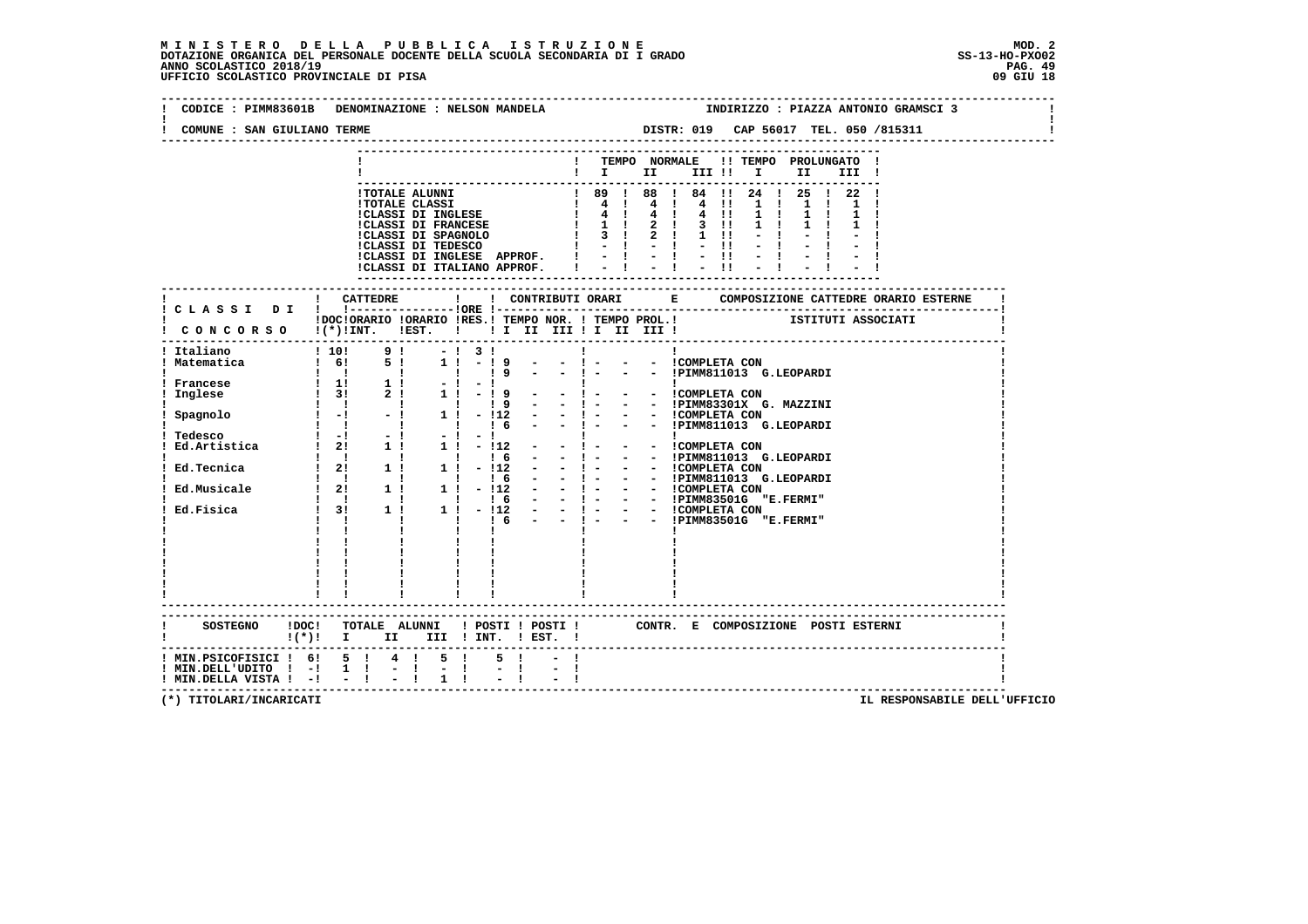| COMUNE : PONTEDERA                                                            | CODICE : PIMM837017 DENOMINAZIONE : MOHANDAS KARAMCHAND GANDHI         INDIRIZZO : VIA NENNI, 25                       |                |                                                                                                                                                       |                                                                                                          |  |  |      |                                                |  |
|-------------------------------------------------------------------------------|------------------------------------------------------------------------------------------------------------------------|----------------|-------------------------------------------------------------------------------------------------------------------------------------------------------|----------------------------------------------------------------------------------------------------------|--|--|------|------------------------------------------------|--|
|                                                                               |                                                                                                                        |                |                                                                                                                                                       | $\blacksquare$ $\blacksquare$ $\blacksquare$ $\blacksquare$ $\blacksquare$ $\blacksquare$ $\blacksquare$ |  |  | II D | ! TEMPO NORMALE !! TEMPO PROLUNGATO !<br>III ! |  |
|                                                                               |                                                                                                                        |                |                                                                                                                                                       |                                                                                                          |  |  |      |                                                |  |
|                                                                               |                                                                                                                        |                |                                                                                                                                                       |                                                                                                          |  |  |      |                                                |  |
| ! CONCORSO !(*)!INT. !EST. ! ! I II III II III III !                          | !DOC!ORARIO !ORARIO !RES.! TEMPO NOR. ! TEMPO PROL.! [3] ISTITUTI ASSOCIATI<br>!(*)!INT. !EST. !! I II III !I II III ! |                |                                                                                                                                                       |                                                                                                          |  |  |      |                                                |  |
|                                                                               | $\mathbf{I}$                                                                                                           | $-!$ $-!$ 6    | - 1 6 - - 1 - - - IALLA PIMM825011 "G.CARDUCCI"<br>- 1 6 - - 1 - - - IALLA PIMM825011 "G.CARDUCCI"<br>- 1 6 - - 1 - - - IALLA PIMM825011 "G.CARDUCCI" |                                                                                                          |  |  |      |                                                |  |
|                                                                               | !(*)! I II III !INT. !EST. !                                                                                           |                |                                                                                                                                                       |                                                                                                          |  |  |      |                                                |  |
| ! MIN.PSICOFISICI ! 3! 2 !<br>! MIN.DELL'UDITO ! -!<br>! MIN.DELLA VISTA ! -! | 1 ! 3 !<br>$\frac{1}{2}$<br>$-1$<br>$-1$                                                                               | 3 <sub>1</sub> |                                                                                                                                                       |                                                                                                          |  |  |      |                                                |  |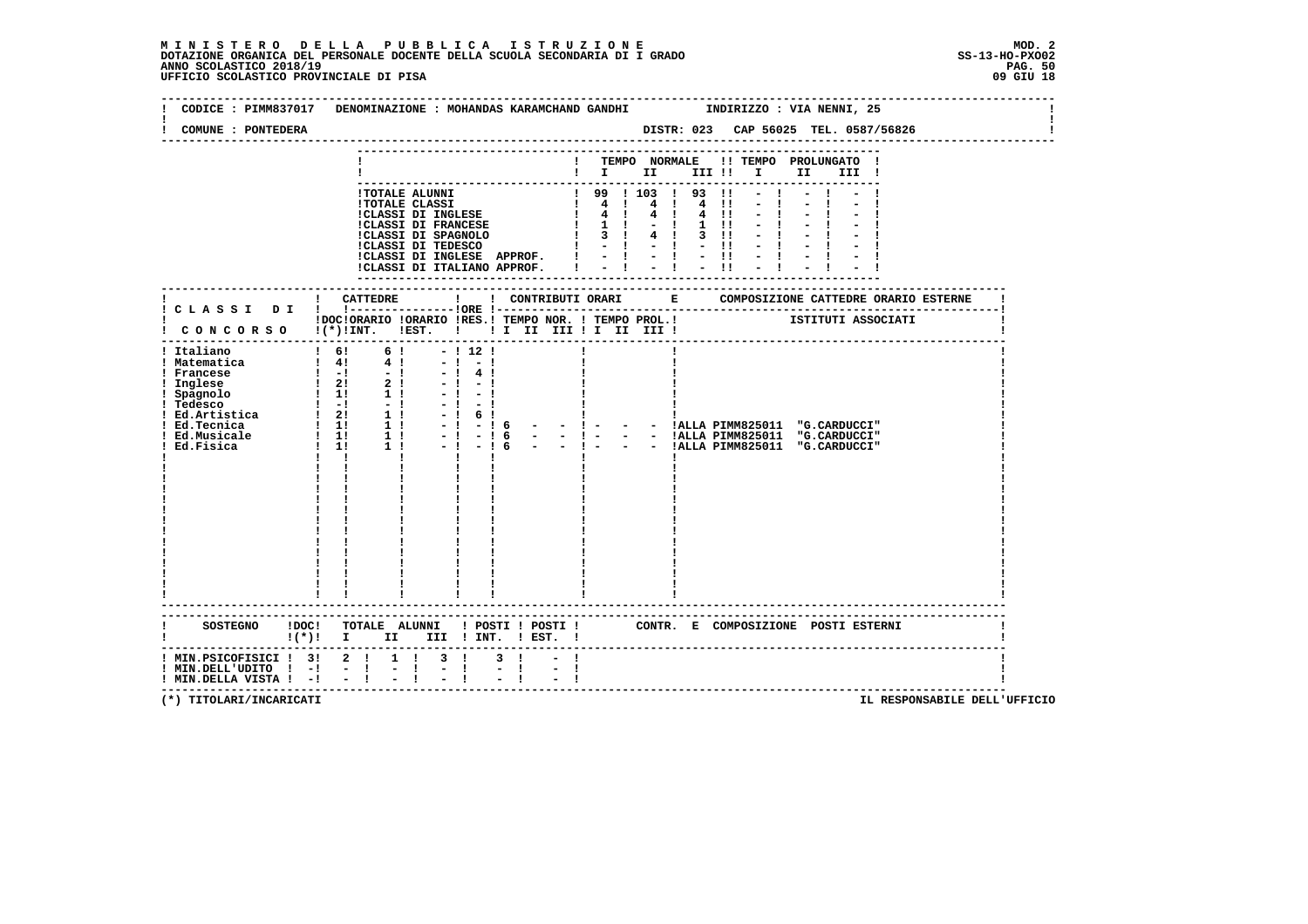# **M I N I S T E R O D E L L A P U B B L I C A I S T R U Z I O N E MOD. 2**DOTAZIONE ORGANICA DEL PERSONALE DOCENTE DELLA SCUOLA SECONDARIA DI I GRADO<br>29ANO SCOLASTICO 2018/19<br>19 UFFICIO SCOLASTICO PROVINCIALE DI PISA

| CODICE : PIMM838013 DENOMINAZIONE : CURTATONE E MONTANARA<br>COMUNE : PONTEDERA                                             |            |                                    |                                                     |             |                                        |                                                             |  |  | INDIRIZZO : VIA STAZIONE VECCHIA      |    |       |  |  |  |
|-----------------------------------------------------------------------------------------------------------------------------|------------|------------------------------------|-----------------------------------------------------|-------------|----------------------------------------|-------------------------------------------------------------|--|--|---------------------------------------|----|-------|--|--|--|
|                                                                                                                             |            |                                    |                                                     |             |                                        |                                                             |  |  |                                       |    |       |  |  |  |
|                                                                                                                             |            |                                    |                                                     |             |                                        |                                                             |  |  | ! TEMPO NORMALE !! TEMPO PROLUNGATO ! |    |       |  |  |  |
|                                                                                                                             |            |                                    |                                                     |             |                                        | $\blacksquare$ $\blacksquare$ $\blacksquare$ $\blacksquare$ |  |  | III !! I                              | II | III ! |  |  |  |
|                                                                                                                             |            |                                    |                                                     |             |                                        |                                                             |  |  |                                       |    |       |  |  |  |
|                                                                                                                             |            |                                    |                                                     |             |                                        |                                                             |  |  |                                       |    |       |  |  |  |
|                                                                                                                             |            |                                    |                                                     |             |                                        |                                                             |  |  |                                       |    |       |  |  |  |
|                                                                                                                             |            |                                    |                                                     |             |                                        |                                                             |  |  |                                       |    |       |  |  |  |
|                                                                                                                             |            |                                    |                                                     |             |                                        |                                                             |  |  |                                       |    |       |  |  |  |
|                                                                                                                             |            |                                    |                                                     |             |                                        |                                                             |  |  |                                       |    |       |  |  |  |
|                                                                                                                             |            |                                    |                                                     |             | -------------------------------------- |                                                             |  |  |                                       |    |       |  |  |  |
|                                                                                                                             | ! CATTEDRE |                                    | $\mathbf{I}$                                        |             |                                        |                                                             |  |  |                                       |    |       |  |  |  |
| ! C L A S S I D I ! !----------------!ORE !---                                                                              |            |                                    |                                                     |             |                                        |                                                             |  |  |                                       |    |       |  |  |  |
| IDOCIORARIO IORARIO IRES.I TEMPO NOR. I TEMPO PROL.I TETITUTI ASSOCIATI<br>CONCORSO I(*)INT. IEST. I II II III II III III I |            |                                    |                                                     |             |                                        |                                                             |  |  |                                       |    |       |  |  |  |
|                                                                                                                             |            |                                    |                                                     |             |                                        |                                                             |  |  |                                       |    |       |  |  |  |
|                                                                                                                             |            |                                    |                                                     |             |                                        |                                                             |  |  |                                       |    |       |  |  |  |
|                                                                                                                             |            |                                    |                                                     |             |                                        |                                                             |  |  |                                       |    |       |  |  |  |
|                                                                                                                             |            |                                    |                                                     |             |                                        |                                                             |  |  |                                       |    |       |  |  |  |
|                                                                                                                             |            |                                    |                                                     |             |                                        |                                                             |  |  |                                       |    |       |  |  |  |
|                                                                                                                             |            |                                    |                                                     |             |                                        |                                                             |  |  |                                       |    |       |  |  |  |
|                                                                                                                             |            |                                    |                                                     |             |                                        |                                                             |  |  |                                       |    |       |  |  |  |
|                                                                                                                             |            |                                    |                                                     |             |                                        |                                                             |  |  |                                       |    |       |  |  |  |
|                                                                                                                             |            |                                    |                                                     |             |                                        |                                                             |  |  |                                       |    |       |  |  |  |
|                                                                                                                             |            |                                    |                                                     |             |                                        |                                                             |  |  |                                       |    |       |  |  |  |
|                                                                                                                             |            |                                    |                                                     |             |                                        |                                                             |  |  |                                       |    |       |  |  |  |
|                                                                                                                             |            |                                    |                                                     |             |                                        |                                                             |  |  |                                       |    |       |  |  |  |
|                                                                                                                             |            |                                    |                                                     |             |                                        |                                                             |  |  |                                       |    |       |  |  |  |
|                                                                                                                             |            |                                    |                                                     |             |                                        |                                                             |  |  |                                       |    |       |  |  |  |
|                                                                                                                             |            |                                    |                                                     |             |                                        |                                                             |  |  |                                       |    |       |  |  |  |
|                                                                                                                             |            |                                    |                                                     |             |                                        |                                                             |  |  |                                       |    |       |  |  |  |
|                                                                                                                             |            |                                    |                                                     |             |                                        |                                                             |  |  |                                       |    |       |  |  |  |
|                                                                                                                             |            |                                    |                                                     |             |                                        |                                                             |  |  |                                       |    |       |  |  |  |
|                                                                                                                             |            | .--------------------------------- |                                                     |             |                                        |                                                             |  |  |                                       |    |       |  |  |  |
|                                                                                                                             |            |                                    |                                                     |             |                                        |                                                             |  |  |                                       |    |       |  |  |  |
| SOSTEGNO !DOC! TOTALE ALUNNI ! POSTI ! POSTI ! CONTR. E COMPOSIZIONE POSTI ESTERNI<br>$(1(*)!$ I II III ! INT. ! EST. !     |            |                                    |                                                     |             |                                        |                                                             |  |  |                                       |    |       |  |  |  |
| ! MIN. PSICOFISICI ! 2! 6 ! 4 ! 2 !                                                                                         |            |                                    |                                                     | $3 \quad 1$ |                                        |                                                             |  |  |                                       |    |       |  |  |  |
| $!$ MIN.DELL'UDITO $!$ -! - !                                                                                               |            | $-1$                               | $\frac{1}{2}$ and $\frac{1}{2}$ . The $\frac{1}{2}$ |             |                                        |                                                             |  |  |                                       |    |       |  |  |  |
| ! MIN.DELLA VISTA ! -! - !                                                                                                  |            |                                    |                                                     |             |                                        |                                                             |  |  |                                       |    |       |  |  |  |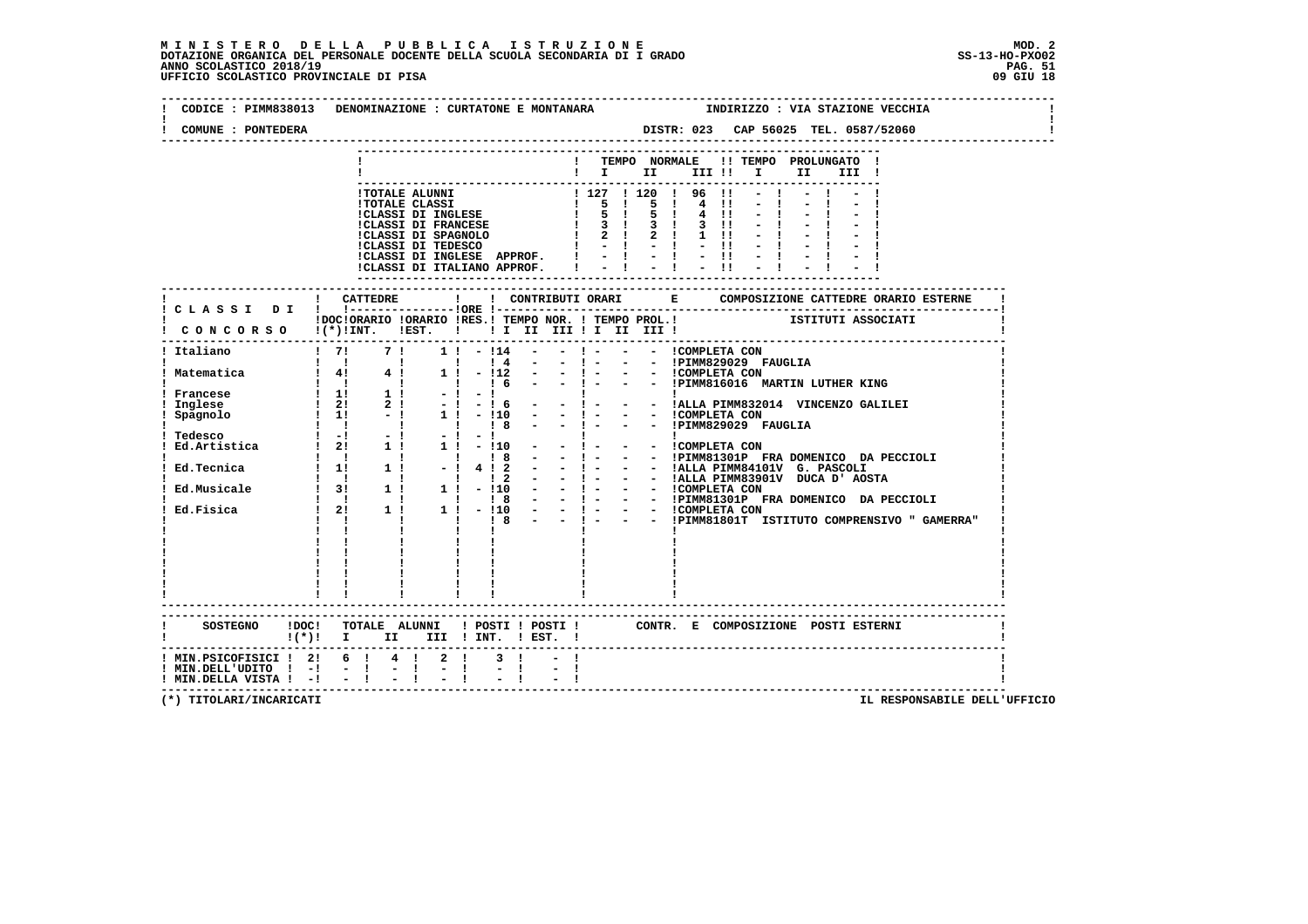# **M I N I S T E R O D E L L A P U B B L I C A I S T R U Z I O N E MOD. 2**DOTAZIONE ORGANICA DEL PERSONALE DOCENTE DELLA SCUOLA SECONDARIA DI I GRADO<br>PAG DO SCOLASTICO 2018/19<br>UFFICIO SCOLASTICO PROVINCIALE DI PISA

| CODICE : PIMM83901V DENOMINAZIONE : DUCA D'AOSTA                                   |  |                                                                                                     |              |                             |                                                                                                                                                       |  |  | INDIRIZZO : VIA FUCINI 48 |  |       |                                                                             |
|------------------------------------------------------------------------------------|--|-----------------------------------------------------------------------------------------------------|--------------|-----------------------------|-------------------------------------------------------------------------------------------------------------------------------------------------------|--|--|---------------------------|--|-------|-----------------------------------------------------------------------------|
| COMUNE : CASCINA                                                                   |  |                                                                                                     |              |                             |                                                                                                                                                       |  |  |                           |  |       |                                                                             |
|                                                                                    |  |                                                                                                     |              |                             | ! TEMPO NORMALE !! TEMPO PROLUNGATO !                                                                                                                 |  |  |                           |  |       |                                                                             |
|                                                                                    |  |                                                                                                     |              |                             | $\blacksquare$ $\blacksquare$ $\blacksquare$ $\blacksquare$ $\blacksquare$ $\blacksquare$ $\blacksquare$ $\blacksquare$ $\blacksquare$ $\blacksquare$ |  |  |                           |  | III ! |                                                                             |
|                                                                                    |  |                                                                                                     |              |                             | ----------------------------                                                                                                                          |  |  |                           |  |       |                                                                             |
|                                                                                    |  |                                                                                                     |              |                             |                                                                                                                                                       |  |  |                           |  |       |                                                                             |
|                                                                                    |  |                                                                                                     |              |                             |                                                                                                                                                       |  |  |                           |  |       |                                                                             |
|                                                                                    |  |                                                                                                     |              |                             |                                                                                                                                                       |  |  |                           |  |       |                                                                             |
|                                                                                    |  |                                                                                                     |              |                             |                                                                                                                                                       |  |  |                           |  |       |                                                                             |
|                                                                                    |  |                                                                                                     |              |                             |                                                                                                                                                       |  |  |                           |  |       |                                                                             |
|                                                                                    |  | ICLASSI DI INGLESE APPROF. $1 - 1 - 1 - 11 - 1$<br>ICLASSI DI ITALIANO APPROF. $1 - 1 - 1 - 11 - 1$ |              |                             |                                                                                                                                                       |  |  |                           |  |       |                                                                             |
|                                                                                    |  |                                                                                                     |              |                             |                                                                                                                                                       |  |  |                           |  |       |                                                                             |
|                                                                                    |  |                                                                                                     |              |                             |                                                                                                                                                       |  |  |                           |  |       |                                                                             |
|                                                                                    |  |                                                                                                     |              |                             |                                                                                                                                                       |  |  |                           |  |       |                                                                             |
|                                                                                    |  | IDOCIORARIO IORARIO IRES.I TEMPO NOR. I TEMPO PROL. I STITUTI ASSOCIATI                             |              |                             |                                                                                                                                                       |  |  |                           |  |       |                                                                             |
| CONCORSO !(*)!INT. !EST. !!!!!!!!!!!!!!!!!                                         |  |                                                                                                     |              |                             |                                                                                                                                                       |  |  |                           |  |       |                                                                             |
| Italiano                                                                           |  |                                                                                                     |              |                             |                                                                                                                                                       |  |  |                           |  |       | ! 9! 9 = 1 - 1 4 - - 1 - - - ALLA PIMM81801T ISTITUTO COMPRENSIVO " GAMERR! |
|                                                                                    |  |                                                                                                     |              |                             |                                                                                                                                                       |  |  |                           |  |       |                                                                             |
|                                                                                    |  |                                                                                                     |              |                             |                                                                                                                                                       |  |  |                           |  |       |                                                                             |
|                                                                                    |  |                                                                                                     |              |                             |                                                                                                                                                       |  |  |                           |  |       |                                                                             |
|                                                                                    |  |                                                                                                     |              |                             |                                                                                                                                                       |  |  |                           |  |       |                                                                             |
|                                                                                    |  |                                                                                                     |              |                             |                                                                                                                                                       |  |  |                           |  |       |                                                                             |
|                                                                                    |  |                                                                                                     |              |                             |                                                                                                                                                       |  |  |                           |  |       |                                                                             |
|                                                                                    |  |                                                                                                     |              |                             |                                                                                                                                                       |  |  |                           |  |       |                                                                             |
|                                                                                    |  |                                                                                                     |              |                             |                                                                                                                                                       |  |  |                           |  |       |                                                                             |
|                                                                                    |  |                                                                                                     |              |                             |                                                                                                                                                       |  |  |                           |  |       |                                                                             |
|                                                                                    |  |                                                                                                     |              |                             |                                                                                                                                                       |  |  |                           |  |       |                                                                             |
|                                                                                    |  |                                                                                                     |              |                             |                                                                                                                                                       |  |  |                           |  |       |                                                                             |
|                                                                                    |  |                                                                                                     |              |                             |                                                                                                                                                       |  |  |                           |  |       |                                                                             |
|                                                                                    |  |                                                                                                     |              |                             |                                                                                                                                                       |  |  |                           |  |       |                                                                             |
|                                                                                    |  |                                                                                                     |              |                             |                                                                                                                                                       |  |  |                           |  |       |                                                                             |
|                                                                                    |  |                                                                                                     | $\mathbf{I}$ |                             |                                                                                                                                                       |  |  |                           |  |       |                                                                             |
|                                                                                    |  |                                                                                                     |              |                             |                                                                                                                                                       |  |  |                           |  |       |                                                                             |
|                                                                                    |  |                                                                                                     |              |                             |                                                                                                                                                       |  |  |                           |  |       |                                                                             |
|                                                                                    |  |                                                                                                     |              |                             |                                                                                                                                                       |  |  |                           |  |       |                                                                             |
|                                                                                    |  |                                                                                                     |              |                             |                                                                                                                                                       |  |  |                           |  |       |                                                                             |
|                                                                                    |  |                                                                                                     |              |                             |                                                                                                                                                       |  |  |                           |  |       |                                                                             |
|                                                                                    |  |                                                                                                     |              |                             |                                                                                                                                                       |  |  |                           |  |       |                                                                             |
| SOSTEGNO !DOC! TOTALE ALUNNI ! POSTI ! POSTI ! CONTR. E COMPOSIZIONE POSTI ESTERNI |  |                                                                                                     |              |                             |                                                                                                                                                       |  |  |                           |  |       |                                                                             |
| !(*)! I II III !INT. !EST. !                                                       |  |                                                                                                     |              |                             |                                                                                                                                                       |  |  |                           |  |       |                                                                             |
| ! MIN.PSICOFISICI ! 5! 3 ! 5 ! 11 !                                                |  |                                                                                                     | $5 \quad 1$  |                             |                                                                                                                                                       |  |  |                           |  |       |                                                                             |
| $!$ MIN.DELL'UDITO $!$ -! - !                                                      |  | $-1\sqrt{1}$ 1                                                                                      |              | $\frac{1}{2}$ $\frac{1}{1}$ |                                                                                                                                                       |  |  |                           |  |       |                                                                             |
| ! MIN.DELLA VISTA ! -! 1 !                                                         |  |                                                                                                     |              |                             |                                                                                                                                                       |  |  |                           |  |       |                                                                             |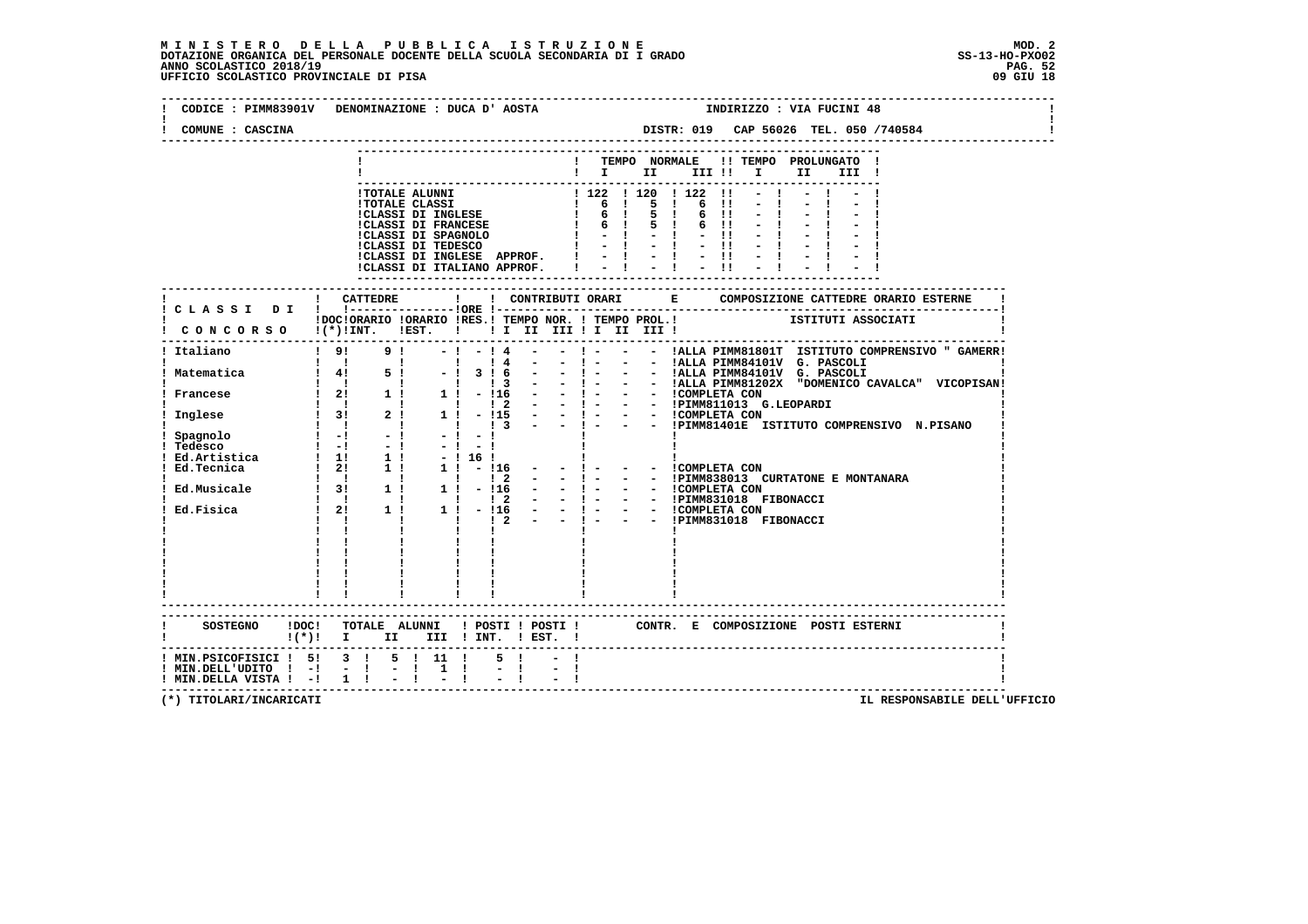# **M I N I S T E R O D E L L A P U B B L I C A I S T R U Z I O N E MOD. 2**DOTAZIONE ORGANICA DEL PERSONALE DOCENTE DELLA SCUOLA SECONDARIA DI I GRADO **SCOLA SS-13-HO-PXOO2**<br>PAG ANNO SCOLASTICO 2018/19<br>19 GIU 18 OFFICIO SCOLASTICO PROVINCIALE DI PISA

|                                                                                       | CODICE : PIMM840013 DENOMINAZIONE : LUIGI RUSSO                                                                                                                                                                                                                                                                               |                                              |                                                         |  |  | INDIRIZZO : VIA PASTORE 32          |                                       |
|---------------------------------------------------------------------------------------|-------------------------------------------------------------------------------------------------------------------------------------------------------------------------------------------------------------------------------------------------------------------------------------------------------------------------------|----------------------------------------------|---------------------------------------------------------|--|--|-------------------------------------|---------------------------------------|
| COMUNE : CASCINA                                                                      |                                                                                                                                                                                                                                                                                                                               |                                              |                                                         |  |  |                                     | DISTR: 019 CAP 56023 TEL. 050 /776155 |
|                                                                                       |                                                                                                                                                                                                                                                                                                                               |                                              | ! TEMPO NORMALE !! TEMPO PROLUNGATO !<br>$\blacksquare$ |  |  |                                     |                                       |
|                                                                                       | !TOTALE ALUNNI<br>!TOTALE CLASSI<br>! 154   126   142    -  <br>!CLASSI DI INGLESE   7   5   6    -  <br>!CLASSI DI FRANCESE   3   2   4    -  <br>!CLASSI DI SPAGNOLO   4   3   2    -  <br>!CLASSI DI TEDESCO   -   -   -    -  <br>!CLASSI DI INGLESE APPROF.   -   -   -  !<br>!CLASSI DI ITALIANO APPROF.   -   -   - !! |                                              |                                                         |  |  |                                     |                                       |
|                                                                                       |                                                                                                                                                                                                                                                                                                                               |                                              |                                                         |  |  |                                     |                                       |
|                                                                                       | $!DOCIORARIO$ $!ORARIO$ $!RES$ $!$ $!RESA$ $!$ $!RESA$ $!$ $!RESA$ $!RESA$ $!RESA$ $!RESA$ $!RESA$ $!RESA$ $!RESA$ $!RESA$ $!RESA$ $!RESA$ $!RESA$ $!RESA$ $!RESA$ $!RESA$ $!RESA$ $!RESA$ $!RESA$ $!RESA$ $!RESA$ $!RESA$ $!RESA$ $!RESA$ $!RESA$ $!RESA$ $!RESA$ $!RESA$ $!RESA$ $!RESA$ $!RESA$ $!RESA$                    |                                              |                                                         |  |  |                                     |                                       |
|                                                                                       | $-1$<br>$-1$<br>$-1$<br>$-1$<br>$-1$<br>$\mathbf{I}$ and $\mathbf{I}$                                                                                                                                                                                                                                                         | $-1 - 1$<br>$-1 - 1$<br>$-1 - 1$<br>$-1 - 1$ |                                                         |  |  |                                     |                                       |
|                                                                                       |                                                                                                                                                                                                                                                                                                                               |                                              |                                                         |  |  | CONTR. E COMPOSIZIONE POSTI_ESTERNI |                                       |
|                                                                                       | $!(*)!$ I II III ! INT. ! EST. !                                                                                                                                                                                                                                                                                              |                                              |                                                         |  |  |                                     |                                       |
| $!$ MIN.PSICOFISICI $!$ 5! 3 ! 3 !<br>! MIN.DELL'UDITO ! -!<br>! MIN.DELLA VISTA ! -! | $-1$<br>$\frac{1}{2}$<br>$\frac{1}{2}$<br>$-1$                                                                                                                                                                                                                                                                                | $2 \quad 1$<br>$4 \quad 1$<br>$-1$           |                                                         |  |  |                                     |                                       |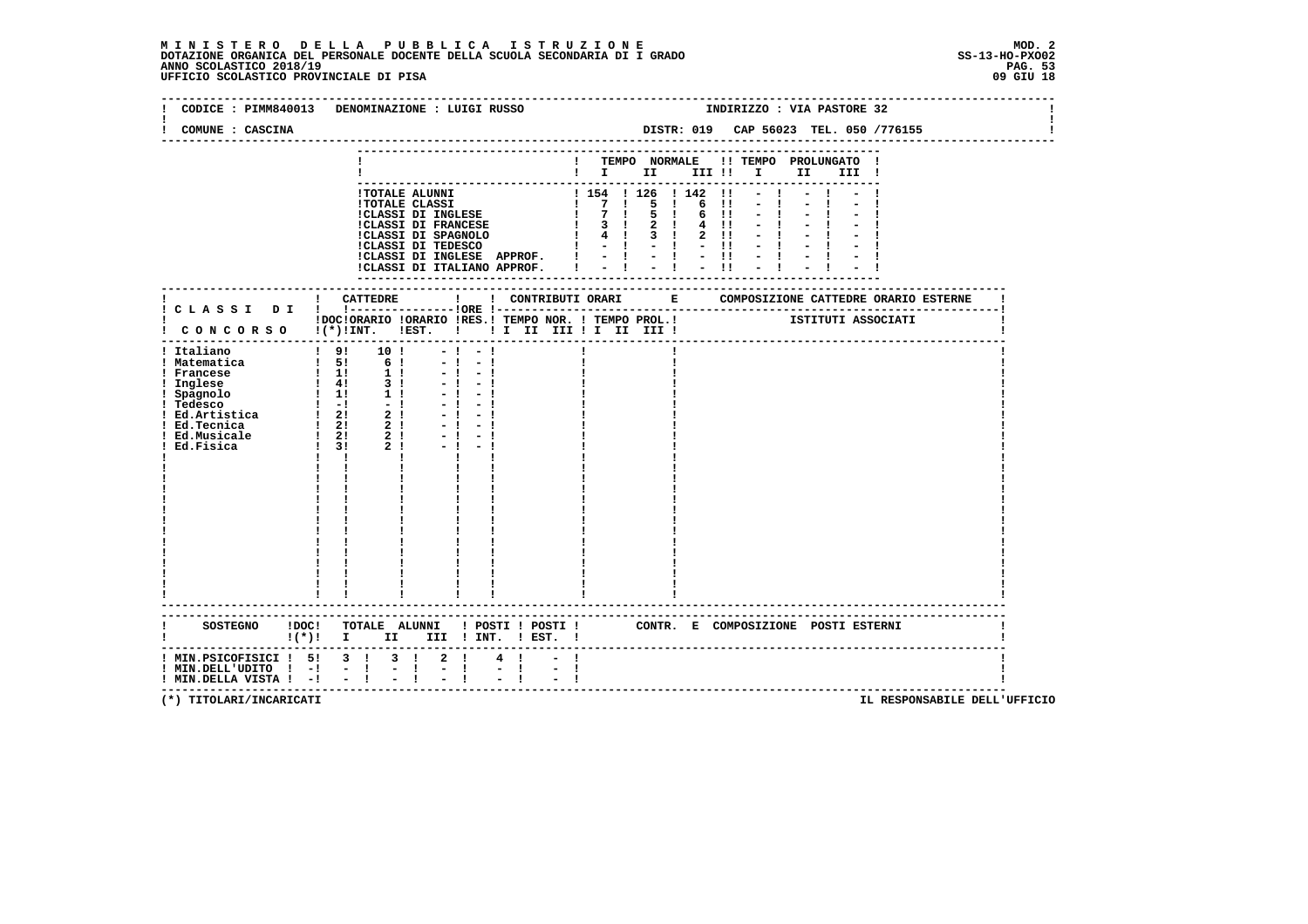# **M I N I S T E R O D E L L A P U B B L I C A I S T R U Z I O N E MOD. 2**DOTAZIONE ORGANICA DEL PERSONALE DOCENTE DELLA SCUOLA SECONDARIA DI I GRADO<br>29A ANNO SCOLASTICO 2018/19<br>19 UFFICIO SCOLASTICO PROVINCIALE DI PISA

| CODICE : PIMM84101V DENOMINAZIONE : G. PASCOLI                                                                                                                                                                                                                                                                                                                                                     |                                                |                             |  |               |  |  |  |                                                                                                                                                                      |  | INDIRIZZO : VIA PASCOLI N. 99         |  |  |
|----------------------------------------------------------------------------------------------------------------------------------------------------------------------------------------------------------------------------------------------------------------------------------------------------------------------------------------------------------------------------------------------------|------------------------------------------------|-----------------------------|--|---------------|--|--|--|----------------------------------------------------------------------------------------------------------------------------------------------------------------------|--|---------------------------------------|--|--|
| COMUNE : CASCINA                                                                                                                                                                                                                                                                                                                                                                                   |                                                |                             |  |               |  |  |  |                                                                                                                                                                      |  |                                       |  |  |
|                                                                                                                                                                                                                                                                                                                                                                                                    |                                                |                             |  |               |  |  |  |                                                                                                                                                                      |  | ! TEMPO NORMALE !! TEMPO PROLUNGATO ! |  |  |
|                                                                                                                                                                                                                                                                                                                                                                                                    |                                                |                             |  |               |  |  |  | $\blacksquare$ $\blacksquare$ $\blacksquare$ $\blacksquare$ $\blacksquare$ $\blacksquare$ $\blacksquare$ $\blacksquare$ $\blacksquare$ $\blacksquare$ $\blacksquare$ |  | III !                                 |  |  |
|                                                                                                                                                                                                                                                                                                                                                                                                    |                                                |                             |  |               |  |  |  |                                                                                                                                                                      |  |                                       |  |  |
|                                                                                                                                                                                                                                                                                                                                                                                                    |                                                |                             |  |               |  |  |  |                                                                                                                                                                      |  |                                       |  |  |
|                                                                                                                                                                                                                                                                                                                                                                                                    |                                                |                             |  |               |  |  |  |                                                                                                                                                                      |  |                                       |  |  |
|                                                                                                                                                                                                                                                                                                                                                                                                    |                                                |                             |  |               |  |  |  |                                                                                                                                                                      |  |                                       |  |  |
|                                                                                                                                                                                                                                                                                                                                                                                                    |                                                |                             |  |               |  |  |  |                                                                                                                                                                      |  |                                       |  |  |
|                                                                                                                                                                                                                                                                                                                                                                                                    |                                                |                             |  |               |  |  |  |                                                                                                                                                                      |  |                                       |  |  |
|                                                                                                                                                                                                                                                                                                                                                                                                    |                                                |                             |  |               |  |  |  |                                                                                                                                                                      |  |                                       |  |  |
|                                                                                                                                                                                                                                                                                                                                                                                                    |                                                |                             |  |               |  |  |  |                                                                                                                                                                      |  |                                       |  |  |
|                                                                                                                                                                                                                                                                                                                                                                                                    |                                                |                             |  |               |  |  |  |                                                                                                                                                                      |  |                                       |  |  |
| IDOCIORARIO IORARIO IRES.I TEMPO NOR. I TEMPO PROL.I TETITUTI ASSOCIATI<br>CONCORSO I(*)IINT. IEST. I II II III II III III I                                                                                                                                                                                                                                                                       |                                                |                             |  |               |  |  |  |                                                                                                                                                                      |  |                                       |  |  |
| $\begin{tabular}{c cccccc} \texttt{Italian} & \texttt{1: 1} & \texttt{1: 1} & \texttt{2: 1} & \texttt{3: 2} & \texttt{1: 1} & \texttt{4: 2} & \texttt{5: 2} & \texttt{5: 2} & \texttt{6: 2} & \texttt{6: 2} & \texttt{7: 2} & \texttt{8: 2} & \texttt{8: 2} & \texttt{9: 2} & \texttt{1: 2} & \texttt{1: 2} & \texttt{1: 2} & \texttt{1: 2} & \texttt{1: 2} & \texttt{1: 2} & \text$<br>! Italiano |                                                |                             |  |               |  |  |  |                                                                                                                                                                      |  |                                       |  |  |
|                                                                                                                                                                                                                                                                                                                                                                                                    |                                                |                             |  |               |  |  |  |                                                                                                                                                                      |  |                                       |  |  |
|                                                                                                                                                                                                                                                                                                                                                                                                    |                                                |                             |  |               |  |  |  |                                                                                                                                                                      |  |                                       |  |  |
|                                                                                                                                                                                                                                                                                                                                                                                                    |                                                |                             |  |               |  |  |  |                                                                                                                                                                      |  |                                       |  |  |
|                                                                                                                                                                                                                                                                                                                                                                                                    |                                                |                             |  |               |  |  |  |                                                                                                                                                                      |  |                                       |  |  |
|                                                                                                                                                                                                                                                                                                                                                                                                    |                                                |                             |  |               |  |  |  |                                                                                                                                                                      |  |                                       |  |  |
|                                                                                                                                                                                                                                                                                                                                                                                                    |                                                |                             |  |               |  |  |  |                                                                                                                                                                      |  |                                       |  |  |
|                                                                                                                                                                                                                                                                                                                                                                                                    |                                                |                             |  |               |  |  |  |                                                                                                                                                                      |  |                                       |  |  |
|                                                                                                                                                                                                                                                                                                                                                                                                    |                                                |                             |  |               |  |  |  |                                                                                                                                                                      |  |                                       |  |  |
|                                                                                                                                                                                                                                                                                                                                                                                                    |                                                |                             |  |               |  |  |  |                                                                                                                                                                      |  |                                       |  |  |
|                                                                                                                                                                                                                                                                                                                                                                                                    |                                                |                             |  |               |  |  |  |                                                                                                                                                                      |  |                                       |  |  |
|                                                                                                                                                                                                                                                                                                                                                                                                    |                                                |                             |  |               |  |  |  |                                                                                                                                                                      |  |                                       |  |  |
|                                                                                                                                                                                                                                                                                                                                                                                                    |                                                |                             |  |               |  |  |  |                                                                                                                                                                      |  |                                       |  |  |
|                                                                                                                                                                                                                                                                                                                                                                                                    |                                                |                             |  |               |  |  |  |                                                                                                                                                                      |  |                                       |  |  |
|                                                                                                                                                                                                                                                                                                                                                                                                    |                                                |                             |  |               |  |  |  |                                                                                                                                                                      |  |                                       |  |  |
|                                                                                                                                                                                                                                                                                                                                                                                                    | $\mathbf{I}$ and $\mathbf{I}$ and $\mathbf{I}$ |                             |  | $1 \t12 - -1$ |  |  |  | - - !PIMM831018 FIBONACCI                                                                                                                                            |  |                                       |  |  |
|                                                                                                                                                                                                                                                                                                                                                                                                    |                                                |                             |  |               |  |  |  |                                                                                                                                                                      |  |                                       |  |  |
|                                                                                                                                                                                                                                                                                                                                                                                                    |                                                |                             |  |               |  |  |  |                                                                                                                                                                      |  |                                       |  |  |
|                                                                                                                                                                                                                                                                                                                                                                                                    |                                                |                             |  |               |  |  |  |                                                                                                                                                                      |  |                                       |  |  |
|                                                                                                                                                                                                                                                                                                                                                                                                    |                                                |                             |  |               |  |  |  |                                                                                                                                                                      |  |                                       |  |  |
| SOSTEGNO !DOC! TOTALE ALUNNI ! POSTI ! POSTI ! CONTR. E COMPOSIZIONE POSTI ESTERNI                                                                                                                                                                                                                                                                                                                 |                                                |                             |  |               |  |  |  |                                                                                                                                                                      |  |                                       |  |  |
| $!(*)!$ I II III ! INT. ! EST. !                                                                                                                                                                                                                                                                                                                                                                   |                                                |                             |  |               |  |  |  |                                                                                                                                                                      |  |                                       |  |  |
| ! MIN.PSICOFISICI ! 3! 3 !<br>$!$ MIN.DELL'UDITO $!$ -! - !                                                                                                                                                                                                                                                                                                                                        |                                                | 6 ! 7 !                     |  |               |  |  |  |                                                                                                                                                                      |  |                                       |  |  |
|                                                                                                                                                                                                                                                                                                                                                                                                    | $!$ MIN.DELLA VISTA $!$ - $!$ - $!$            | $\frac{1}{2}$ $\frac{1}{1}$ |  |               |  |  |  |                                                                                                                                                                      |  |                                       |  |  |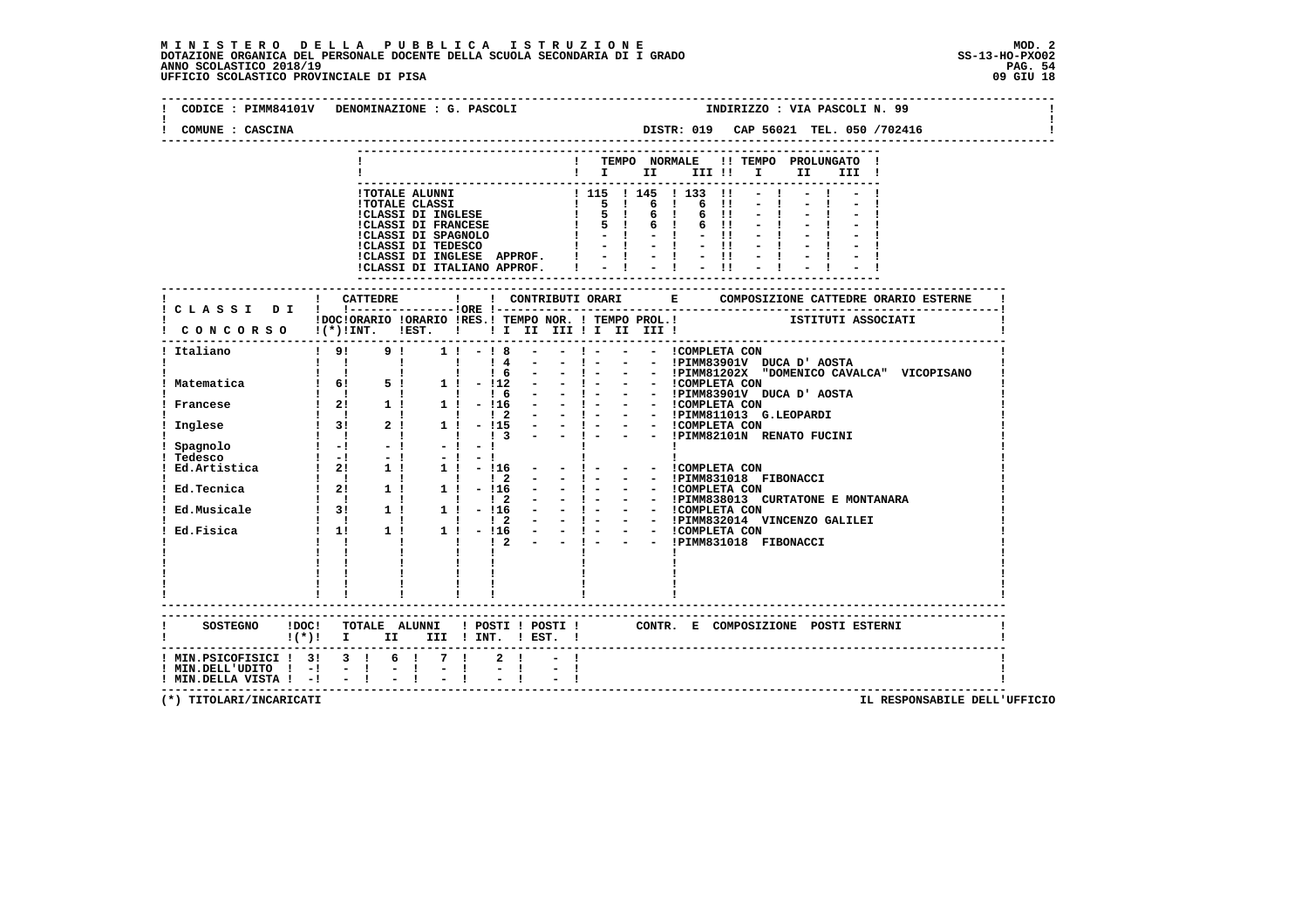#### **M I N I S T E R O D E L L A P U B B L I C A I S T R U Z I O N E MOD. 2 DOTAZIONE ORGANICA DEL PERSONALE DOCENTE DELLA SCUOLA SECONDARIA DI I GRADO ANNO SCOLASTICO 2018/19** UFFICIO SCOLASTICO PROVINCIALE DI PISA

 **---------------------------------------------------------------------------**

| CODICE : PIMM84202Q DENOMINAZIONE : DONEGANI<br>COMUNE : MONTECATINI VAL DI CECINA | INDIRIZZO : VIA DELLA MINIERA<br>CAP 56040 TEL. 0588/30025<br>DISTR: 022                                                                  |
|------------------------------------------------------------------------------------|-------------------------------------------------------------------------------------------------------------------------------------------|
|                                                                                    | !! TEMPO<br>TEMPO<br><b>NORMALE</b><br>PROLUNGATO<br>II<br>III !!<br>$\mathbf{I}$<br>III<br>II.                                           |
| <b>!TOTALE ALUNNI</b><br><b>!TOTALE CLASSI</b><br><b>!CLASSI DI INGLESE</b>        | $20$ $1!$ $ 1$ $ 1$ $ 1$<br>18 !<br>17 !<br>$1 \quad 11$<br>$-1$<br>$-1$<br>$\overline{\phantom{0}}$<br>$\sim$<br>$\sim$ $\sim$<br>$\sim$ |

 **!CLASSI DI INGLESE ! 1 ! 1 ! 1 !! - ! - ! - ! !CLASSI DI FRANCESE ! 1 ! 1 ! 1 !! - ! - ! - ! !CLASSI DI SPAGNOLO ! - ! - ! - !! - ! - ! - ! !CLASSI DI TEDESCO ! - ! - ! - !! - ! - ! - ! !CLASSI DI INGLESE APPROF. ! - ! - ! - !! - ! - ! - ! !CLASSI DI ITALIANO APPROF. ! - ! - ! - !! - ! - ! - !**